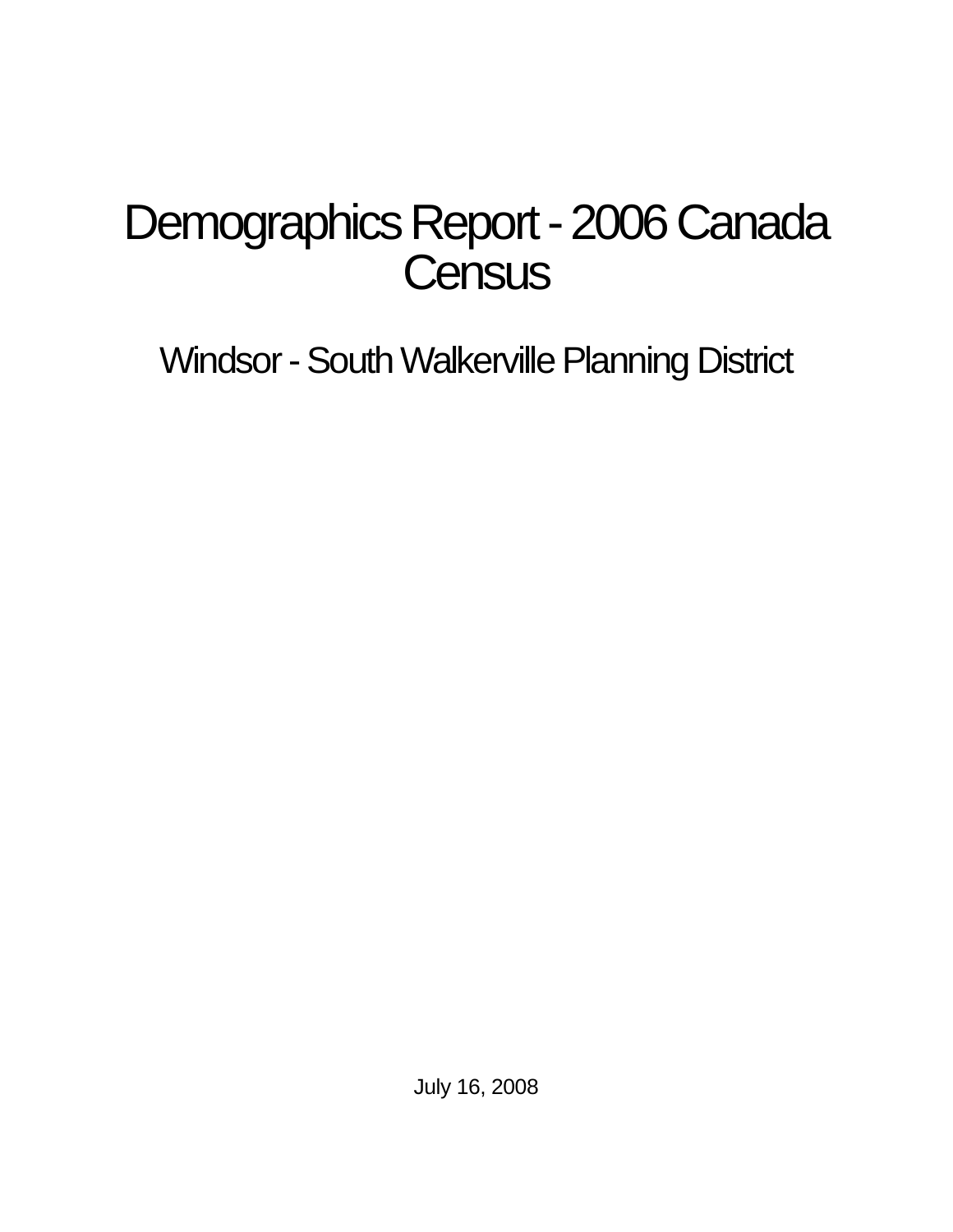## Table of Contents

| 2006 Census Population by Age and Sex Comparison 16 |  |
|-----------------------------------------------------|--|
|                                                     |  |
|                                                     |  |
|                                                     |  |
|                                                     |  |
|                                                     |  |
|                                                     |  |
|                                                     |  |
|                                                     |  |
| 2006 Census Knowledge of Non-official Language  28  |  |
|                                                     |  |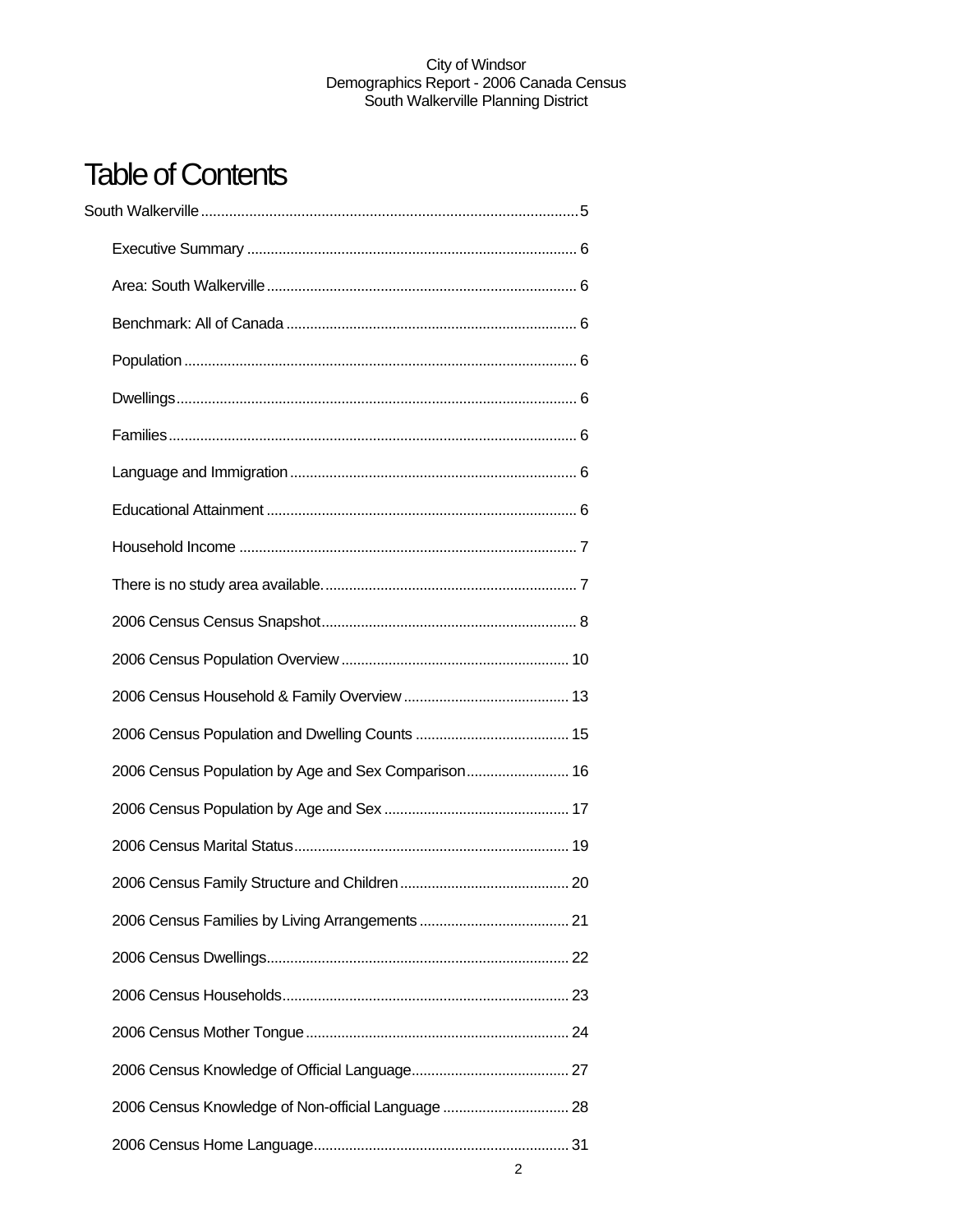#### City of Windsor Demographics Report - 2006 Canada Census

| South Walkerville Planning District                                 |    |
|---------------------------------------------------------------------|----|
|                                                                     |    |
| 2006 Census Recent Immigration and Place of Birth (2001-2006) 37    |    |
|                                                                     |    |
|                                                                     |    |
|                                                                     |    |
|                                                                     |    |
| 2006 Census Presence of Children and Labour Force by Sex Comparison | 43 |
| 2006 Census Presence of Children and Labour Force by Sex  45        |    |
| 2006 Census Labour Force by Industry and Sex Comparison 49          |    |
|                                                                     |    |
| 2006 Census Labour Force by Occupation and Sex Comparison 54        |    |
|                                                                     |    |
| 2006 Census Labour Force by Occupation - Male 59                    |    |
| 2006 Census Labour Force by Occupation - Female  61                 |    |
| 2006 Census Labour Force by Class of Worker and Sex Comparison. 63  |    |
| 2006 Census Labour Force by Class of Worker and Sex 64              |    |
|                                                                     |    |
|                                                                     |    |
|                                                                     |    |
|                                                                     |    |
|                                                                     |    |
|                                                                     |    |
|                                                                     |    |
|                                                                     |    |
|                                                                     |    |
|                                                                     |    |
| 2006 Census Post Secondary Education by Sex Comparison  76          |    |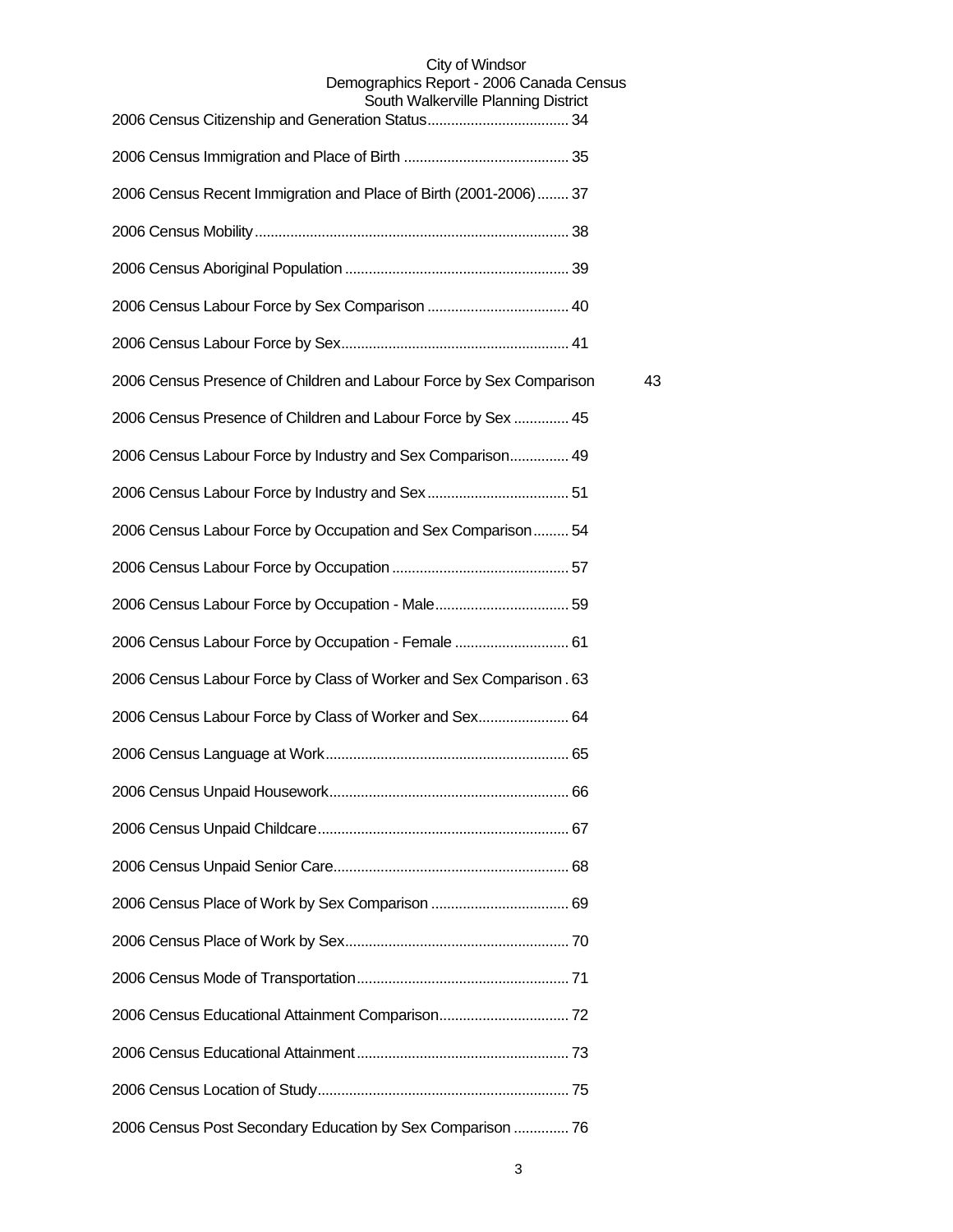| <b>JUULI VVAINGIVIIIG FIAHIHIIY DISUIGL</b>                        |
|--------------------------------------------------------------------|
|                                                                    |
|                                                                    |
|                                                                    |
|                                                                    |
|                                                                    |
|                                                                    |
|                                                                    |
| 2006 Census 2005 Employment Income by Sex and Work Activity  92    |
| 2006 Census 2005 Individual Income by Sex Comparison  93           |
|                                                                    |
| 2006 Census 2005 Individual After-Tax Income by Sex 96             |
|                                                                    |
| 2006 Census 2005 Income of Non-family Persons by Sex  100          |
| 2006 Census 2005 After-Tax Income of Non-family Persons by Sex 102 |
|                                                                    |
|                                                                    |
|                                                                    |
|                                                                    |
| 2006 Census 2005 After-Tax Household Income  108                   |
|                                                                    |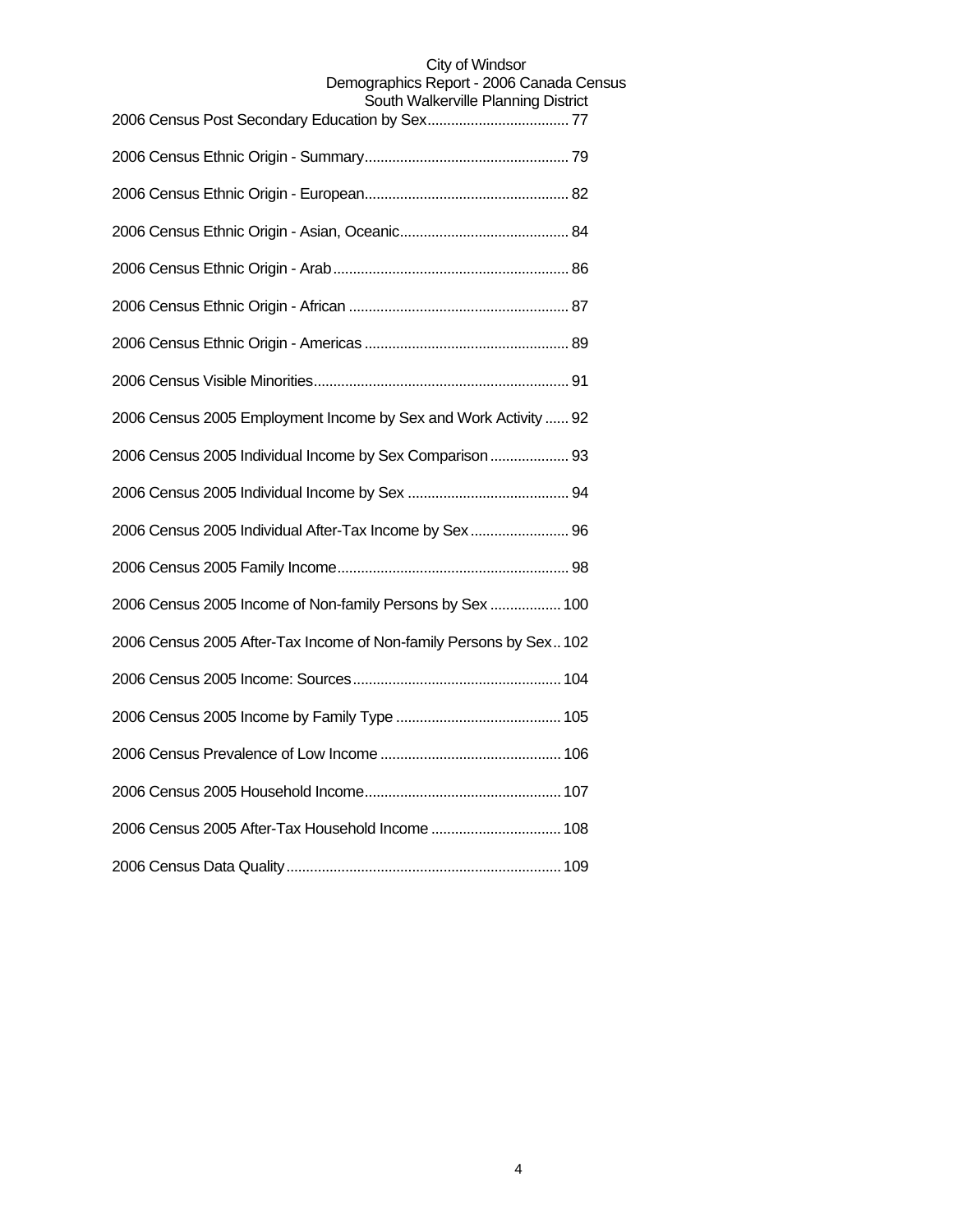South Walkerville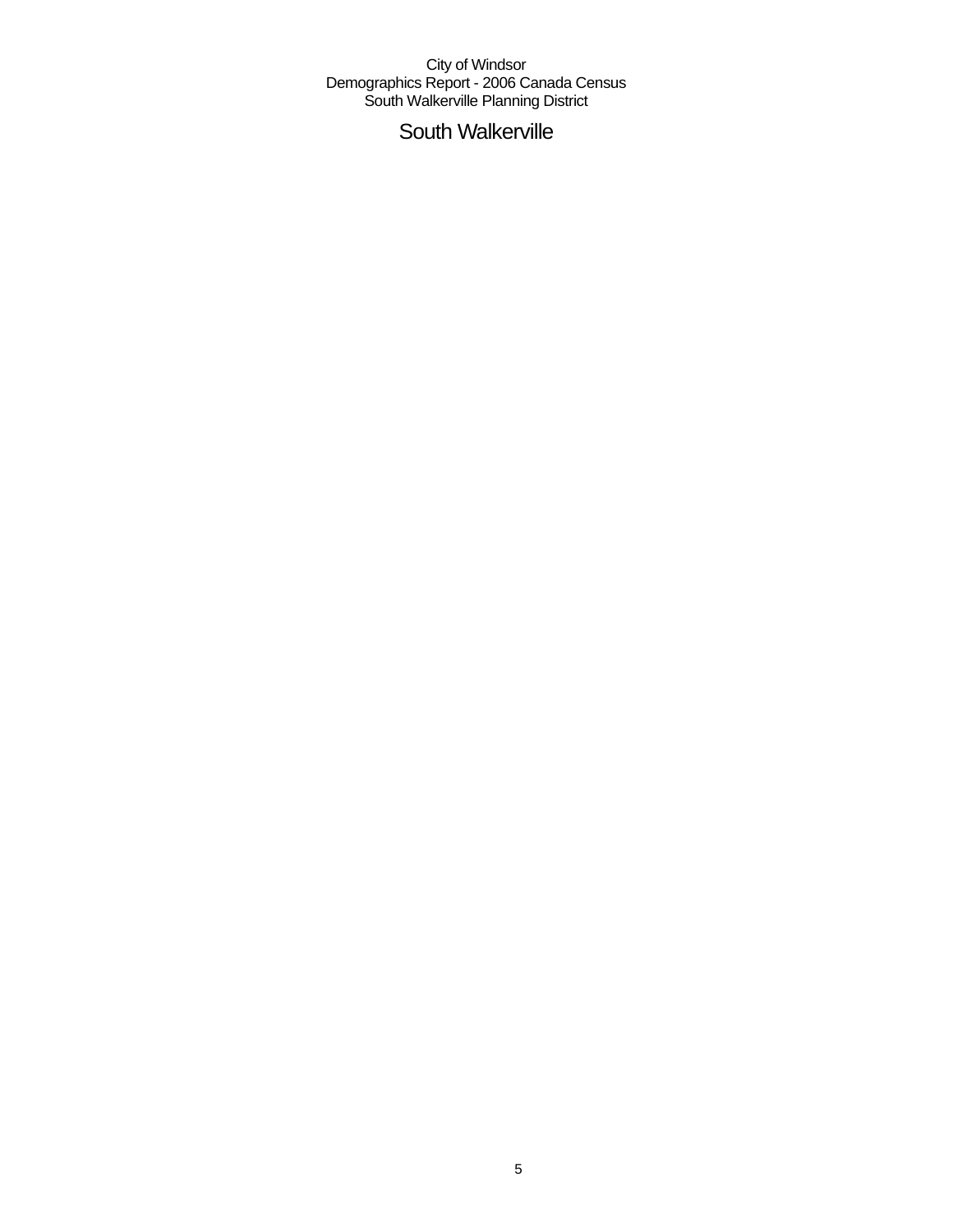### Executive Summary

#### EXECUTIVE SUMMARY

### Area: South Walkerville Benchmark: All of Canada

 $\overline{\mathbf{z}}$ 

Z.

### Population

Dwellings

In 2006, there were **2,775** occupied dwellings, of which **87.7%** are owner-

occupied and **11.7%** are rented.

Families

The 2006 population in South Walkerville was **6,560**.

> The average density of population was **1,737.2** per square km.

The 2006 median age for this population was The 2006 median age for this population is **39.6**. The average age is **39.7**.

The 2006 population in All of Canada for 2006 was **31,612,900**.

> The average density of population was **3.5** per square km.

**39.5**. The average age is **39.1**.

In 2006, there were **12,435,520** occupied dwellings, of which **68.4%** are owneroccupied and **31.2%** are rented.

> Most of the dwellings are **singledetached houses** (55.3%). Dwellings in this area were mostly built **between 1971 to 1980** (19.5%).

Of the **8,896,840** families in the area, **7,482,775** are married or common law couples; **4,061,930** of the couples have one or more children at home. There are **1,414,060** single-parent families.

Þ.

Language and Immigration

Of the **1,835** families in the area, **1,531**  are married or common law couples; **849** of the couples have one or more children at home. There are **294** 

Most of the dwellings are **singledetached houses** (92.1%). Dwellings in this area were mostly built **between** 

**1946 to 1960** (49.1%).

single-parent families.

For 2006, the dominant non-official home language, **Italian**, was spoken by **63** people, followed by **German**, spoken by **45** people.

The top 3 places of birth for recent immigrants were **United States of America**, **Eastern Europe** and **Western Europe**.

Educational Attainment

The dominant non-official home language for All of Canada is **Chinese**, spoken by **790,030** people, followed by **Panjabi (Punjabi)**, spoken by **278,495** people.

The top 3 places of birth for recent immigrants were **Southern Asia**, **Eastern Asia** and **West Central Asia and the Middle East**.

 $\overline{\phantom{a}}$ 

Þ.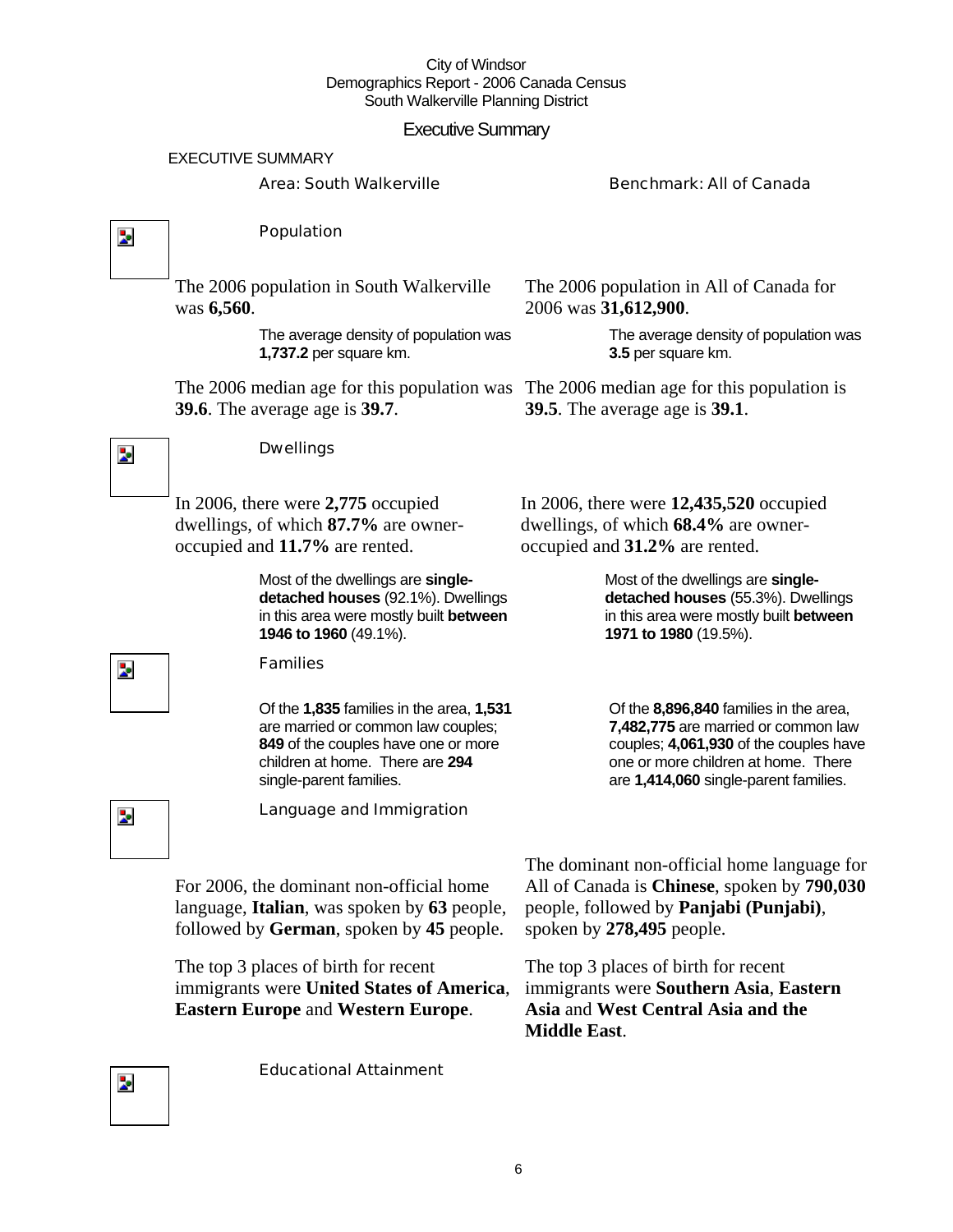In 2006, **27.3%** of the population over 15 in South Walkerville had earned a Bachelor's Degree or higher and **25.2%** have a technical or academic certificate or diploma.

In comparison, for All of Canada, **22.6%** of the population over 15 had earned a Bachelor's Degree or higher and **28.1%** have a technical or academic certificate or diploma.

## $\overline{\phantom{a}}$

### Household Income

In 2006, the average household income was **\$74,822** and the per-capita income for this area was **\$31,636**.

In comparison, for All of Canada, the average household income was **\$69,548** and the percapita income for this area was **\$28,241**.

### There is no study area available.

Source: 2006 Census - Statistics Canada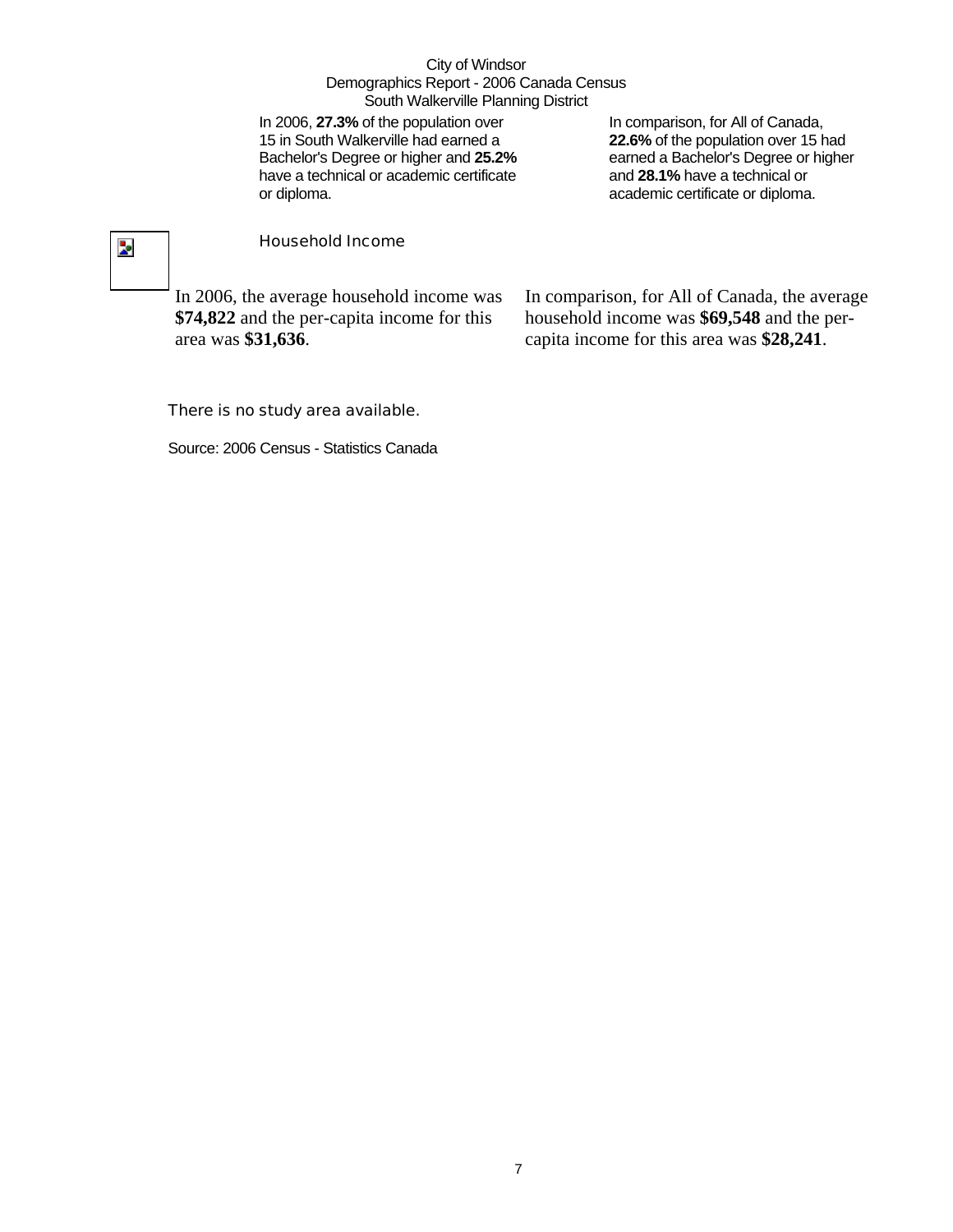### 2006 Census Census Snapshot

| 2006 Census                                            | <b>South Walkerville</b>      |
|--------------------------------------------------------|-------------------------------|
| <b>Census Snapshot</b>                                 |                               |
|                                                        | %                             |
| <b>Total Population</b><br><b>Males</b>                | 6,560<br>3,14148%             |
| <b>Females</b>                                         | 3,420 52%                     |
|                                                        |                               |
| <b>2006 Population by Age</b>                          | 6,560                         |
| 0 to 4 years                                           | 323<br>5%                     |
| 5 to 19 years                                          | 1,154 18%                     |
| 20 to 24 years                                         | 415 6%                        |
| 25 to 34 years                                         | 916 14%                       |
| 35 to 44 years                                         | 946 14%                       |
| 45 to 54 years                                         | 1,102 17%                     |
| 55 to 64 years                                         | 675 10%                       |
| 65 to 74 years                                         | 444 7%                        |
| 75 to 84 years                                         | 413<br>6%                     |
| 85 years and over                                      | 124<br>2%                     |
| <b>Average age of population</b>                       | 39.7                          |
| <b>Median age</b>                                      | 39.6                          |
|                                                        |                               |
| <b>Families</b>                                        | 1,835                         |
| Persons per family                                     | 2.9                           |
|                                                        |                               |
| <b>Two-parent families</b>                             | 1,53183%                      |
| With no children at home                               | 66936%                        |
| With children at home                                  | 84946%                        |
| Lone-parent families                                   | 294 16%                       |
| Children per family                                    | 1.1                           |
| <b>Households</b>                                      |                               |
|                                                        | 2,788                         |
| Persons in private households<br>Persons per household | 6,545<br>2.4                  |
| Average household income                               | \$74,822                      |
|                                                        |                               |
| <b>Occupied Dwellings</b>                              | 2,775                         |
| <b>Owned Dwellings</b>                                 | 2,435 88%                     |
| <b>Rented Dwellings</b>                                | 32512%                        |
|                                                        |                               |
| Dominant building type                                 | Single detached houses        |
| Dominant period of construction                        | 1946 - 1960                   |
| Average value of dwelling                              | \$163,382                     |
| Average gross monthly rent                             | \$586                         |
|                                                        |                               |
| <b>Top 5 visible minorities</b>                        | Arab <sub>26%</sub>           |
|                                                        | Latin American <sub>20%</sub> |
|                                                        | Filipino <sup>17%</sup>       |
|                                                        | Black 15%                     |
|                                                        | South Asian 11%               |
| <b>Dominant Demographics</b>                           |                               |
| <b>Official Home Language</b>                          | English                       |
|                                                        |                               |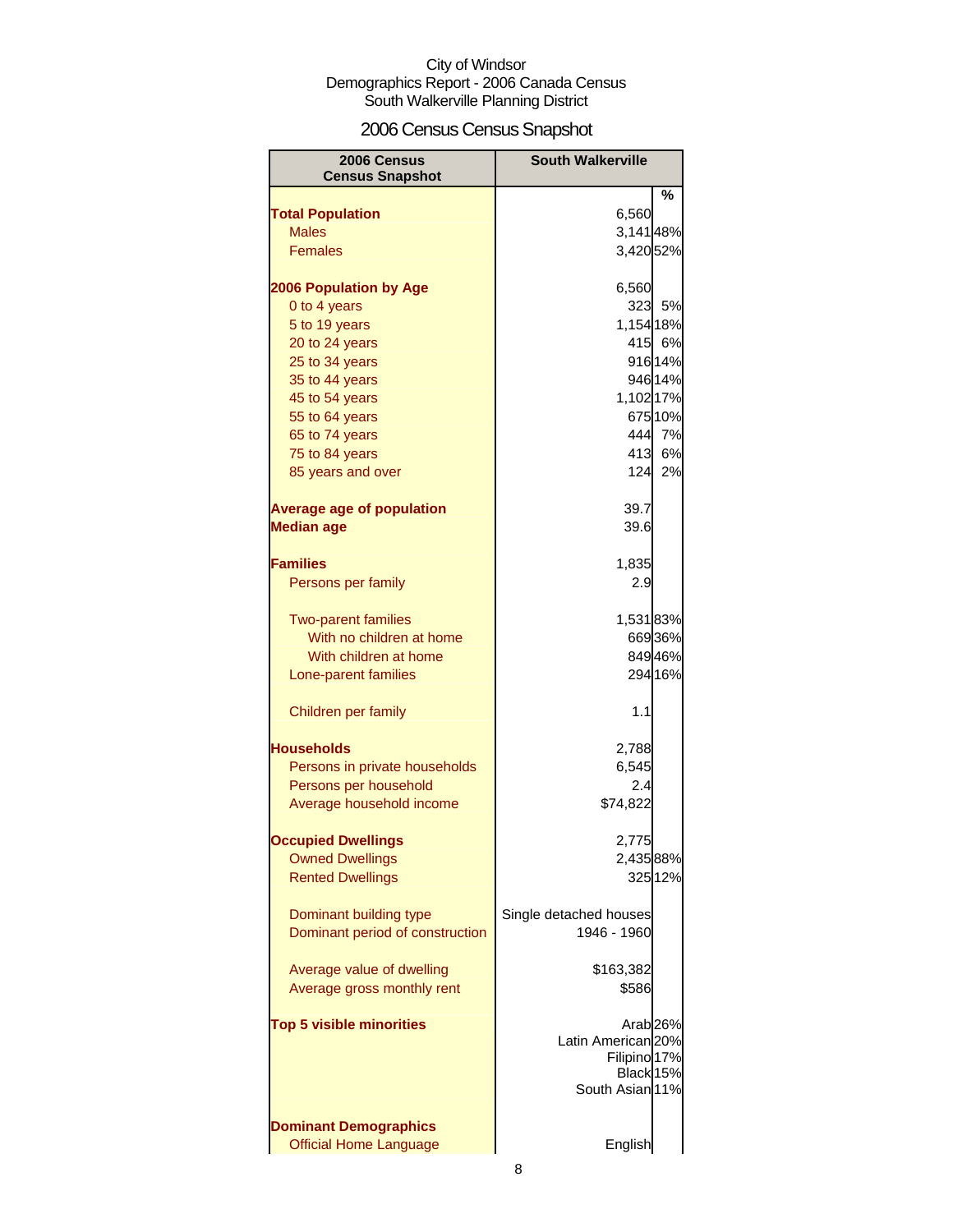| 2006 Census                                               | <b>South Walkerville</b> |   |  |
|-----------------------------------------------------------|--------------------------|---|--|
| <b>Census Snapshot</b>                                    |                          |   |  |
|                                                           |                          | % |  |
| Non-official Home Language                                | Italian                  |   |  |
| Recent Immigrant Places of Birth United States of America |                          |   |  |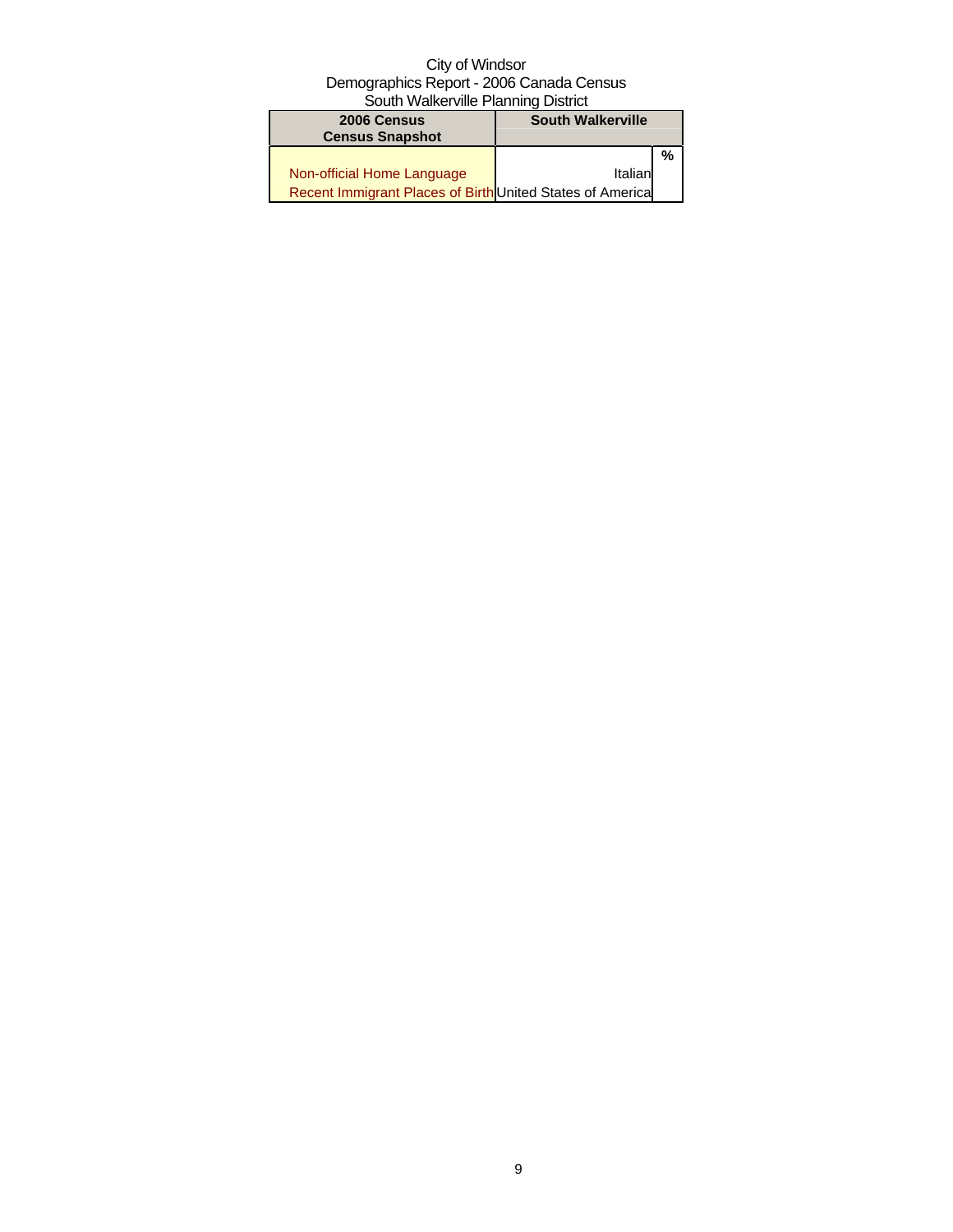### 2006 Census Population Overview

| 2006 Census<br><b>Population Overview</b>                   | <b>South Walkerville</b> |     |
|-------------------------------------------------------------|--------------------------|-----|
| 2006 Population by Age                                      | 6,560                    | %   |
|                                                             |                          |     |
| 0 to 4 years                                                | 323                      | 5%  |
| 5 to 9 years                                                | 302                      | 5%  |
| 10 to 14 years                                              | 384                      | 6%  |
| 15 to 19 years                                              | 468                      | 7%  |
| 20 to 24 years                                              | 415                      | 6%  |
| 25 to 29 years                                              | 455                      | 7%  |
| 30 to 34 years                                              | 461                      | 7%  |
| 35 to 39 years                                              | 488                      | 7%  |
| 40 to 44 years                                              | 458                      | 7%  |
| 45 to 49 years                                              | 540                      | 8%  |
| 50 to 54 years                                              | 562                      | 9%  |
| 55 to 59 years                                              | 427                      | 7%  |
| 60 to 64 years                                              | 247                      | 4%  |
| 65 to 69 years                                              | 239                      | 4%  |
| 70 to 74 years                                              | 205                      | 3%  |
| 75 to 79 years                                              | 230                      | 4%  |
| 80 to 84 years                                              | 183                      | 3%  |
| 85 years and over                                           | 124                      | 2%  |
| <b>Dominant age group</b>                                   | 50 to 54 years           |     |
| <b>Average age</b>                                          | 39.7                     |     |
| <b>Median age</b>                                           | 39.6                     |     |
| 2006 Population 15 years and over by Individual Income      | 5,244                    |     |
| <b>Under \$10,000</b>                                       | 865                      | 17% |
| \$10,000 - \$19,999                                         | 902                      | 17% |
| \$20,000 - \$24,999                                         | 416                      | 8%  |
| \$25,000 - \$29,999                                         | 324                      | 6%  |
| \$30,000 - \$34,999                                         | 358                      | 7%  |
| \$35,000 - \$39,999                                         | 254                      | 5%  |
| \$40,000 - \$44,999                                         | 266                      | 5%  |
| \$45,000 - \$49,999                                         | 275                      | 5%  |
| \$50,000 - \$59,999                                         | 392                      | 7%  |
| \$60,000 and over                                           | 1,104                    | 21% |
| <b>Median income</b>                                        | \$30,983                 |     |
| <b>Average income</b>                                       | \$39,551                 |     |
| 2006 Population 15 years and over by Educational Attainment | 5,474                    |     |
| No certificate, diploma or degree                           | 993                      | 18% |
| Certificate, diploma or degree                              | 4,458                    | 81% |
| <b>High school certificate</b>                              | 1,541                    | 28% |
| Apprenticeship or trades certificate or diploma             | 397                      | 7%  |
| College, CEGEP or other non-university certificate/diploma  | 980                      | 18% |
| University certificate, diploma or degree                   | 1,497                    | 27% |
| <b>Total Population by Home Language</b>                    | \$6,579                  |     |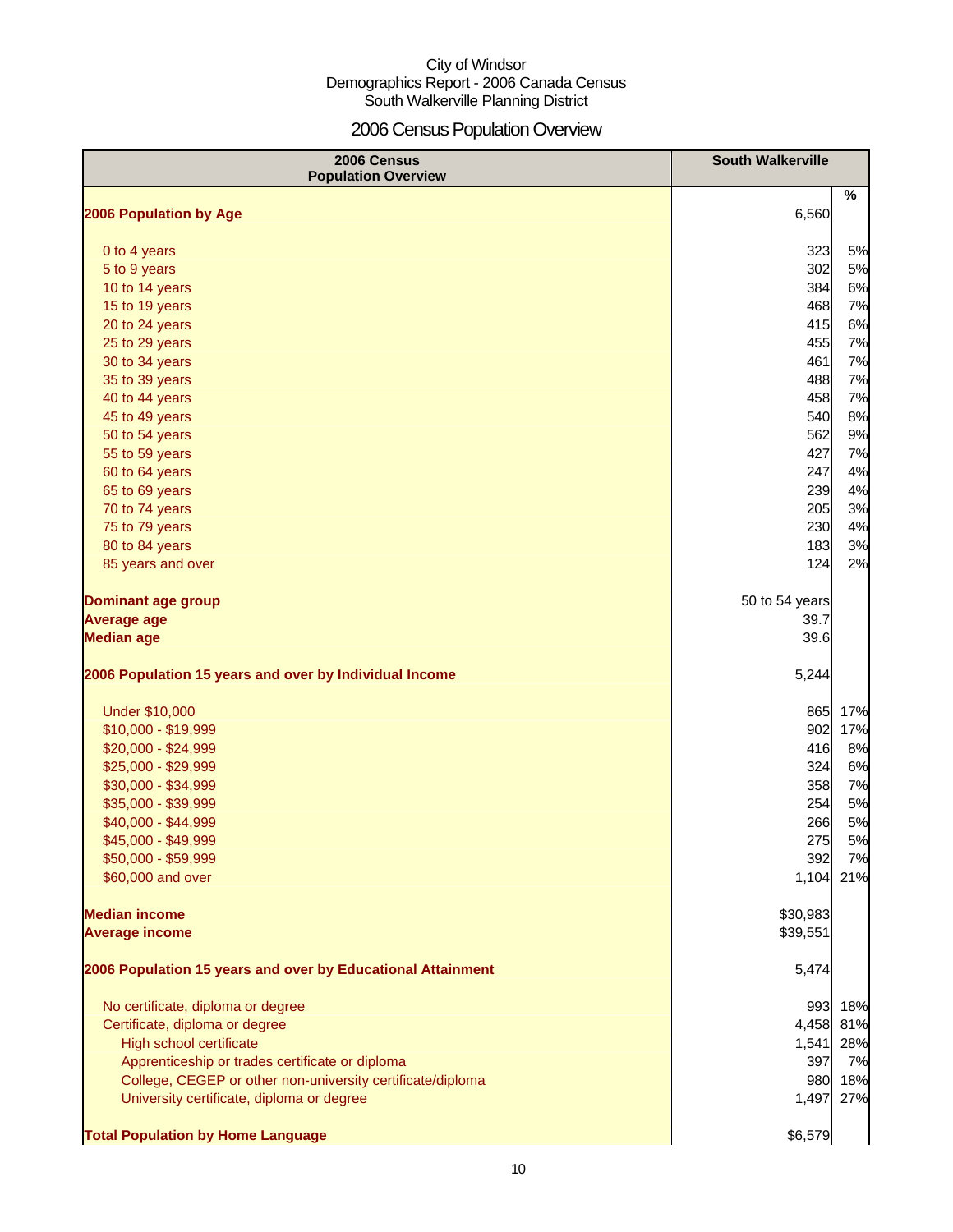| 2006 Census<br><b>Population Overview</b>                                                                                                                                                                                                                                                                                                                      | <b>South Walkerville</b>                                                                                                                   |                                                                                                             |
|----------------------------------------------------------------------------------------------------------------------------------------------------------------------------------------------------------------------------------------------------------------------------------------------------------------------------------------------------------------|--------------------------------------------------------------------------------------------------------------------------------------------|-------------------------------------------------------------------------------------------------------------|
|                                                                                                                                                                                                                                                                                                                                                                |                                                                                                                                            | %                                                                                                           |
| <b>Dominant Official Language</b>                                                                                                                                                                                                                                                                                                                              | English                                                                                                                                    |                                                                                                             |
| <b>Top 5 Non-official Languages</b>                                                                                                                                                                                                                                                                                                                            | Italian<br>German<br>Arabic<br>Spanish<br>Croatian                                                                                         | 15%<br>11%<br>8%<br>7%<br>7%                                                                                |
| 2006 Population by Ethnic Origin                                                                                                                                                                                                                                                                                                                               | 6,554                                                                                                                                      |                                                                                                             |
| European<br>Asian, Oceanic<br>Arab<br>African<br>Latin, Central and South American<br>Caribbean                                                                                                                                                                                                                                                                | 197<br>180<br>65<br>65<br>20                                                                                                               | 7,517 115%<br>3%<br>3%<br>1%<br>1%<br>0%                                                                    |
| <b>North American</b>                                                                                                                                                                                                                                                                                                                                          | 2,314                                                                                                                                      | 35%                                                                                                         |
| 2006 Population by Visible Minority                                                                                                                                                                                                                                                                                                                            | 6,544                                                                                                                                      |                                                                                                             |
| Visible minorities<br><b>Chinese</b><br><b>South Asian</b><br><b>Black</b><br>Filipino<br><b>Latin American</b><br><b>Southeast Asian</b><br>Arab<br><b>West Asian</b><br>Korean<br>Japanese<br>Visible minority, n.i.e.<br>Multiple visible minority<br>Not a visible minority<br><b>Total Population by Citizenship</b><br>Canadian citizens<br>Under age 18 | 379<br>10<br>35<br>47<br>55<br>65<br>28<br>84<br>$\mathbf 0$<br>$\mathbf 0$<br>$\mathbf 0$<br>$\mathbf 0$<br>16<br>6,204<br>6,569<br>1,300 | 6%<br>0%<br>1%<br>1%<br>1%<br>1%<br>0%<br>1%<br>0%<br>$0\%$<br>$0\%$<br>0%<br>0%<br>95%<br>6,356 97%<br>20% |
| Age 18 and over<br>Not Canadian citizens                                                                                                                                                                                                                                                                                                                       | 5,026<br>227                                                                                                                               | 77%<br>3%                                                                                                   |
| <b>Total Recent Immigrants by Selected Places of Birth</b>                                                                                                                                                                                                                                                                                                     | 138                                                                                                                                        |                                                                                                             |
| <b>United States of America</b><br><b>Central America</b><br><b>Caribbean and Bermuda</b><br><b>South America</b><br>Europe<br>Africa<br>Asia and the Middle East<br>Oceania and other                                                                                                                                                                         | 10<br>10<br>$\overline{0}$<br>65<br>$\overline{0}$<br>30<br>$\overline{0}$                                                                 | 35 25%<br>7%<br>7%<br>0%<br>47%<br>0%<br>22%<br>0%                                                          |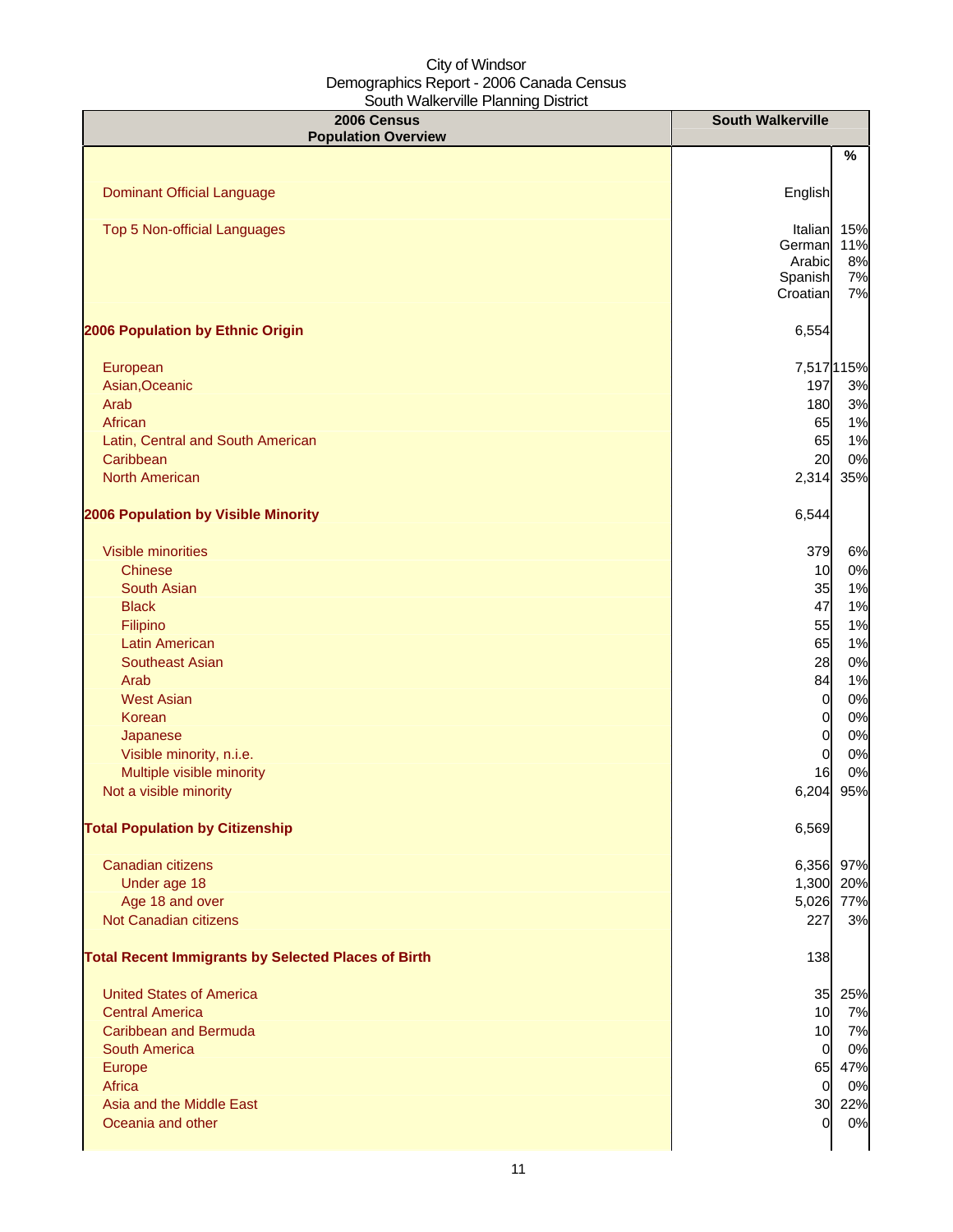| 2006 Census<br><b>Population Overview</b>                                                                          | <b>South Walkerville</b>                                                                   |                   |
|--------------------------------------------------------------------------------------------------------------------|--------------------------------------------------------------------------------------------|-------------------|
|                                                                                                                    |                                                                                            | %                 |
| 2006 Population 15 years and over by Labour Force Activity                                                         | 5,488                                                                                      |                   |
| In the labour force                                                                                                | 3,640                                                                                      | 66%               |
| Employed                                                                                                           | 3,412                                                                                      | 62%               |
| Unemployed                                                                                                         | 232                                                                                        | 4%                |
| Not in the labour force                                                                                            | 1,837                                                                                      | 33%               |
| Participation rate                                                                                                 | 66.3%                                                                                      |                   |
| Unemployment rate                                                                                                  | 6.4%                                                                                       |                   |
| Labour Force 15 years and over by Occupation                                                                       | 3,660                                                                                      |                   |
| Top 3 major group                                                                                                  | Sales and service<br>occupations<br>Business, finance and<br>Social science,<br>education, | 26%<br>17%<br>15% |
| All occupations                                                                                                    | 3,592 98%                                                                                  |                   |
| Management                                                                                                         | 334                                                                                        | 9%                |
| Business, finance and administrative                                                                               | 549                                                                                        | 15%               |
| Natural and applied sciences                                                                                       | 154                                                                                        | 4%                |
| <b>Health occupations</b>                                                                                          | 222                                                                                        | 6%                |
| Social science, education, government and religion                                                                 | 488                                                                                        | 13%               |
| Art, culture, recreation and sport                                                                                 | 136                                                                                        | 4%                |
| Sales and service                                                                                                  | 841                                                                                        | 23%               |
| Trades, transport and equipment operators and related                                                              | 458                                                                                        | 13%               |
| Primary industry-specific                                                                                          | 33                                                                                         | 1%                |
| Processing, manufacturing and utilities                                                                            | 345                                                                                        | 9%                |
| Occupation - Not applicable                                                                                        | 68                                                                                         | 2%                |
| Labour Force 15 years and over with usual place of work or no fixed workplace address<br>by Mode of Transportation | 3,129                                                                                      |                   |
| Car, truck, van as driver                                                                                          | 2,498 80%                                                                                  |                   |
| Car, truck, van as passenger                                                                                       | 212                                                                                        | 7%                |
| <b>Public transit</b>                                                                                              | 100                                                                                        | 3%                |
| Walked to work                                                                                                     | 141                                                                                        | 4%                |
| <b>Bicycle</b>                                                                                                     | 137                                                                                        | 4%                |
| Motorcycle                                                                                                         | $\overline{0}$                                                                             | 0%                |
| <b>Taxicab</b>                                                                                                     | 10                                                                                         | 0%                |
| Other method                                                                                                       | 15                                                                                         | 0%                |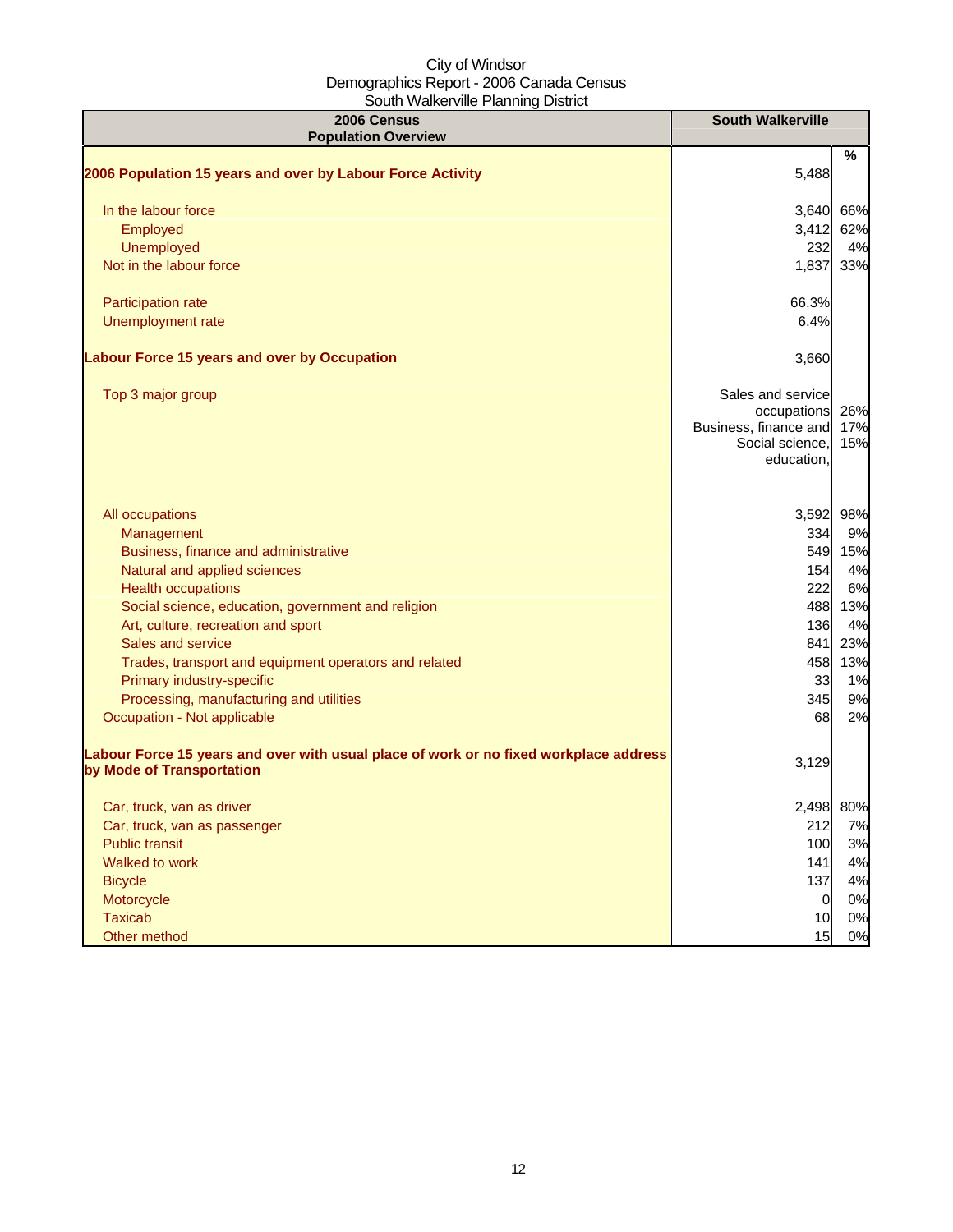### 2006 Census Household & Family Overview

| 2006 Census<br><b>Household &amp; Family Overview</b> | <b>South Walkerville</b> |         |
|-------------------------------------------------------|--------------------------|---------|
| <b>Households</b>                                     | 2,788                    | %       |
|                                                       |                          |         |
| Persons in private households                         | 6,545                    |         |
| Persons per household                                 | 2.4                      |         |
| <b>Private households by Income</b>                   | 2,770                    |         |
| <b>Under \$10,000</b>                                 | 96                       | 3%      |
| \$10,000 - \$19,999                                   | 156                      | 6%      |
| \$20,000 - \$29,999                                   |                          | 287 10% |
| \$30,000 - \$39,999                                   | 259                      | 9%      |
| \$40,000 - \$49,999                                   | 200                      | 7%      |
| \$50,000 - \$59,999                                   |                          | 271 10% |
| \$60,000 - \$69,999                                   | 228                      | 8%      |
| \$70,000 - \$79,999                                   | 241                      | 9%      |
| \$80,000 - \$89,999                                   | 163                      | 6%      |
| \$90,000 - \$99,999                                   | 170                      | 6%      |
| \$100,000 and over                                    |                          | 634 23% |
| <b>Median Household Income</b>                        | \$63,657                 |         |
| <b>Average household income</b>                       | \$74,822                 |         |
| Per capita income                                     | \$31,670                 |         |
| Private households by size of household               | 2,788                    |         |
| 1 person                                              |                          | 81929%  |
| 2 persons                                             |                          | 92133%  |
| 3 persons                                             |                          | 459 16% |
| 4 - 5 persons                                         |                          | 510 18% |
| 6 or more persons                                     | 43                       | 2%      |
| <b>Occupied Dwellings</b>                             | 2,775                    |         |
| <b>Owned Dwellings</b>                                | 2,43588%                 |         |
| <b>Rented Dwellings</b>                               |                          | 325 12% |
| Single detached houses                                | 2,56392%                 |         |
| Semi-detached/row/duplex                              | 150                      | 5%      |
| Apartments                                            | 70                       | 3%      |
| Movable dwelling                                      | 0                        | 0%      |
| Dominant building type                                | Single detached houses   |         |
| Dominant period of construction                       | 1946 - 1960              |         |
| Average value of dwelling                             | \$163,382                |         |
| Average gross monthly rent                            | \$586                    |         |
| <b>Families</b>                                       | 1,835                    |         |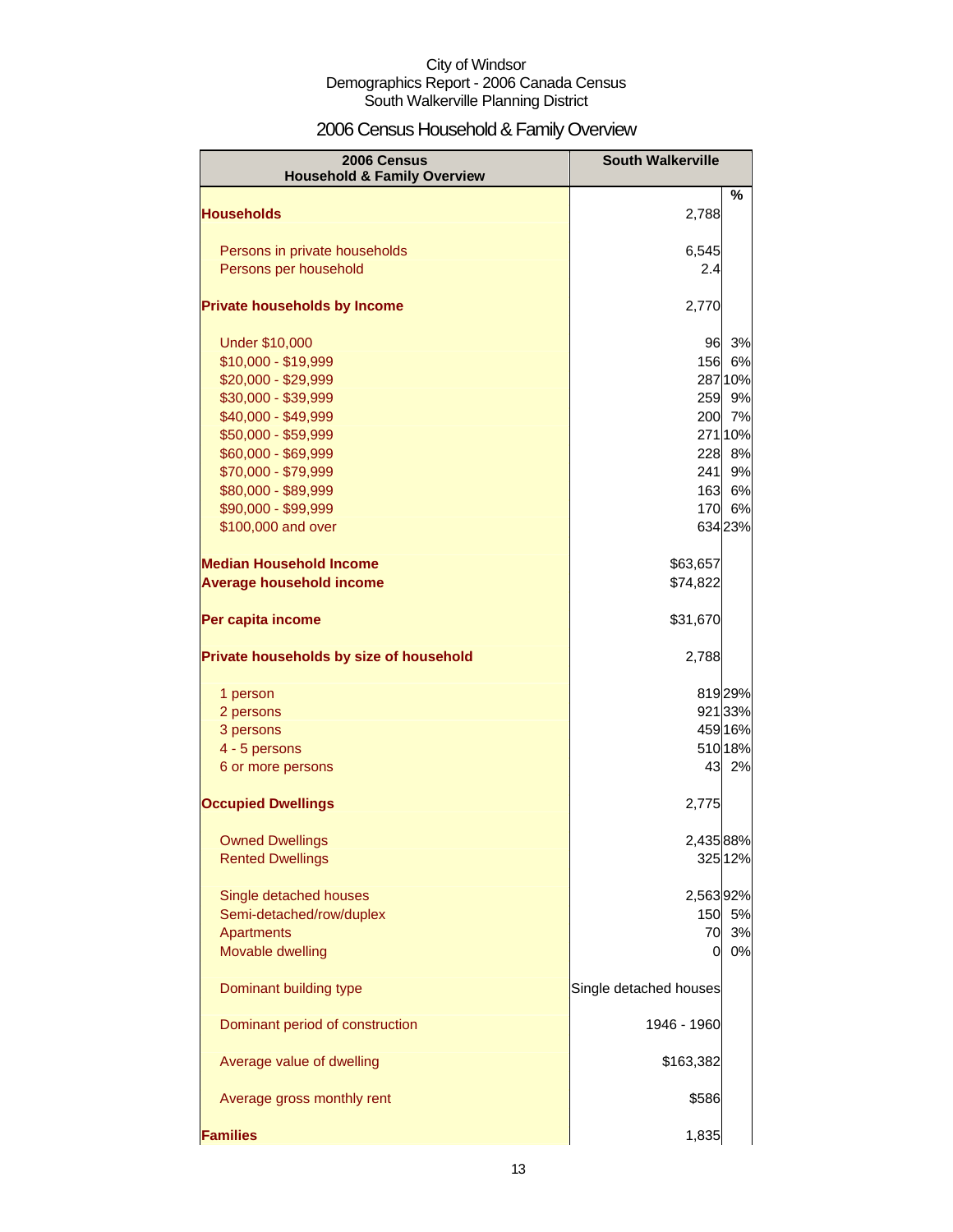| 2006 Census<br><b>Household &amp; Family Overview</b>   | <b>South Walkerville</b> |         |
|---------------------------------------------------------|--------------------------|---------|
|                                                         |                          | %       |
|                                                         |                          |         |
| Persons per family                                      | 2.9                      |         |
| <b>Two-parent families</b>                              | 1,53183%                 |         |
| With no children at home                                |                          | 66936%  |
| With children at home                                   |                          | 84946%  |
| Lone-parent families                                    |                          | 294 16% |
| <b>Total Census Families by Income</b>                  | 1,868                    |         |
| <b>Under \$10,000</b>                                   | 20                       | 1%      |
| \$10,000 - \$19,999                                     | 20                       | 1%      |
| \$20,000 - \$29,999                                     | 118                      | 6%      |
| \$30,000 - \$39,999                                     | 114                      | 6%      |
| \$40,000 - \$49,999                                     | 149                      | 8%      |
| \$50,000 - \$59,999                                     |                          | 179 10% |
| \$60,000 - \$69,999                                     |                          | 182 10% |
| \$70,000 - \$79,999                                     |                          | 182 10% |
| \$80,000 - \$89,999                                     |                          | 108 6%  |
| \$90,000 - \$99,999                                     |                          | 113 6%  |
| \$100,000 and over                                      |                          | 60332%  |
| <b>Median income</b>                                    | \$76,180                 |         |
| <b>Average income</b>                                   | \$89,275                 |         |
| Census families in private households by size of family | 1,835                    |         |
| 2 persons                                               |                          | 90349%  |
| 3 persons                                               |                          | 392 21% |
| 4 persons                                               |                          | 352 19% |
| 5 or more persons                                       |                          | 169 9%  |
| Total children at home by age                           | 1,982                    |         |
| Under 6 years of age                                    |                          | 42621%  |
| 6 - 14 years                                            |                          | 630 32% |
| 15 - 17 years                                           |                          | 259 13% |
| 18 - 24 years                                           |                          | 440 22% |
| 25 years and over                                       |                          | 23312%  |
| Children/family                                         | 1.1                      |         |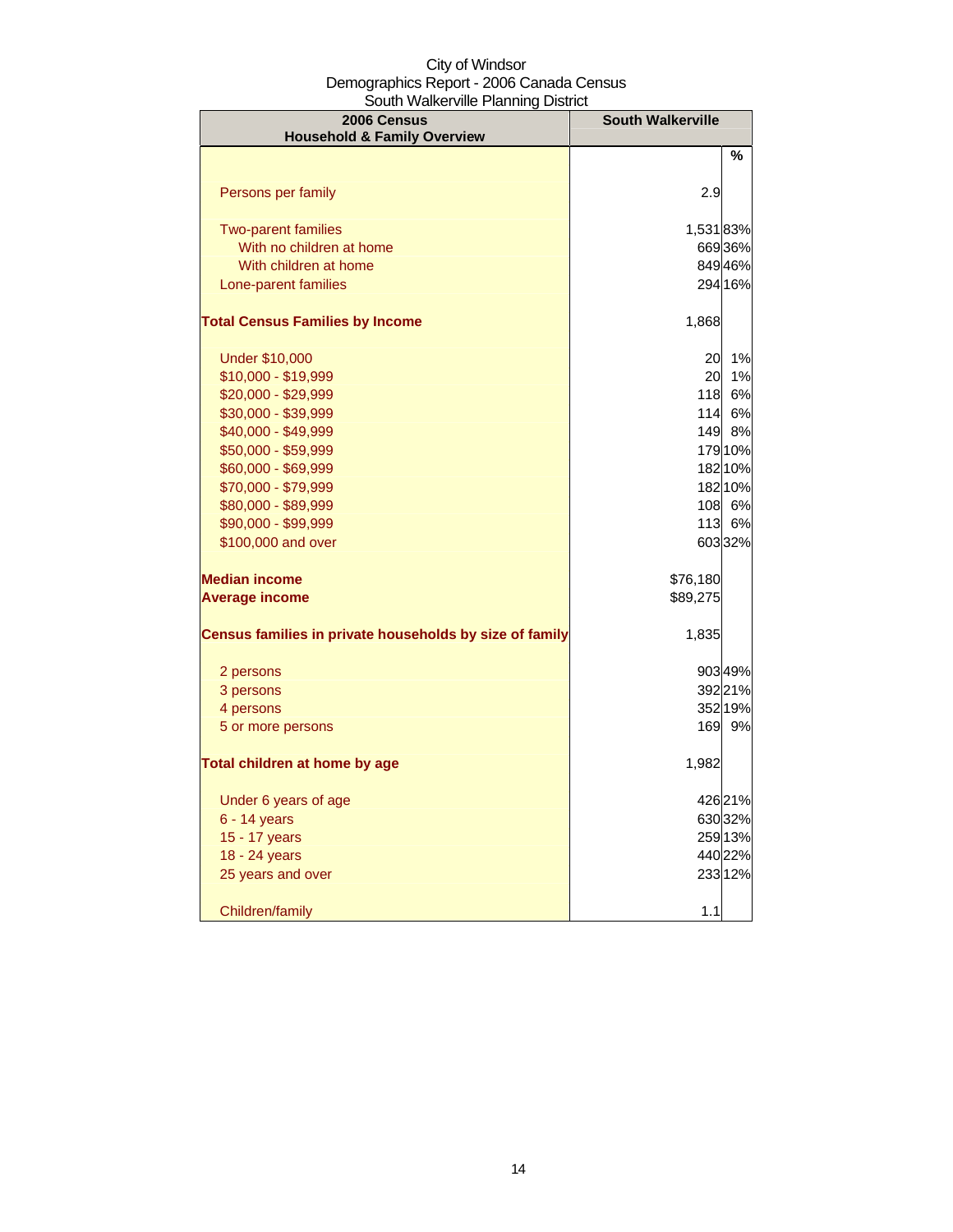### 2006 Census Population and Dwelling Counts

| 2006 Census<br><b>Population and Dwelling</b><br><b>Counts</b>                                                                                                                           | <b>South</b><br>Walkerville |
|------------------------------------------------------------------------------------------------------------------------------------------------------------------------------------------|-----------------------------|
| 2006 Population                                                                                                                                                                          | 6,550                       |
| 2001 Population*                                                                                                                                                                         |                             |
| 2001-2006 Population Change*                                                                                                                                                             |                             |
| Persons                                                                                                                                                                                  |                             |
| Percent                                                                                                                                                                                  |                             |
| <b>2006 Private Dwellings</b>                                                                                                                                                            | 2,859                       |
| Occupied by Usual Residents*                                                                                                                                                             |                             |
| Land Area, sq km                                                                                                                                                                         | 3.8                         |
| Persons per sq km                                                                                                                                                                        | 1,737.2                     |
| Dwellings per sq km                                                                                                                                                                      | 758.3                       |
| <b>Land Area, sq mile</b>                                                                                                                                                                | 1.5                         |
|                                                                                                                                                                                          |                             |
| Persons per sq mile                                                                                                                                                                      | 4,499.3                     |
| <b>Dwellings per sq mile</b>                                                                                                                                                             | 1,963.9                     |
| 2006 Population and dwelling counts in this category represent actual (unsuppressed) data. In all other<br>categories, data are subject to rounding or suppression by Statistics Canada. |                             |
| * Data is not available for dissemination areas, blocks and user-defined areas (circles, polygons and drive-<br>times)                                                                   |                             |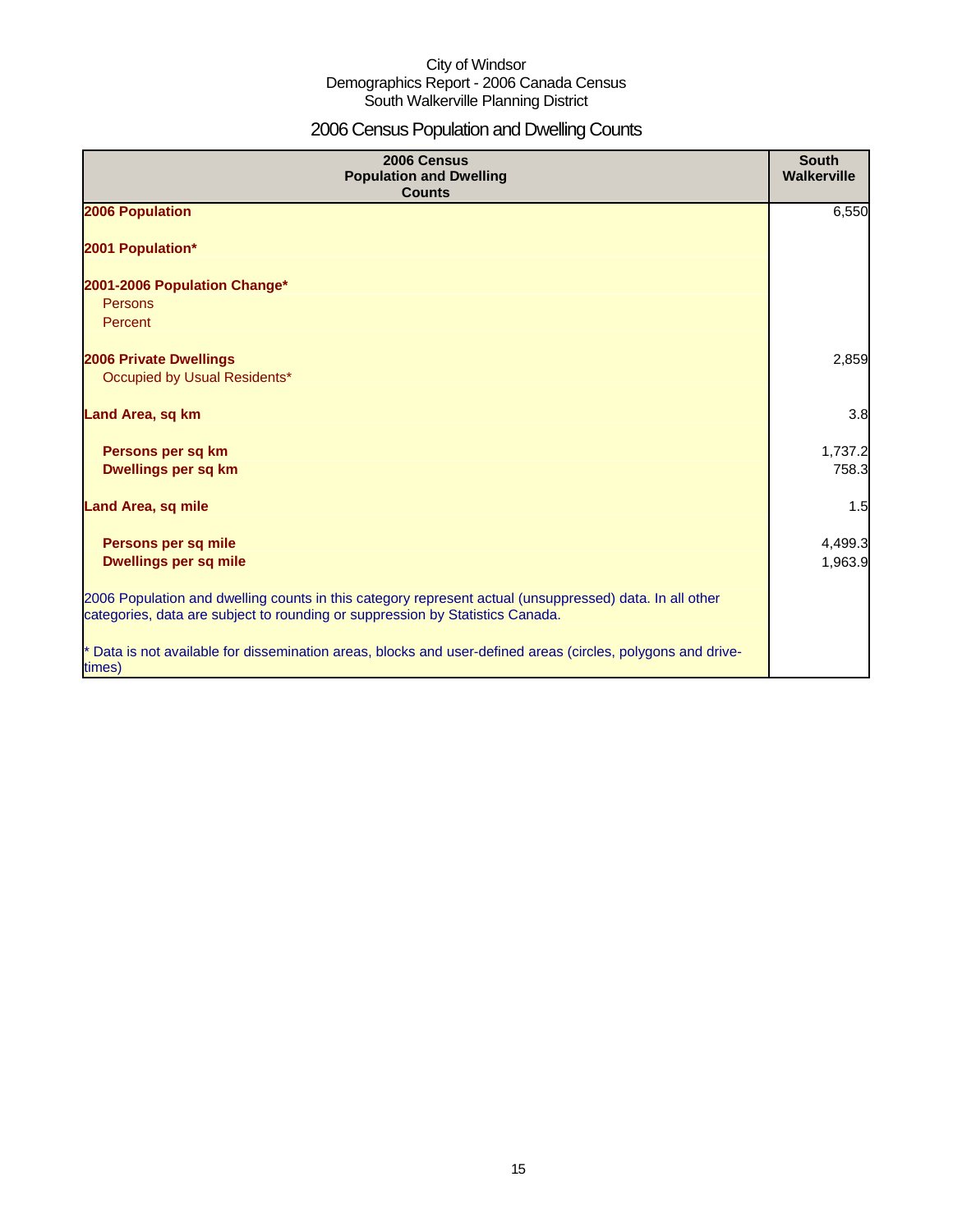| 2006 Census<br><b>Population by Age and Sex Comparison</b> |                                                    |         | <b>South Walkerville</b> |         |                |         |
|------------------------------------------------------------|----------------------------------------------------|---------|--------------------------|---------|----------------|---------|
|                                                            | <b>Total</b>                                       |         | <b>Males</b>             |         | <b>Females</b> |         |
|                                                            | <b>Population</b>                                  |         |                          |         |                |         |
| <b>Population by Age</b>                                   | 6,560                                              |         | 3,141                    |         | 3,420          |         |
| 0 to 4 years                                               | 323                                                | 5%      | 169                      | 5%      | 154            | 5%      |
| 5 to 9 years                                               | 302                                                | 5%      | 136                      | 4%      | 166            | 5%      |
| 10 to 14 years                                             | 384                                                | 6%      | 171                      | 5%      | 212            | 6%      |
| 15 to 19 years                                             | 468                                                | 7%      | 242                      | 8%      | 226            | 7%      |
| 20 to 24 years                                             | 415                                                | 6%      | 212                      | 7%      | 203            | 6%      |
| 25 to 29 years                                             | 455                                                | 7%      | 244                      | 8%      | 211            | 6%      |
| 30 to 34 years                                             | 461                                                | 7%      | 229                      | 7%      | 232            | 7%      |
| 35 to 39 years                                             | 488                                                | 7%      | 238                      | 8%      | 250            | 7%      |
| 40 to 44 years                                             | 458                                                | 7%      | 214                      | 7%      | 244            | 7%      |
| 45 to 49 years                                             | 540                                                | 8%      | 265                      | 8%      | 274            | 8%      |
| 50 to 54 years                                             | 562                                                | 9%      | 273                      | 9%      | 289            | 8%      |
| 55 to 59 years                                             | 427                                                | 7%      | 196                      | 6%      | 231            | 7%      |
| 60 to 64 years                                             | 247                                                | 4%      | 118                      | 4%      | 129            | 4%      |
| 65 to 69 years                                             | 239                                                | 4%      | 113                      | 4%      | 126            | 4%      |
| 70 to 74 years                                             | 205                                                | 3%      | 88                       | 3%      | 117            | 3%      |
| 75 to 79 years                                             | 230                                                | 4%      | 90                       | 3%      | <b>140</b>     | 4%      |
| 80 to 84 years                                             | 183                                                | 3%      | 54                       | 2%      | 129            | 4%      |
| 85 years and over                                          | 124                                                | 2%      | 44                       | 1%      | 80             | 2%      |
| 65 years and over                                          |                                                    | 981 15% |                          | 389 12% |                | 592 17% |
| Average age                                                | 39.7                                               |         | 38.1                     |         | 41.2           |         |
| <b>Median age</b>                                          | 39.6                                               |         | 38.1                     |         | 41.1           |         |
| Dominant age group                                         | 50 to 54 years 9% 50 to 54 years 9% 50 to 54 years |         |                          |         |                | 8%      |

### 2006 Census Population by Age and Sex Comparison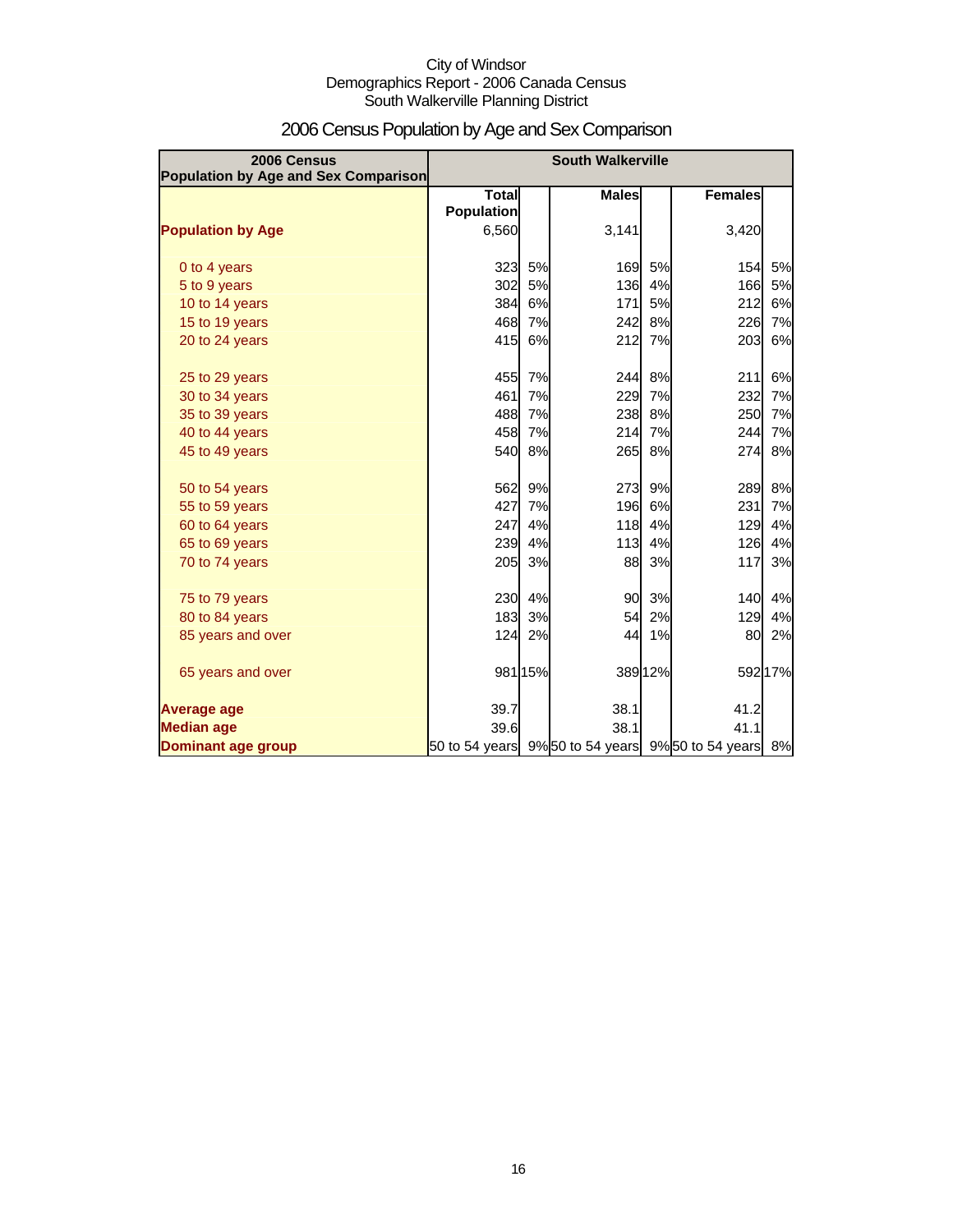### 2006 Census Population by Age and Sex

| 2006 Census<br><b>Population by Age and Sex</b> | <b>South Walkerville</b> |           |
|-------------------------------------------------|--------------------------|-----------|
|                                                 |                          | %         |
| <b>2006 Population by Sex</b>                   | 6,560                    |           |
| <b>Males</b>                                    | 3,14148%                 |           |
| <b>Females</b>                                  | 3,420 52%                |           |
|                                                 |                          |           |
| <b>2006 Population by Age</b>                   | 6,560                    |           |
| 0 to 4 years                                    | 323                      | 5%        |
| 5 to 9 years                                    | 302                      | 5%        |
| 10 to 14 years                                  | 384                      | 6%        |
| 15 to 19 years                                  | 468                      | 7%        |
| 20 to 24 years                                  | 415                      | <b>6%</b> |
|                                                 |                          |           |
| 25 to 29 years                                  | 455                      | 7%        |
| 30 to 34 years                                  | 461                      | 7%        |
| 35 to 39 years                                  | 488                      | 7%        |
| 40 to 44 years                                  | 458                      | 7%        |
| 45 to 49 years                                  | 540                      | 8%        |
| 50 to 54 years                                  | 562                      | 9%        |
| 55 to 59 years                                  | 427                      | 7%        |
| 60 to 64 years                                  | 247                      | 4%        |
| 65 to 69 years                                  | 239                      | 4%        |
| 70 to 74 years                                  | 205                      | 3%        |
| 75 to 79 years                                  |                          | 230 4%    |
| 80 to 84 years                                  | 183                      | 3%        |
| 85 years and over                               | 124                      | 2%        |
| 65 years and over                               |                          | 981 15%   |
| <b>Average age</b>                              | 39.7                     |           |
| <b>Median age</b>                               | 39.6                     |           |
| <b>Dominant age group</b>                       | 50 to 54 years           |           |
| <b>Males by Age</b>                             | 3,141                    |           |
|                                                 | 169                      | 5%        |
| 0 to 4 years                                    | 136                      | 4%        |
| 5 to 9 years<br>10 to 14 years                  | 171                      | 5%        |
|                                                 | 242                      | 8%        |
| 15 to 19 years                                  |                          |           |
| 20 to 24 years                                  | 212                      | 7%        |
| 25 to 29 years                                  | 244                      | 8%        |
| 30 to 34 years                                  | 229                      | 7%        |
| 35 to 39 years                                  | 238                      | 8%        |
| 40 to 44 years                                  | 214                      | 7%        |
| 45 to 49 years                                  | 265                      | 8%        |
| 50 to 54 years                                  | 273                      | 9%        |
| 55 to 59 years                                  | 196                      | 6%        |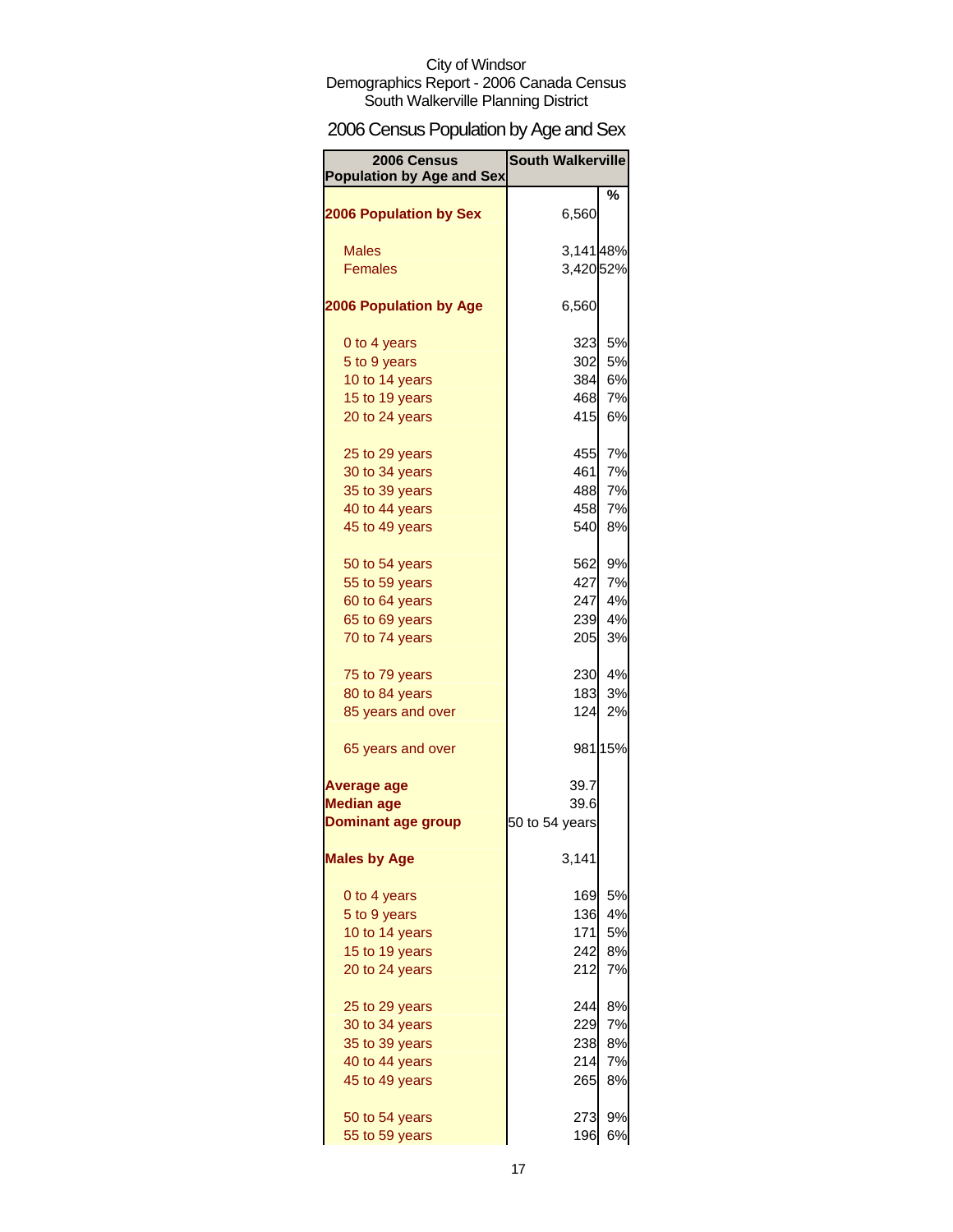| South Walkerville Planning District |                          |         |
|-------------------------------------|--------------------------|---------|
| 2006 Census                         | <b>South Walkerville</b> |         |
| <b>Population by Age and Sex</b>    |                          |         |
|                                     |                          | %       |
| 60 to 64 years                      | 118                      | 4%      |
| 65 to 69 years                      | 113                      | 4%      |
| 70 to 74 years                      | 88                       | 3%      |
| 75 to 79 years                      | 90                       | 3%      |
| 80 to 84 years                      | 54                       | 2%      |
| 85 years and over                   | 44                       | 1%      |
| 65 years and over                   |                          | 389 12% |
| <b>Average age of males</b>         | 38.1                     |         |
| <b>Median age of males</b>          | 38.1                     |         |
| <b>Dominant age group</b>           | 50 to 54 years           |         |
| <b>Females by Age</b>               | 3,420                    |         |
| 0 to 4 years                        | 154                      | 5%      |
| 5 to 9 years                        | 166                      | 5%      |
| 10 to 14 years                      | 212                      | 6%      |
| 15 to 19 years                      | 226                      | 7%      |
| 20 to 24 years                      | 203                      | 6%      |
| 25 to 29 years                      | 211                      | 6%      |
| 30 to 34 years                      | 232                      | 7%      |
| 35 to 39 years                      | 250                      | 7%      |
| 40 to 44 years                      | 244                      | 7%      |
| 45 to 49 years                      | 274                      | 8%      |
| 50 to 54 years                      | 289                      | 8%      |
| 55 to 59 years                      | 231                      | 7%      |
| 60 to 64 years                      | 129                      | 4%      |
| 65 to 69 years                      | 126                      | 4%      |
| 70 to 74 years                      | 117                      | 3%      |
|                                     | 140                      | 4%      |
| 75 to 79 years<br>80 to 84 years    | 129                      | 4%      |
| 85 years and over                   | 80                       | 2%      |
| 65 years and over                   |                          | 592 17% |
| <b>Average age of females</b>       | 41.2                     |         |
| <b>Median age of females</b>        | 41.1                     |         |
| <b>Dominant age group</b>           | 50 to 54 years           |         |

### City of Windsor Demographics Report - 2006 Canada Census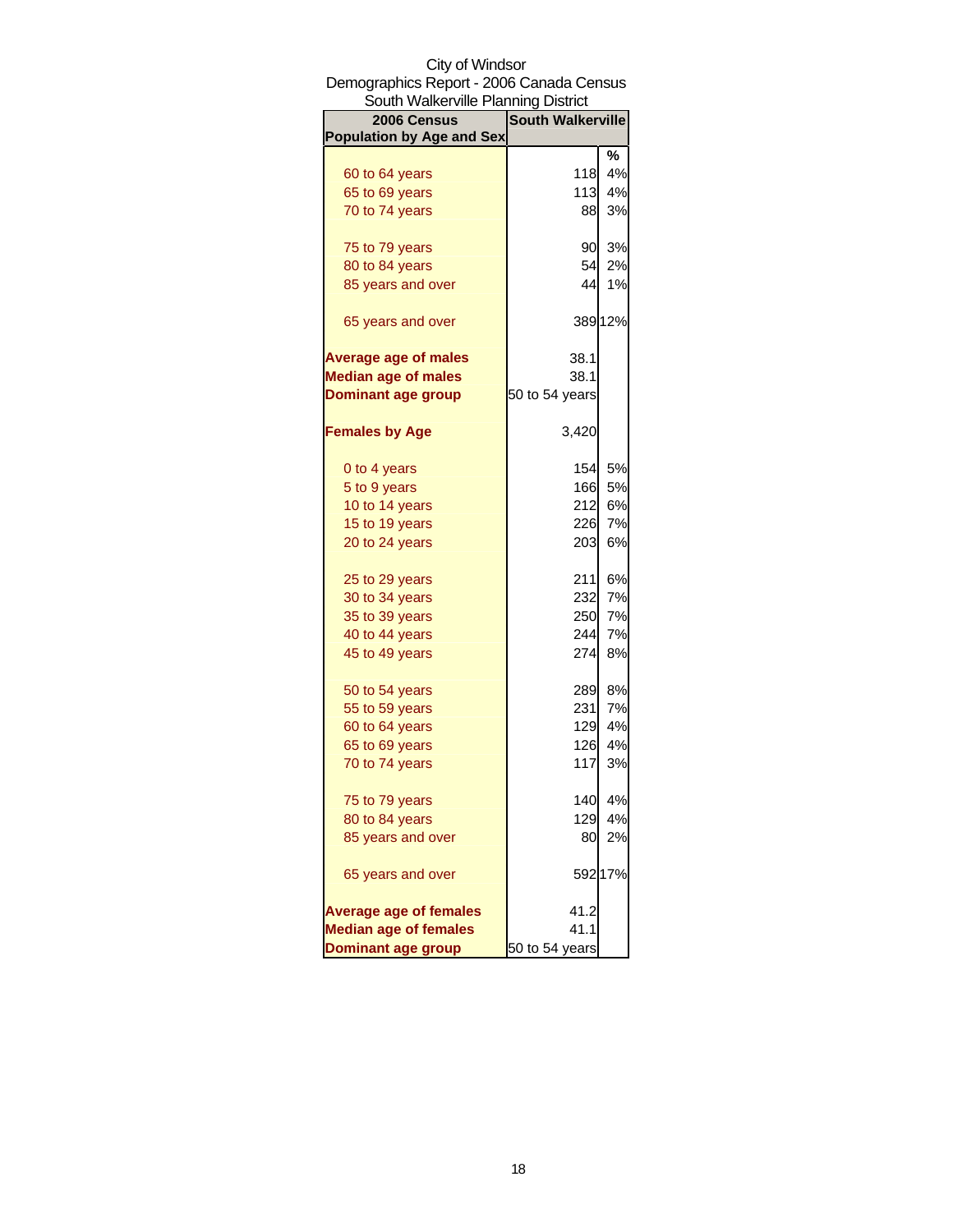### 2006 Census Marital Status

| 2006 Census<br><b>Marital Status</b>               | <b>South Walkerville</b> |     |
|----------------------------------------------------|--------------------------|-----|
|                                                    |                          | %   |
| Persons 15 years of age and over by marital status | 5,503                    |     |
| Single (never married)                             | 1,855                    | 34% |
| Married (not separated)                            | 2,667                    | 48% |
| Widowed                                            | 384                      | 7%  |
| <b>Divorced</b>                                    | 462                      | 8%  |
| Separated (legally married)                        | 164                      | 3%  |
| Dominant marital status                            | Married                  | 48% |
| Persons 15 years and over by common-law status     | 5,522                    |     |
| Not in a common-law relationship                   | 5,134                    | 93% |
| In a common-law relationship                       | 387                      | 7%  |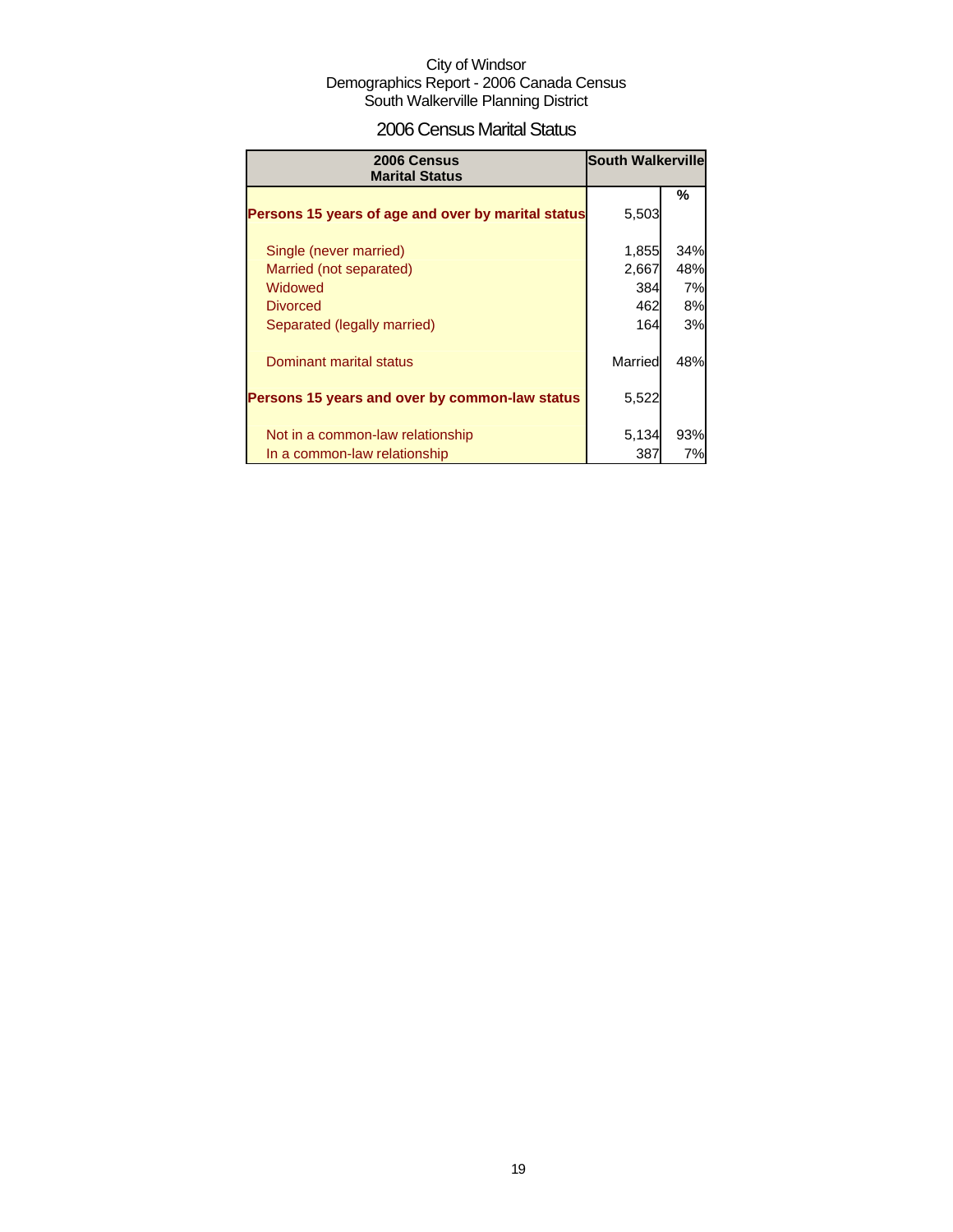### 2006 Census Family Structure and Children

| 2006 Census                                               | <b>South Walkerville</b> |     |
|-----------------------------------------------------------|--------------------------|-----|
| <b>Family Structure and Children</b>                      |                          |     |
| Census families in private households by family structure | 1,835                    | %   |
| <b>Married couples</b>                                    | 1,334                    | 73% |
| With no children at home                                  | 584                      | 32% |
| With children at home                                     | 745                      | 41% |
| 1 child                                                   | 262                      | 14% |
| 2 children                                                | 290                      | 16% |
| 3 or more children                                        | 157                      | 9%  |
| Common-law couples                                        | 197                      | 11% |
| With no children at home                                  | 85                       | 5%  |
| With children at home                                     | 103                      | 6%  |
| 1 child                                                   | 73                       | 4%  |
| 2 children                                                | 38                       | 2%  |
| 3 or more children                                        | 10                       | 1%  |
| Lone-parent families                                      | 294                      | 16% |
| Male parent                                               | 68                       | 4%  |
| 1 child                                                   | 50                       | 3%  |
| 2 children                                                | 10                       | 1%  |
| 3 or more children                                        | 5                        | 0%  |
| Lone Female parent                                        | 233                      | 13% |
| 1 child                                                   | 148                      | 8%  |
| 2 children                                                | 60                       | 3%  |
| 3 or more children                                        | 15                       | 1%  |
| Total children at home by age                             | 1,982                    |     |
| Under 6 years of age                                      | 426                      | 21% |
| 6 - 14 years                                              | 630                      | 32% |
| 15 - 17 years                                             | 259                      | 13% |
| 18 - 24 years                                             | 440                      | 22% |
| 25 years and over                                         | 233                      | 12% |
| Children/family                                           | 1.1                      |     |
| Census families in private households by size of family   | 1,835                    |     |
| 2 persons                                                 | 903                      | 49% |
| 3 persons                                                 | 392                      | 21% |
| 4 persons                                                 | 352                      | 19% |
| 5 or more persons                                         | 169                      | 9%  |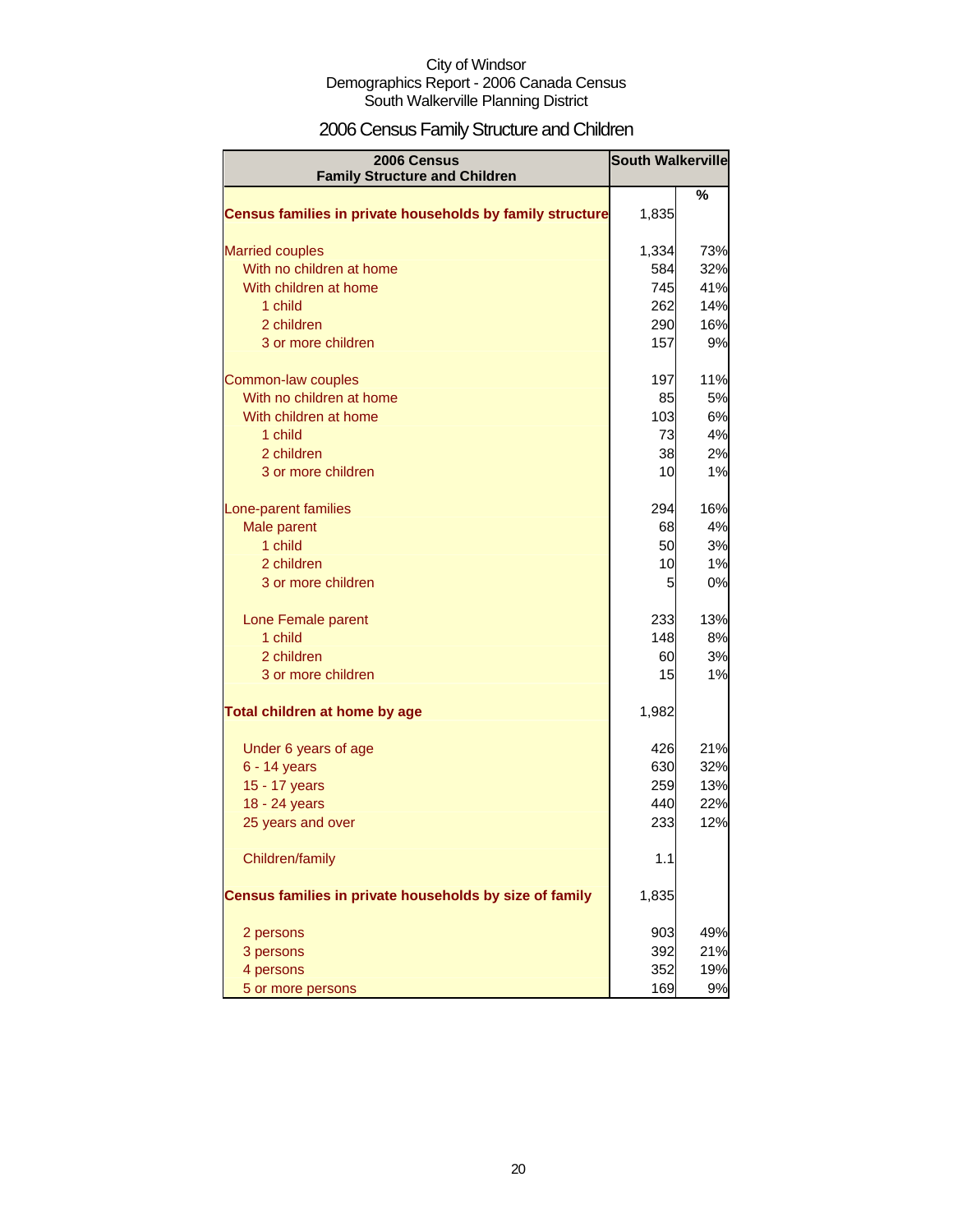### 2006 Census Families by Living Arrangements

| 2006 Census<br><b>Families by Living Arrangements</b> | <b>South Walkerville</b> |     |
|-------------------------------------------------------|--------------------------|-----|
| Persons in private households by living arrangements  | 6,545                    | %   |
| Non-family persons                                    | 1,198                    | 18% |
| Living with relatives                                 | 176                      | 3%  |
| Living with non-relatives only                        | 149                      | 2%  |
| Living alone                                          | 821                      | 13% |
| <b>Family persons</b>                                 | 5,348                    | 82% |
| Persons per family                                    | 2.9                      |     |
| Persons 65 years and over by living arrangements      | 984                      |     |
| Non-family persons                                    | 385                      | 39% |
| Living with relatives                                 | 46                       | 5%  |
| Living with non-relatives only                        | 20                       | 2%  |
| Living alone                                          | 297                      | 30% |
| <b>Family persons</b>                                 | 602                      | 61% |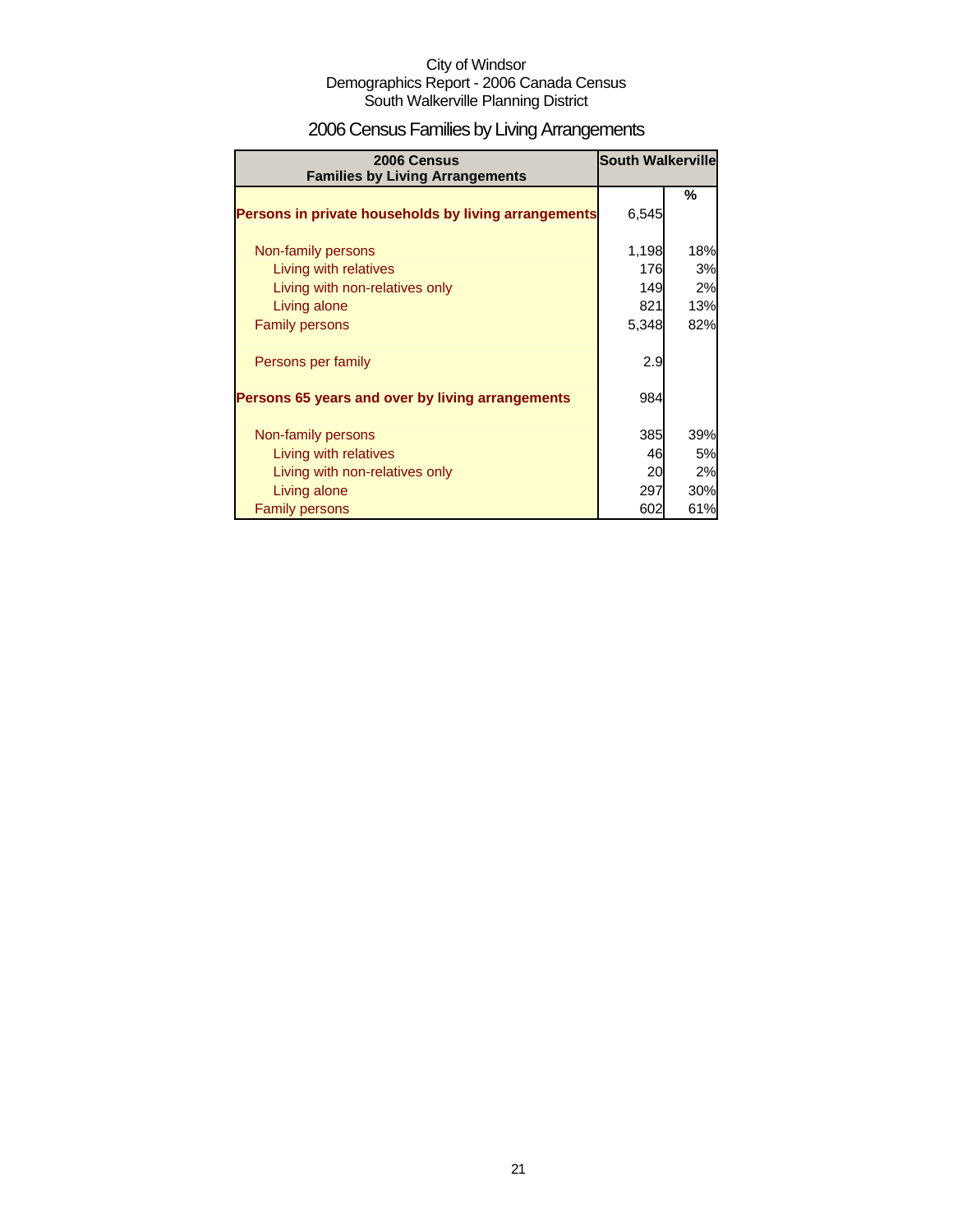### 2006 Census Dwellings

| 2006 Census<br><b>Dwellings</b>                      | <b>South Walkerville</b>             |         |
|------------------------------------------------------|--------------------------------------|---------|
|                                                      |                                      | %       |
| Occupied private dwellings by structure type         | 2,775                                |         |
| Single-detached house                                | 2,56392%                             |         |
| Semi-detached house                                  | 32                                   | 1%      |
| Row house                                            | 12                                   | 0%      |
| Apartment, duplex                                    | 93                                   | 3%      |
| Apartment less than 5 storeys                        | 70                                   | 3%      |
| Apartment 5 or more storeys                          | <sub>0</sub>                         | 0%      |
| Other single-attached house                          | 13                                   | 0%      |
| Movable dwelling                                     | 0                                    | 0%      |
| Dominant dwelling type                               | Single-detached house <sup>92%</sup> |         |
| Occupied private dwellings by tenure                 | 2,775                                |         |
| Owned                                                | 2,435 88%                            |         |
| Rented                                               |                                      | 325 12% |
| <b>Band housing</b>                                  | 0                                    | 0%      |
| Occupied private dwellings by maintenance required   | 2,775                                |         |
| Regular maintenance only                             | 1,76764%                             |         |
| Minor repairs                                        |                                      | 748 27% |
| <b>Major repairs</b>                                 | 243                                  | 9%      |
| Occupied private dwellings by period of construction | 2,775                                |         |
| Before 1946                                          | 1,095 39%                            |         |
| 1946 - 1960                                          | 1,345 48%                            |         |
| 1961 - 1970                                          | 181                                  | 7%      |
| 1971 - 1980                                          | 51                                   | 2%      |
| 1981 - 1985                                          | 20                                   | 1%      |
| 1986 - 1990                                          | 18                                   | 1%      |
| 1991 - 1995                                          | 10                                   | 0%      |
| 1996 - 2000                                          | 13                                   | 0%      |
| 2001 - 2006                                          | 6                                    | 0%      |
| Dominant period of construction                      | 1946 - 1960 49%                      |         |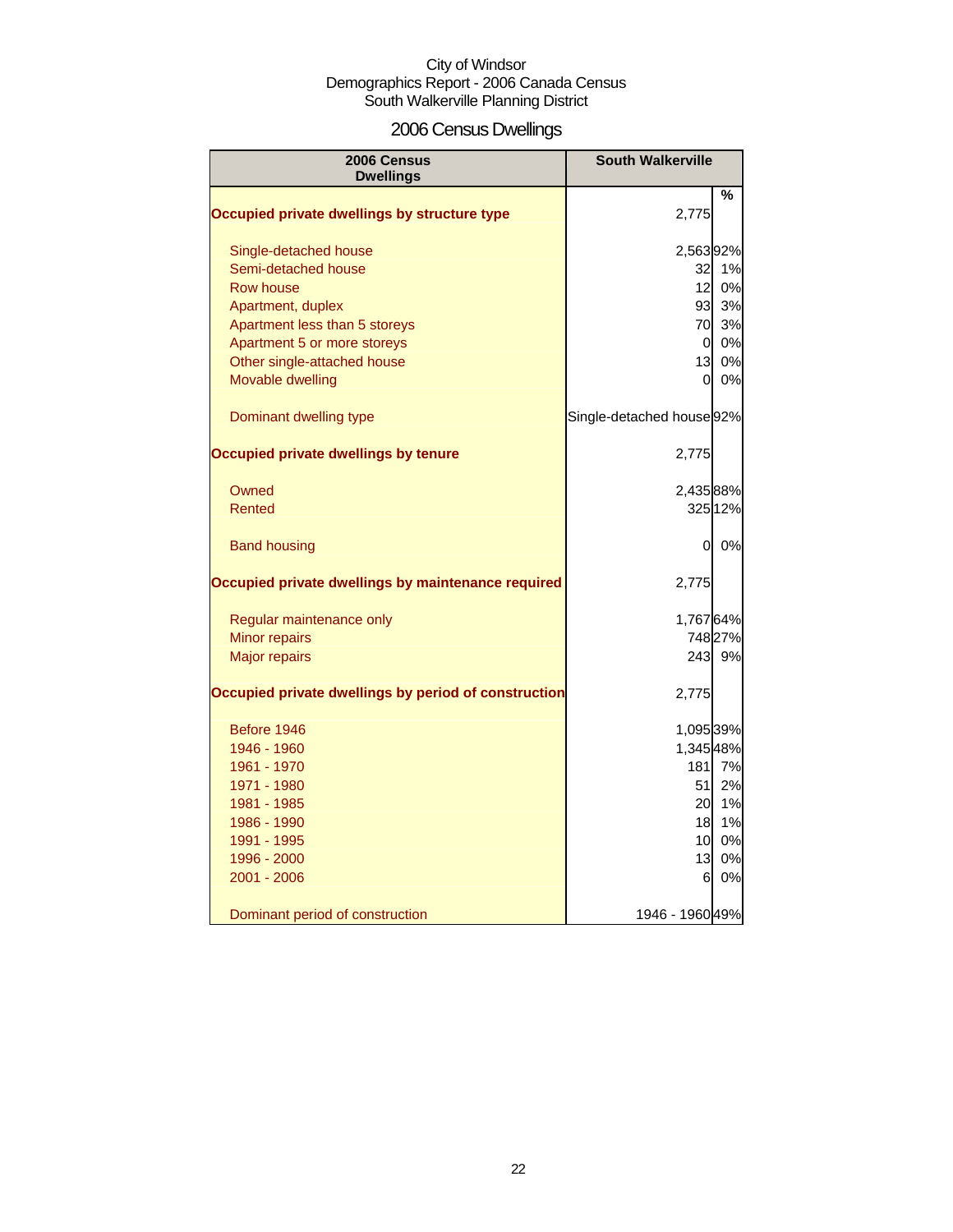### 2006 Census Households

| 2006 Census<br><b>Households</b>                                          |           | <b>South Walkerville</b> |
|---------------------------------------------------------------------------|-----------|--------------------------|
| Private households by size of household                                   | 2,788     | %                        |
| 1 person                                                                  | 819       | 29%                      |
| 2 persons                                                                 | 921       | 33%                      |
| 3 persons                                                                 | 459       | 16%                      |
| 4 - 5 persons                                                             | 510       | 18%                      |
| 6 or more persons                                                         | 43        | 2%                       |
| Dominant household size                                                   | 2 persons | 33%                      |
| <b>Persons in households</b>                                              | 6,566     |                          |
| Persons per household                                                     | 2.4       |                          |
| Private households by household type                                      | 2,768     |                          |
| One-family households                                                     | 1,784     | 64%                      |
| Multiple-family households                                                | 15        | 1%                       |
| Non-family households                                                     | 947       | 34%                      |
| <b>Rented Dwellings</b>                                                   | 325       |                          |
| Tenant households in non-farm, non-reserve private dwellings              | 327       | 101%                     |
| Average gross monthly rent                                                | \$586     |                          |
| Households spending 30% or more of household income on gross rent         | 172       | 53%                      |
| Households spending 30 to 99% of household income on gross rent           | 128       | 39%                      |
| One-family tenant households without additional persons                   | 144       | 44%                      |
| Average gross rent                                                        | \$579     |                          |
| Households spending 30% or more of household income on gross rent         | 38        | 12%                      |
| <b>Owned Dwellings</b>                                                    | 2,435     |                          |
| Owner-occupied private non-farm, non-reserve dwellings                    | 2,445     | 100%                     |
| Average value of dwelling                                                 | \$163,382 |                          |
| Average owner's major payments                                            | \$874     |                          |
| Households spending 30% or more of household income on major payments     | 365       | 15%                      |
| Households spending 30% to 99% more of household income on major payments | 307       | 13%                      |
| One-family owner-occupied households without additional persons           | 1,548     | 64%                      |
| Average major payments                                                    | \$948     |                          |
| Spending 30%+ of hh income on shelter                                     | 156       | 6%                       |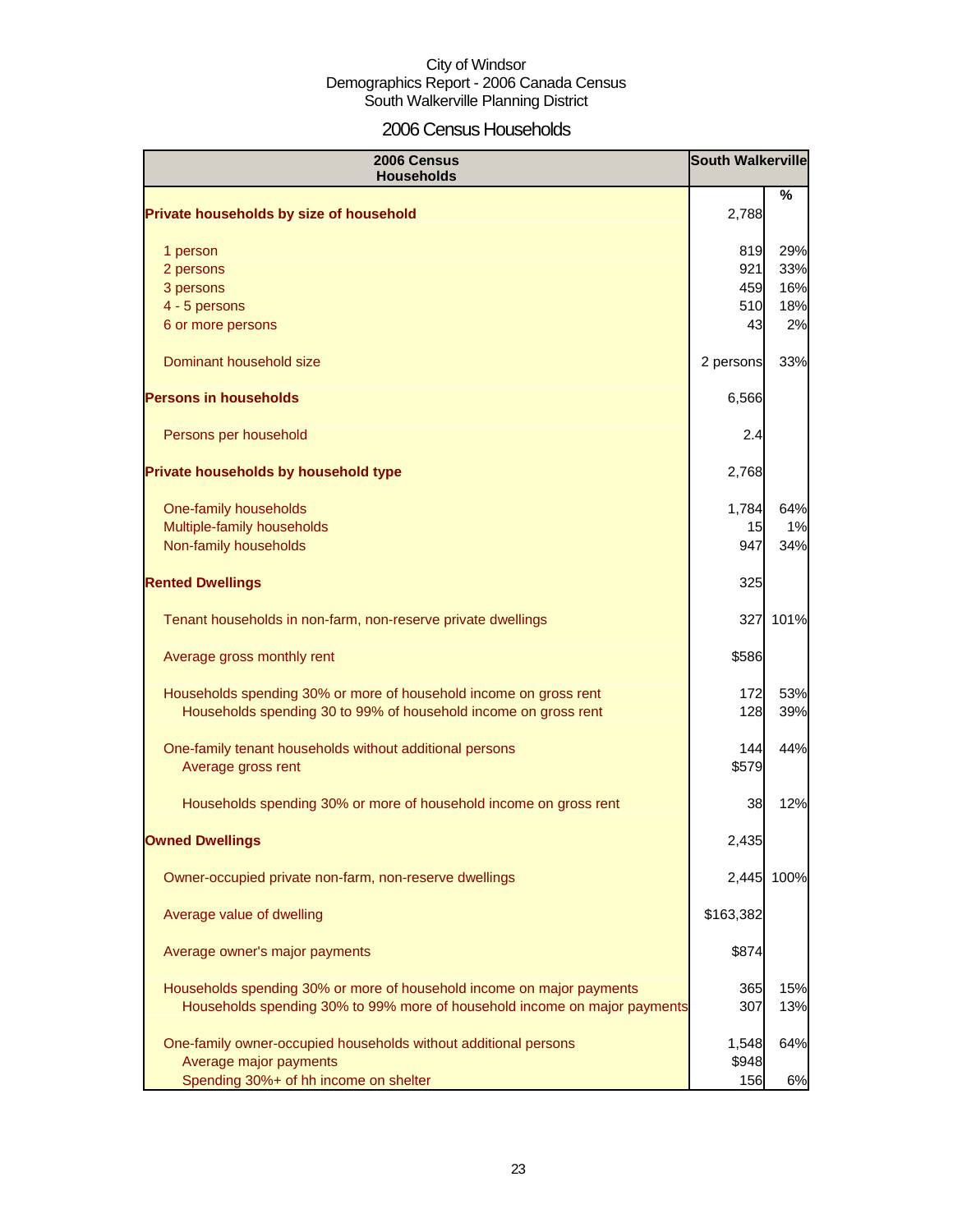### 2006 Census Mother Tongue

| 2006 Census<br><b>Mother Tongue</b>      | <b>South Walkerville</b>                       |                                        |
|------------------------------------------|------------------------------------------------|----------------------------------------|
|                                          |                                                | %                                      |
| <b>Total Population by Mother Tongue</b> | 6,591                                          |                                        |
| Dominant language                        | English                                        | 82%                                    |
| Dominant official language               | English                                        | 96%                                    |
| Top 5 non-official languages             | Italian<br>German<br>Arabic<br>Polish<br>Greek | 21.7%<br>11.0%<br>9.6%<br>6.7%<br>6.2% |
| <b>Single responses</b>                  | 6,543                                          | 99%                                    |
| <b>Official languages</b>                | 5,528                                          | 84%                                    |
|                                          |                                                | 81%                                    |
| English                                  | 5,323                                          |                                        |
| French                                   | 205                                            | 3%                                     |
| Non-official languages                   | 984                                            | 15%                                    |
| <b>Italian</b>                           | 213                                            | 3%                                     |
| Portuguese                               | 7                                              | 0%                                     |
| Romanian                                 | 35                                             | 1%                                     |
| Spanish                                  | 45                                             | 1%                                     |
| Danish                                   | 15                                             | 0%                                     |
| <b>Dutch</b>                             |                                                |                                        |
|                                          | 10                                             | 0%                                     |
| <b>Flemish</b>                           | 0                                              | 0%                                     |
| <b>Frisian</b>                           | 0                                              | 0%                                     |
| German                                   | 108                                            | 2%                                     |
| Norwegian                                | 0                                              | 0%                                     |
| <b>Swedish</b>                           | 0                                              | 0%                                     |
| <b>Yiddish</b>                           | 0                                              | 0%                                     |
| <b>Bosnian</b>                           | 0                                              | 0%                                     |
| <b>Bulgarian</b>                         | 15                                             | 0%                                     |
| Croatian                                 | 40                                             | 1%                                     |
| Czech                                    | U                                              | 0%                                     |
| Macedonian                               | 10                                             | 0%                                     |
| Polish                                   | 66                                             | 1%                                     |
| <b>Russian</b>                           | 0                                              | 0%                                     |
| Serbian                                  | 10                                             | 0%                                     |
| Serbo-Croatian                           | 0                                              | 0%                                     |
| <b>Slovak</b>                            | 10                                             | 0%                                     |
| Slovenian                                | 0                                              | 0%                                     |
| <b>Ukrainian</b>                         | 44                                             | 1%                                     |
| Latvian                                  | 0                                              | 0%                                     |
| Lithuanian                               | 0                                              | 0%                                     |
| Estonian                                 | 0                                              | 0%                                     |
| Finnish                                  | 0                                              | 0%                                     |
|                                          |                                                |                                        |
| Hungarian                                | 20                                             | 0%                                     |
| <b>Greek</b>                             | 61                                             | 1%                                     |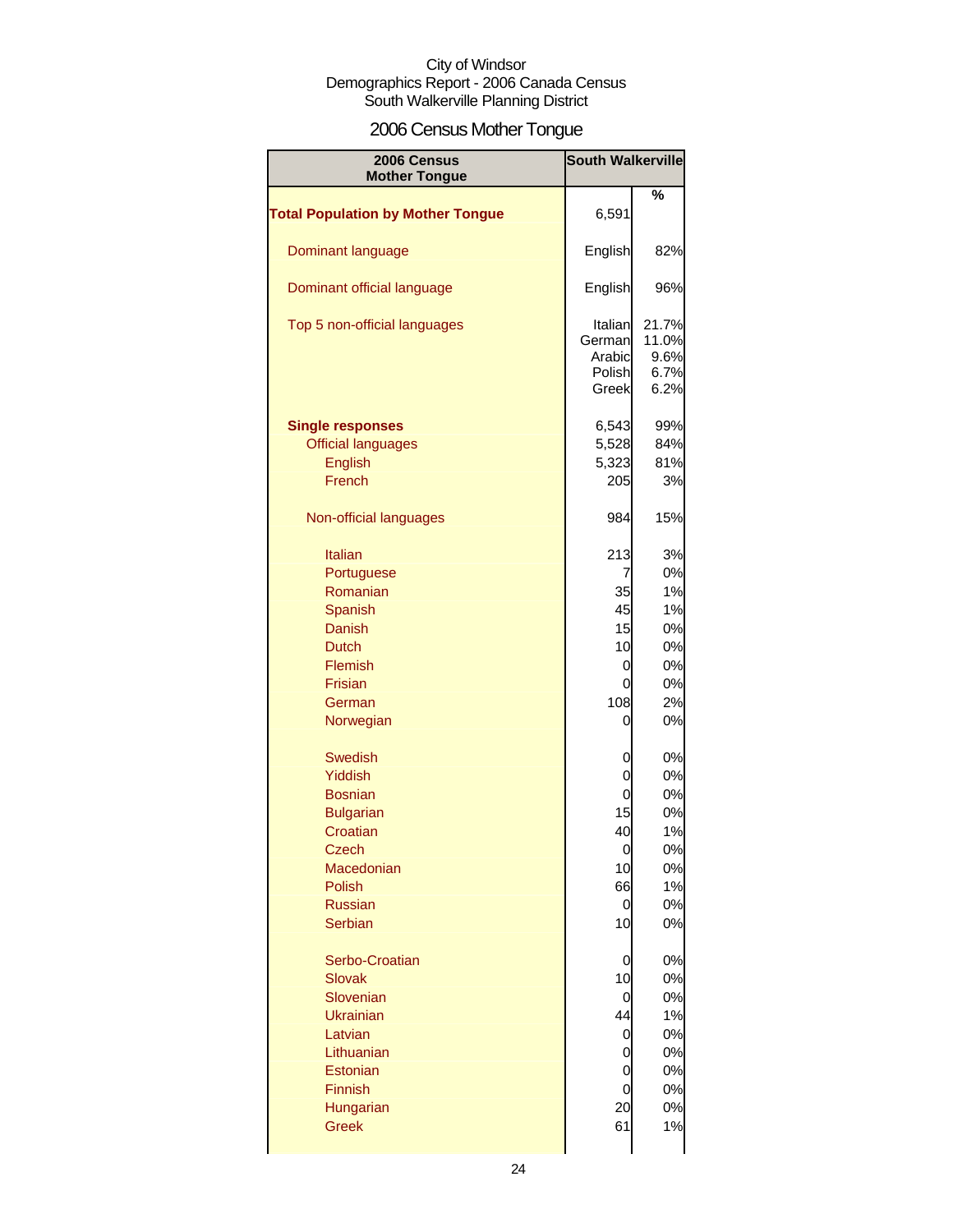| au i vvancivnic i lainnig<br><b>DISUIV</b><br>2006 Census<br><b>Mother Tongue</b> | <b>South Walkerville</b> |               |
|-----------------------------------------------------------------------------------|--------------------------|---------------|
|                                                                                   |                          | $\frac{1}{2}$ |
| Armenian                                                                          | 0                        | 0%            |
| <b>Turkish</b>                                                                    | 35                       | 1%            |
| Amharic                                                                           | 0                        | 0%            |
| Arabic                                                                            | 94                       | 1%            |
| <b>Hebrew</b>                                                                     | 0                        | 0%            |
| <b>Maltese</b>                                                                    | 0                        | 0%            |
| Somali                                                                            | 0                        | 0%            |
| Tigrigna                                                                          | $\mathbf 0$              | 0%            |
| Bengali                                                                           | $\overline{0}$           | 0%            |
| Gujarati                                                                          | $\overline{0}$           | 0%            |
| Hindi                                                                             | 0                        | 0%            |
| <b>Kurdish</b>                                                                    | 0                        | 0%            |
| Panjabi (Punjabi)                                                                 | $\overline{0}$           | 0%            |
| Pashto                                                                            | $\overline{0}$           | 0%            |
| Persian (Farsi)                                                                   | $\mathbf 0$              | 0%            |
| Sindhi                                                                            | $\mathbf 0$              | 0%            |
| Sinhala (Sinhalese)                                                               | $\overline{0}$           | 0%            |
| Urdu                                                                              | 20                       | 0%            |
| Malayalam                                                                         | 0                        | 0%            |
| Tamil                                                                             | $\mathbf 0$              | 0%            |
| <b>Telugu</b>                                                                     | $\mathbf 0$              | 0%            |
| Japanese                                                                          | $\mathbf 0$              | 0%            |
| Korean                                                                            | 0                        | 0%            |
| <b>Chinese</b>                                                                    | 15                       | 0%            |
| Cantonese                                                                         | 0                        | 0%            |
| <b>Mandarin</b>                                                                   | 0                        | 0%            |
| <b>Taiwanese</b>                                                                  | 0                        | 0%            |
| Chinese, n.o.s.                                                                   | 15                       | 0%            |
| Lao                                                                               | 5                        | 0%            |
| Khmer (Cambodian)                                                                 | $\mathbf 0$              | 0%            |
| Vietnamese                                                                        | 23                       | 0%            |
| <b>Bisayan languages</b>                                                          | $\Omega$                 | 0%            |
| <b>Ilocano</b>                                                                    | 0                        | 0%            |
| <b>Malay</b>                                                                      | $\mathbf 0$              | 0%            |
| Tagalog (Pilipino, Filipino)                                                      | 52                       | 1%            |
| Akan (Twi)                                                                        | 0                        | 0%            |
| Swahili                                                                           | $\mathbf 0$              | 0%            |
| <b>Creoles</b>                                                                    | $\mathbf 0$              | 0%            |
| <b>Aboriginal Languages</b>                                                       | 0                        | 0%            |
| Algonquin                                                                         | $\mathbf 0$              | 0%            |
| Atikamekw                                                                         | $\mathbf 0$              | 0%            |
| <b>Blackfoot</b>                                                                  | $\mathbf 0$              | 0%            |
| Carrier                                                                           | $\mathbf 0$              | 0%            |
| Chilcotin                                                                         | $\mathbf 0$              | 0%            |
| Chipewyan                                                                         | $\mathbf 0$              | 0%            |
| <b>Cree</b>                                                                       | $\mathbf 0$              | 0%            |
| Siouan languages (Dakota/Sioux)                                                   | $\mathbf 0$              | 0%            |
| Dene                                                                              | $\mathbf 0$              | 0%            |
| <b>Dogrib</b>                                                                     | $\overline{0}$           | 0%            |
| Gitksan                                                                           | $\overline{0}$           | 0%            |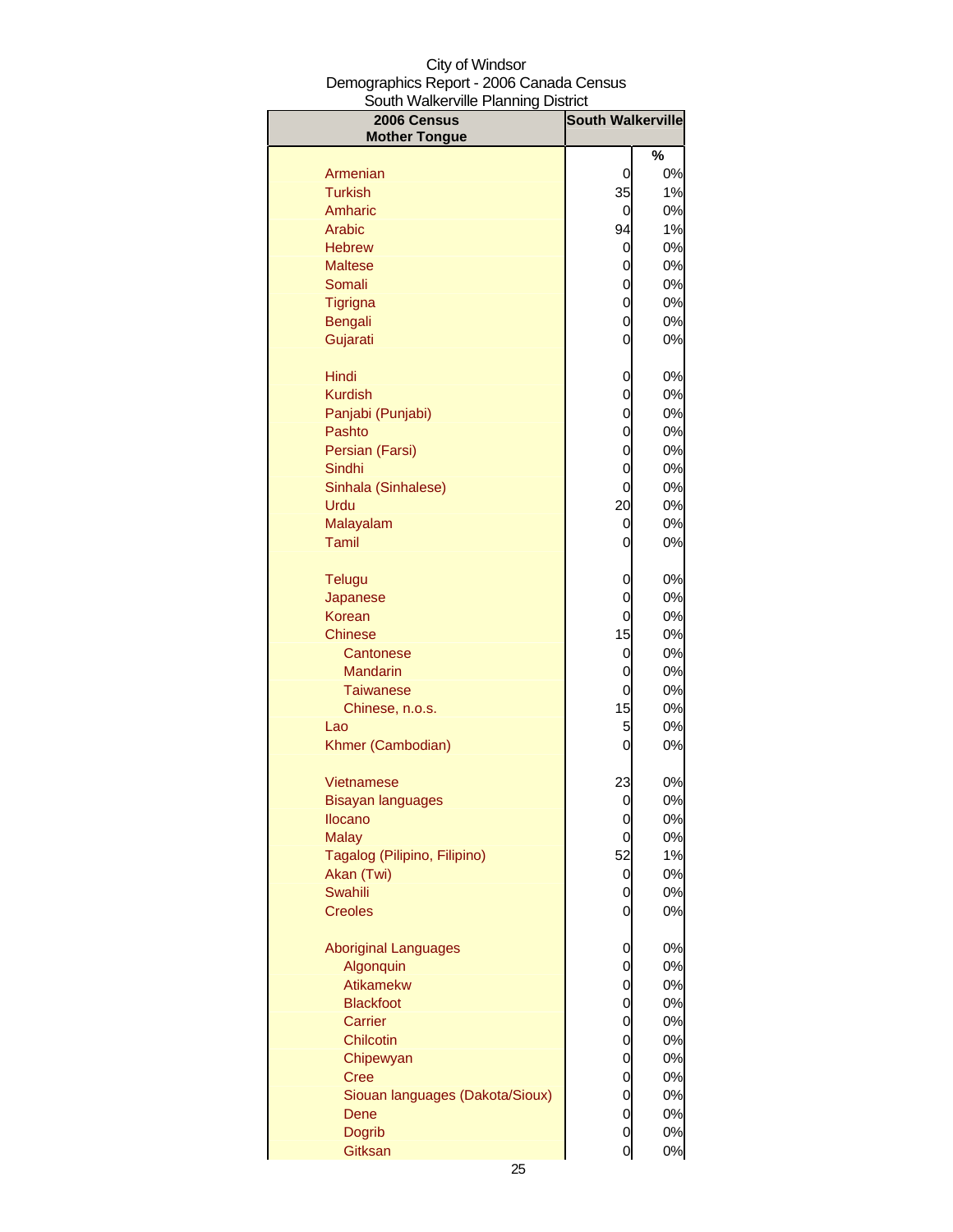| South Walkerville Planning District       |                          |    |
|-------------------------------------------|--------------------------|----|
| 2006 Census                               | <b>South Walkerville</b> |    |
| <b>Mother Tongue</b>                      |                          |    |
|                                           |                          | %  |
| Inuinnagtun                               | 0                        | 0% |
| Inuktitut, n.i.e.                         | 0                        | 0% |
| Kutchin-Gwich'in (Loucheux)               | 0                        | 0% |
| <b>Malecite</b>                           | 0                        | 0% |
| Mi'kmaq                                   | 0                        | 0% |
| <b>Mohawk</b>                             | 0                        | 0% |
| Montagnais-Naskapi                        | 0                        | 0% |
| Nisga'a                                   | 0                        | 0% |
| North Slave (Hare)                        | 0                        | 0% |
| Ojibway                                   | 0                        | 0% |
| Oji-Cree                                  | 0                        | 0% |
| Shuswap                                   | 0                        | 0% |
| <b>South Slave</b>                        | 0                        | 0% |
| <b>Tlingit</b>                            | 0                        | 0% |
|                                           |                          |    |
| Other languages                           | 30                       | 0% |
|                                           |                          |    |
| <b>Multiple responses</b>                 | 45                       | 1% |
| <b>English and French</b>                 | 10                       | 0% |
| English and non-official language         | 10                       | 0% |
| French and non-official language          | 0                        | 0% |
| English, French and non-official language | 0                        | 0% |

### City of Windsor Demographics Report - 2006 Canada Census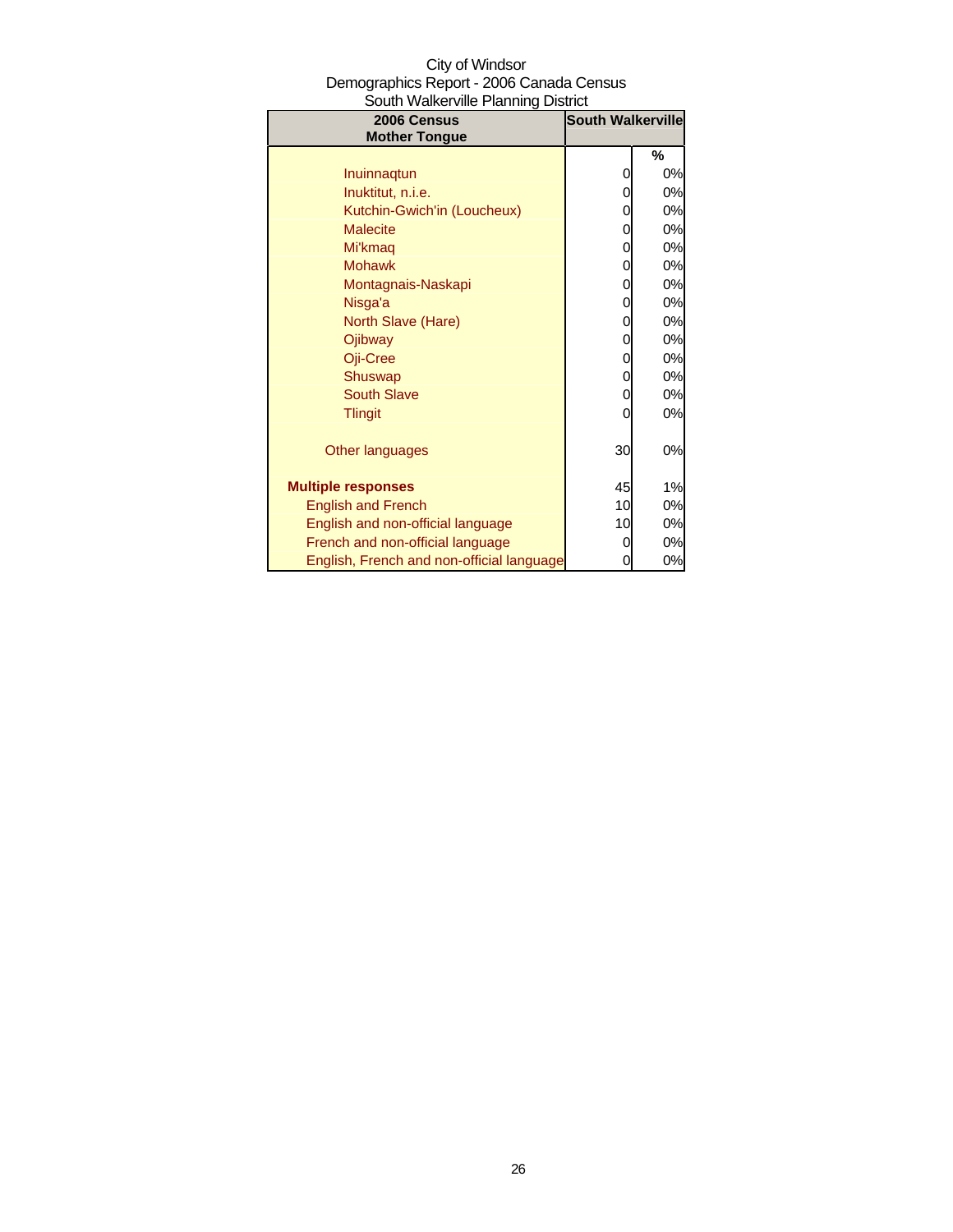### 2006 Census Knowledge of Official Language

| 2006 Census<br><b>Knowledge of Official Language</b>       | South Walkerville |               |
|------------------------------------------------------------|-------------------|---------------|
|                                                            |                   | $\frac{9}{6}$ |
| <b>Total Population by knowledge of official languages</b> | 6,577             |               |
| English only                                               | 5,864 89%         |               |
| French only                                                | 35                | 1%            |
| <b>English and French</b>                                  | 623               | 9%            |
| Neither English nor French                                 | 59                | 1%            |
| <b>Dominant Group</b>                                      | English only 89%  |               |
| Total population by first official language spoken         | 6,571             |               |
| English                                                    | 6,319 96%         |               |
| French                                                     | 198               | 3%            |
| <b>English and French</b>                                  | 13                | 0%            |
| Neither English nor French                                 | 55                | 1%            |
| <b>Dominant Group</b>                                      | English 96%       |               |
| <b>Official language minority</b>                          |                   |               |
| (English in Quebec, French elsewhere)                      |                   |               |
| <b>Number</b>                                              | 200               |               |
| Percentage                                                 | 3.0%              |               |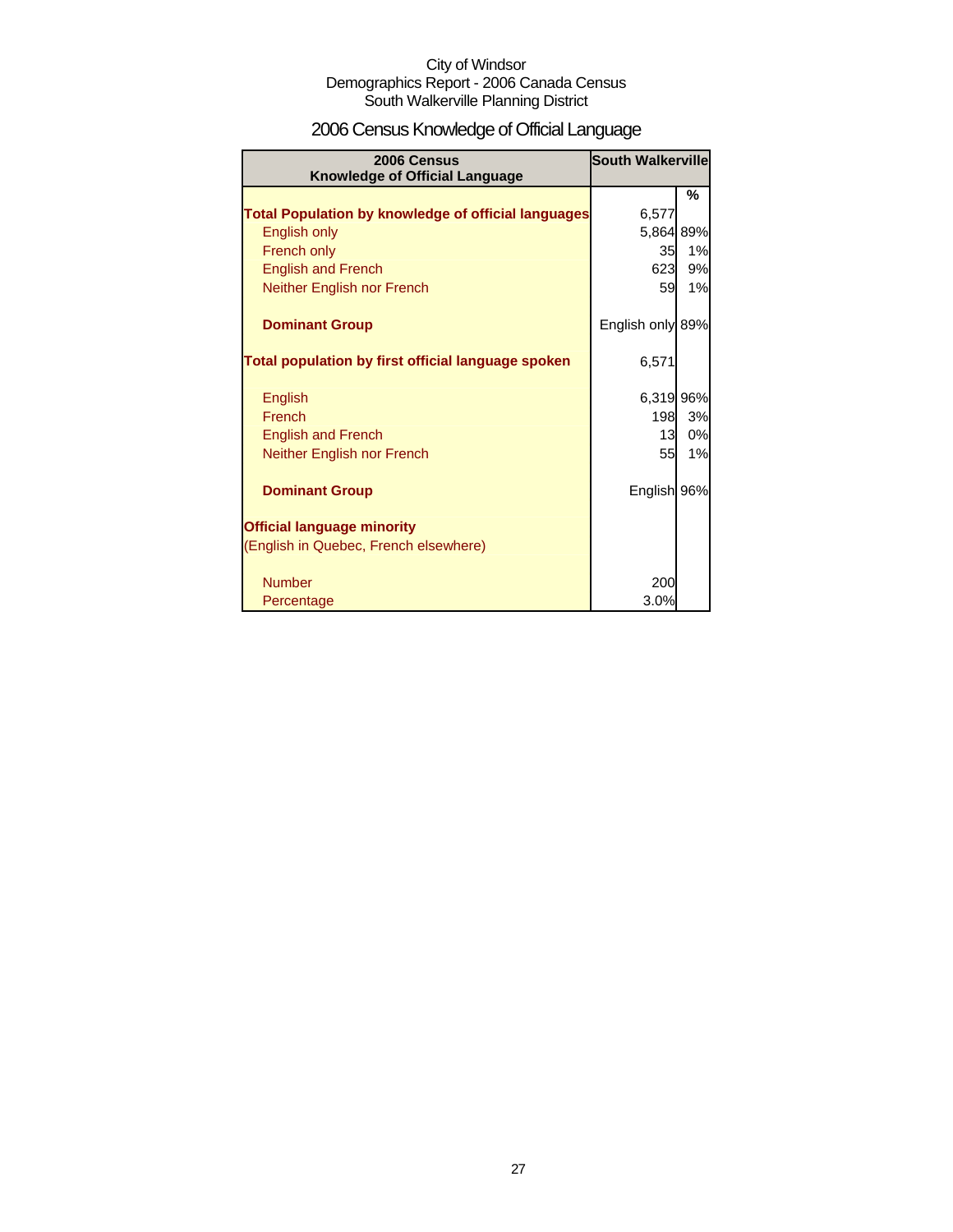### 2006 Census Knowledge of Non-official Language

| 2006 Census<br>Knowledge of Non-official Language              | <b>South Walkerville</b> |          |
|----------------------------------------------------------------|--------------------------|----------|
|                                                                |                          | %        |
| <b>Total Population by Knowledge of Non-official Languages</b> | 6,577                    |          |
| <b>Population Speaking Non-official Languages</b>              | 1,305                    | 20%      |
| Top 5 Non-official Languages                                   | Italian                  | 23%      |
|                                                                | German                   | 12%      |
|                                                                | Arabic                   | 8%       |
|                                                                | Spanish                  | 7%       |
|                                                                | Polish                   | 6%       |
| <b>Italian</b>                                                 | 298                      | 5%       |
| Portuguese                                                     | 7                        | 0%       |
| Romanian                                                       | 40                       | 1%       |
| Spanish                                                        | 90                       | 1%       |
| <b>Danish</b>                                                  | 15                       | 0%       |
| <b>Dutch</b>                                                   | 20                       | 0%       |
| <b>Flemish</b>                                                 | 0                        | 0%       |
| <b>Frisian</b>                                                 | 0                        | 0%       |
| German                                                         | 159                      | 2%       |
| Norwegian                                                      | 0                        | 0%       |
| <b>Swedish</b>                                                 | 0                        | 0%       |
| <b>Yiddish</b>                                                 | 0                        | 0%       |
| <b>Bosnian</b>                                                 | 10                       | 0%       |
| <b>Bulgarian</b>                                               | 15                       | 0%       |
| Croatian                                                       | 40                       | 1%       |
| <b>Czech</b>                                                   | 0                        | 0%       |
| Macedonian                                                     | 10                       | 0%       |
| <b>Polish</b>                                                  | 83                       | 1%       |
| <b>Russian</b>                                                 | 20                       | 0%       |
| Serbian                                                        | 16                       | 0%       |
| Serbo-Croatian                                                 | 0                        | 0%       |
| <b>Slovak</b>                                                  | 20                       | 0%       |
| Slovenian                                                      | 0                        | 0%       |
| <b>Ukrainian</b>                                               | 40                       | 1%       |
| Latvian                                                        | 0                        | 0%       |
| Lithuanian                                                     | 0                        | 0%       |
| Estonian                                                       | 0                        | 0%       |
| Finnish                                                        | 0                        | 0%       |
| Hungarian                                                      | 55                       | 1%       |
| <b>Greek</b>                                                   | 61                       | 1%       |
| Armenian                                                       | 0                        | 0%       |
| <b>Turkish</b>                                                 | 50                       | 1%       |
| Amharic                                                        | 0                        | 0%       |
| Arabic                                                         | 103                      | 2%       |
| <b>Hebrew</b>                                                  | 0                        | 0%       |
| <b>Maltese</b>                                                 | 0                        | 0%       |
| Somali                                                         | $\mathbf 0$              | 0%<br>0% |
| Tigrigna                                                       | $\overline{O}$           |          |
| <b>Bengali</b>                                                 | $\overline{0}$           | 0%       |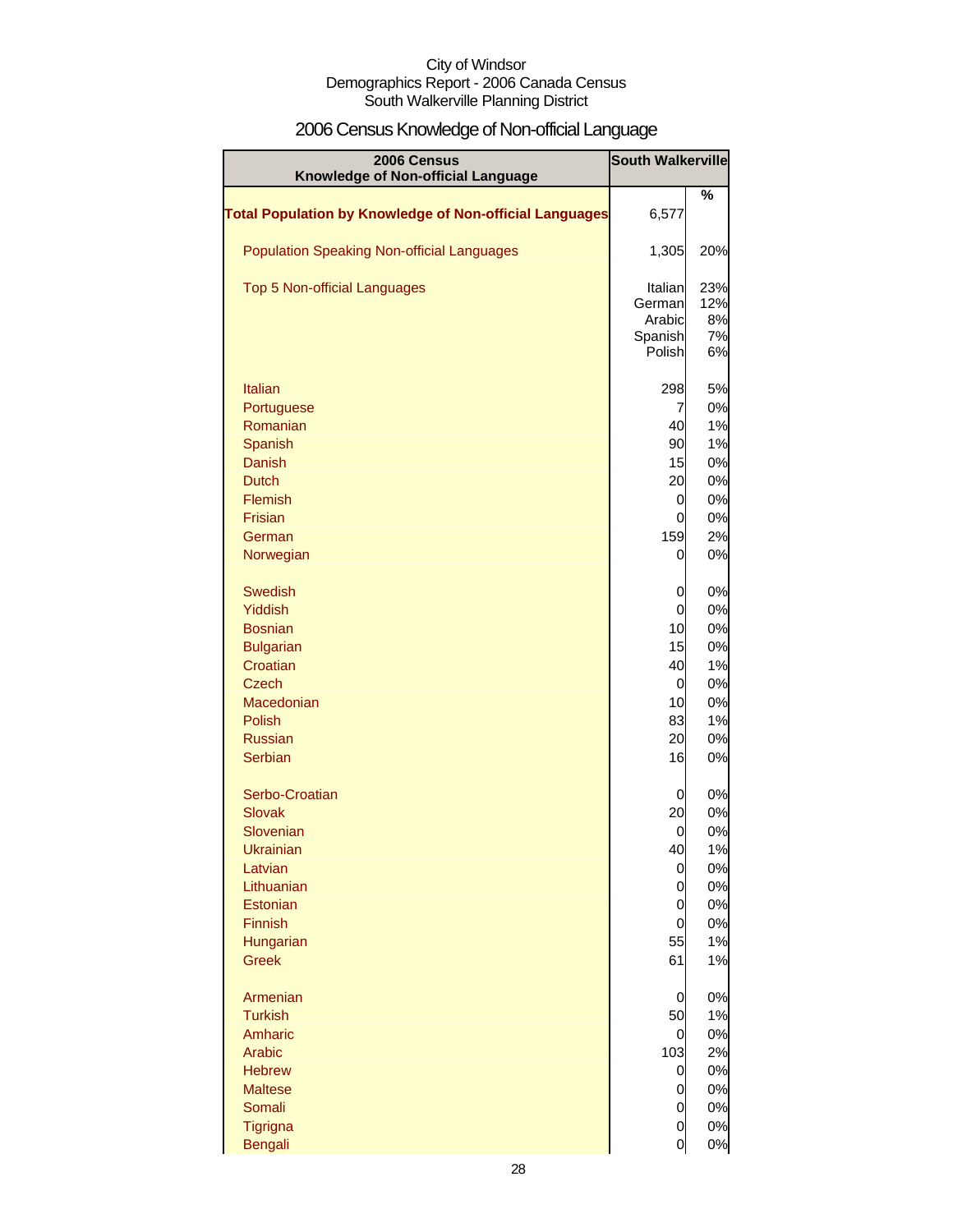| 2006 Census                        | <b>South Walkerville</b> |          |
|------------------------------------|--------------------------|----------|
| Knowledge of Non-official Language |                          |          |
|                                    |                          | %        |
| Gujarati                           | 0                        | 0%       |
| Hindi                              | 0                        | 0%       |
| <b>Kurdish</b>                     | 0                        | 0%       |
| Panjabi (Punjabi)                  | 0                        | 0%       |
| Pashto                             | 0                        | 0%       |
| Persian (Farsi)                    | 0                        | 0%       |
| Sindhi                             | 0                        | 0%       |
| Sinhala (Sinhalese)                | 0                        | 0%       |
| Urdu                               | 20                       | 0%       |
| Malayalam                          | 0                        | 0%       |
| Tamil                              | 0                        | 0%       |
| Telugu                             | 0                        | 0%       |
| Japanese                           | 3                        | 0%       |
| Korean                             | $\overline{0}$           | 0%       |
| Chinese                            | 18                       | 0%       |
| Cantonese                          | 0                        | 0%       |
| <b>Mandarin</b>                    | 3                        | 0%       |
| <b>Taiwanese</b>                   | $\overline{0}$           | 0%       |
| Chinese, n.o.s.                    | 15                       | 0%       |
| Lao                                | 0                        | 0%       |
| Khmer (Cambodian)                  | 0                        | 0%       |
| Vietnamese                         | 24                       | 0%       |
| <b>Bisayan languages</b>           | 0                        | 0%       |
| Ilocano                            | 0                        | 0%       |
| <b>Malay</b>                       | 0                        | 0%       |
| Tagalog (Pilipino, Filipino)       | 47                       | 1%       |
| Akan (Twi)                         | 0                        | 0%       |
| <b>Swahili</b>                     | 0                        | 0%       |
| <b>Creoles</b>                     | 0                        | 0%       |
| <b>Aboriginal Languages</b>        | 0                        | $0\%$    |
| Algonquin                          | $\overline{0}$           | 0%       |
| <b>Atikamekw</b>                   | $\mathbf 0$              | 0%       |
| <b>Blackfoot</b>                   | 0                        | 0%       |
| Carrier                            | $\mathbf 0$              | 0%       |
| Chilcotin                          | 0                        | 0%       |
| Chipewyan                          | 0                        | 0%       |
| <b>Cree</b>                        | $\mathbf 0$              | 0%       |
| Siouan languages (Dakota/Sioux)    | $\mathbf 0$              | 0%       |
| Dene<br><b>Dogrib</b>              | $\mathbf 0$<br>0         | 0%<br>0% |
| Gitksan                            | 0                        | 0%       |
| Inuinnaqtun                        | 0                        | 0%       |
| Inuktitut, n.i.e.                  | 0                        | 0%       |
| Kutchin-Gwich'in (Loucheux)        | 0                        | 0%       |
| <b>Malecite</b>                    | 0                        | 0%       |
| Mi'kmaq                            | 0                        | 0%       |
| <b>Mohawk</b>                      | 0                        | 0%       |
| Montagnais-Naskapi                 | 0                        | 0%       |
| Nisga'a                            | 0                        | 0%       |
| North Slave (Hare)                 | $\overline{0}$           | 0%       |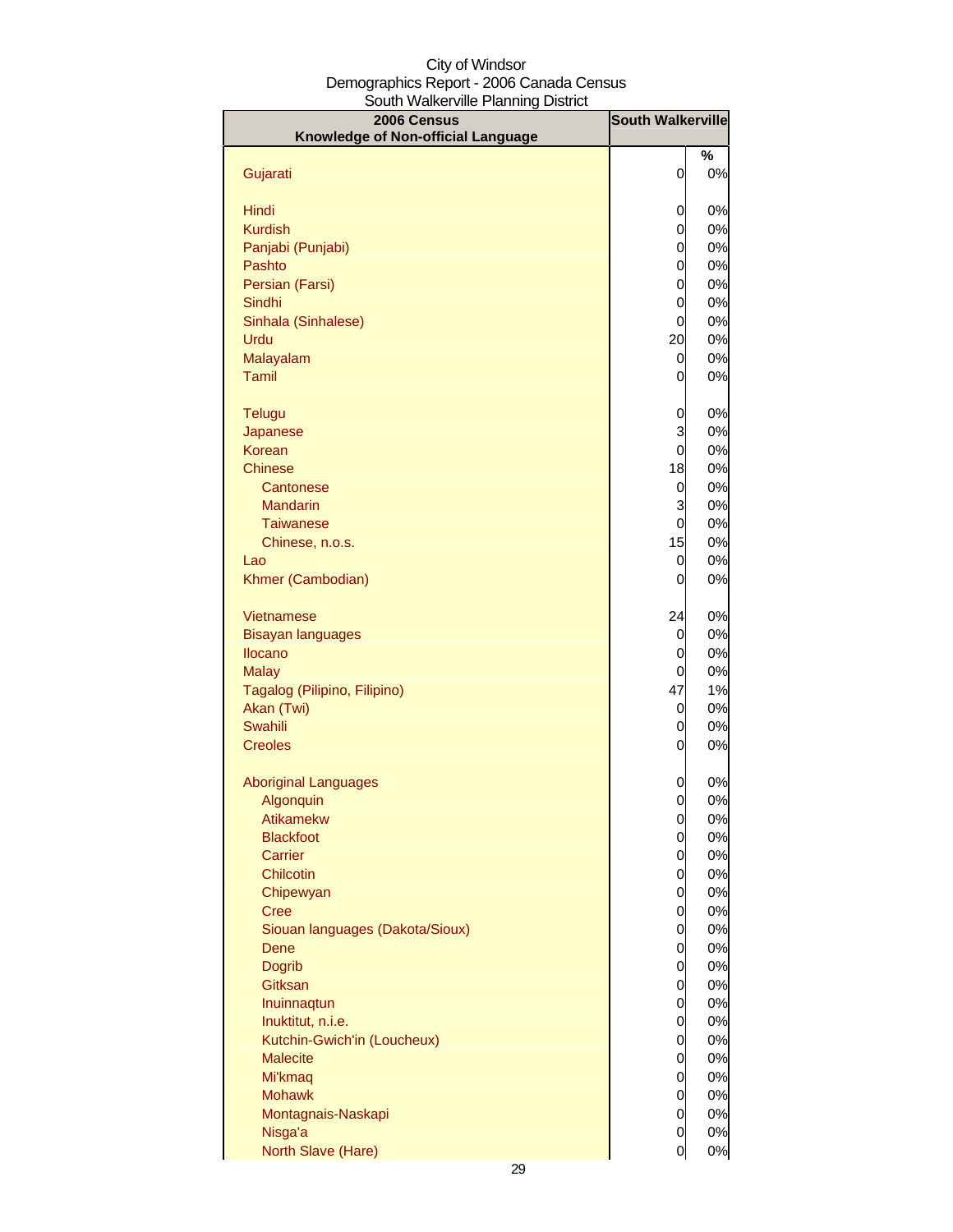| 2006 Census<br>Knowledge of Non-official Language | <b>South Walkerville</b> |    |
|---------------------------------------------------|--------------------------|----|
|                                                   |                          | %  |
| Ojibway                                           |                          | 0% |
| Oji-Cree                                          |                          | 0% |
| Shuswap                                           |                          | 0% |
| <b>South Slave</b>                                |                          | 0% |
| <b>Tlingit</b>                                    |                          | 0% |
|                                                   |                          |    |
| Other languages                                   | 40                       | 1% |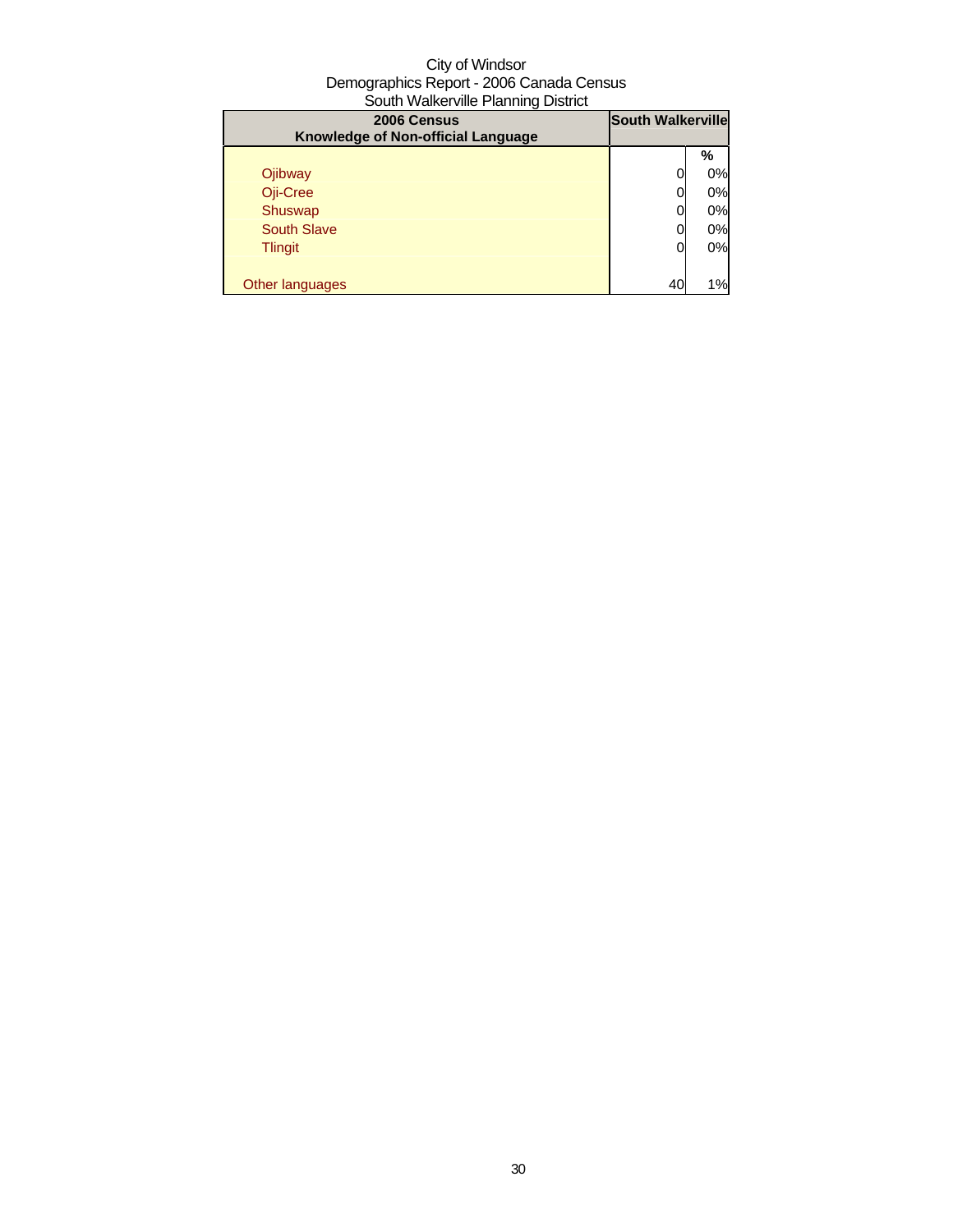### 2006 Census Home Language

| 2006 Census<br><b>Home Language</b>      | <b>South Walkerville</b>                           |                              |
|------------------------------------------|----------------------------------------------------|------------------------------|
|                                          |                                                    | %                            |
| <b>Total Population by Home Language</b> | \$6,579                                            |                              |
| <b>Dominant Official Language</b>        | English                                            |                              |
| <b>Top 5 Non-official Languages</b>      | Italian<br>German<br>Arabic<br>Spanish<br>Croatian | 15%<br>11%<br>8%<br>7%<br>7% |
| Single responses                         | 6,543                                              | 99%                          |
| <b>Official languages</b>                | 6,099                                              | 93%                          |
| English                                  | 6,001                                              | 91%                          |
| French                                   | 98                                                 | 1%                           |
| Non-official languages                   | 443                                                | 7%                           |
| <b>Italian</b>                           | 63                                                 | 1%                           |
| Portuguese                               | 5                                                  | 0%                           |
| Romanian                                 | 20                                                 | 0%                           |
| Spanish                                  | 30                                                 | 0%                           |
| Danish                                   | 0                                                  | 0%                           |
| <b>Dutch</b>                             | 0                                                  | 0%                           |
| <b>Flemish</b>                           | 0                                                  | 0%                           |
| <b>Frisian</b>                           | 0                                                  | 0%                           |
| German                                   | 45                                                 | 1%                           |
| Norwegian                                | 0                                                  | 0%                           |
| <b>Swedish</b>                           | 0                                                  | 0%                           |
| <b>Yiddish</b>                           | 0                                                  | 0%                           |
| <b>Bosnian</b>                           | 0                                                  | 0%                           |
| <b>Bulgarian</b>                         | 0                                                  | 0%                           |
| Croatian                                 | 30                                                 | 0%                           |
| <b>Czech</b>                             | 0                                                  | 0%                           |
| Macedonian                               | 0                                                  | 0%                           |
| Polish                                   | 23                                                 | U%                           |
| <b>Russian</b>                           | 0                                                  | 0%                           |
| Serbian                                  | 0                                                  | 0%                           |
| Serbo-Croatian                           | $\mathbf 0$                                        | 0%                           |
| Slovak                                   | 10                                                 | 0%                           |
| Slovenian                                | 0                                                  | 0%                           |
| <b>Ukrainian</b>                         | 25                                                 | 0%                           |
| Latvian                                  | 0                                                  | 0%                           |
| Lithuanian                               | 0                                                  | 0%                           |
| Estonian                                 | 0                                                  | 0%                           |
| Finnish                                  | 0                                                  | 0%                           |
| Hungarian                                | 0                                                  | 0%                           |
| <b>Greek</b>                             | 21                                                 | 0%                           |
| Armenian                                 | 0                                                  | 0%                           |
| <b>Turkish</b>                           | 25                                                 | 0%                           |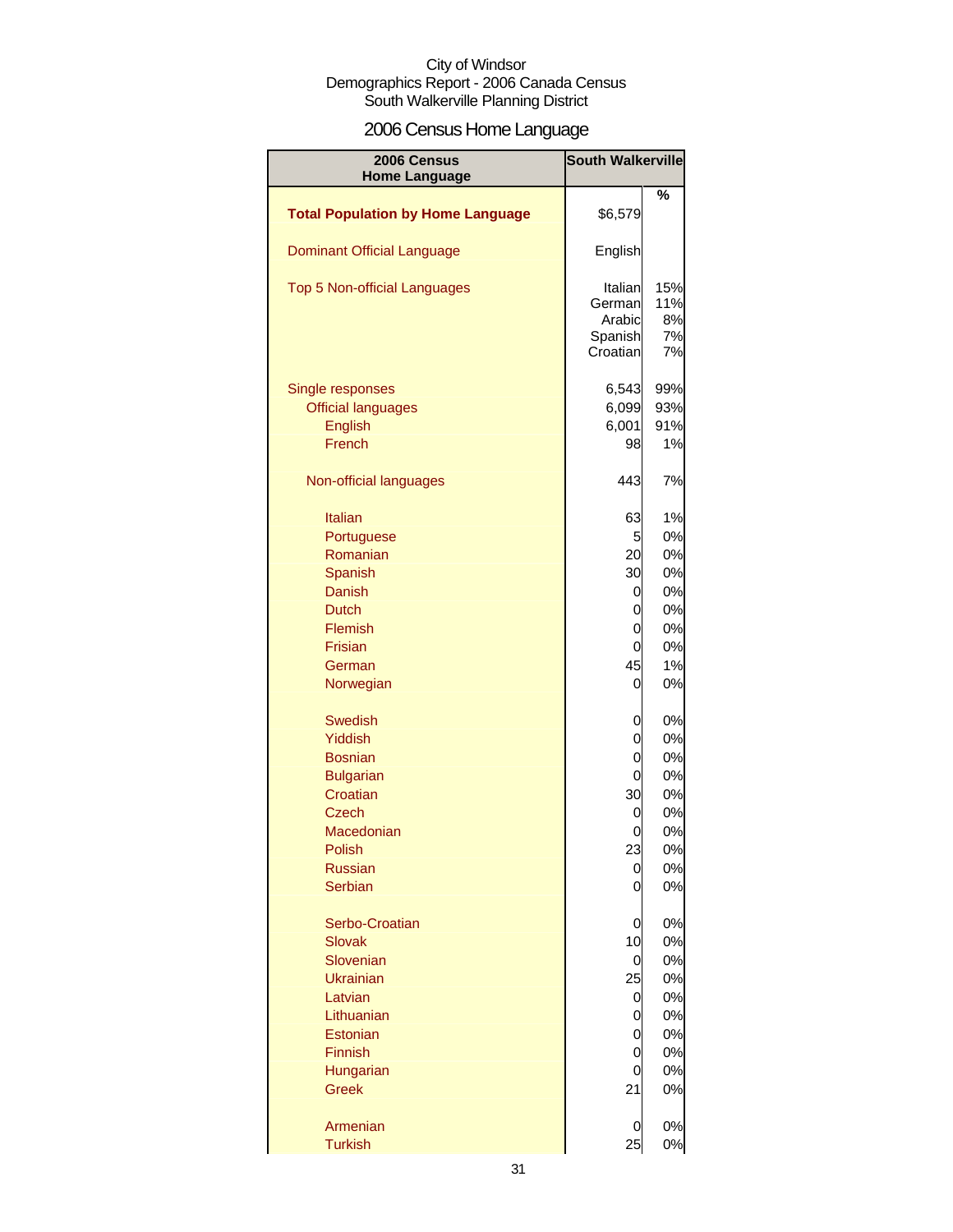| au i vvano i villo i lai lilling<br>יטו יש<br>2006 Census | <b>South Walkerville</b> |    |
|-----------------------------------------------------------|--------------------------|----|
| <b>Home Language</b>                                      |                          | %  |
| Amharic                                                   | 0                        | 0% |
| Arabic                                                    | 34                       | 1% |
| <b>Hebrew</b>                                             | 0                        | 0% |
| <b>Maltese</b>                                            | 0                        | 0% |
| Somali                                                    | 0                        | 0% |
| <b>Tigrigna</b>                                           | 0                        | 0% |
| <b>Bengali</b>                                            | 0                        | 0% |
| Gujarati                                                  | 0                        | 0% |
|                                                           |                          |    |
| Hindi                                                     | 0                        | 0% |
| <b>Kurdish</b>                                            | 0                        | 0% |
| Panjabi (Punjabi)                                         | 0                        | 0% |
| Pashto                                                    | 0                        | 0% |
| Persian (Farsi)                                           | 0                        | 0% |
| Sindhi                                                    | 0                        | 0% |
| Sinhala (Sinhalese)                                       | 0                        | 0% |
| Urdu                                                      | 20                       | 0% |
| Malayalam                                                 | 0                        | 0% |
| Tamil                                                     | 0                        | 0% |
| <b>Telugu</b>                                             | 0                        | 0% |
| Japanese                                                  | 0                        | 0% |
| Korean                                                    | 0                        | 0% |
| <b>Chinese</b>                                            | 10                       | 0% |
| Cantonese                                                 | 0                        | 0% |
| <b>Mandarin</b>                                           | 0                        | 0% |
| <b>Taiwanese</b>                                          | 0                        | 0% |
| Chinese, n.o.s.                                           | 10                       | 0% |
| Lao                                                       | 0                        | 0% |
| Khmer (Cambodian)                                         | 0                        | 0% |
| Vietnamese                                                | 25                       | 0% |
| <b>Bisayan languages</b>                                  | 0                        | 0% |
| Ilocano                                                   | 0                        | 0% |
| <b>Malay</b>                                              | 0                        | 0% |
| Tagalog (Pilipino, Filipino)                              | 15                       | 0% |
| Akan (Twi)                                                | 0                        | 0% |
| <b>Swahili</b>                                            | 0                        | 0% |
| <b>Creoles</b>                                            | 0                        | 0% |
| <b>Aboriginal Languages</b>                               | 0                        | 0% |
| Algonquin                                                 | 0                        | 0% |
| Atikamekw                                                 | 0                        | 0% |
| <b>Blackfoot</b>                                          | 0                        | 0% |
| Carrier                                                   | 0                        | 0% |
| Chilcotin                                                 | 0                        | 0% |
| Chipewyan                                                 | 0                        | 0% |
| <b>Cree</b>                                               | 0                        | 0% |
| Siouan languages (Dakota/Sioux)                           | 0                        | 0% |
| Dene                                                      | 0                        | 0% |
| <b>Dogrib</b>                                             | 0                        | 0% |
| Gitksan                                                   | 0                        | 0% |
| Inuinnaqtun                                               | 0                        | 0% |
| Inuktitut, n.i.e.                                         | 0                        | 0% |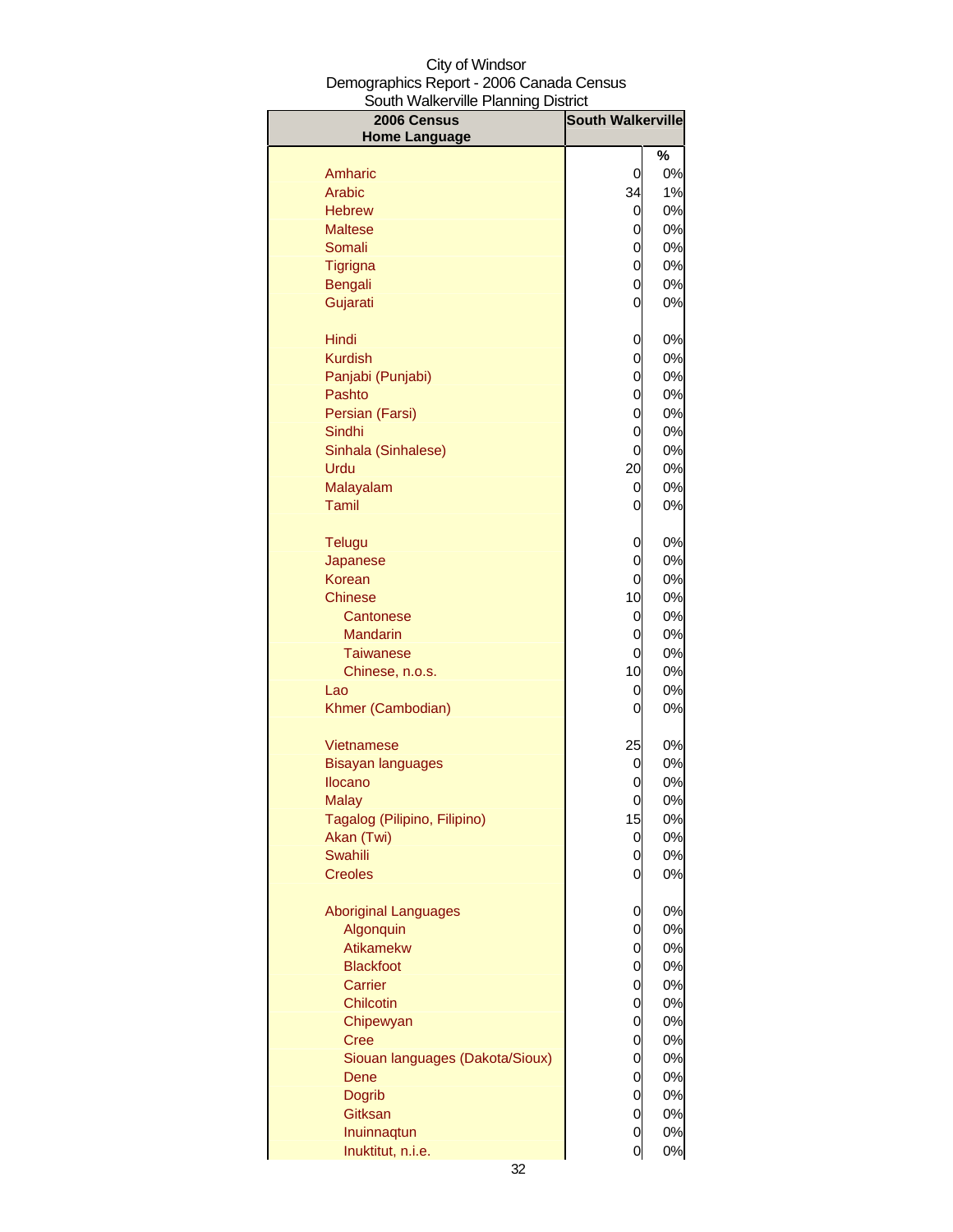| 2006 Census                               | <b>South Walkerville</b> |    |
|-------------------------------------------|--------------------------|----|
| <b>Home Language</b>                      |                          |    |
|                                           |                          | %  |
| Kutchin-Gwich'in (Loucheux)               | 0                        | 0% |
| <b>Malecite</b>                           | 0                        | 0% |
| Mi'kmaq                                   | 0                        | 0% |
| <b>Mohawk</b>                             | 0                        | 0% |
| Montagnais-Naskapi                        | 0                        | 0% |
| Nisga'a                                   | 0                        | 0% |
| North Slave (Hare)                        | 0                        | 0% |
| Ojibway                                   | 0                        | 0% |
| Oji-Cree                                  | 0                        | 0% |
| Shuswap                                   | 0                        | 0% |
| <b>South Slave</b>                        | 0                        | 0% |
| <b>Tlingit</b>                            |                          | 0% |
|                                           |                          |    |
| Other languages                           | 10                       | 0% |
|                                           |                          |    |
| <b>Multiple responses</b>                 | 43                       | 1% |
|                                           |                          | 0% |
| <b>English and French</b>                 | 0                        |    |
| English and non-official language         | 39                       | 1% |
| French and non-official language          |                          | 0% |
| English, French and non-official language |                          | 0% |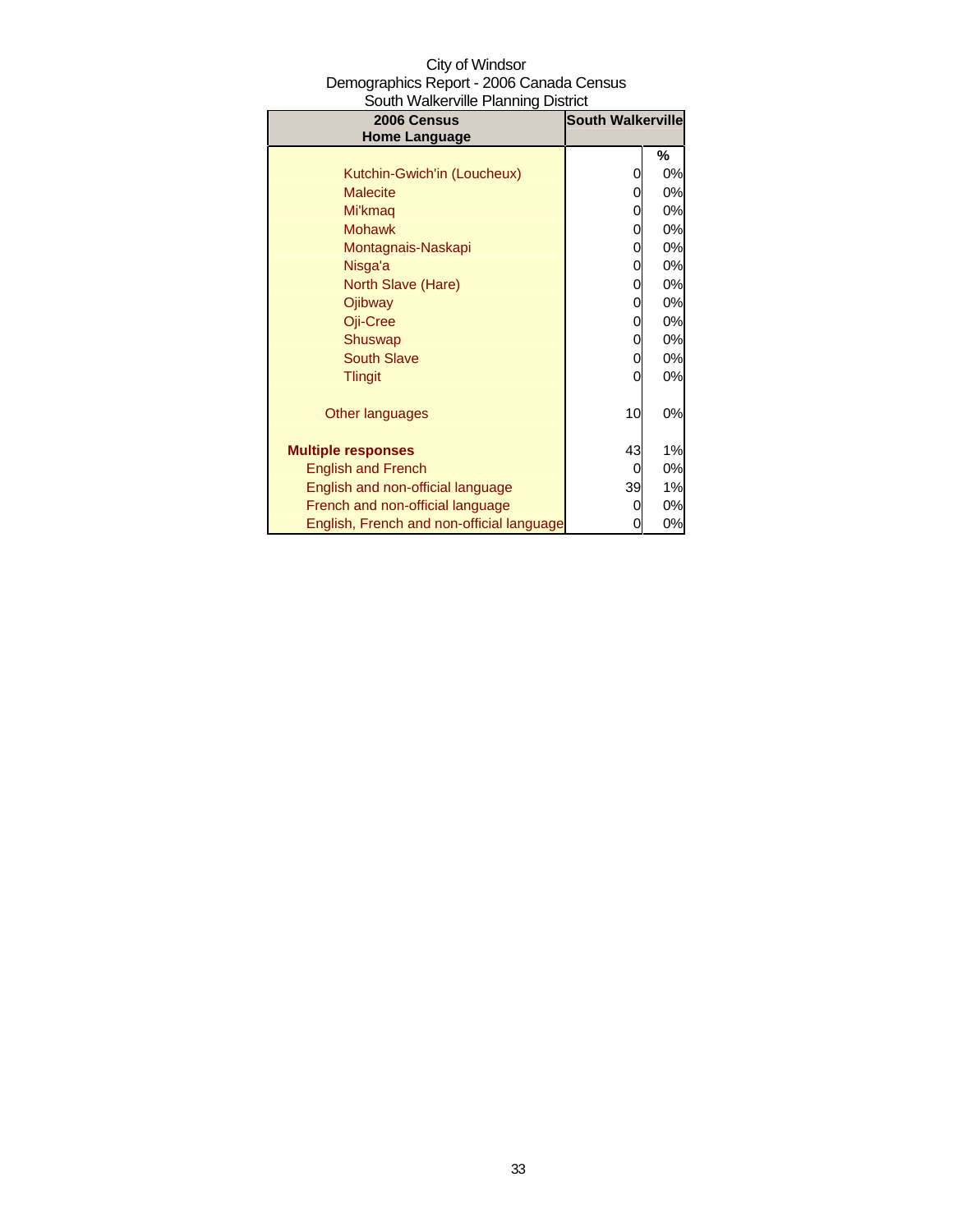### 2006 Census Citizenship and Generation Status

| 2006 Census<br><b>Citizenship and Generation Status</b>                                                                                                                       |       | <b>South</b><br><b>Walkerville</b> |  |
|-------------------------------------------------------------------------------------------------------------------------------------------------------------------------------|-------|------------------------------------|--|
| <b>Total Population by Citizenship</b>                                                                                                                                        | 6,569 | $\%$                               |  |
| Canadian citizens                                                                                                                                                             | 6,356 | 97%                                |  |
| Under age 18                                                                                                                                                                  | 1,300 | 20%                                |  |
| Age 18 and over                                                                                                                                                               | 5,026 | 77%                                |  |
| Not Canadian citizens                                                                                                                                                         | 227   | 3%                                 |  |
| Population 15 years and over by Generation Status*                                                                                                                            | 5,507 |                                    |  |
| 1st generation                                                                                                                                                                | 999   | 18%                                |  |
| 2nd generation                                                                                                                                                                | 1,193 | 22%                                |  |
| 3rd generation or more                                                                                                                                                        | 3,312 | 60%                                |  |
| *Generation status of the respondent, i.e. "1st", "2nd" or "3rd+" generation, refers to whether the respondent<br>or the respondent's parents were born in or outside Canada. |       |                                    |  |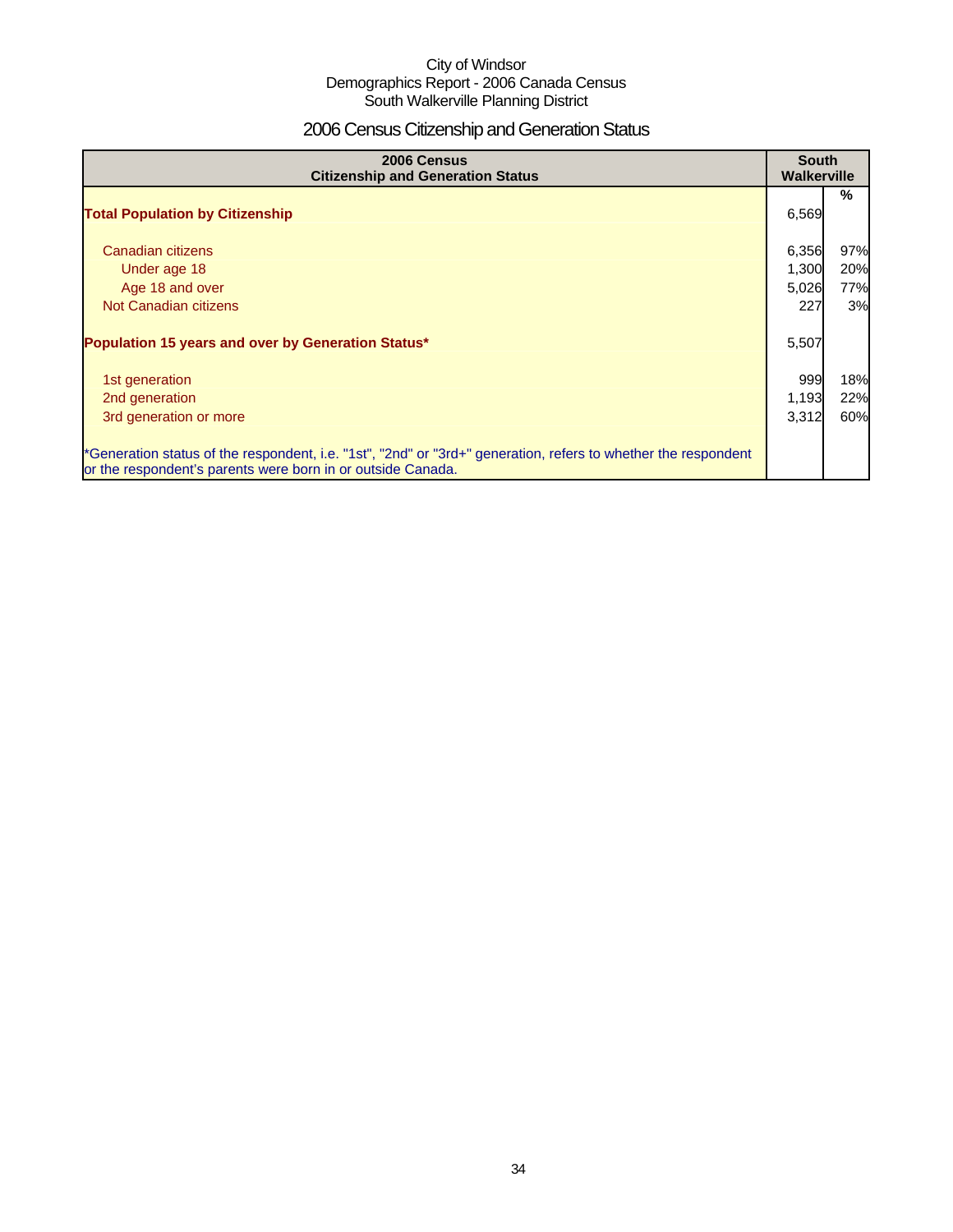### 2006 Census Immigration and Place of Birth

| 2006 Census<br><b>Immigration and Place of Birth</b>       | <b>South Walkerville</b>                                                    |         |
|------------------------------------------------------------|-----------------------------------------------------------------------------|---------|
|                                                            |                                                                             | %       |
| <b>Total Immigrant Population by Period of Immigration</b> | 1,006                                                                       |         |
| Before 1961                                                |                                                                             | 25726%  |
| 1961 to 1970                                               |                                                                             | 19720%  |
| 1971 to 1980                                               |                                                                             | 111 11% |
| 1981 to 1990                                               |                                                                             | 131 13% |
| 1991 to 2000                                               |                                                                             | 126 13% |
| 1991 to 1995                                               |                                                                             | 71 7%   |
| 1996 to 2000                                               | 72                                                                          | 7%      |
| 2001 to 2006                                               |                                                                             | 143 14% |
| <b>Total Immigrant Population by Age at Immigration</b>    | 1,001                                                                       |         |
| Under 5 years                                              |                                                                             | 17517%  |
| 5 to 14 years                                              |                                                                             | 21221%  |
| 15 to 24 years                                             |                                                                             | 19920%  |
| 25 to 44 years                                             |                                                                             | 340 34% |
| 45 years and over                                          |                                                                             | 60 6%   |
| Total Population by Immigrant Status and Place of Birth    | 6,581                                                                       |         |
| Non-immigrants                                             | 5,52684%                                                                    |         |
| Born in province of residence                              | 5,064 77%                                                                   |         |
| Born outside province of residence                         |                                                                             | 451 7%  |
| Immigrants                                                 | 1,026 16%                                                                   |         |
| Non-permanent residents                                    | 23                                                                          | 0%      |
| <b>Total Immigrants by Place of Birth</b>                  | 1,026                                                                       |         |
| Top 5 Immigrant Places of Birth                            | Southern Europe <sup>28%</sup>                                              |         |
|                                                            | Eastern Europe <sup>18%</sup>                                               |         |
|                                                            | United States of America 11%                                                |         |
|                                                            | Northern Europe <sup>10%</sup><br>West Central Asia and the Middle East 10% |         |
|                                                            |                                                                             |         |
| <b>United States of America</b>                            |                                                                             | 10310%  |
| <b>Central America</b>                                     | 20                                                                          | 2%      |
| <b>Caribbean and Bermuda</b>                               | $\overline{0}$                                                              | 0%      |
| <b>South America</b>                                       | 15                                                                          | 1%      |
| Europe                                                     |                                                                             | 633 62% |
| <b>Western Europe</b>                                      |                                                                             | 65 6%   |
| <b>Eastern Europe</b>                                      |                                                                             | 174 17% |
| <b>Southern Europe</b>                                     |                                                                             | 269 26% |
| Italy                                                      |                                                                             | 146 14% |
| <b>Other Southern Europe</b>                               |                                                                             | 148 14% |
| <b>Northern Europe</b>                                     |                                                                             | 98 10%  |
| <b>United Kingdom</b>                                      | 85                                                                          | 8%      |
| <b>Other Northern Europe</b>                               | 15                                                                          | 1%      |
| Africa                                                     | 33                                                                          | 3%      |
| <b>Western Africa</b>                                      | $\overline{0}$                                                              | 0%      |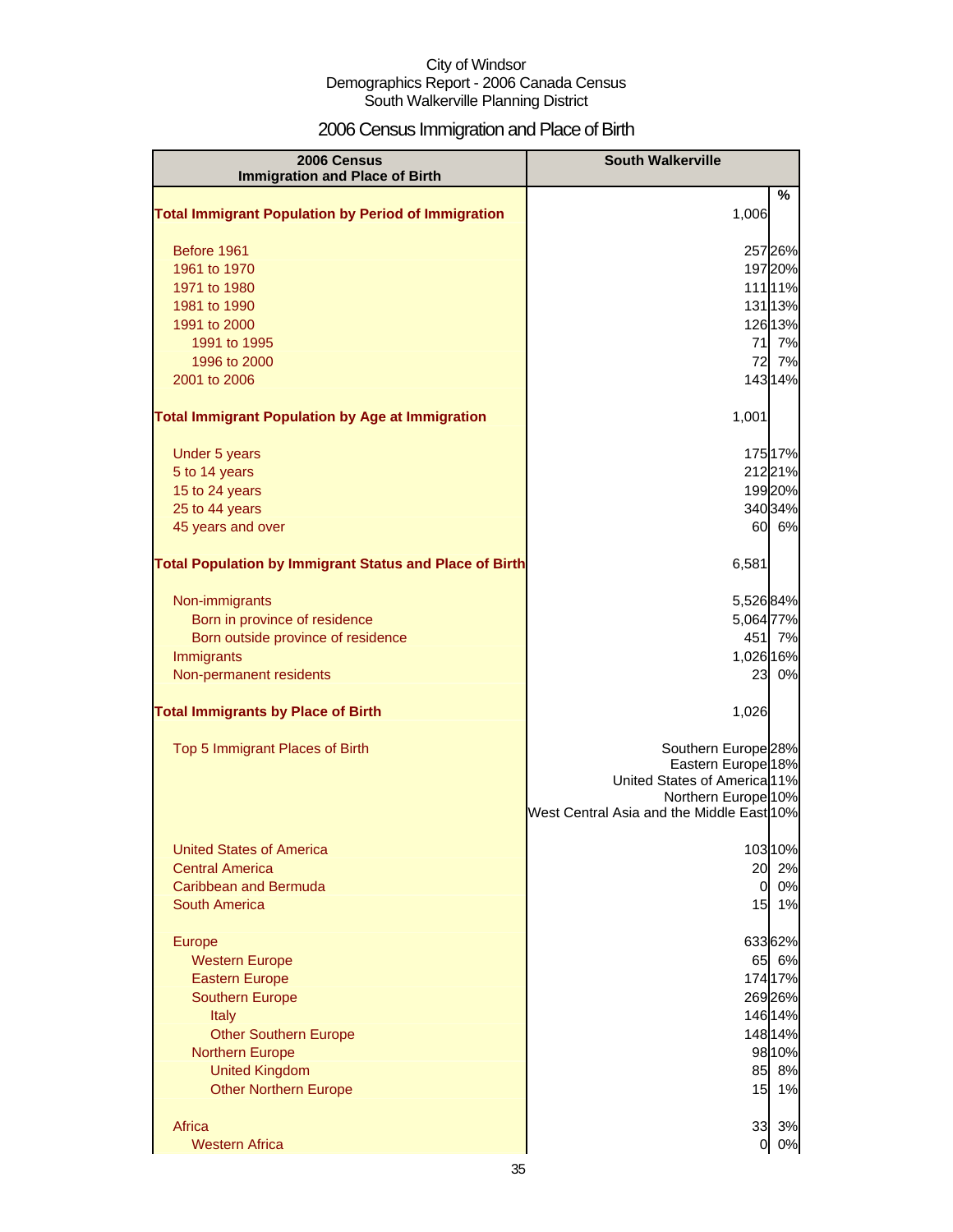| 2006 Census                           | <b>South Walkerville</b> |         |
|---------------------------------------|--------------------------|---------|
| <b>Immigration and Place of Birth</b> |                          |         |
|                                       |                          | %       |
| <b>Eastern Africa</b>                 | 0                        | 0%      |
| <b>Northern Africa</b>                | 25                       | 2%      |
| <b>Central Africa</b>                 | 0                        | 0%      |
| <b>Southern Africa</b>                | 5                        | 0%      |
|                                       |                          |         |
| Asia and the Middle East              |                          | 172 17% |
| West Central Asia and the Middle East | 94                       | 9%      |
| Eastern Asia                          | 10                       | 1%      |
| China                                 | 0                        | 0%      |
| Hong Kong                             | 0                        | 0%      |
| <b>Other Eastern Asia</b>             | $\overline{0}$           | 0%      |
| Southeast Asia                        | 71                       | 7%      |
| <b>Philippines</b>                    | 39                       | 4%      |
| <b>Other Southeast Asia</b>           | 9                        | $1\%$   |
| Southern Asia                         | 10                       | 1%      |
| India                                 | 0                        | 0%      |
| <b>Other Southern Asia</b>            | 10                       | 1%      |
|                                       |                          |         |
| Oceania and other                     | 0                        | 0%      |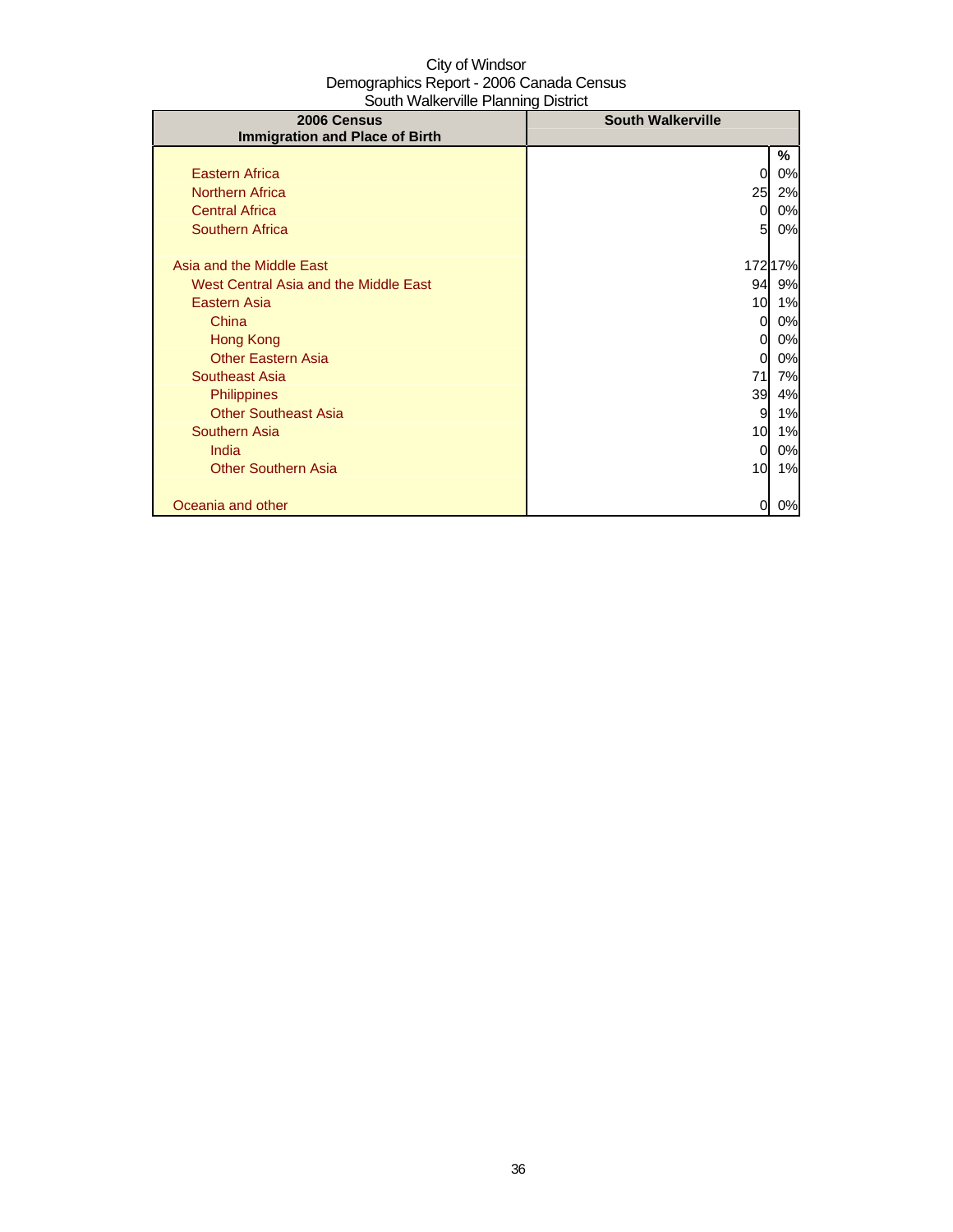| 2006 Census<br>Recent Immigration and Place of Birth (2001-2006)                                                                                                                                                                                                                                                                                               | <b>South Walkerville</b>                                                                                                                                          |                                                                                                     |
|----------------------------------------------------------------------------------------------------------------------------------------------------------------------------------------------------------------------------------------------------------------------------------------------------------------------------------------------------------------|-------------------------------------------------------------------------------------------------------------------------------------------------------------------|-----------------------------------------------------------------------------------------------------|
| <b>Total Recent Immigrants by Selected Places of Birth</b>                                                                                                                                                                                                                                                                                                     | 138                                                                                                                                                               | %                                                                                                   |
| Top 5 Recent Immigrant Places of Birth                                                                                                                                                                                                                                                                                                                         | United States of America 24%<br>Eastern Europe <sup>20%</sup><br>Western Europe <sup>14%</sup><br>West Central Asia and the Middle East 14%<br>Central America 7% |                                                                                                     |
| <b>United States of America</b><br><b>Central America</b><br>Caribbean and Bermuda<br><b>South America</b>                                                                                                                                                                                                                                                     | 10<br>$\overline{0}$                                                                                                                                              | 3525%<br>10 7%<br>7%<br>0%                                                                          |
| <b>Europe</b><br><b>Western Europe</b><br><b>Eastern Europe</b><br><b>Southern Europe</b><br>Italy<br><b>Other Southern Europe</b><br><b>Northern Europe</b><br><b>United Kingdom</b><br><b>Other Northern Europe</b><br>Africa<br><b>Western Africa</b><br><b>Eastern Africa</b><br><b>Northern Africa</b><br><b>Central Africa</b><br><b>Southern Africa</b> | <sub>0</sub><br>10<br>10<br>$\overline{0}$<br>$\overline{0}$<br>$\overline{0}$<br>$\overline{0}$<br>$\overline{0}$<br>$\overline{0}$<br>O<br>$\overline{0}$       | 6547%<br>20 14%<br>3022%<br>10 7%<br>0%<br>7%<br>7%<br>0%<br>0%<br>0%<br>0%<br>0%<br>0%<br>0%<br>0% |
| Asia and the Middle East<br>West Central Asia and the Middle East<br><b>Eastern Asia</b><br>China<br><b>Hong Kong</b><br><b>Other Eastern Asia</b><br><b>Southeast Asia</b><br>Philippines<br><b>Other Southeast Asia</b><br><b>Southern Asia</b><br>India<br><b>Other Southern Asia</b>                                                                       | 0<br>0<br>0<br><sub>0</sub><br>3<br>$\overline{0}$<br>$\overline{0}$<br>$\overline{0}$<br>$\Omega$                                                                | 3022%<br>2014%<br>0%<br>0%<br>0%<br>$0\%$<br>2%<br>1511%<br>0%<br>0%<br>0%<br>0%                    |
| Oceania and other                                                                                                                                                                                                                                                                                                                                              | 0                                                                                                                                                                 | 0%                                                                                                  |

# 2006 Census Recent Immigration and Place of Birth (2001-2006)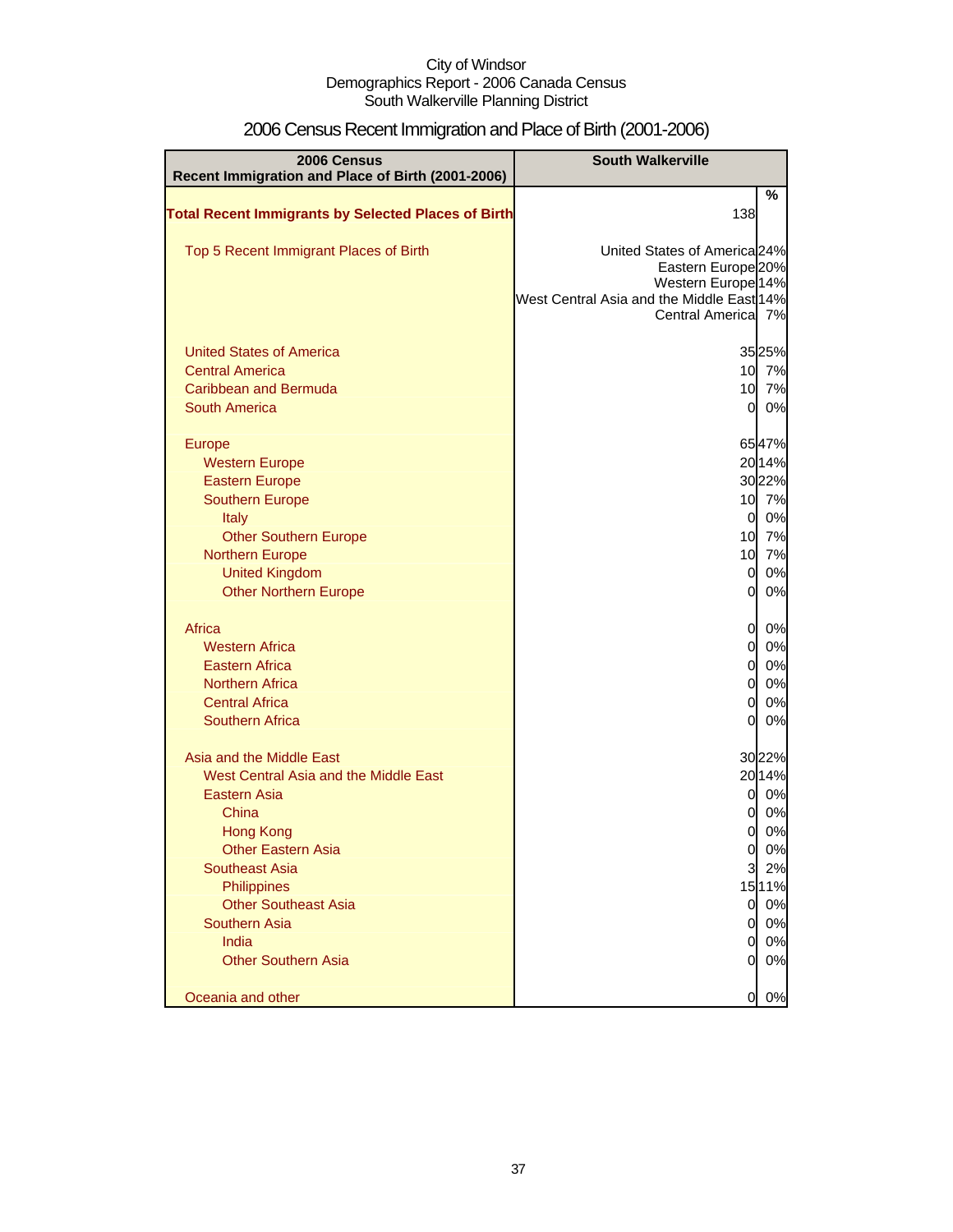# 2006 Census Mobility

| 2006 Census<br><b>Mobility</b>                    | <b>South Walkerville</b> |     |
|---------------------------------------------------|--------------------------|-----|
|                                                   |                          | %   |
| <b>Total Population by 1 year mobility status</b> | 6,461                    |     |
| Non-movers (same address one year ago)            | 5,948                    | 92% |
| <b>Movers</b>                                     | 503                      | 8%  |
| Non-migrants                                      | 378                      | 6%  |
| <b>Migrants</b>                                   | 123                      | 2%  |
| Internal migrants                                 | 115                      | 2%  |
| Intraprovincial migrants                          | 79                       | 1%  |
| Interprovincial migrants                          | 29                       | 0%  |
| <b>External migrants</b>                          | 13                       | 0%  |
| <b>Total Population by 5 year mobility status</b> | 6,229                    |     |
| Non-movers (same address five years ago)          | 4,065                    | 63% |
| <b>Movers</b>                                     | 2,144                    | 33% |
| Non-migrants                                      | 1,501                    | 23% |
| <b>Migrants</b>                                   | 641                      | 10% |
| Internal migrants                                 | 423                      | 7%  |
| Intraprovincial migrants                          | 310                      | 5%  |
| Interprovincial migrants                          | 115                      | 2%  |
| <b>External migrants</b>                          | 186                      | 3%  |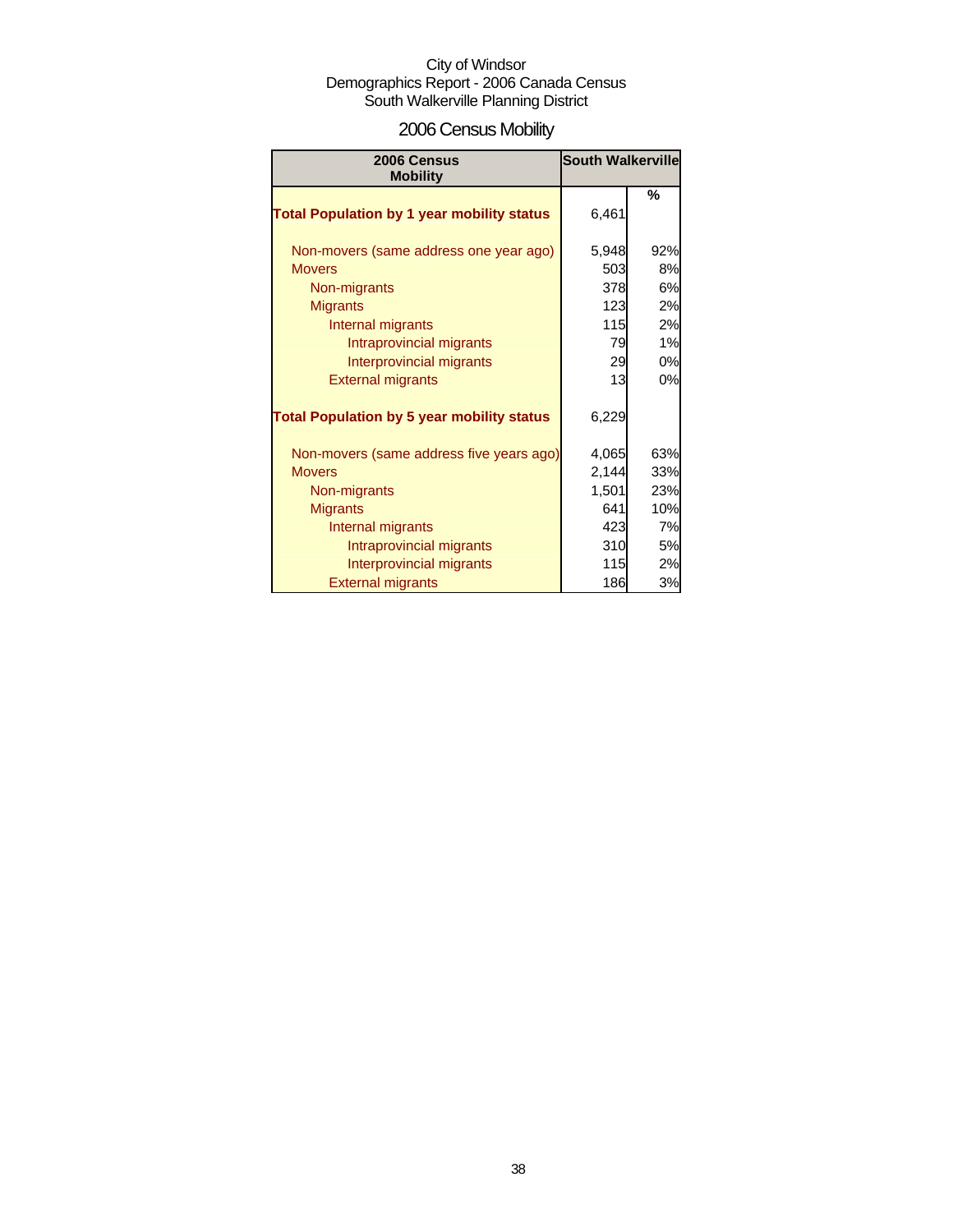# 2006 Census Aboriginal Population

| 2006 Census<br><b>Aboriginal Population</b>                                                                                                    | <b>South</b><br>Walkerville |     |
|------------------------------------------------------------------------------------------------------------------------------------------------|-----------------------------|-----|
| Population by Aboriginal* and non-Aboriginal Identity                                                                                          | 6,581                       |     |
|                                                                                                                                                |                             |     |
| Aboriginal population                                                                                                                          | 90                          | 1%  |
| <b>Single Response</b>                                                                                                                         | 92                          | 1%  |
| <b>Inuit</b>                                                                                                                                   | $\overline{0}$              | 0%  |
| <b>Metis</b>                                                                                                                                   | 27                          | 0%  |
| North American Indian                                                                                                                          | 65                          | 1%  |
| Multiple responses                                                                                                                             | 0                           | 0%  |
| Aboriginal responses not included elsewhere                                                                                                    | 0                           | 0%  |
| Non-Aboriginal population                                                                                                                      | 6,476                       | 98% |
|                                                                                                                                                |                             |     |
| <b>Population by Registered Indian Status</b>                                                                                                  | 6,584                       |     |
| <b>Registered Indian</b>                                                                                                                       | 30                          | 0%  |
| Not a Registered Indian                                                                                                                        | 6,544                       | 99% |
| <b>Population by Aboriginal and Non-Aboriginal Ancestry</b>                                                                                    | 6,559                       |     |
| Aboriginal ancestry                                                                                                                            | 167                         | 3%  |
| North American Indian single ancestry                                                                                                          | 25                          | 0%  |
| North American Indian and non-Aboriginal ancestries                                                                                            | 136                         | 2%  |
| Métis single ancestry                                                                                                                          | 0                           | 0%  |
| Métis and non-Aboriginal ancestries                                                                                                            | 8                           | 0%  |
| Inuit single ancestry                                                                                                                          | 0                           | 0%  |
| Inuit and non-Aboriginal ancestries                                                                                                            | 0                           | 0%  |
| Other Aboriginal multiple ancestries                                                                                                           |                             | 0%  |
| Non-Aboriginal ancestry                                                                                                                        | 6,368                       | 97% |
| Indian Reservation DAs that refused enumeration                                                                                                | 0                           |     |
| * Refers to those persons who reported identifying with at least one Aboriginal group, i.e. North American<br>Indian, Métis or Inuit (Eskimo). |                             |     |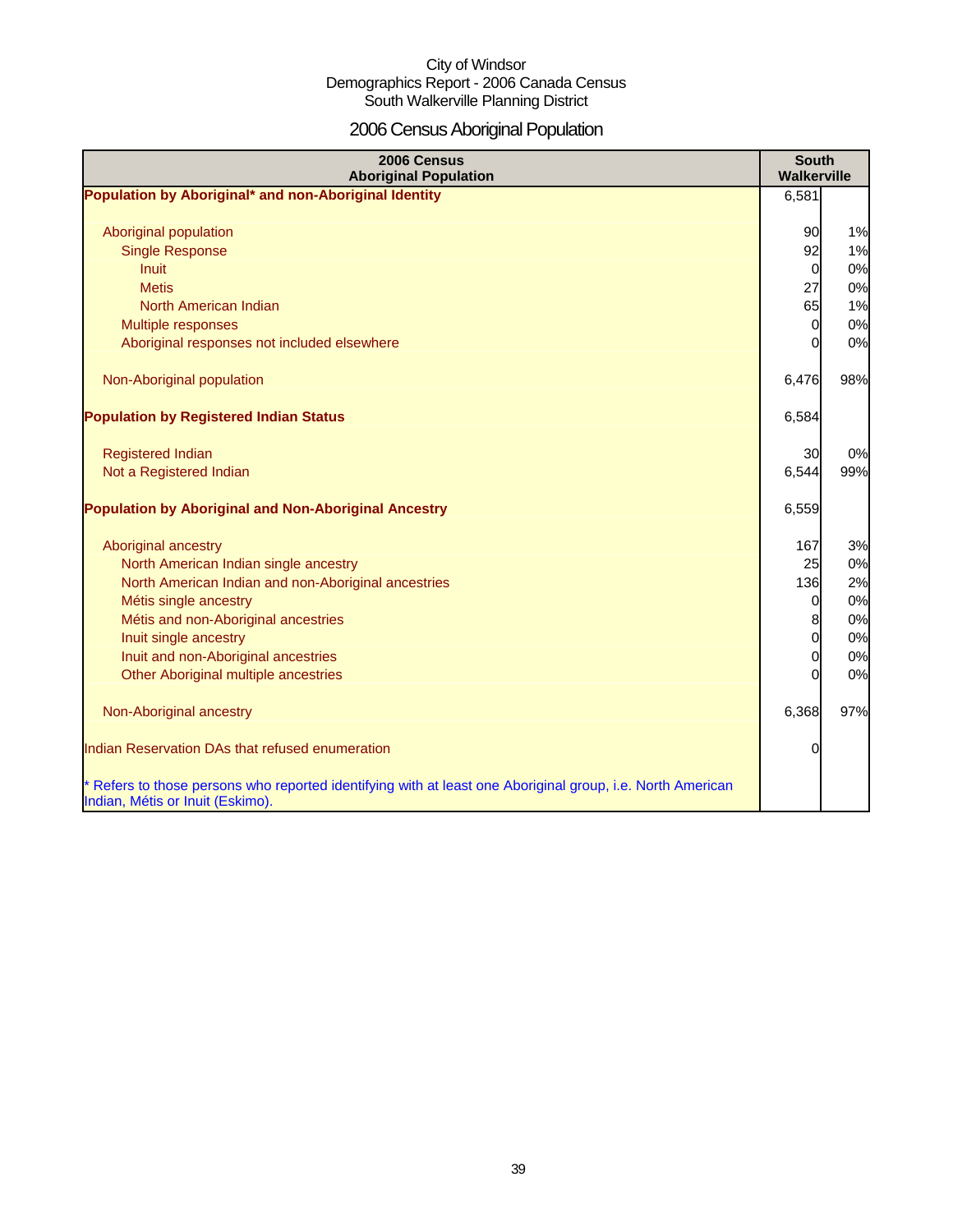# 2006 Census Labour Force by Sex Comparison

| 2006 Census<br><b>Labour Force by Sex</b><br><b>Comparison</b>     |              |         |                     | <b>South Walkerville</b> |                |        |  |  |
|--------------------------------------------------------------------|--------------|---------|---------------------|--------------------------|----------------|--------|--|--|
|                                                                    | <b>Total</b> |         | <b>Males</b>        |                          | <b>Females</b> |        |  |  |
|                                                                    | Population   |         |                     |                          |                |        |  |  |
| <b>Total Population 15 years and over by Labour Force Activity</b> | 5,488        |         | 2,644               |                          | 2,828          |        |  |  |
| In the labour force                                                | 3,640 66%    |         | 1,841 70%           |                          | 1,811 64%      |        |  |  |
| Employed                                                           | 3,412 62%    |         | 1,747 66%           |                          | 1,65358%       |        |  |  |
| <b>Unemployed</b>                                                  | 232          | 4%      | 102                 | 4%                       | $141$          | 5%     |  |  |
| Not in the labour force                                            | 1,83733%     |         |                     | 801 30%                  | 1,025 36%      |        |  |  |
| Participation rate                                                 | 66.3%        |         | 69.6%               |                          | 64.0%          |        |  |  |
| Employment-population ratio                                        | 62.2%        |         | 66.1%               |                          | 58.4%          |        |  |  |
| Unemployment rate                                                  | 6.4%         |         | 5.6%                |                          | 7.8%           |        |  |  |
| <b>Total Population 15-24 years by Labour Force Activity</b>       | 856          |         | 469                 |                          | 376            |        |  |  |
| In the labour force                                                |              | 528 62% |                     | 26957%                   |                | 24164% |  |  |
| Employed                                                           |              | 42950%  |                     | 20944%                   |                | 19352% |  |  |
| <b>Unemployed</b>                                                  |              | 82 10%  |                     | 37 8%                    |                | 3810%  |  |  |
| Not in the labour force                                            |              | 33639%  |                     | 21546%                   |                | 11832% |  |  |
| Participation rate                                                 | 61.7%        |         | 57.3%               |                          | 64.2%          |        |  |  |
| Employment-population ratio                                        | 50.1%        |         | 44.5%               |                          | 51.5%          |        |  |  |
| Unemployment rate                                                  | 15.6%        |         | 13.9%               |                          | 15.6%          |        |  |  |
| <b>Total Population 25 years and over by Labour Force Activity</b> | 4,618        |         | 2,173               |                          | 2,459          |        |  |  |
| In the labour force                                                |              |         | 3,134 68% 1,584 73% |                          | 1,54163%       |        |  |  |
| Employed                                                           |              |         | 2,97364% 1,51370%   |                          | 1,441 59%      |        |  |  |
| <b>Unemployed</b>                                                  | 156          | 3%      | 62                  | 3%                       | 85             | 3%     |  |  |
| Not in the labour force                                            | 1,48332%     |         |                     | 58127%                   |                | 90637% |  |  |
| Participation rate                                                 | 67.9%        |         | 72.9%               |                          | 62.7%          |        |  |  |
| <b>Employment-population ratio</b>                                 | 64.4%        |         | 69.6%               |                          | 58.6%          |        |  |  |
| Unemployment rate                                                  | 5.0%         |         | 3.9%                |                          | 5.5%           |        |  |  |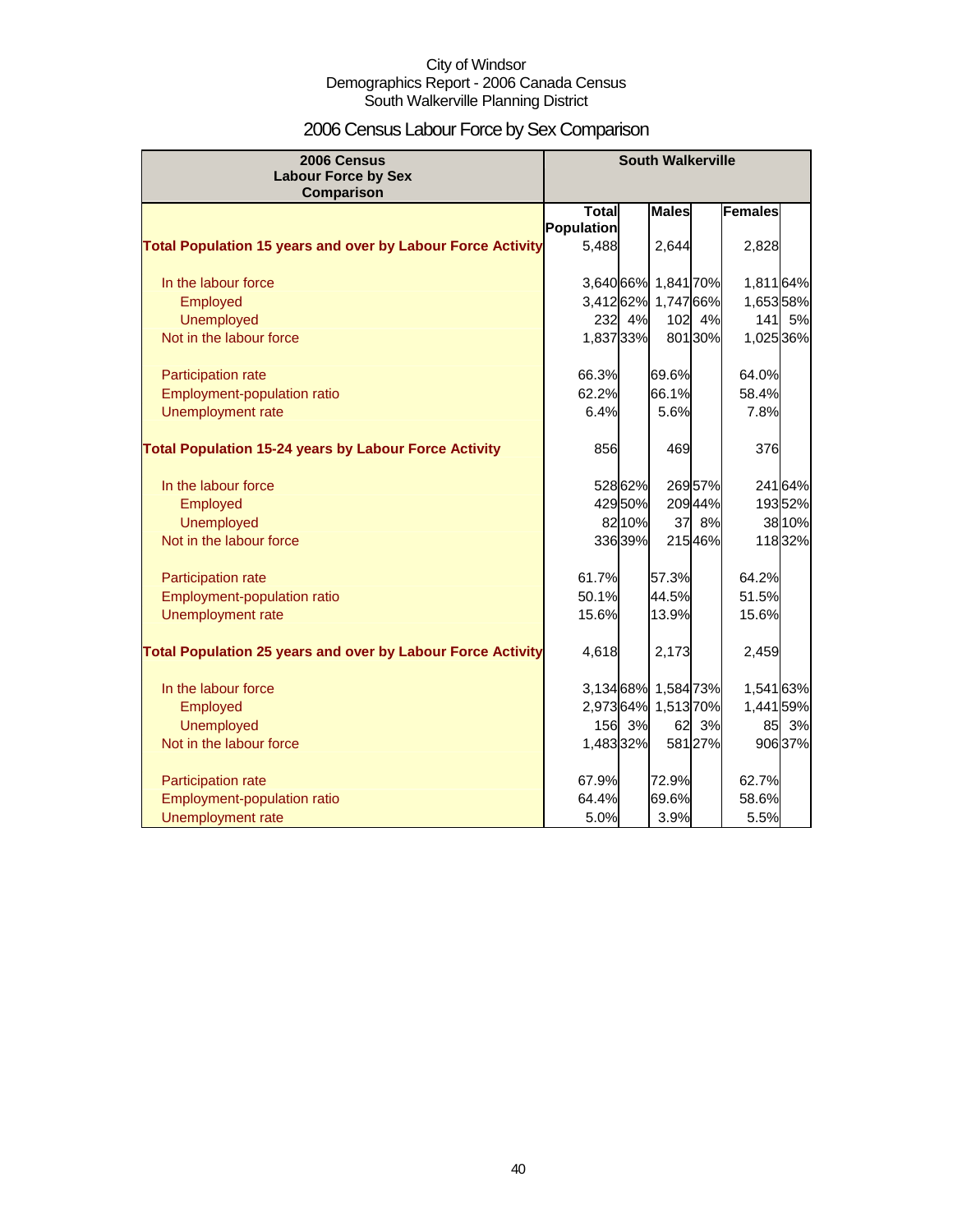# 2006 Census Labour Force by Sex

| 2006 Census<br><b>Labour Force by Sex</b>                          | <b>South Walkerville</b> |     |
|--------------------------------------------------------------------|--------------------------|-----|
|                                                                    |                          | %   |
| <b>Total Population 15 years and over by Labour Force Activity</b> | 5,488                    |     |
| In the labour force                                                | 3,640                    | 66% |
| Employed                                                           | 3,412                    | 62% |
| Unemployed                                                         | 232                      | 4%  |
| Not in the labour force                                            | 1,837                    | 33% |
| Participation rate                                                 | 66.3%                    |     |
| Employment-population ratio                                        | 62.2%                    |     |
| Unemployment rate                                                  | 6.4%                     |     |
| <b>Total Population 15-24 years by Labour Force Activity</b>       | 856                      |     |
| In the labour force                                                | 528                      | 62% |
| Employed                                                           | 429                      | 50% |
| <b>Unemployed</b>                                                  | 82                       | 10% |
| Not in the labour force                                            | 336                      | 39% |
| Participation rate                                                 | 61.7%                    |     |
| Employment-population ratio                                        | 50.1%                    |     |
| Unemployment rate                                                  | 15.6%                    |     |
| <b>Total Population 25 years and over by Labour Force Activity</b> | 4,618                    |     |
| In the labour force                                                | 3,134                    | 68% |
| Employed                                                           | 2,973                    | 64% |
| <b>Unemployed</b>                                                  | 156                      | 3%  |
| Not in the labour force                                            | 1,483                    | 32% |
| <b>Participation rate</b>                                          | 67.9%                    |     |
| Employment-population ratio                                        | 64.4%                    |     |
| Unemployment rate                                                  | 5.0%                     |     |
| <b>Males 15 years and over by Labour Force Activity</b>            | 2,644                    |     |
| In the labour force                                                | 1,841                    | 70% |
| Employed                                                           | 1,747                    | 66% |
| Unemployed                                                         | 102                      | 4%  |
| Not in the labour force                                            | 801                      | 30% |
| Participation rate                                                 | 69.6%                    |     |
| Employment-population ratio                                        | 66.1%                    |     |
| Unemployment rate                                                  | 5.6%                     |     |
| <b>Males 15-24 years by Labour Force Activity</b>                  | 469                      |     |
| In the labour force                                                | 269                      | 57% |
| Employed                                                           | 209                      | 44% |
| Unemployed                                                         | 37                       | 8%  |
| Not in the labour force                                            | 215                      | 46% |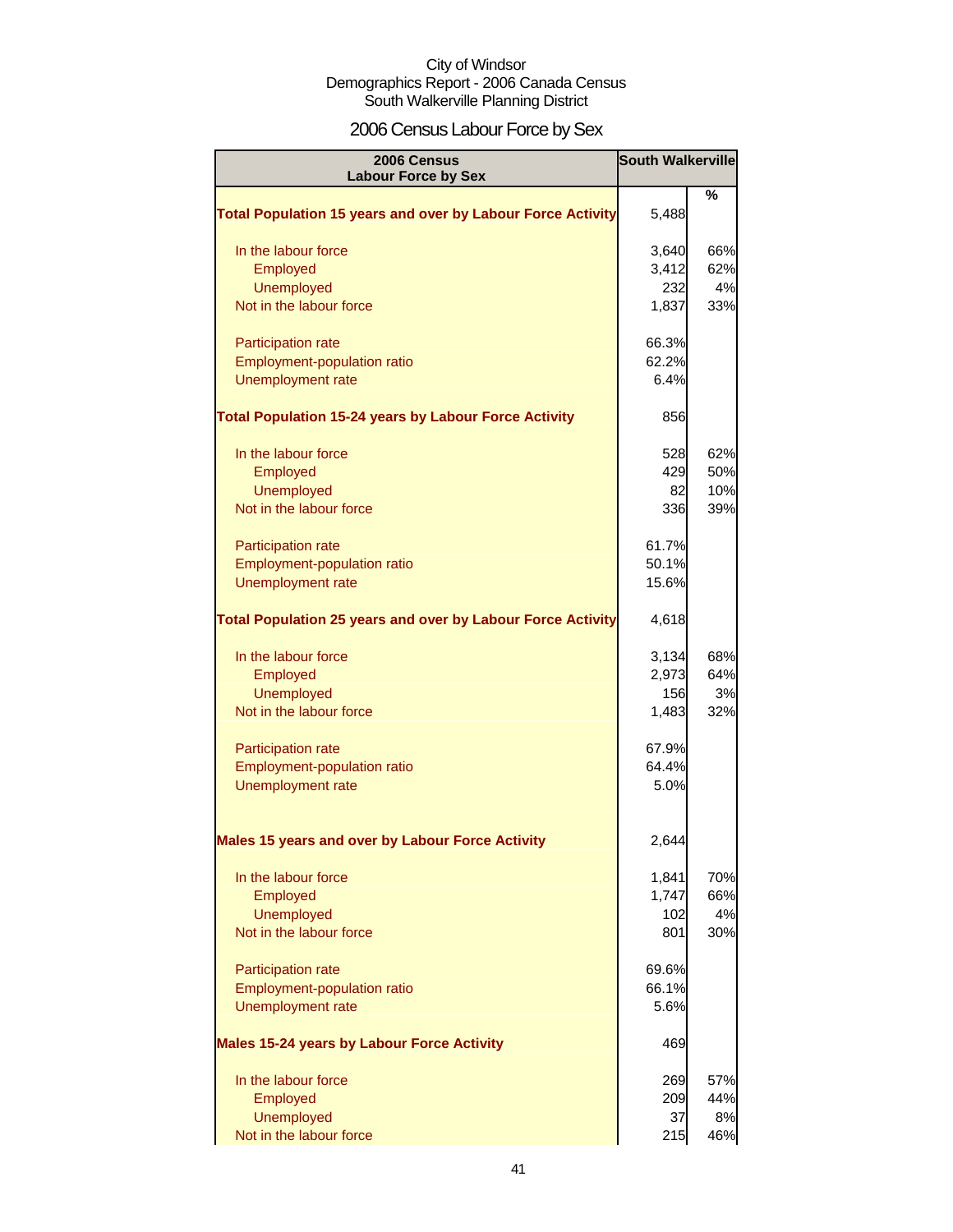| 2006 Census<br><b>Labour Force by Sex</b>                       | <b>South Walkerville</b> |           |
|-----------------------------------------------------------------|--------------------------|-----------|
|                                                                 |                          | %         |
|                                                                 | 57.3%                    |           |
| <b>Participation rate</b><br><b>Employment-population ratio</b> | 44.5%                    |           |
| Unemployment rate                                               | 13.9%                    |           |
|                                                                 |                          |           |
| Males 25 years and over by Labour Force Activity                | 2,173                    |           |
| In the labour force                                             | 1,584                    | 73%       |
| Employed                                                        | 1,513                    | 70%       |
| <b>Unemployed</b>                                               | 62                       | 3%        |
| Not in the labour force                                         | 581                      | 27%       |
| Participation rate                                              | 72.9%                    |           |
| <b>Employment-population ratio</b>                              | 69.6%                    |           |
| Unemployment rate                                               | 3.9%                     |           |
|                                                                 |                          |           |
| <b>Females 15 years and over by Labour Force Activity</b>       | 2,828                    |           |
| In the labour force                                             | 1,811                    | 64%       |
| Employed                                                        | 1,653                    | 58%       |
| <b>Unemployed</b>                                               | 141                      | <b>5%</b> |
| Not in the labour force                                         | 1,025                    | 36%       |
| <b>Participation rate</b>                                       | 64.0%                    |           |
| Employment-population ratio                                     | 58.4%                    |           |
| <b>Unemployment rate</b>                                        | 7.8%                     |           |
| <b>Females 15-24 years by Labour Force Activity</b>             | 376                      |           |
| In the labour force                                             | 241                      | 64%       |
| Employed                                                        | 193                      | 52%       |
| <b>Unemployed</b>                                               | 38                       | 10%       |
| Not in the labour force                                         | 118                      | 32%       |
|                                                                 |                          |           |
| <b>Participation rate</b><br>Employment-population ratio        | 64.2%<br>51.5%           |           |
| Unemployment rate                                               | 15.6%                    |           |
|                                                                 |                          |           |
| Females 25 years and over by Labour Force Activity              | 2,459                    |           |
| In the labour force                                             | 1,541                    | 63%       |
| Employed                                                        | 1,441                    | 59%       |
| <b>Unemployed</b>                                               | 85                       | 3%        |
| Not in the labour force                                         | 906                      | 37%       |
| Participation rate                                              | 62.7%                    |           |
| Employment-population ratio                                     | 58.6%                    |           |
| Unemployment rate                                               | 5.5%                     |           |
|                                                                 |                          |           |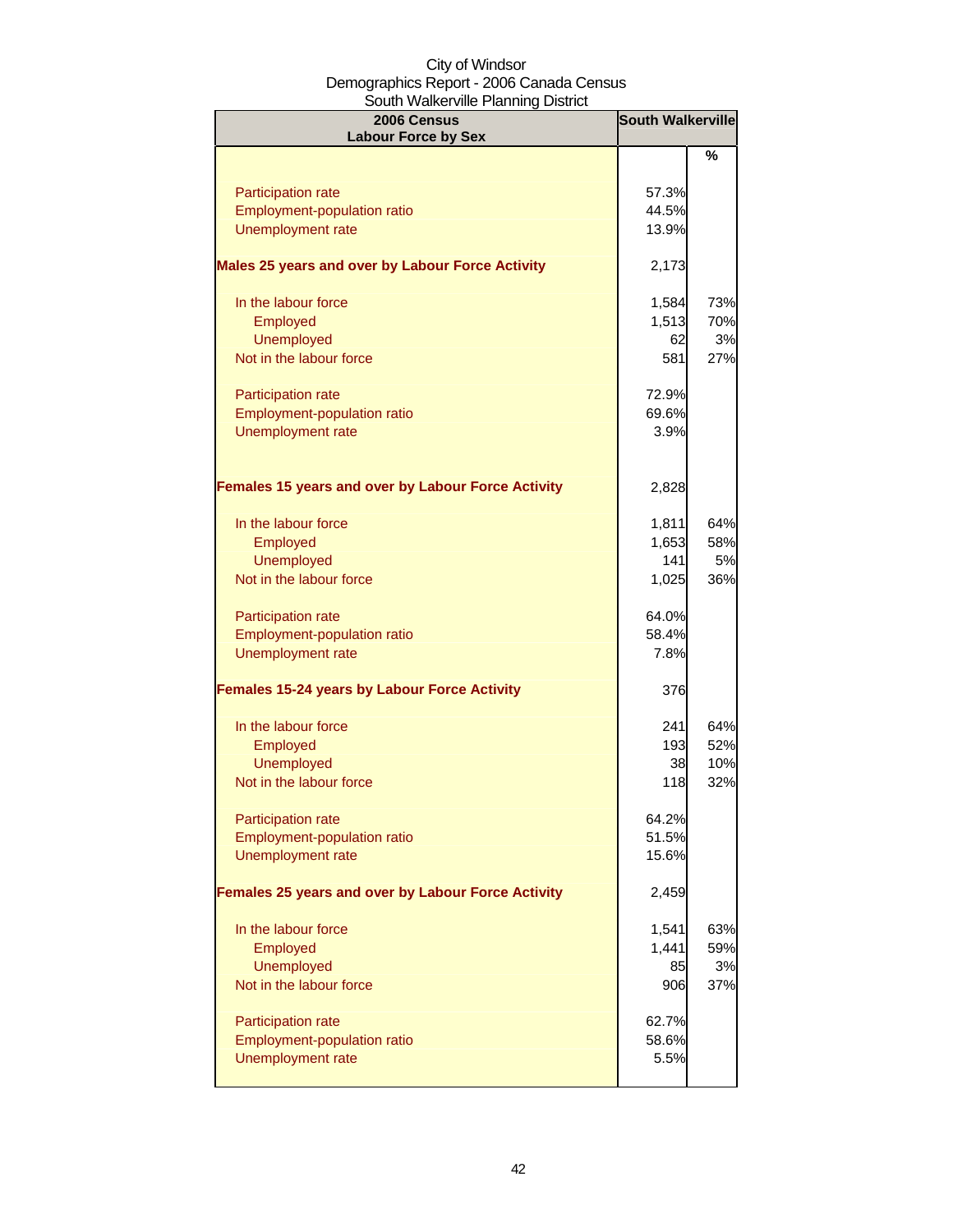# 2006 Census Presence of Children and Labour Force by Sex Comparison

| 2006 Census<br>Presence of Children and Labour Force by Sex Comparison                                          | <b>South Walkerville</b> |         |                |          |                |
|-----------------------------------------------------------------------------------------------------------------|--------------------------|---------|----------------|----------|----------------|
|                                                                                                                 | <b>Total</b>             |         | <b>Males</b>   |          | <b>Females</b> |
|                                                                                                                 | Population               |         |                |          |                |
| <b>Population 15 years and over in Private Households</b>                                                       | 5,486                    |         | 2,642          |          | 2,833          |
| In the labour force                                                                                             | 3,646 66%                |         | 1,844          | 70%      | 1,801 64%      |
| Employed                                                                                                        | 3,402 62%                |         | 1,745          | 66%      | 1,663 59%      |
| <b>Unemployed</b>                                                                                               |                          | 237 4%  | 97             | 4%       | 115 4%         |
| Not in the labour force                                                                                         | 1,826 33%                |         | 797            | 30%      | 1,023 36%      |
| Participation rate                                                                                              | 66.5%                    |         | 69.8%          |          | 63.6%          |
| Employment-population ratio                                                                                     | 62.0%                    |         | 66.0%          |          | 58.7%          |
| Unemployment rate                                                                                               | 6.5%                     |         | 5.3%           |          | 6.4%           |
| Population 15 years and over in Private Households with No Children at<br>Home                                  | 3,485                    |         | 1,735          |          | 1,745          |
| In the labour force                                                                                             | 2,066 59%                |         | 1,091          | 63%      | 972 56%        |
| Employed                                                                                                        | 1,899 54%                |         | 1,015          | 59%      | 868 50%        |
| <b>Unemployed</b>                                                                                               |                          | 156 4%  | 77             | 4%       | 65 4%          |
| Not in the labour force                                                                                         | 1,41341%                 |         | 644            | 37%      | 77444%         |
| Participation rate                                                                                              | 59.3%                    |         | 62.9%          |          | 55.7%          |
| Employment-population ratio                                                                                     | 54.5%                    |         | 58.5%          |          | 49.7%          |
| Unemployment rate                                                                                               | 7.6%                     |         | 7.1%           |          | 6.7%           |
| Population 15 years and over in Private Households with Children at Home                                        | 1,992                    |         | 880            |          | 1,090          |
| In the labour force                                                                                             | 1,59380%                 |         | 762            | 87%      | 81975%         |
| Employed                                                                                                        | 1,515 76%                |         | 737            | 84%      | 76971%         |
| <b>Unemployed</b>                                                                                               | 81                       | 4%      | 28             | 3%       | 5%<br>51       |
| Not in the labour force                                                                                         |                          | 405 20% | 107            | 12%      | 256 23%        |
| Participation rate                                                                                              | 79.9%                    |         | 86.5%          |          | 75.2%          |
| <b>Employment-population ratio</b>                                                                              | 76.0%                    |         | 83.7%          |          | 70.6%          |
| Unemployment rate                                                                                               | 5.1%                     |         | 3.6%           |          | 6.2%           |
| Population 15 years and over in Private Households with Children under 6<br>years only                          | 404                      |         | 181            |          | 199            |
| In the labour force                                                                                             |                          | 32681%  |                | 197 109% | 15176%         |
| Employed                                                                                                        |                          | 31578%  | 179            | 99%      | 12663%         |
| <b>Unemployed</b>                                                                                               |                          | 16 4%   | 10             | 6%       | 0 0%           |
| Not in the labour force                                                                                         |                          | 6316%   | $\overline{0}$ | 0%       | 6533%          |
| Participation rate                                                                                              | 80.6%                    |         | 108.6%         |          | 76.2%          |
| Employment-population ratio                                                                                     | 77.9%                    |         | 98.8%          |          | 63.3%          |
| Unemployment rate                                                                                               | 4.8%                     |         | 5.1%           |          | 0.0%           |
| Population 15 years and over in Private Households with Children under 6<br>years and Children 6 years and over | 173                      |         | 63             |          | 84             |
| In the labour force                                                                                             |                          | 14483%  |                | 90 144%  | 5869%          |
| Employed                                                                                                        |                          | 14081%  |                | 73 116%  | 7386%          |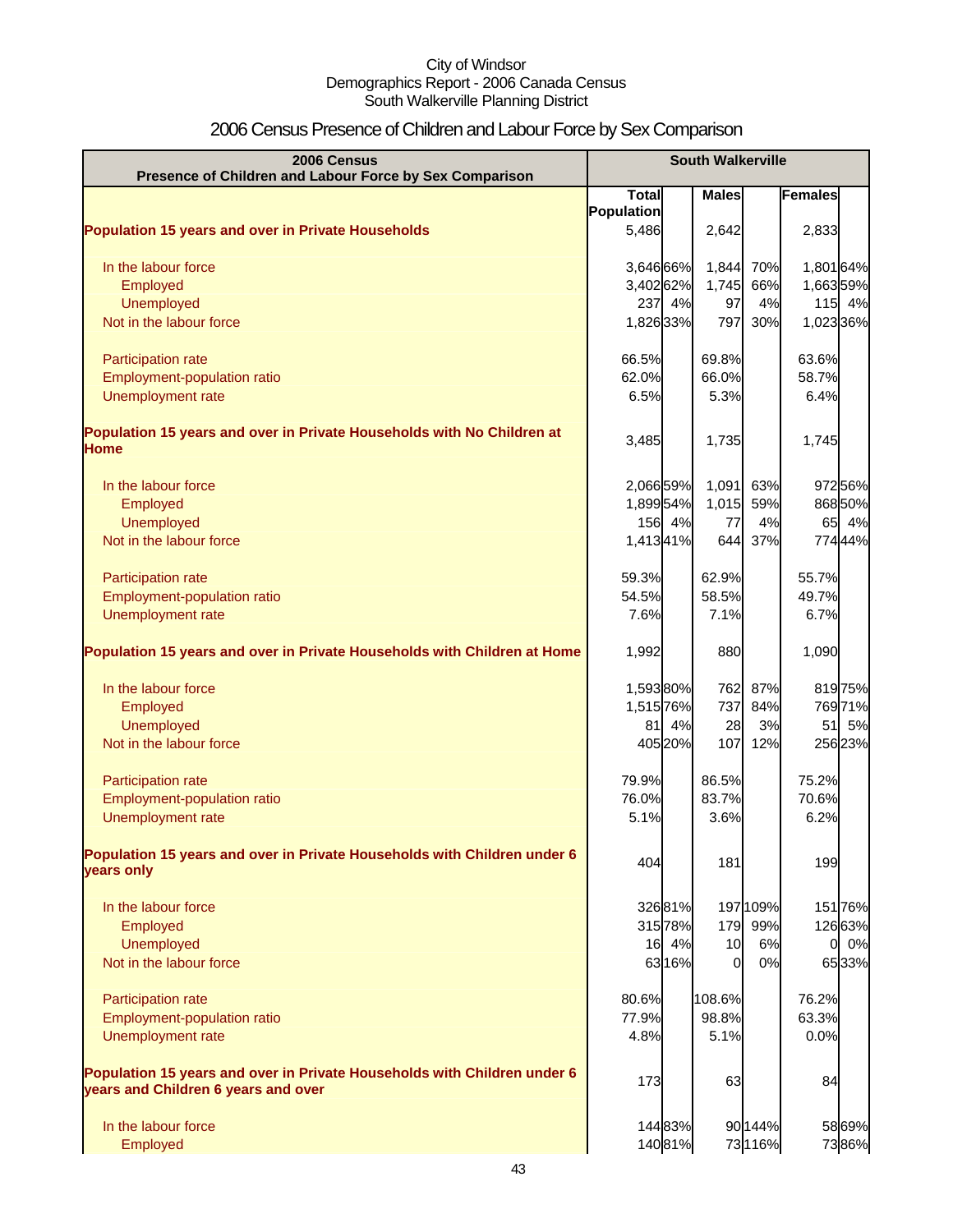| 2006 Census                                                              | <b>South Walkerville</b> |        |              |     |              |        |
|--------------------------------------------------------------------------|--------------------------|--------|--------------|-----|--------------|--------|
| Presence of Children and Labour Force by Sex Comparison                  |                          |        |              |     |              |        |
|                                                                          | <b>Total</b>             |        | <b>Males</b> |     | Females      |        |
|                                                                          | Population               |        |              |     |              |        |
| <b>Unemployed</b>                                                        |                          | 0%     | 0            | 0%  | $\mathbf{0}$ | 0%     |
| Not in the labour force                                                  |                          | 25 14% | 0            | 0%  |              | 1518%  |
|                                                                          |                          |        |              |     |              |        |
| <b>Participation rate</b>                                                | 83.4%                    |        | 143.5%       |     | 68.6%        |        |
| Employment-population ratio                                              | 81.2%                    |        | 116.2%       |     | 86.5%        |        |
| Unemployment rate                                                        | 0.0%                     |        | 0.0%         |     | 0.0%         |        |
|                                                                          |                          |        |              |     |              |        |
| Population 15 years and over in Private Households with Children 6 years | 1,415                    |        | 628          |     | 775          |        |
| and over only                                                            |                          |        |              |     |              |        |
|                                                                          |                          |        |              |     |              |        |
| In the labour force                                                      | 1,096 77%                |        | 487          | 78% |              | 57975% |
| <b>Employed</b>                                                          | 1,06275%                 |        | 483          | 77% |              | 55471% |
| <b>Unemployed</b>                                                        |                          | 35 2%  | 5            | 1%  |              | 20 3%  |
| Not in the labour force                                                  |                          | 32923% | 149          | 24% |              | 18424% |
|                                                                          |                          |        |              |     |              |        |
| <b>Participation rate</b>                                                | 77.4%                    |        | 77.6%        |     | 74.7%        |        |
| Employment-population ratio                                              | 75.0%                    |        | 76.9%        |     | 71.4%        |        |
| Unemployment rate                                                        | 3.2%                     |        | 1.0%         |     | 3.5%         |        |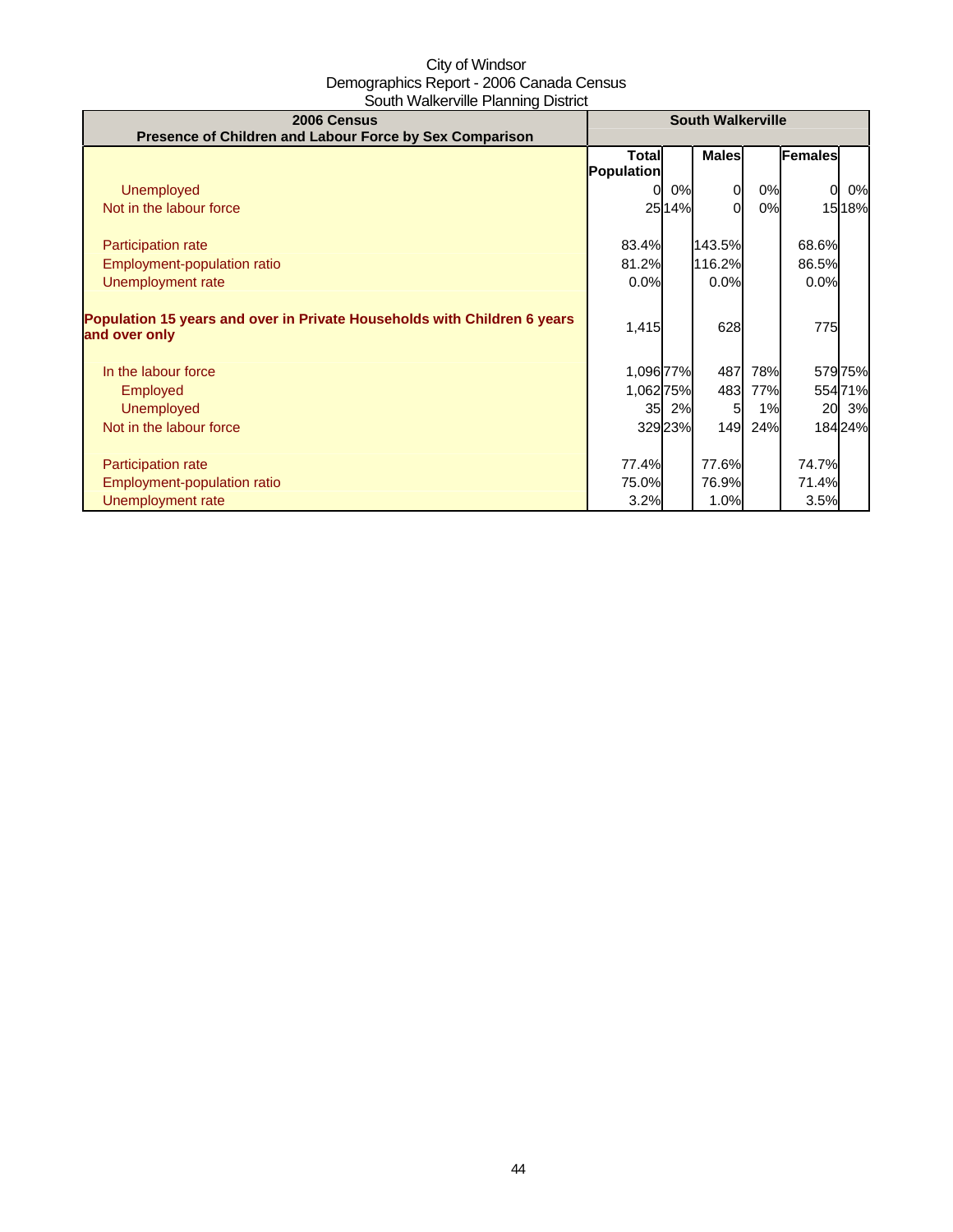# 2006 Census Presence of Children and Labour Force by Sex

| 2006 Census<br>Presence of Children and Labour Force by Sex                                                     | <b>South</b><br>Walkerville |           |
|-----------------------------------------------------------------------------------------------------------------|-----------------------------|-----------|
| <b>Population 15 years and over in Private Households</b>                                                       | 5,486                       | %         |
|                                                                                                                 |                             |           |
| In the labour force                                                                                             | 3,646                       | 66%       |
| Employed                                                                                                        | 3,402                       | 62%       |
| Unemployed<br>Not in the labour force                                                                           | 237<br>1,826                | 4%<br>33% |
|                                                                                                                 |                             |           |
| Participation rate                                                                                              | 66.5%                       |           |
| Employment-population ratio                                                                                     | 62.0%                       |           |
| Unemployment rate                                                                                               | 6.5%                        |           |
| Population 15 years and over in Private Households with No Children at Home                                     | 3,485                       |           |
| In the labour force                                                                                             | 2,066                       | 59%       |
| Employed                                                                                                        | 1,899                       | 54%       |
| Unemployed                                                                                                      | 156                         | 4%        |
| Not in the labour force                                                                                         | 1,413                       | 41%       |
| Participation rate                                                                                              | 59.3%                       |           |
| Employment-population ratio                                                                                     | 54.5%                       |           |
| Unemployment rate                                                                                               | 7.6%                        |           |
| Population 15 years and over in Private Households with Children at Home                                        | 1,992                       |           |
| In the labour force                                                                                             | 1,593                       | 80%       |
| Employed                                                                                                        | 1,515                       | 76%       |
| Unemployed                                                                                                      | 81                          | 4%        |
| Not in the labour force                                                                                         | 405                         | 20%       |
| Participation rate                                                                                              | 79.9%                       |           |
| Employment-population ratio                                                                                     | 76.0%                       |           |
| Unemployment rate                                                                                               | 5.1%                        |           |
| Population 15 years and over in Private Households with Children under 6 years only                             | 404                         |           |
| In the labour force                                                                                             | 326                         | 81%       |
| Employed                                                                                                        | 315                         | 78%       |
| Unemployed                                                                                                      | 16                          | 4%        |
| Not in the labour force                                                                                         | 63                          | 16%       |
| Participation rate                                                                                              | 80.6%                       |           |
| Employment-population ratio                                                                                     | 77.9%                       |           |
| Unemployment rate                                                                                               | 4.8%                        |           |
| Population 15 years and over in Private Households with Children under 6 years and Children 6<br>years and over | 173                         |           |
| In the labour force                                                                                             | 144                         | 83%       |
| Employed                                                                                                        | 140                         | 81%       |
| Unemployed                                                                                                      | 0                           | 0%        |
| Not in the labour force                                                                                         | 25                          | 14%       |
|                                                                                                                 |                             |           |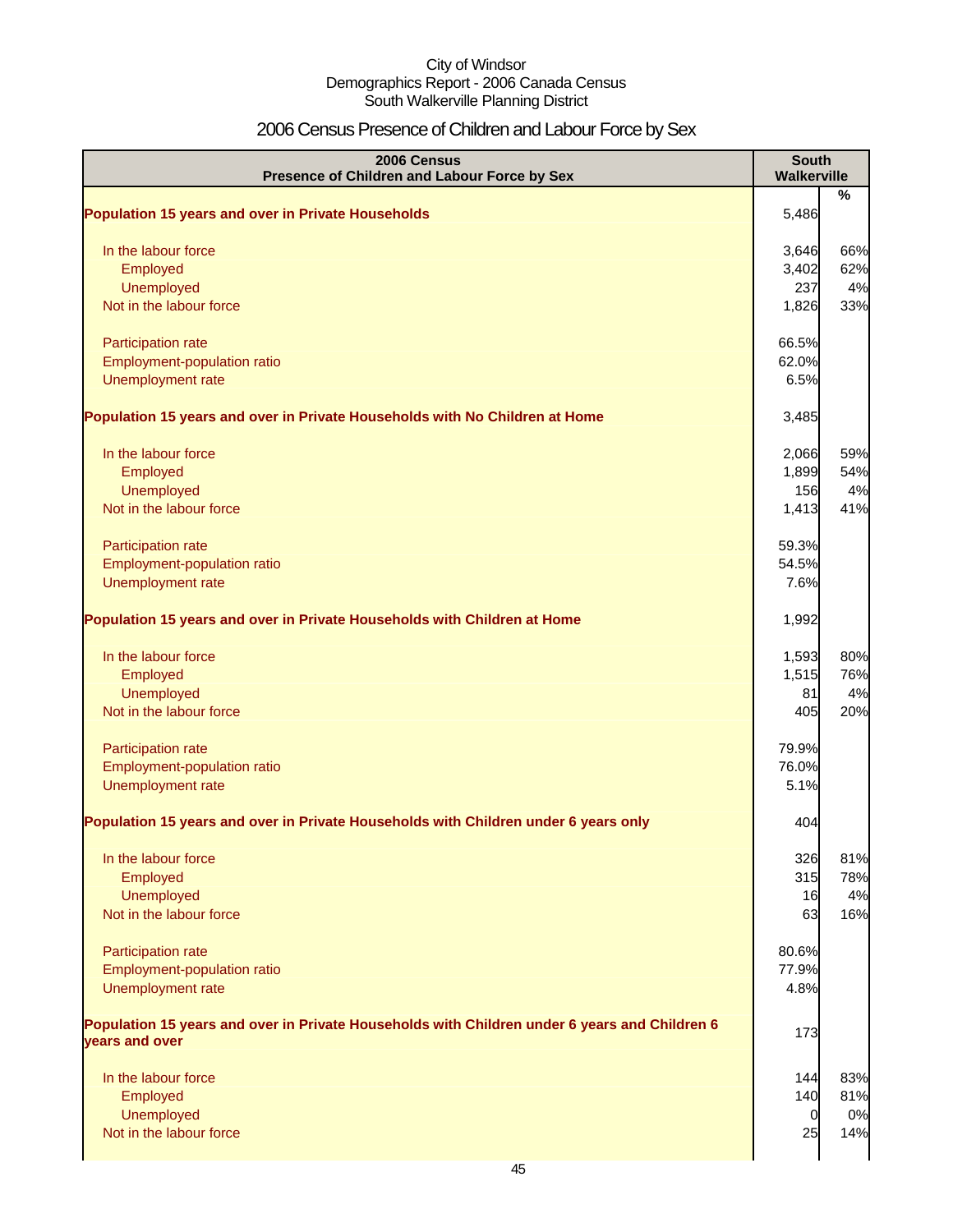| <u>soun Manor Milo Fiaming Bionice</u><br>2006 Census<br>Presence of Children and Labour Force by Sex | <b>South</b><br>Walkerville |      |
|-------------------------------------------------------------------------------------------------------|-----------------------------|------|
|                                                                                                       |                             | $\%$ |
| Participation rate                                                                                    | 83.4%                       |      |
| Employment-population ratio<br>Unemployment rate                                                      | 81.2%<br>0.0%               |      |
|                                                                                                       |                             |      |
| Population 15 years and over in Private Households with Children 6 years and over only                | 1,415                       |      |
| In the labour force                                                                                   | 1,096                       | 77%  |
| Employed                                                                                              | 1,062                       | 75%  |
| <b>Unemployed</b>                                                                                     | 35                          | 2%   |
| Not in the labour force                                                                               | 329                         | 23%  |
| Participation rate                                                                                    | 77.4%                       |      |
| Employment-population ratio                                                                           | 75.0%                       |      |
| Unemployment rate                                                                                     | 3.2%                        |      |
| <b>Males 15 years and over in Private Households</b>                                                  | 2,642                       |      |
| In the labour force                                                                                   | 1,844                       | 70%  |
| Employed                                                                                              | 1,745                       | 66%  |
| <b>Unemployed</b>                                                                                     | 97                          | 4%   |
| Not in the labour force                                                                               | 797                         | 30%  |
| Participation rate                                                                                    | 69.8%                       |      |
| Employment-population ratio                                                                           | 66.0%                       |      |
| Unemployment rate                                                                                     | 5.3%                        |      |
| Males 15 years and over in Private Households with no children at home                                | 1,735                       |      |
| In the labour force                                                                                   | 1,091                       | 63%  |
| Employed                                                                                              | 1,015                       | 59%  |
| <b>Unemployed</b>                                                                                     | 77                          | 4%   |
| Not in the labour force                                                                               | 644                         | 37%  |
| <b>Participation rate</b>                                                                             | 62.9%                       |      |
| Employment-population ratio                                                                           | 58.5%                       |      |
| Unemployment rate                                                                                     | 7.1%                        |      |
| Males 15 years and over in Private Households with children at home                                   | 880                         |      |
| In the labour force                                                                                   | 762                         | 87%  |
| Employed                                                                                              | 737                         | 84%  |
| <b>Unemployed</b>                                                                                     | 28                          | 3%   |
| Not in the labour force                                                                               | 107                         | 12%  |
| Participation rate                                                                                    | 86.5%                       |      |
| Employment-population ratio<br>Unemployment rate                                                      | 83.7%<br>3.6%               |      |
|                                                                                                       |                             |      |
| Males 15 years and over in Private Households with children under 6 years only                        | 181                         |      |
| In the labour force                                                                                   | 197                         | 109% |
| Employed                                                                                              | 179                         | 99%  |
| <b>Unemployed</b>                                                                                     | 10                          | 6%   |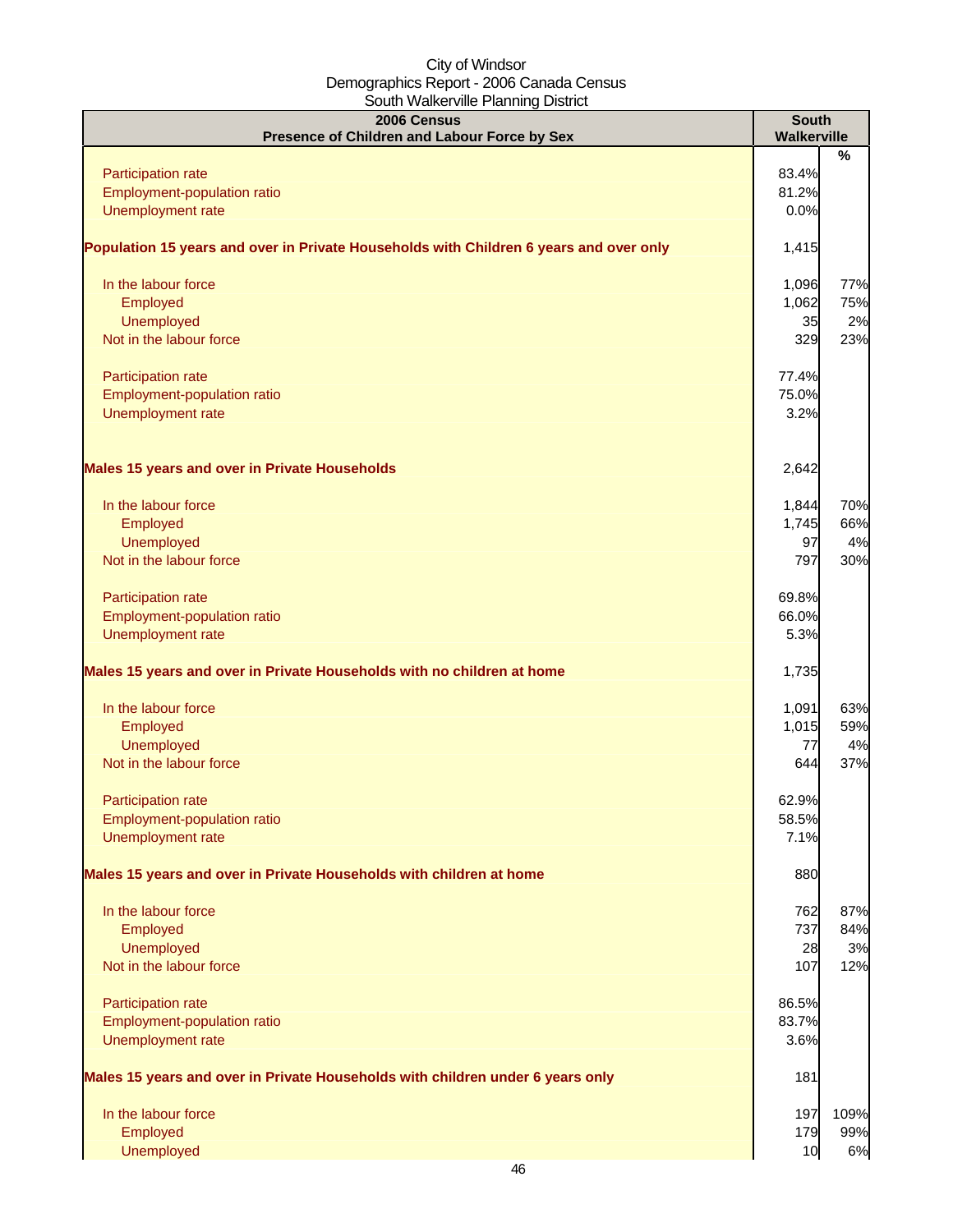| 2006 Census<br>Presence of Children and Labour Force by Sex                                                | <b>South</b><br><b>Walkerville</b> |         |
|------------------------------------------------------------------------------------------------------------|------------------------------------|---------|
| Not in the labour force                                                                                    | 0                                  | %<br>0% |
| Participation rate                                                                                         | 108.6%                             |         |
| Employment-population ratio                                                                                | 98.8%                              |         |
| Unemployment rate                                                                                          | 5.1%                               |         |
| Males 15 years and over in Private Households with children under 6 years and children 6 years and<br>over | 63                                 |         |
| In the labour force                                                                                        | 90                                 | 144%    |
| Employed                                                                                                   | 73                                 | 116%    |
| Unemployed                                                                                                 | $\overline{0}$                     | 0%      |
| Not in the labour force                                                                                    | $\Omega$                           | 0%      |
| Participation rate                                                                                         | 143.5%                             |         |
| Employment-population ratio                                                                                | 116.2%                             |         |
| Unemployment rate                                                                                          | 0.0%                               |         |
| Males 15 years and over in Private Households with children 6 years and over only                          | 628                                |         |
| In the labour force                                                                                        | 487                                | 78%     |
| Employed                                                                                                   | 483                                | 77%     |
| <b>Unemployed</b>                                                                                          | 5                                  | 1%      |
| Not in the labour force                                                                                    | 149                                | 24%     |
|                                                                                                            |                                    |         |
| Participation rate                                                                                         | 77.6%                              |         |
| Employment-population ratio                                                                                | 76.9%                              |         |
| Unemployment rate                                                                                          | 1.0%                               |         |
| Females 15 years and over in Private Households                                                            | 2,833                              |         |
| In the labour force                                                                                        | 1,801                              | 64%     |
| Employed                                                                                                   | 1,663                              | 59%     |
| Unemployed                                                                                                 | 115                                | 4%      |
| Not in the labour force                                                                                    | 1,023                              | 36%     |
| Participation rate                                                                                         | 63.6%                              |         |
| Employment-population ratio                                                                                | 58.7%                              |         |
| Unemployment rate                                                                                          | 6.4%                               |         |
| Females 15 years and over in Private Households with No Children at Home                                   | 1,745                              |         |
| In the labour force                                                                                        | 972                                | 56%     |
| Employed                                                                                                   | 868                                | 50%     |
| Unemployed                                                                                                 | 65                                 | 4%      |
| Not in the labour force                                                                                    | 774                                | 44%     |
|                                                                                                            |                                    |         |
| Participation rate                                                                                         | 55.7%<br>49.7%                     |         |
| Employment-population ratio<br>Unemployment rate                                                           | 6.7%                               |         |
|                                                                                                            |                                    |         |
| Females 15 years and over in Private Households with Children at Home                                      | 1,090                              |         |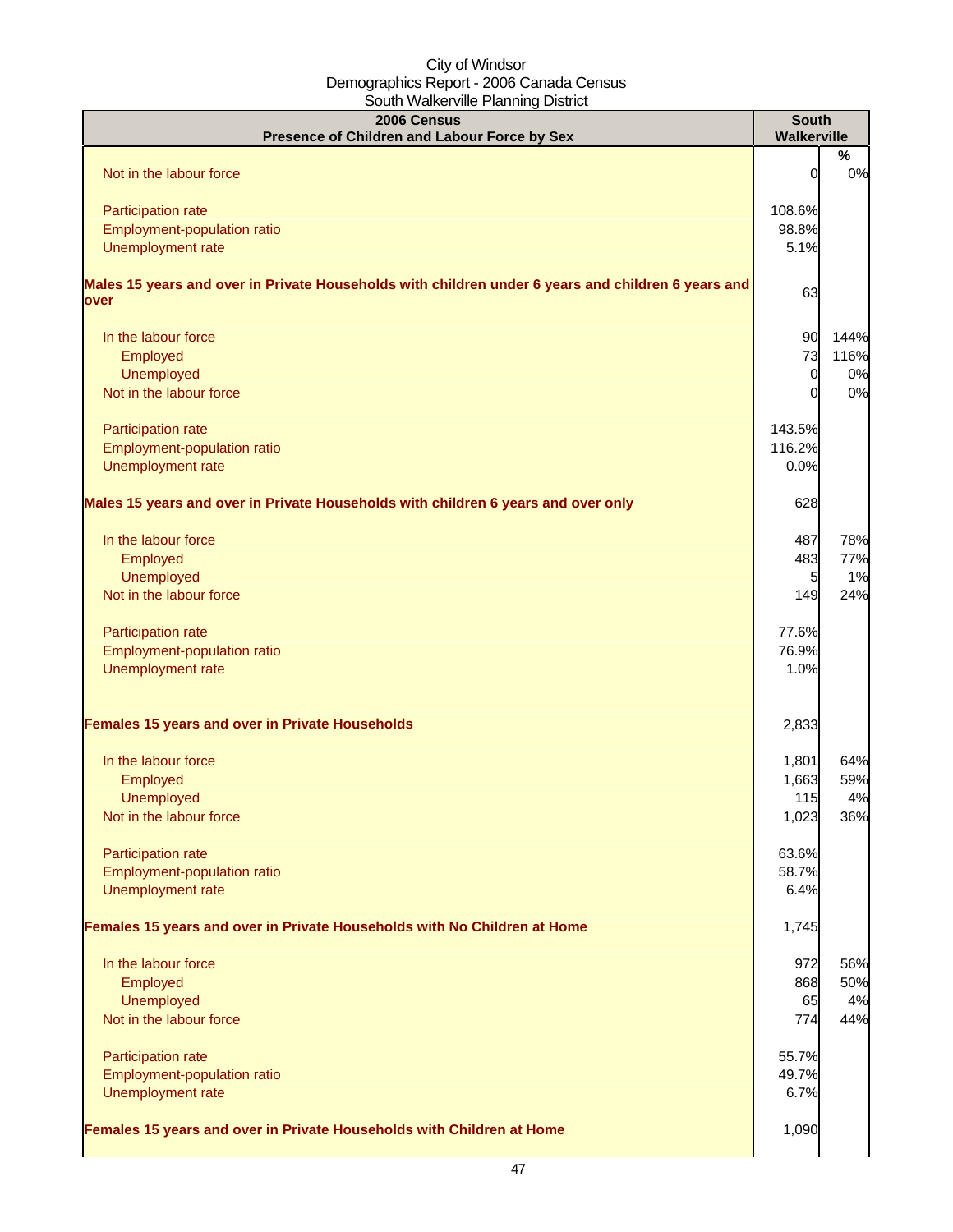|                                                                                                              | <b>South</b>   |                    |
|--------------------------------------------------------------------------------------------------------------|----------------|--------------------|
| 2006 Census<br>Presence of Children and Labour Force by Sex                                                  |                | <b>Walkerville</b> |
|                                                                                                              |                | %                  |
| In the labour force                                                                                          | 819            | 75%                |
| Employed                                                                                                     | 769            | 71%                |
| <b>Unemployed</b>                                                                                            | 51             | 5%                 |
| Not in the labour force                                                                                      | 256            | 23%                |
|                                                                                                              |                |                    |
| Participation rate                                                                                           | 75.2%          |                    |
| Employment-population ratio                                                                                  | 70.6%          |                    |
| Unemployment rate                                                                                            | 6.2%           |                    |
|                                                                                                              |                |                    |
| Females 15 years and over in Private Households with Children under 6 years only                             | 199            |                    |
| In the labour force                                                                                          | 151            | 76%                |
| Employed                                                                                                     | 126            | 63%                |
| <b>Unemployed</b>                                                                                            | $\overline{0}$ | 0%                 |
| Not in the labour force                                                                                      | 65             | 33%                |
|                                                                                                              |                |                    |
| Participation rate                                                                                           | 76.2%          |                    |
| Employment-population ratio                                                                                  | 63.3%          |                    |
| Unemployment rate                                                                                            | 0.0%           |                    |
| Females 15 years and over in Private Households with Children under 6 years and Children 6 years<br>and over | 84             |                    |
| In the labour force                                                                                          | 58             | 69%                |
| Employed                                                                                                     | 73             | 86%                |
| <b>Unemployed</b>                                                                                            | $\overline{0}$ | 0%                 |
| Not in the labour force                                                                                      | 15             | 18%                |
|                                                                                                              |                |                    |
| Participation rate                                                                                           | 68.6%          |                    |
| Employment-population ratio                                                                                  | 86.5%          |                    |
| Unemployment rate                                                                                            | 0.0%           |                    |
| Females 15 years and over in Private Households with Children 6 years and over only                          | 775            |                    |
|                                                                                                              |                |                    |
| In the labour force                                                                                          | 579            | 75%                |
| Employed                                                                                                     | 554            | 71%                |
| <b>Unemployed</b>                                                                                            | 20             | 3%                 |
| Not in the labour force                                                                                      | 184            | 24%                |
| Participation rate                                                                                           | 74.7%          |                    |
| Employment-population ratio                                                                                  | 71.4%          |                    |
| Unemployment rate                                                                                            | 3.5%           |                    |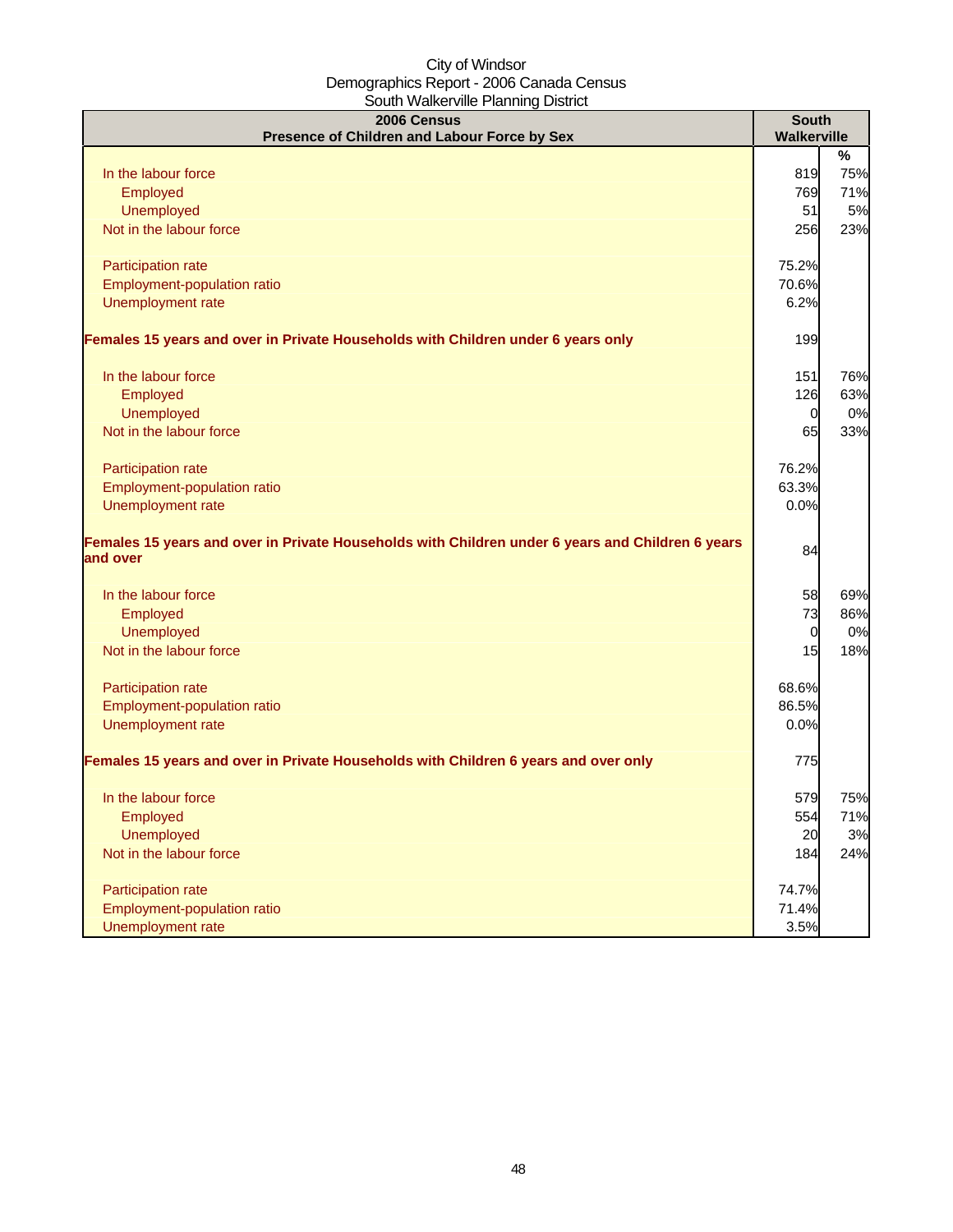# 2006 Census Labour Force by Industry and Sex Comparison

| 2006 Census<br>Labour Force by Industry and Sex<br><b>Comparison</b>           |                                                                                                                                                             |                                | <b>South Walkerville</b>                                                                                                                         |                             |                                                                                                                                                            |                                |
|--------------------------------------------------------------------------------|-------------------------------------------------------------------------------------------------------------------------------------------------------------|--------------------------------|--------------------------------------------------------------------------------------------------------------------------------------------------|-----------------------------|------------------------------------------------------------------------------------------------------------------------------------------------------------|--------------------------------|
|                                                                                | Total $\overline{\%}$<br>Labour<br><b>Force</b>                                                                                                             |                                | <b>Males</b>                                                                                                                                     | $\frac{0}{0}$               | <b>Females</b>                                                                                                                                             | %                              |
| <b>Total Labour Force 15 years and</b><br>over by Industry*                    | 3,653                                                                                                                                                       |                                | 1,839                                                                                                                                            |                             | 1,806                                                                                                                                                      |                                |
| <b>Top 5 Industries</b>                                                        | 31-33 Manufacturing<br>62 Health care and<br>social assistance<br>44-45 Retail trade<br>61 Educational<br>services<br>72 Accommodation<br>and food services | 18%<br>12%<br>11%<br>10%<br>8% | 31-33 Manufacturing<br>61 Educational services<br>23 Construction<br>44-45 Retail trade<br>54 Professional, scientific<br>and technical services | 28%<br>9%<br>9%<br>7%<br>6% | 62 Health care and<br>social assistance<br>44-45 Retail trade<br>61 Educationa<br>services<br>72 Accommodation<br>and food services<br>31-33 Manufacturing | 21%<br>14%<br>11%<br>10%<br>8% |
| <b>All industries</b>                                                          | 3,595 98%                                                                                                                                                   |                                | 1,834 100%                                                                                                                                       |                             | 1,75697%                                                                                                                                                   |                                |
| 11 Agriculture, forestry, fishing<br>and hunting                               | 0                                                                                                                                                           | 0%                             |                                                                                                                                                  | 0%                          | 0                                                                                                                                                          | 0%                             |
| 21 Mining and oil and gas<br>extraction                                        | 10                                                                                                                                                          | 0%                             | 10                                                                                                                                               | 1%                          | 0                                                                                                                                                          | 0%                             |
| <b>22 Utilities</b>                                                            | 0                                                                                                                                                           | 0%                             | 0                                                                                                                                                | 0%                          | 0                                                                                                                                                          | 0%                             |
| 23 Construction                                                                | 1461                                                                                                                                                        | 4%                             | 156                                                                                                                                              | 8%                          | 0                                                                                                                                                          | 0%                             |
| 31-33 Manufacturing                                                            |                                                                                                                                                             | 62717%                         | 483                                                                                                                                              | 26%                         | 140                                                                                                                                                        | 8%                             |
| 41 Wholesale trade<br>44-45 Retail trade                                       | 95                                                                                                                                                          | 3%<br>369 10%                  | 57<br>126                                                                                                                                        | 3%<br>7%                    | 0<br>23713%                                                                                                                                                | 0%                             |
| 48-49 Transportation and<br>warehousing                                        | 165                                                                                                                                                         | 5%                             | 83                                                                                                                                               | 5%                          | 68                                                                                                                                                         | 4%                             |
| 51 Information and cultural<br><b>industries</b>                               | 70                                                                                                                                                          | 2%                             | 40                                                                                                                                               | 2%                          | 30                                                                                                                                                         | 2%                             |
| 52 Finance and insurance                                                       | 96                                                                                                                                                          | 3%                             | 25                                                                                                                                               | 1%                          | 56                                                                                                                                                         | 3%                             |
| 53 Real estate and rental and<br>leasing                                       | 23                                                                                                                                                          | 1%                             | 5                                                                                                                                                | 0%                          | 10                                                                                                                                                         | 1%                             |
| 54 Professional, scientific and<br>technical services                          | 226                                                                                                                                                         | 6%                             | 108                                                                                                                                              | 6%                          | 98                                                                                                                                                         | 5%                             |
| 55 Management of companies<br>and enterprises                                  | 01                                                                                                                                                          | 0%                             | 0                                                                                                                                                | $0\%$                       |                                                                                                                                                            | 10 1%                          |
| 56 Administrative and support,<br>waste management and<br>remediation services | 102                                                                                                                                                         | 3%                             | 71                                                                                                                                               | 4%                          | 43                                                                                                                                                         | 2%                             |
| 61 Educational services                                                        |                                                                                                                                                             | 332 9%                         | 156                                                                                                                                              | 8%                          | 181 10%                                                                                                                                                    |                                |
| 62 Health care and social<br>assistance                                        |                                                                                                                                                             | 421 12%                        | 75                                                                                                                                               | 4%                          | 34019%                                                                                                                                                     |                                |
| 71 Arts, entertainment and<br>recreation                                       | 186                                                                                                                                                         | 5%                             | 74                                                                                                                                               | 4%                          | 110 6%                                                                                                                                                     |                                |
| 72 Accommodation and food<br>services                                          | 277                                                                                                                                                         | 8%                             | 86                                                                                                                                               | 5%                          | 17410%                                                                                                                                                     |                                |
| 81 Other services (except public<br>administration)                            |                                                                                                                                                             | 152 4%                         | 91                                                                                                                                               | 5%                          |                                                                                                                                                            | 70 4%                          |
| 91 Public administration                                                       | 191                                                                                                                                                         | 5%                             | 86                                                                                                                                               | 5%                          | 91                                                                                                                                                         | 5%                             |
| Industry - Not applicable                                                      |                                                                                                                                                             | 63 2%                          | 10                                                                                                                                               | 1%                          |                                                                                                                                                            | 28 2%                          |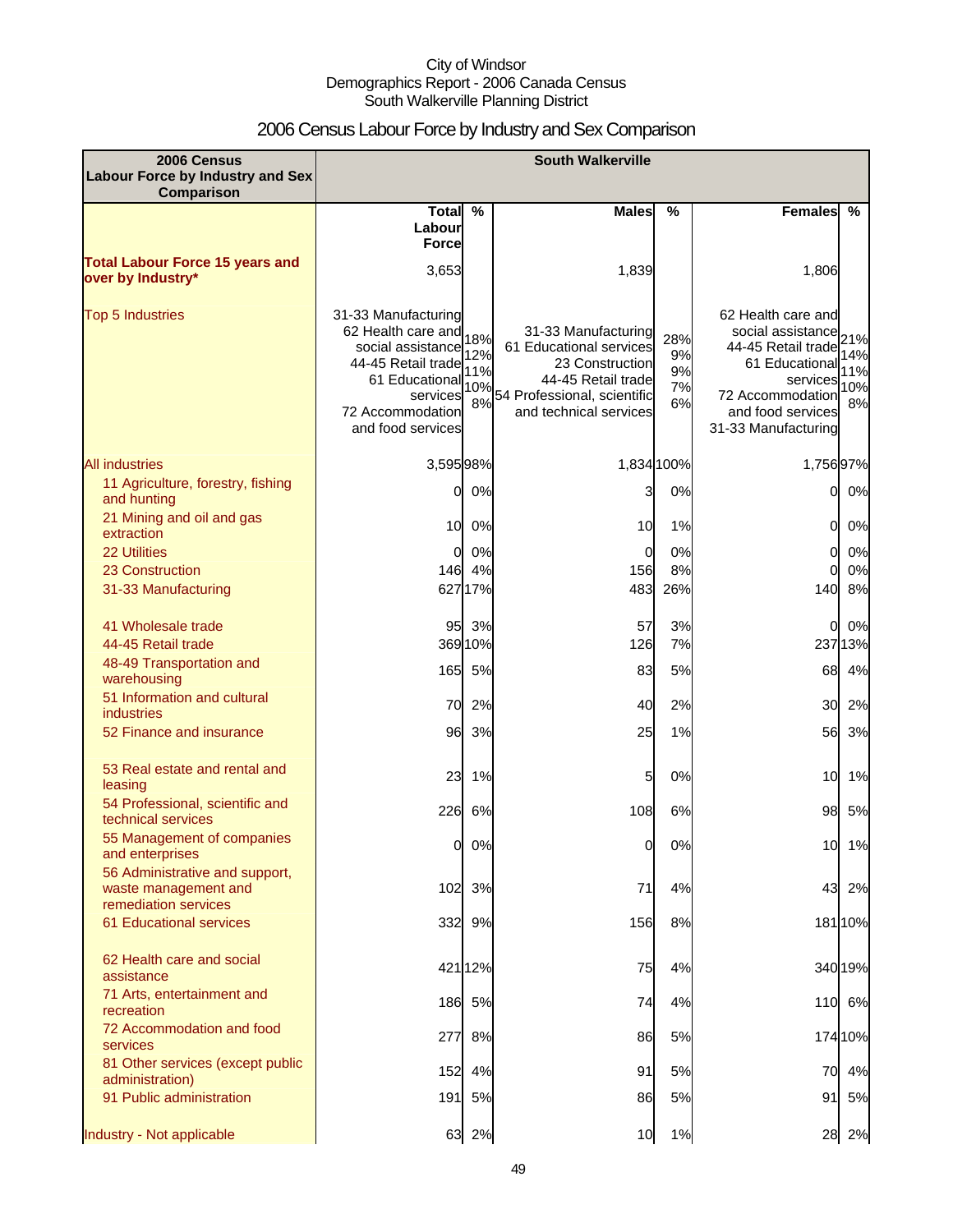| 2006 Census<br>Labour Force by Industry and Sex<br><b>Comparison</b> |                                    | <b>South Walkerville</b> |   |                  |  |
|----------------------------------------------------------------------|------------------------------------|--------------------------|---|------------------|--|
| * 2002 North American Industry<br><b>Classification System</b>       | Total %<br>Labourl<br><b>Force</b> | <b>Males</b>             | % | <b>Females</b> % |  |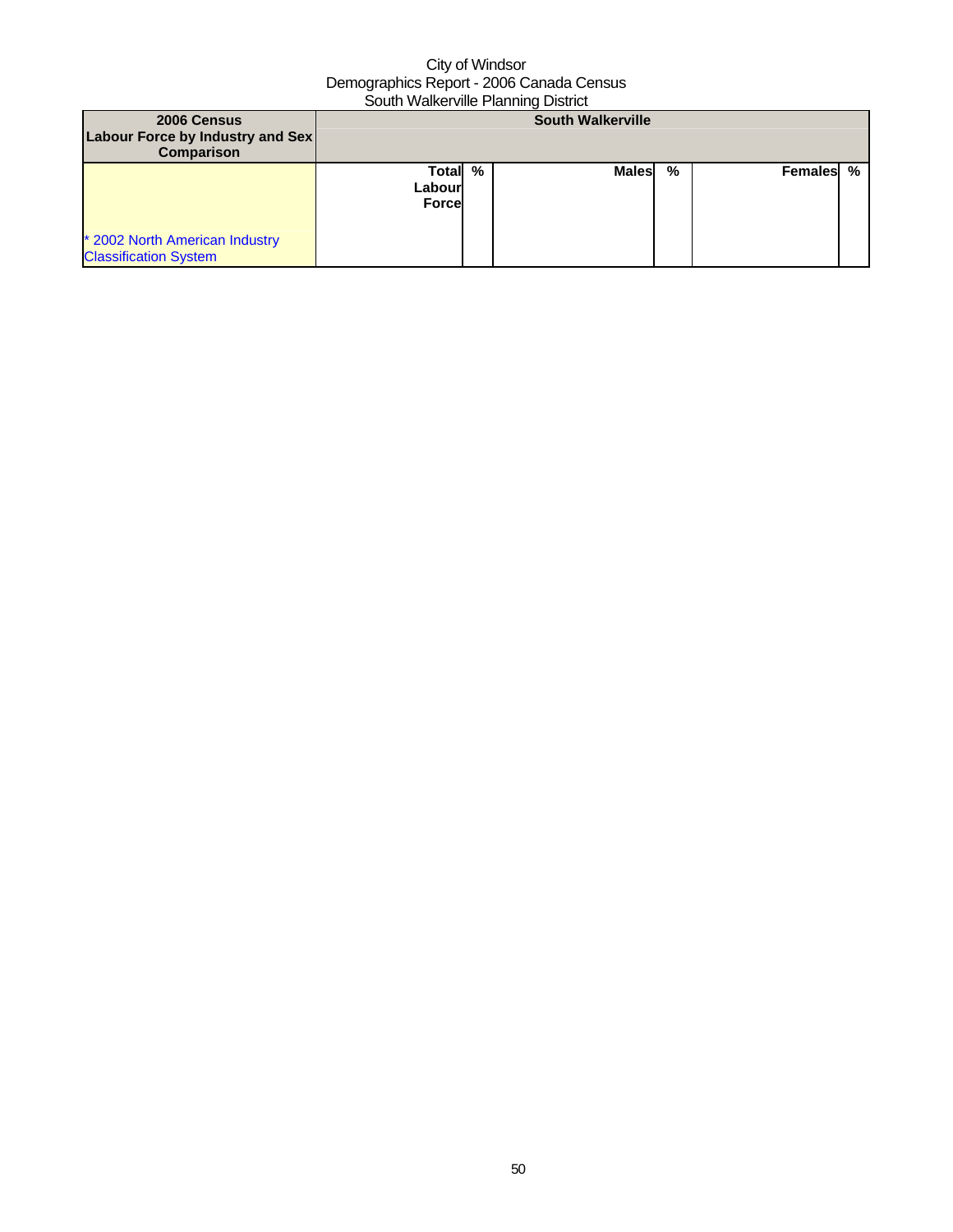# 2006 Census Labour Force by Industry and Sex

| 2006 Census<br><b>Labour Force by Industry and Sex</b>                                                                                                                                                                                              | <b>South Walkerville</b>                                                                                                                           |                                           |
|-----------------------------------------------------------------------------------------------------------------------------------------------------------------------------------------------------------------------------------------------------|----------------------------------------------------------------------------------------------------------------------------------------------------|-------------------------------------------|
| Total Labour Force 15 years and over by Industry*                                                                                                                                                                                                   | 3,653                                                                                                                                              | %                                         |
| <b>Top 5 Industries</b>                                                                                                                                                                                                                             | 31-33 Manufacturing<br>62 Health care and social assistance<br>44-45 Retail trade<br>61 Educational services<br>72 Accommodation and food services | 18%<br>12%<br>11%<br>10%<br>8%            |
| All industries<br>11 Agriculture, forestry, fishing and hunting<br>21 Mining and oil and gas extraction<br>22 Utilities<br>23 Construction<br>31-33 Manufacturing                                                                                   | 3,595<br>0<br>10<br>$\Omega$<br>146<br>627                                                                                                         | 98%<br>0%<br>0%<br>0%<br>4%<br>17%        |
| 41 Wholesale trade<br>44-45 Retail trade<br>48-49 Transportation and warehousing<br>51 Information and cultural industries<br>52 Finance and insurance                                                                                              | 95<br>369<br>165<br>70<br>96                                                                                                                       | 3%<br>10%<br>5%<br>2%<br>3%               |
| 53 Real estate and rental and leasing<br>54 Professional, scientific and technical services<br>55 Management of companies and enterprises<br>56 Administrative and support, waste management and remediation<br>services<br>61 Educational services | 23<br>226<br>0<br>102<br>332                                                                                                                       | 1%<br>6%<br>0%<br>3%<br>9%                |
| 62 Health care and social assistance<br>71 Arts, entertainment and recreation<br>72 Accommodation and food services<br>81 Other services (except public administration)<br>91 Public administration                                                 | 421<br>186<br>277<br>152<br>191                                                                                                                    | 12%<br>5%<br>8%<br>4%<br>5%               |
| Industry - Not applicable                                                                                                                                                                                                                           | 63                                                                                                                                                 | 2%                                        |
| Male Labour Force 15 years and over by Industry*                                                                                                                                                                                                    | 1,839                                                                                                                                              |                                           |
| <b>Top 5 Industries</b>                                                                                                                                                                                                                             | 31-33 Manufacturing<br>61 Educational services<br>23 Construction<br>44-45 Retail trade<br>54 Professional, scientific and technical<br>services   | 28%<br>9%<br>9%<br>7%<br>6%               |
| All industries<br>11 Agriculture, forestry, fishing and hunting<br>21 Mining and oil and gas extraction<br><b>22 Utilities</b><br>23 Construction<br>31-33 Manufacturing                                                                            | 3<br>10<br>$\Omega$<br>156<br>483                                                                                                                  | 1,834 100%<br>0%<br>1%<br>0%<br>8%<br>26% |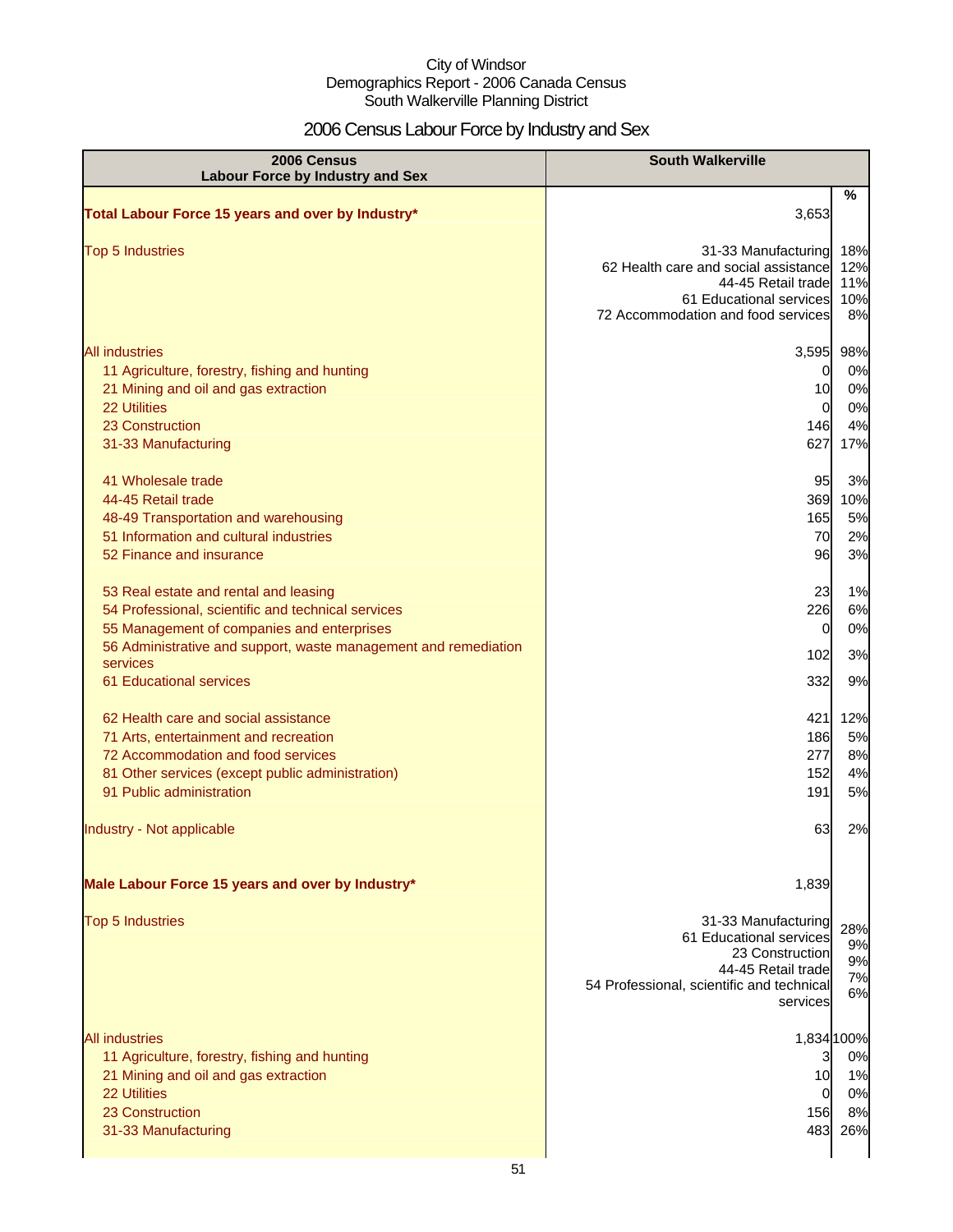| 2006 Census                                                                            | <b>South Walkerville</b>                                  |           |  |  |
|----------------------------------------------------------------------------------------|-----------------------------------------------------------|-----------|--|--|
| <b>Labour Force by Industry and Sex</b>                                                |                                                           | %         |  |  |
| 41 Wholesale trade                                                                     | 57                                                        | 3%        |  |  |
| 44-45 Retail trade                                                                     | 126                                                       | 7%        |  |  |
| 48-49 Transportation and warehousing                                                   | 83                                                        | 5%        |  |  |
| 51 Information and cultural industries                                                 | 40                                                        | 2%        |  |  |
| 52 Finance and insurance                                                               | 25                                                        | 1%        |  |  |
| 53 Real estate and rental and leasing                                                  | $\overline{5}$                                            | 0%        |  |  |
| 54 Professional, scientific and technical services                                     | 108                                                       | 6%        |  |  |
| 55 Management of companies and enterprises                                             | $\overline{0}$                                            | 0%        |  |  |
| 56 Administrative and support, waste management and remediation                        | 71                                                        | 4%        |  |  |
| services<br>61 Educational services                                                    | 156                                                       | 8%        |  |  |
|                                                                                        |                                                           |           |  |  |
| 62 Health care and social assistance                                                   | 75                                                        | 4%        |  |  |
| 71 Arts, entertainment and recreation                                                  | 74                                                        | 4%        |  |  |
| 72 Accommodation and food services                                                     | 86                                                        | 5%        |  |  |
| 81 Other services (except public administration)<br>91 Public administration           | 91<br>86                                                  | 5%<br>5%  |  |  |
|                                                                                        |                                                           |           |  |  |
| Industry - Not applicable                                                              | 10                                                        | 1%        |  |  |
| Female Labour Force 15 years and over by Industry*                                     | 1,806                                                     |           |  |  |
| <b>Top 5 Industries</b>                                                                | 62 Health care and social assistance                      | 21%       |  |  |
|                                                                                        | 44-45 Retail trade                                        | 14%       |  |  |
|                                                                                        | 61 Educational services                                   | 11%       |  |  |
|                                                                                        | 72 Accommodation and food services<br>31-33 Manufacturing | 10%<br>8% |  |  |
|                                                                                        |                                                           |           |  |  |
| <b>All industries</b>                                                                  | 1,756                                                     | 97%       |  |  |
| 11 Agriculture, forestry, fishing and hunting                                          | 0                                                         | 0%        |  |  |
| 21 Mining and oil and gas extraction<br><b>22 Utilities</b>                            | 0<br>0                                                    | 0%<br>0%  |  |  |
| 23 Construction                                                                        | 0                                                         | 0%        |  |  |
| 31-33 Manufacturing                                                                    | 140                                                       | 8%        |  |  |
|                                                                                        |                                                           |           |  |  |
| 41 Wholesale trade<br>44-45 Retail trade                                               | $\overline{0}$<br>237                                     | 0%<br>13% |  |  |
| 48-49 Transportation and warehousing                                                   | 68                                                        | 4%        |  |  |
| 51 Information and cultural industries                                                 | 30                                                        | 2%        |  |  |
| 52 Finance and insurance                                                               | 56                                                        | 3%        |  |  |
| 53 Real estate and rental and leasing                                                  | 10                                                        | 1%        |  |  |
| 54 Professional, scientific and technical services                                     | 98                                                        | 5%        |  |  |
| 55 Management of companies and enterprises                                             | 10                                                        | 1%        |  |  |
| 56 Administrative and support, waste management and remediation                        | 43                                                        | 2%        |  |  |
| services<br>61 Educational services                                                    | 181                                                       | 10%       |  |  |
|                                                                                        |                                                           |           |  |  |
| 62 Health care and social assistance                                                   | 340                                                       | 19%       |  |  |
| 71 Arts, entertainment and recreation                                                  | 110                                                       | 6%        |  |  |
| 72 Accommodation and food services<br>81 Other services (except public administration) | 174<br>70                                                 | 10%<br>4% |  |  |
|                                                                                        |                                                           |           |  |  |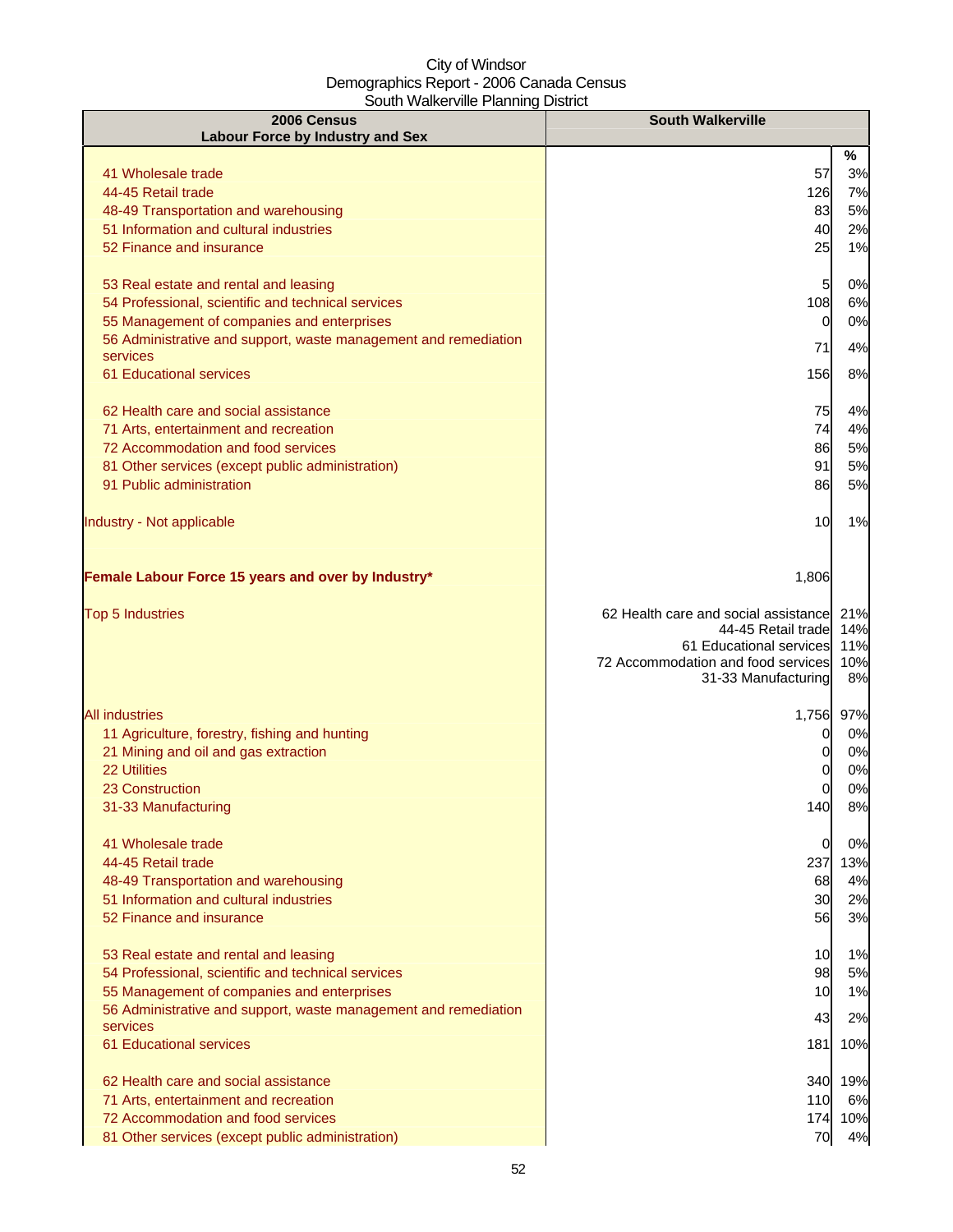| 2006 Census<br>Labour Force by Industry and Sex                                   | <b>South Walkerville</b> |                     |
|-----------------------------------------------------------------------------------|--------------------------|---------------------|
| 91 Public administration                                                          | 91                       | $\frac{6}{6}$<br>5% |
| Industry - Not applicable<br>* 2002 North American Industry Classification System | <b>28</b>                | 2%                  |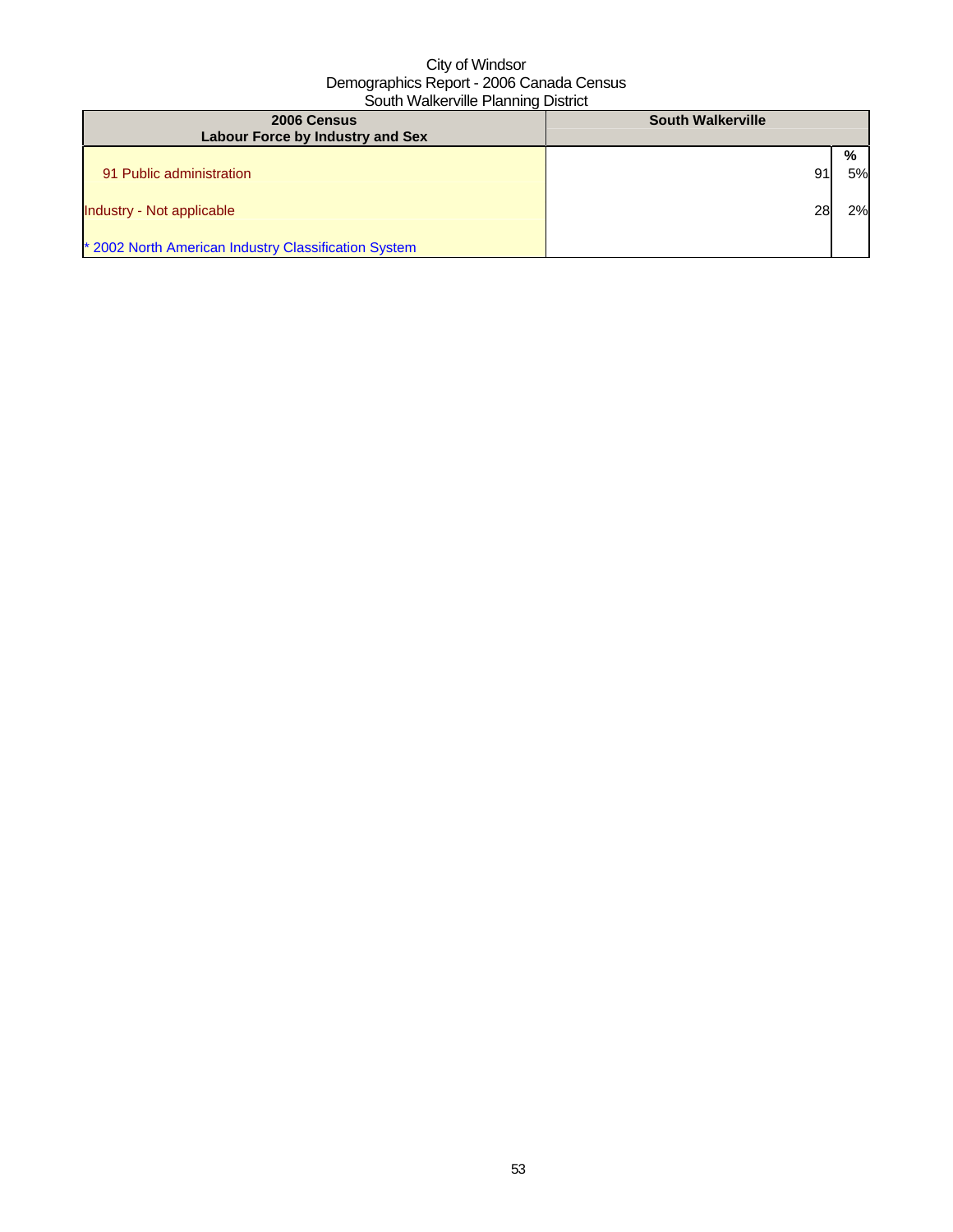# 2006 Census Labour Force by Occupation and Sex Comparison

| 2006 Census<br><b>Labour Force by Occupation and Sex</b><br><b>Comparison</b>                            | <b>South Walkerville</b>                                                                                                                                   |                            |                                                                                                                                                  |                            |                                                                                                                                                              |                      |
|----------------------------------------------------------------------------------------------------------|------------------------------------------------------------------------------------------------------------------------------------------------------------|----------------------------|--------------------------------------------------------------------------------------------------------------------------------------------------|----------------------------|--------------------------------------------------------------------------------------------------------------------------------------------------------------|----------------------|
|                                                                                                          | Total $\overline{\%}$                                                                                                                                      |                            | <b>Males</b>                                                                                                                                     | $\frac{0}{0}$              | <b>Females</b>                                                                                                                                               | %                    |
|                                                                                                          | Labour<br><b>Force</b>                                                                                                                                     |                            |                                                                                                                                                  |                            |                                                                                                                                                              |                      |
| <b>Labour Force 15 years and over</b>                                                                    | 3,660                                                                                                                                                      |                            | 1,844                                                                                                                                            |                            | 1,796                                                                                                                                                        |                      |
| Dominant major group                                                                                     | Sales and service 26%<br>occupations                                                                                                                       |                            | Trades, transport<br>and equipment                                                                                                               | 26%                        | Sales and service 34%<br>occupations                                                                                                                         |                      |
| <b>Top 5 Occupations</b>                                                                                 | Clerical<br>occupations<br>Other sales and<br>service<br>Teachers and<br>professors<br>Assemblers in<br>manufacturing<br>Retail salespersons<br>and clerks | 9%<br>7%<br>7%<br>5%<br>5% | Assemblers in<br>manufacturing<br>Teachers and<br>professors<br><b>Construction trades</b><br>Other sales and<br>service<br>Clerical occupations | 7%<br>7%<br>7%<br>5%<br>5% | Clerical<br>occupations<br>Retail<br>salespersons and 13%<br>clerks<br>Teachers and<br>professors<br>Other sales and<br>service<br>Nurses and<br>supervisors | 8%<br>8%<br>7%<br>6% |
| All occupations                                                                                          | 3,592 98%                                                                                                                                                  |                            |                                                                                                                                                  | 1,839 100%                 | 1,76198%                                                                                                                                                     |                      |
| Management                                                                                               | 334                                                                                                                                                        | 9%                         | 205                                                                                                                                              | 11%                        | 123 7%                                                                                                                                                       |                      |
| Senior management                                                                                        |                                                                                                                                                            | 0%                         | 0                                                                                                                                                | 0%                         | 10                                                                                                                                                           | 1%                   |
| <b>Specialist managers</b>                                                                               | 112                                                                                                                                                        | 3%                         | 55                                                                                                                                               | 3%                         | 45                                                                                                                                                           | 2%                   |
| Managers in retail trade, food and<br>accommodation                                                      | 107                                                                                                                                                        | 3%                         | 44                                                                                                                                               | 2%                         | 70                                                                                                                                                           | 4%                   |
| Other managers                                                                                           | 120                                                                                                                                                        | 3%                         | 83                                                                                                                                               | 4%                         | 25                                                                                                                                                           | 1%                   |
| Business, finance and administrative                                                                     |                                                                                                                                                            | 549 15%                    | 170                                                                                                                                              | 9%                         | 37421%                                                                                                                                                       |                      |
| Professional                                                                                             | 55                                                                                                                                                         | 2%                         | 35                                                                                                                                               | 2%                         |                                                                                                                                                              | 30 2%                |
| <b>Finance and insurance</b>                                                                             | 30                                                                                                                                                         | 1%                         | $\mathbf 0$                                                                                                                                      | 0%                         | 23                                                                                                                                                           | 1%                   |
| <b>Secretaries</b>                                                                                       | 44                                                                                                                                                         | 1%                         | $\mathbf 0$                                                                                                                                      | 0%                         | 34                                                                                                                                                           | 2%                   |
| Administrative and regulatory                                                                            | 53                                                                                                                                                         | 1%                         | 26                                                                                                                                               | 1%                         | 55                                                                                                                                                           | 3%                   |
| <b>Clerical supervisors</b>                                                                              | 15                                                                                                                                                         | 0%                         | 10                                                                                                                                               | 1%                         | 10                                                                                                                                                           | 1%                   |
| <b>Clerical occupations</b>                                                                              | 294                                                                                                                                                        | 8%                         | 85                                                                                                                                               | 5%                         | 22012%                                                                                                                                                       |                      |
| Natural and applied sciences                                                                             |                                                                                                                                                            | 154 4%                     | 141                                                                                                                                              | 8%                         |                                                                                                                                                              | 18 1%                |
| Professional                                                                                             | 95                                                                                                                                                         | 3%                         | 81                                                                                                                                               | 4%                         |                                                                                                                                                              | 10 1%                |
| <b>Technical</b>                                                                                         | 27                                                                                                                                                         | 1%                         | 50                                                                                                                                               | 3%                         | 8                                                                                                                                                            | 0%                   |
| <b>Health occupations</b>                                                                                | 222                                                                                                                                                        | 6%                         | 30                                                                                                                                               | 2%                         | 172 10%                                                                                                                                                      |                      |
| Professional                                                                                             | 20                                                                                                                                                         | 1%                         | 10                                                                                                                                               | 1%                         |                                                                                                                                                              | 35 2%                |
| Nurses and supervisors                                                                                   | 113                                                                                                                                                        | 3%                         | 10                                                                                                                                               | 1%                         | 106 6%                                                                                                                                                       |                      |
| <b>Technical occupations</b>                                                                             | 33                                                                                                                                                         | 1%                         | 10                                                                                                                                               | 1%                         |                                                                                                                                                              | 26 1%                |
| Assisting/support occupations                                                                            | 33                                                                                                                                                         | 1%                         | 0                                                                                                                                                | 0%                         | 23                                                                                                                                                           | 1%                   |
| Social science, education, government and<br>religion                                                    |                                                                                                                                                            | 488 13%                    | 218                                                                                                                                              | 12%                        | 274 15%                                                                                                                                                      |                      |
| Judges, lawyers, psychologists, social<br>workers, ministers of religion, policy and<br>program officers | 133                                                                                                                                                        | 4%                         | 76                                                                                                                                               | 4%                         | 58                                                                                                                                                           | 3%                   |
| <b>Teachers and professors</b>                                                                           | 228                                                                                                                                                        | 6%                         | 114                                                                                                                                              | 6%                         | 135                                                                                                                                                          | 8%                   |
| Paralegals, social service workers and<br>occupations in education and religion                          | 95                                                                                                                                                         | 3%                         | 15                                                                                                                                               | 1%                         | 63                                                                                                                                                           | 3%                   |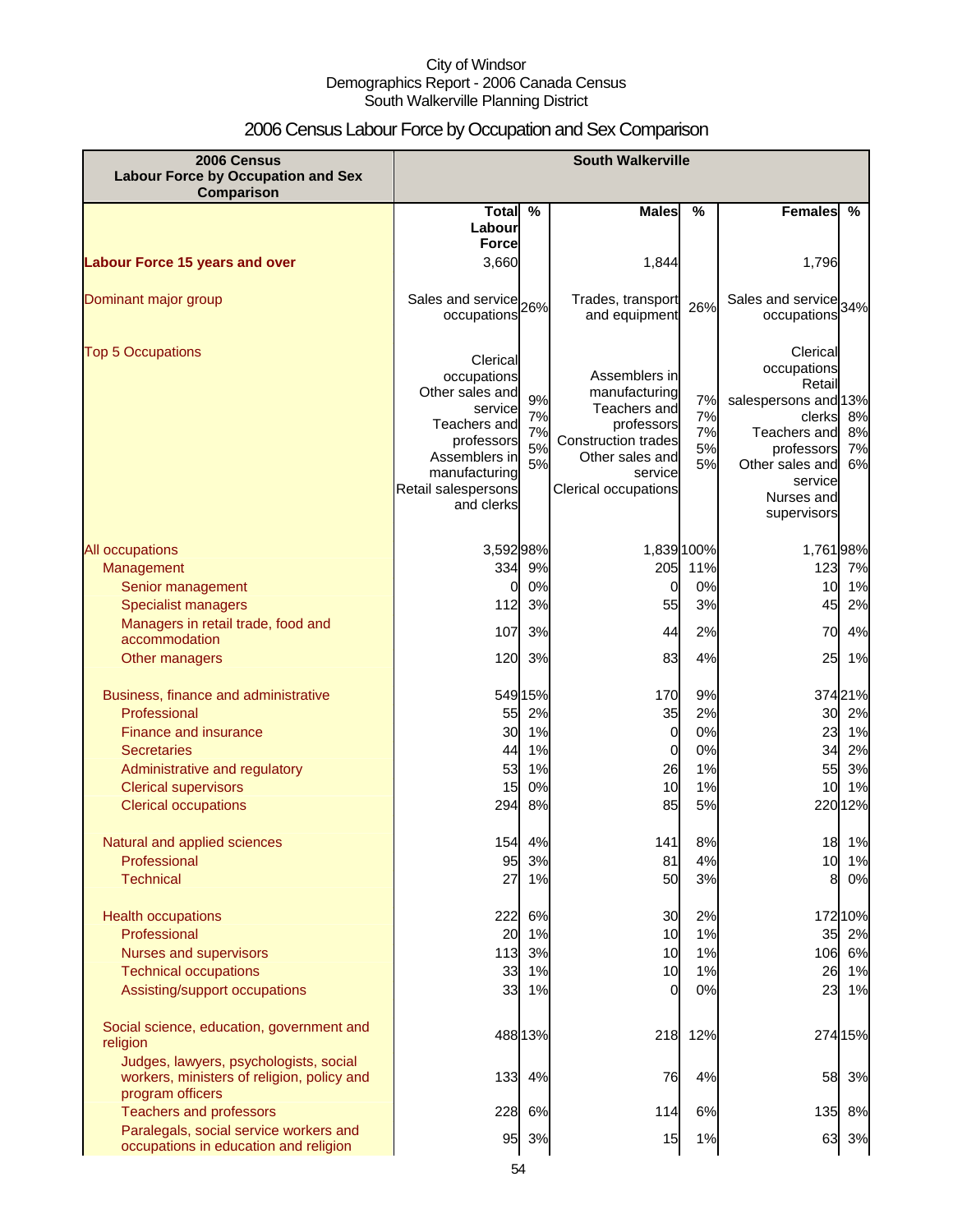| 2006 Census                                                                               | <b>South Walkerville</b> |          |                |          |                      |               |
|-------------------------------------------------------------------------------------------|--------------------------|----------|----------------|----------|----------------------|---------------|
| <b>Labour Force by Occupation and Sex</b><br>Comparison                                   |                          |          |                |          |                      |               |
|                                                                                           | Total                    | %        | <b>Males</b>   | %        | <b>Females</b>       | $\frac{9}{6}$ |
|                                                                                           | Labour<br><b>Force</b>   |          |                |          |                      |               |
|                                                                                           |                          |          |                |          |                      |               |
|                                                                                           |                          |          |                |          |                      |               |
| Art, culture, recreation and sport                                                        | 136                      | 4%       | 93             | 5%       | 46                   | 3%            |
| Professional occupations                                                                  | 55                       | 2%       | 20             | 1%       |                      | 20 1%         |
| <b>Technical occupations</b>                                                              | 78                       | 2%       | 66             | 4%       | 30 <sup>°</sup>      | 2%            |
| Sales and service                                                                         |                          | 84123%   | 292            | 16%      |                      | 54330%        |
| <b>Supervisors</b>                                                                        | 20                       | 1%       | 30             | 2%       | $\mathbf{0}$         | 0%            |
| Wholesale, technical, insurance, real estate<br>sales, retail, wholesale and grain buyers | 13                       | 0%       | 20             | 1%       | 10 <sup>1</sup>      | 1%            |
| Retail salespersons and clerks                                                            | 177                      | 5%       | 28             | 1%       | 144                  | 8%            |
| <b>Cashiers</b>                                                                           | 82                       | 2%       | 20             | 1%       | 74                   | 4%            |
| Chefs and cooks                                                                           | 54                       | 1%       | 20             | 1%       | 4                    | 0%            |
| Food and beverage service                                                                 | 88                       | 2%       | 13             | 1%       | 66                   | 4%            |
| <b>Protective services</b>                                                                | 103                      | 3%       | 53             | 3%       | 25                   | 1%            |
| Travel and accommodation, recreation and<br>sport attendants                              | 40                       | 1%       | 10             | 1%       | 33                   | 2%            |
| Childcare and home support                                                                | 13                       | 0%       | $\overline{0}$ | 0%       | 26                   | 1%            |
| Other sales and service                                                                   | 229                      | 6%       | 86             | 5%       | 124                  | 7%            |
| Trades, transport and equipment operators                                                 |                          | 458 13%  |                | 410 22%  | 43                   | 2%            |
| and related                                                                               |                          |          |                |          |                      |               |
| <b>Contractors and supervisors</b><br><b>Construction trades</b>                          | 25<br>101                | 1%<br>3% | 25<br>114      | 1%<br>6% | $\overline{0}$<br>01 | 0%<br>0%      |
| Stationary engineers, power station                                                       |                          |          |                |          |                      |               |
| operators, electrical and                                                                 | 10                       | 0%       | 10             | 1%       | 0l                   | 0%            |
| telecommunications                                                                        |                          |          |                |          |                      |               |
| Machinists, metal forming, shaping and                                                    | 51                       | 1%       | 71             | 4%       | 0l                   | 0%            |
| erecting                                                                                  |                          |          |                |          |                      |               |
| <b>Mechanics</b><br>Other trades                                                          | 60<br>20                 | 2%<br>1% | 50<br>20       | 3%<br>1% | 6<br>$\overline{0}$  | 0%<br>$0\%$   |
| Heavy equipment, crane operators and                                                      |                          |          |                |          |                      |               |
| drillers                                                                                  | 5                        | 0%       | 5              | 0%       | 0l                   | $0\%$         |
| Transportation equipment operators,<br>excluding labourers                                | 71                       | 2%       | 46             | 2%       | 40                   | 2%            |
| <b>Helpers and labourers</b>                                                              | 60                       | 2%       | 70             | 4%       | 5                    | 0%            |
| Primary industry-specific                                                                 | 33                       | 1%       | 21             | 1%       | 13                   | 1%            |
| Agriculture excluding labourers                                                           | 10                       | 0%       | 10             | 1%       | $\mathbf{0}$         | 0%            |
| Forestry, mining, oil and gas extraction,<br>and fishing, excluding labourers             | 0                        | 0%       | 0              | 0%       | $\overline{O}$       | $0\%$         |
| <b>Primary production labourers</b>                                                       | 28                       | 1%       | 8              | 0%       | 0                    | 0%            |
| Processing, manufacturing and utilities                                                   | 345                      | 9%       |                | 13%      | 99                   |               |
| Supervisors in manufacturing                                                              | 45                       | 1%       | 249<br>35      | 2%       | $\overline{0}$       | 6%<br>0%      |
| Machine operators in manuf.                                                               | 80                       | 2%       | 48             | 3%       | 5                    | 0%            |
| Assemblers in manufacturing                                                               | 182                      | 5%       | 123            | 7%       | 74                   | 4%            |
| Labourers in processing, manufacturing                                                    | 58                       | 2%       | 35             | 2%       | 33                   | 2%            |
| and utilities                                                                             |                          |          |                |          |                      |               |
| Occupation - Not applicable                                                               | 68                       | 2%       | 10             | 1%       | 58                   | 3%            |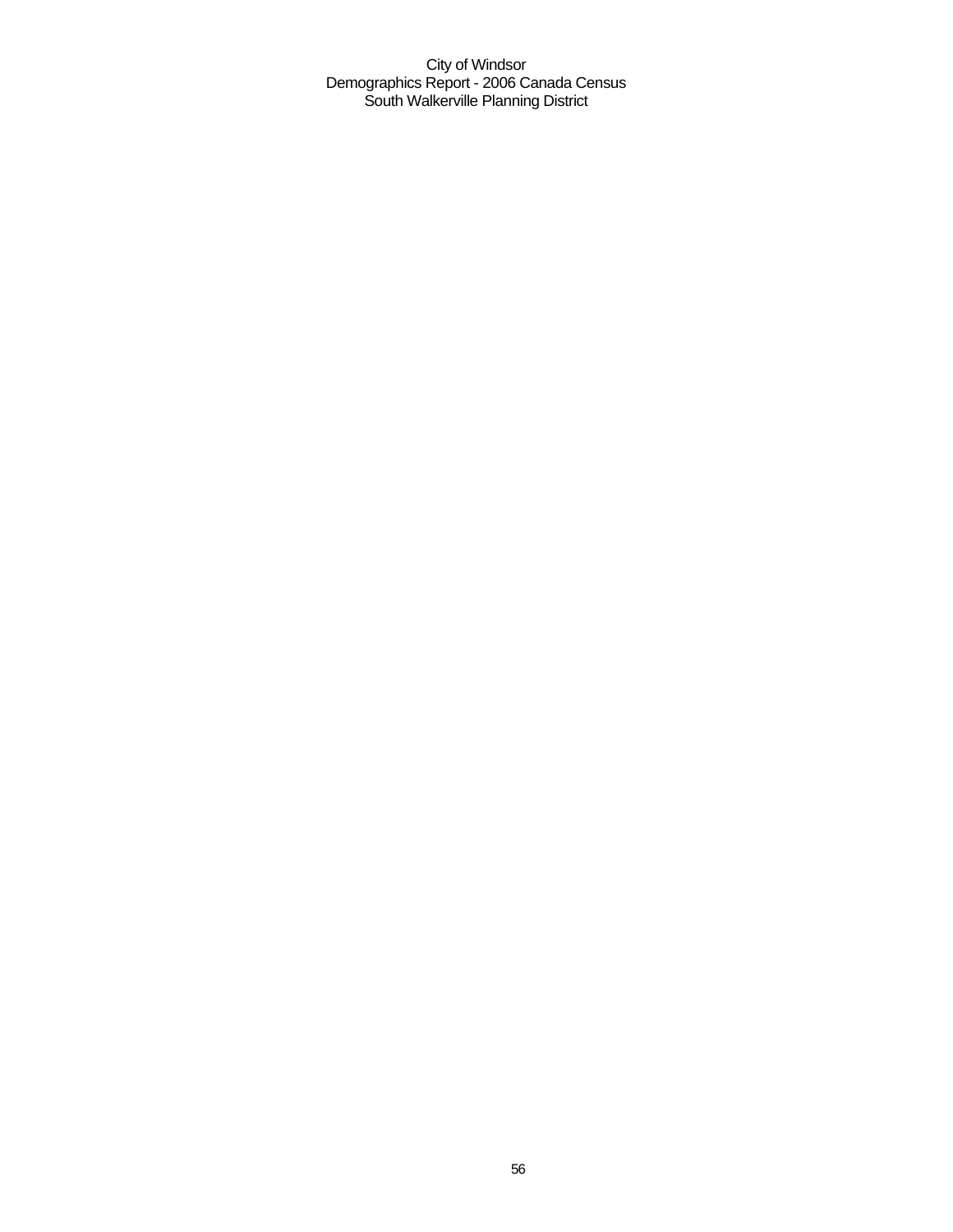# 2006 Census Labour Force by Occupation

| 2006 Census<br><b>Labour Force by Occupation</b>                                  | <b>South Walkerville</b>                 |          |
|-----------------------------------------------------------------------------------|------------------------------------------|----------|
| <b>Labour Force 15 years and over</b>                                             | 3,660                                    | %        |
|                                                                                   |                                          |          |
| Dominant major group                                                              | Sales and service                        |          |
|                                                                                   | occupations                              |          |
| <b>Top 5 Occupations</b>                                                          | Clerical occupations                     |          |
|                                                                                   | Other sales and service                  | 9%       |
|                                                                                   | Teachers and professors<br>Assemblers in | 7%<br>7% |
|                                                                                   | manufacturing                            | 5%       |
|                                                                                   | Retail salespersons and                  | 5%       |
|                                                                                   | clerks                                   |          |
| All occupations                                                                   | 3,592 98%                                |          |
| Management                                                                        | 334 9%                                   |          |
| Senior management                                                                 | $\overline{0}$                           | 0%       |
| <b>Specialist managers</b>                                                        | 112 3%                                   |          |
| Managers in retail trade, food and accommodation                                  | 107                                      | 3%       |
| Other managers                                                                    | 120 3%                                   |          |
| Business, finance and administrative                                              | 549 15%                                  |          |
| Professional                                                                      |                                          | 55 2%    |
| Finance and insurance                                                             |                                          | 30 1%    |
| <b>Secretaries</b>                                                                |                                          | 44 1%    |
| Administrative and regulatory                                                     | 53                                       | 1%       |
| <b>Clerical supervisors</b><br><b>Clerical occupations</b>                        | 15<br>294                                | 0%<br>8% |
|                                                                                   |                                          |          |
| Natural and applied sciences                                                      | 154 4%                                   |          |
| Professional                                                                      | 95                                       | 3%       |
| <b>Technical</b>                                                                  | 27                                       | 1%       |
| <b>Health occupations</b>                                                         | 222 6%                                   |          |
| Professional                                                                      |                                          | 20 1%    |
| Nurses and supervisors                                                            | 113                                      | 3%       |
| <b>Technical occupations</b>                                                      | 33                                       | 1%       |
| Assisting/support occupations                                                     |                                          | 33 1%    |
| Social science, education, government and religion                                | 488 13%                                  |          |
| Judges, lawyers, psychologists, social workers, ministers of religion, policy and | 133                                      | 4%       |
| program officers<br><b>Teachers and professors</b>                                | 228                                      | 6%       |
| Paralegals, social service workers and occupations in education and religion      | 95                                       | 3%       |
|                                                                                   |                                          |          |
| Art, culture, recreation and sport                                                | 136 4%                                   |          |
| Professional occupations                                                          |                                          | 55 2%    |
| <b>Technical occupations</b>                                                      |                                          | 78 2%    |
| Sales and service                                                                 | 841 23%                                  |          |
| <b>Supervisors</b>                                                                |                                          | 20 1%    |
| Wholesale, technical, insurance, real estate sales, retail, wholesale and grain   |                                          | 13 0%    |
| buyers                                                                            |                                          |          |
| Retail salespersons and clerks                                                    | 177 5%                                   |          |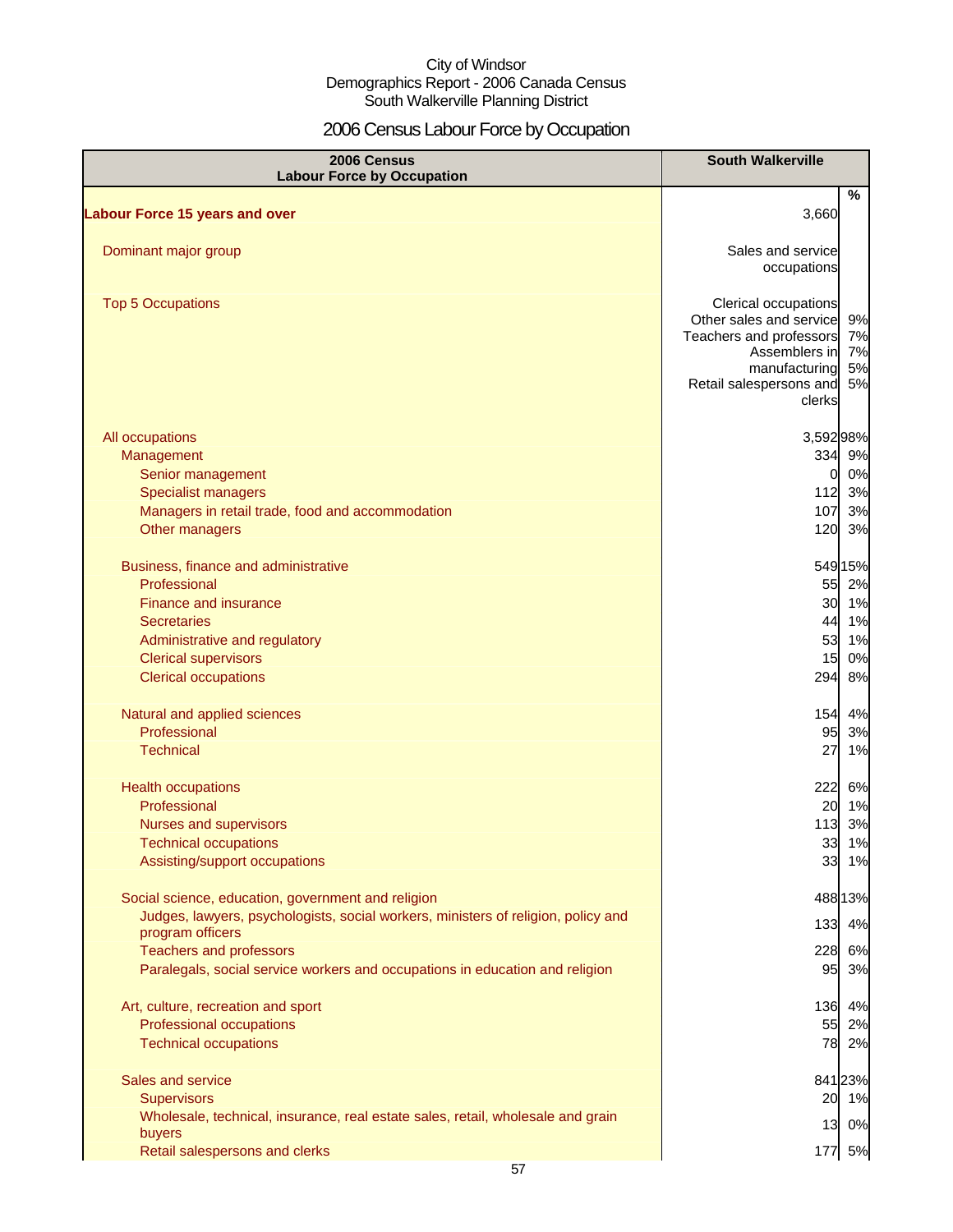| 2006 Census<br><b>Labour Force by Occupation</b>                                 | <b>South Walkerville</b> |
|----------------------------------------------------------------------------------|--------------------------|
|                                                                                  | %                        |
| <b>Cashiers</b>                                                                  | 82<br>2%                 |
| Chefs and cooks                                                                  | 54 1%                    |
| Food and beverage service                                                        | 88<br>2%                 |
| <b>Protective services</b>                                                       | 3%<br>103                |
| Travel and accommodation, recreation and sport attendants                        | 40 1%                    |
| Childcare and home support                                                       | 0%<br>13                 |
| Other sales and service                                                          | 6%<br>229                |
| Trades, transport and equipment operators and related                            | 458 13%                  |
| <b>Contractors and supervisors</b>                                               | 25<br>1%                 |
| <b>Construction trades</b>                                                       | 101<br>3%                |
| Stationary engineers, power station operators, electrical and telecommunications | 10 0%                    |
| Machinists, metal forming, shaping and erecting                                  | 51 1%                    |
| <b>Mechanics</b>                                                                 | 60<br>2%                 |
| Other trades                                                                     | 20<br>1%                 |
| Heavy equipment, crane operators and drillers                                    | 0%<br>$5 \blacksquare$   |
| Transportation equipment operators, excluding labourers                          | 71I<br>2%                |
| <b>Helpers and labourers</b>                                                     | 60<br>2%                 |
| Primary industry-specific                                                        | 33 1%                    |
| Agriculture excluding labourers                                                  | 10 <sup>1</sup><br>0%    |
| Forestry, mining, oil and gas extraction, and fishing, excluding labourers       | 0%<br>$\Omega$           |
| <b>Primary production labourers</b>                                              | 28<br>1%                 |
| Processing, manufacturing and utilities                                          | 345<br>9%                |
| Supervisors in manufacturing                                                     | 45 1%                    |
| Machine operators in manuf.                                                      | 80<br>2%                 |
| Assemblers in manufacturing                                                      | 182<br>5%                |
| Labourers in processing, manufacturing and utilities                             | 58<br>2%                 |
| Occupation - Not applicable                                                      | 68<br>2%                 |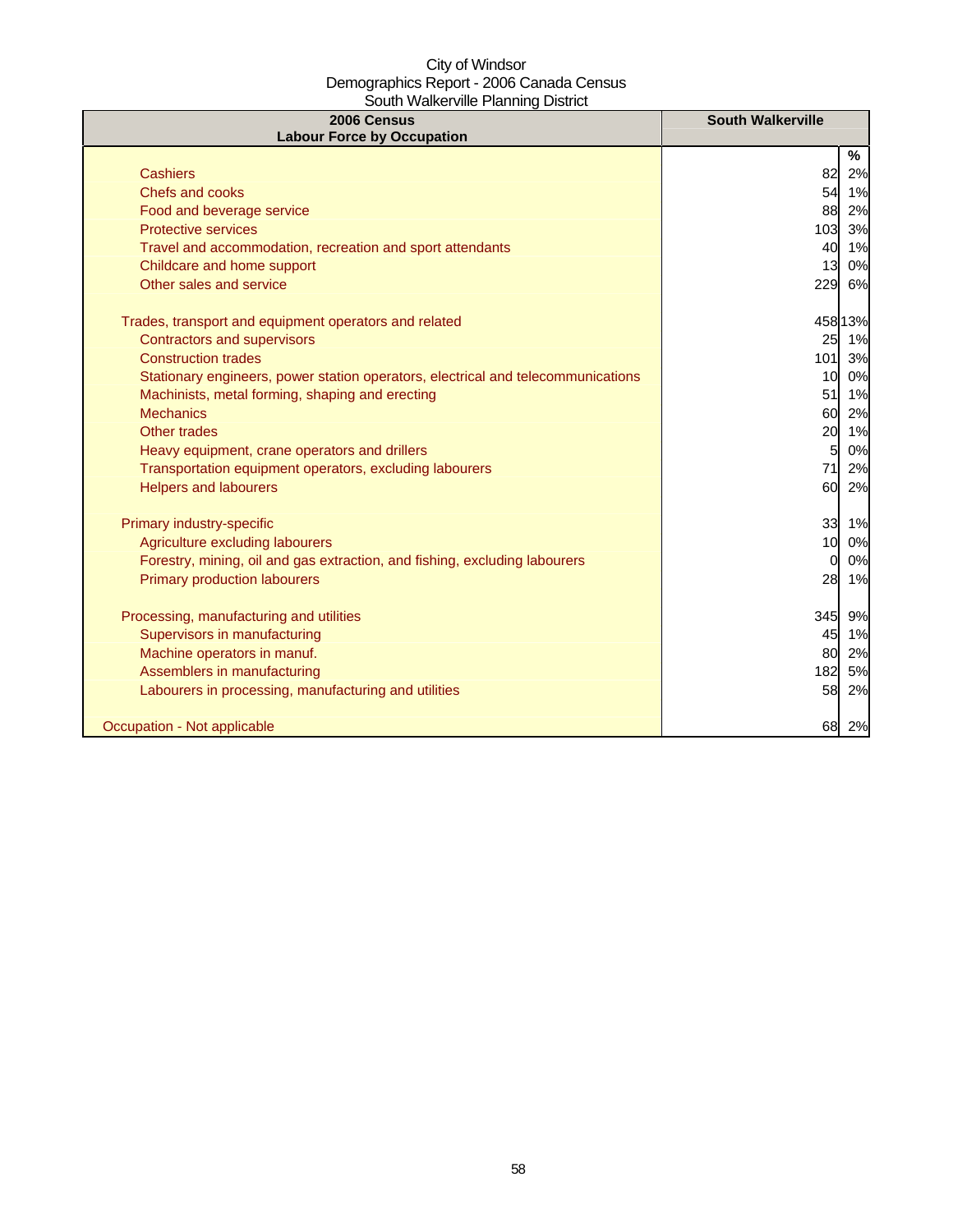# 2006 Census Labour Force by Occupation - Male

| 2006 Census<br><b>Labour Force by Occupation - Male</b>                           | <b>South Walkerville</b>                                                                                                         |            |
|-----------------------------------------------------------------------------------|----------------------------------------------------------------------------------------------------------------------------------|------------|
| <b>Male Labour Force 15 years and over</b>                                        | 1,844                                                                                                                            | %          |
|                                                                                   |                                                                                                                                  |            |
| Dominant major group                                                              | Trades, transport and<br>equipment                                                                                               |            |
| <b>Top 5 Occupations</b>                                                          | Assemblers in manufacturing<br>Teachers and professors<br>Construction trades<br>Other sales and service<br>Clerical occupations |            |
| All occupations                                                                   |                                                                                                                                  | 1,839 100% |
| Management                                                                        | 205                                                                                                                              | 11%        |
| Senior management                                                                 | $\overline{0}$                                                                                                                   | 0%         |
| <b>Specialist managers</b>                                                        | 55                                                                                                                               | 3%         |
| Managers in retail trade, food and accommodation                                  | 44                                                                                                                               | 2%         |
| Other managers                                                                    | 83                                                                                                                               | 4%         |
| Business, finance and administrative                                              | 170                                                                                                                              | 9%         |
| Professional                                                                      | 35                                                                                                                               | 2%         |
| Finance and insurance                                                             | $\overline{0}$                                                                                                                   | 0%         |
| <b>Secretaries</b>                                                                | $\overline{0}$                                                                                                                   | 0%         |
| Administrative and regulatory                                                     | 26                                                                                                                               | 1%         |
| <b>Clerical supervisors</b>                                                       | 10                                                                                                                               | 1%         |
| <b>Clerical occupations</b>                                                       | 85                                                                                                                               | 5%         |
| Natural and applied sciences                                                      | 141                                                                                                                              | 8%         |
| Professional                                                                      | 81                                                                                                                               | 4%         |
| <b>Technical</b>                                                                  | 50                                                                                                                               | 3%         |
| <b>Health occupations</b>                                                         | 30                                                                                                                               | 2%         |
| Professional                                                                      | 10                                                                                                                               | 1%         |
| <b>Nurses and supervisors</b>                                                     | 10                                                                                                                               | 1%         |
| <b>Technical occupations</b>                                                      | 10                                                                                                                               | 1%         |
| Assisting/support occupations                                                     | $\overline{0}$                                                                                                                   | 0%         |
| Social science, education, government and religion                                | 218                                                                                                                              | 12%        |
| Judges, lawyers, psychologists, social workers, ministers of religion, policy and | 76                                                                                                                               | 4%         |
| program officers<br><b>Teachers and professors</b>                                | 114                                                                                                                              | 6%         |
| Paralegals, social service workers and occupations in education and religion      | 15                                                                                                                               | 1%         |
| Art, culture, recreation and sport                                                | 93                                                                                                                               | 5%         |
| Professional occupations                                                          | 20                                                                                                                               | 1%         |
| <b>Technical occupations</b>                                                      | 66                                                                                                                               | 4%         |
| Sales and service                                                                 | 292                                                                                                                              | 16%        |
| Supervisors                                                                       | 30                                                                                                                               | 2%         |
| Wholesale, technical, insurance, real estate sales, retail, wholesale and grain   | 20                                                                                                                               | 1%         |
| buyers<br>Retail salespersons and clerks                                          | 28                                                                                                                               | 1%         |
| <b>Cashiers</b>                                                                   | 20                                                                                                                               | 1%         |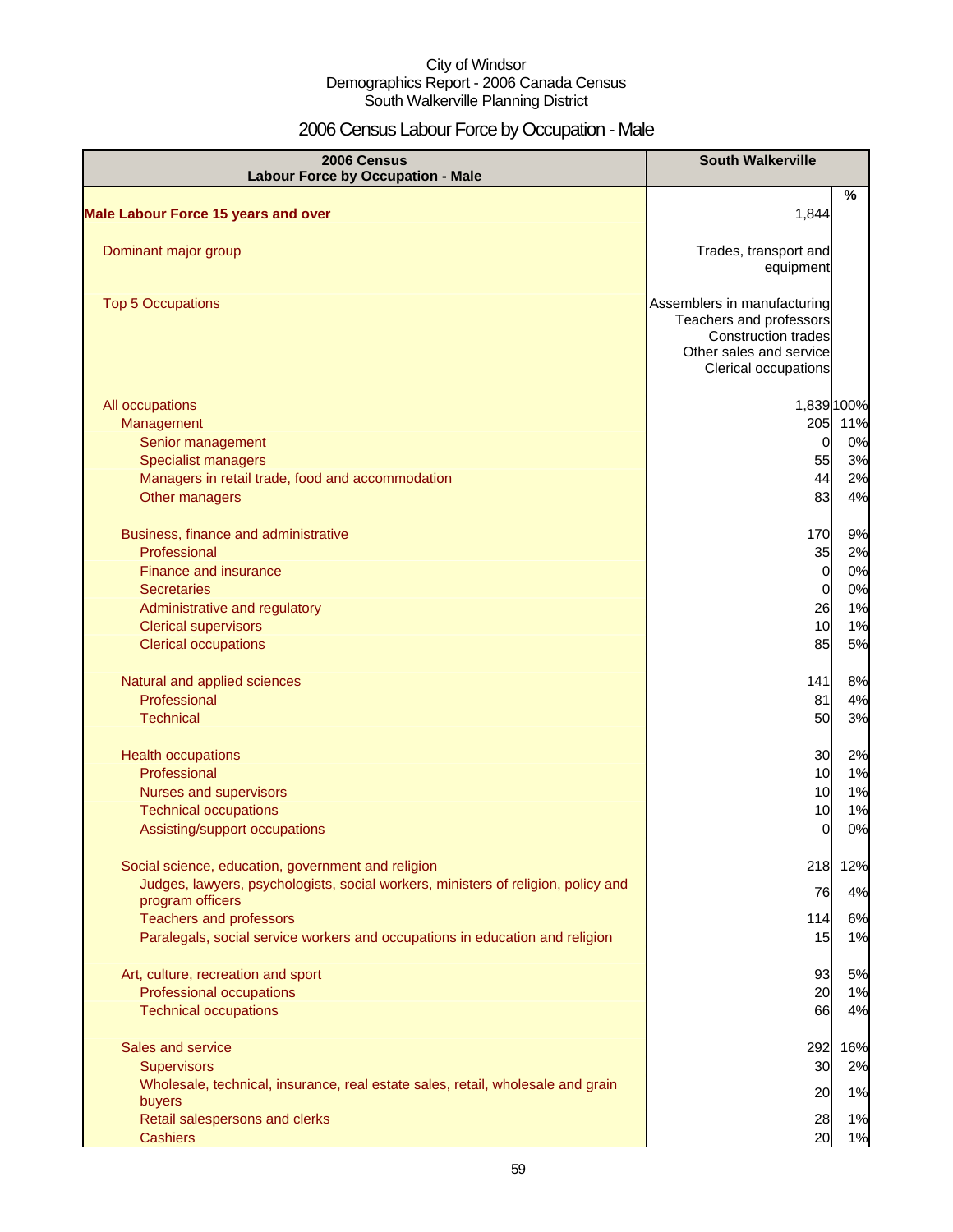| 2006 Census<br><b>Labour Force by Occupation - Male</b>                          | <b>South Walkerville</b> |      |
|----------------------------------------------------------------------------------|--------------------------|------|
|                                                                                  |                          | $\%$ |
| Chefs and cooks                                                                  | 20                       | 1%   |
| Food and beverage service                                                        | 13                       | 1%   |
| <b>Protective services</b>                                                       | 53                       | 3%   |
| Travel and accommodation, recreation and sport attendants                        | 10                       | 1%   |
| Childcare and home support                                                       | $\overline{0}$           | 0%   |
| Other sales and service                                                          | 86                       | 5%   |
| Trades, transport and equipment operators and related                            | 410                      | 22%  |
| <b>Contractors and supervisors</b>                                               | 25                       | 1%   |
| <b>Construction trades</b>                                                       | 114                      | 6%   |
| Stationary engineers, power station operators, electrical and telecommunications | 10                       | 1%   |
| Machinists, metal forming, shaping and erecting                                  | 71                       | 4%   |
| <b>Mechanics</b>                                                                 | 50                       | 3%   |
| <b>Other trades</b>                                                              | 20                       | 1%   |
| Heavy equipment, crane operators and drillers                                    | $5\overline{a}$          | 0%   |
| Transportation equipment operators, excluding labourers                          | 46                       | 2%   |
| <b>Helpers and labourers</b>                                                     | 70                       | 4%   |
| Primary industry-specific                                                        | 21                       | 1%   |
| Agriculture excluding labourers                                                  | 10                       | 1%   |
| Forestry, mining, oil and gas extraction, and fishing, excluding labourers       | 0                        | 0%   |
| <b>Primary production labourers</b>                                              | 8                        | 0%   |
| Processing, manufacturing and utilities                                          | 249                      | 13%  |
| Supervisors in manufacturing                                                     | 35                       | 2%   |
| Machine operators in manuf.                                                      | 48                       | 3%   |
| Assemblers in manufacturing                                                      | 123                      | 7%   |
| Labourers in processing, manufacturing and utilities                             | 35                       | 2%   |
| Occupation - Not applicable                                                      | 10                       | 1%   |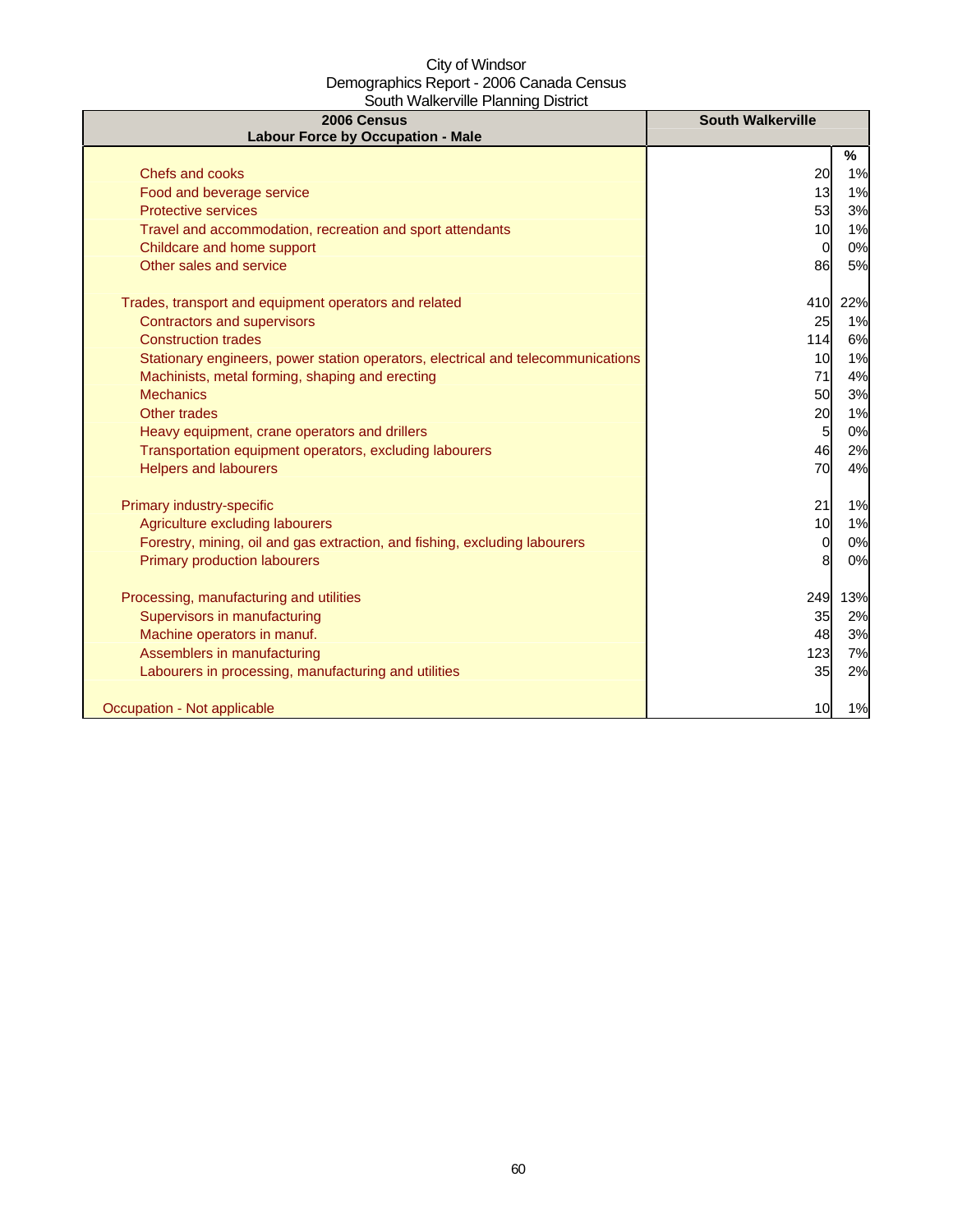# 2006 Census Labour Force by Occupation - Female

| 2006 Census<br><b>Labour Force by Occupation - Female</b>                                                                                       | <b>South Walkerville</b>                                                                                        |
|-------------------------------------------------------------------------------------------------------------------------------------------------|-----------------------------------------------------------------------------------------------------------------|
| <b>Female Labour Force 15 years and over</b>                                                                                                    | %<br>1,796                                                                                                      |
|                                                                                                                                                 |                                                                                                                 |
| Dominant major group                                                                                                                            | Sales and service<br>occupations                                                                                |
| <b>Top 5 Occupations</b>                                                                                                                        | Clerical occupations<br>Retail salespersons and<br>clerks<br>Teachers and professors<br>Other sales and service |
|                                                                                                                                                 | Nurses and supervisors                                                                                          |
| All occupations<br>Management<br>Senior management<br>Specialist managers<br>Managers in retail trade, food and accommodation<br>Other managers | 1,76198%<br>123 7%<br>10 1%<br>2%<br>45<br>70<br>4%<br>25<br>1%                                                 |
| Business, finance and administrative<br>Professional<br><b>Finance and insurance</b>                                                            | 37421%<br>30 2%<br>23 1%                                                                                        |
| <b>Secretaries</b>                                                                                                                              | 34 2%                                                                                                           |
| Administrative and regulatory                                                                                                                   | 55<br>3%                                                                                                        |
| <b>Clerical supervisors</b><br><b>Clerical occupations</b>                                                                                      | 1%<br>10<br>220 12%                                                                                             |
| Natural and applied sciences                                                                                                                    | 18 1%                                                                                                           |
| Professional<br><b>Technical</b>                                                                                                                | 10 1%<br>0%<br>8                                                                                                |
| <b>Health occupations</b>                                                                                                                       | 172 10%                                                                                                         |
| Professional                                                                                                                                    | 35 2%                                                                                                           |
| Nurses and supervisors                                                                                                                          | 106 6%                                                                                                          |
| <b>Technical occupations</b><br>Assisting/support occupations                                                                                   | 26 1%<br>23 1%                                                                                                  |
| Social science, education, government and religion                                                                                              | 274 15%                                                                                                         |
| Judges, lawyers, psychologists, social workers, ministers of religion, policy and<br>program officers                                           | 58<br>3%                                                                                                        |
| <b>Teachers and professors</b>                                                                                                                  | 8%<br>135                                                                                                       |
| Paralegals, social service workers and occupations in education and religion                                                                    | 63<br>3%                                                                                                        |
| Art, culture, recreation and sport<br>Professional occupations<br><b>Technical occupations</b>                                                  | 3%<br>46<br>20<br>1%<br>30<br>2%                                                                                |
| Sales and service                                                                                                                               | 543 30%                                                                                                         |
| <b>Supervisors</b>                                                                                                                              | 0%<br>01                                                                                                        |
| Wholesale, technical, insurance, real estate sales, retail, wholesale and grain<br>buyers                                                       | 10 1%                                                                                                           |
| Retail salespersons and clerks                                                                                                                  | 144 8%                                                                                                          |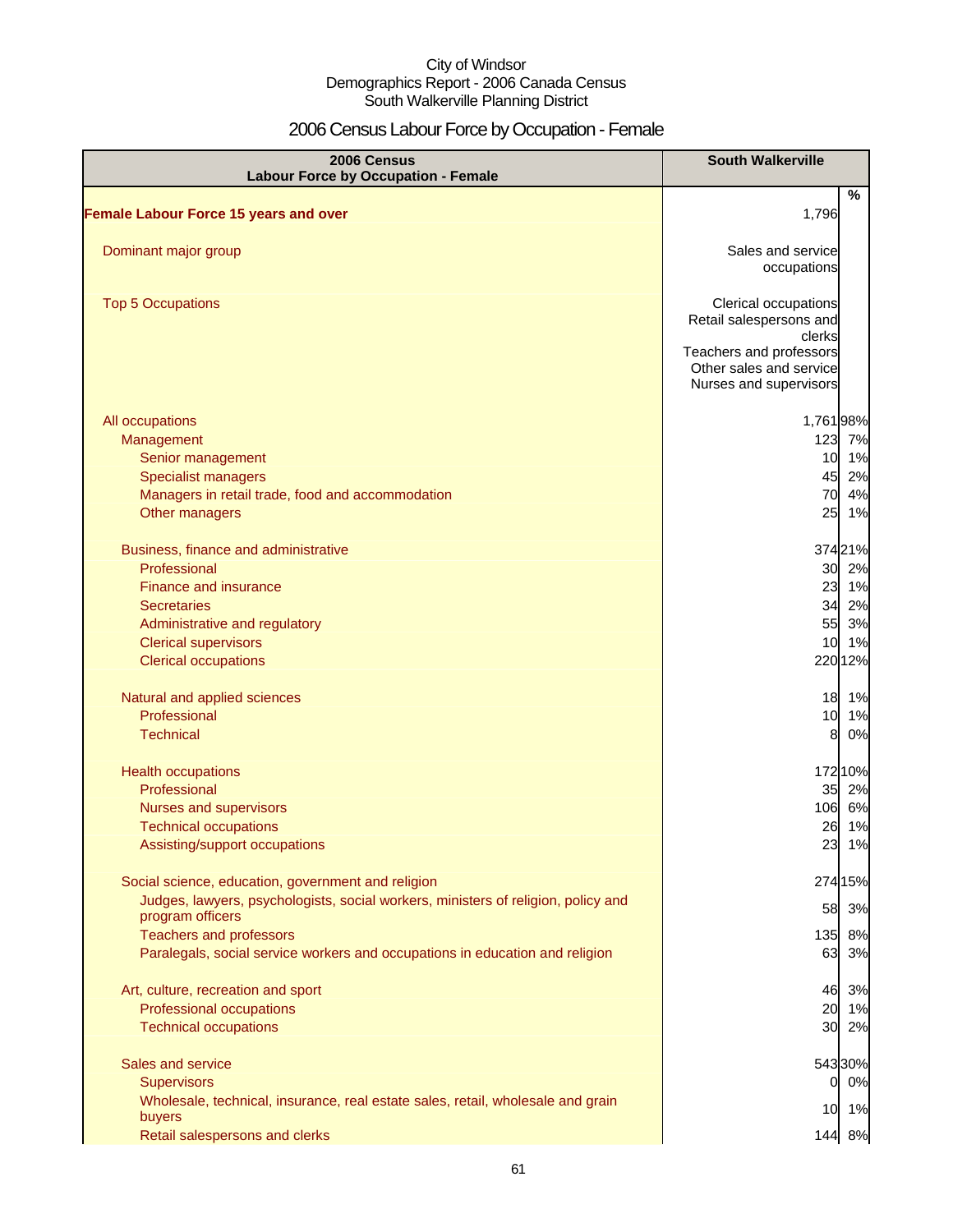| 2006 Census<br><b>Labour Force by Occupation - Female</b>                        | <b>South Walkerville</b> |    |
|----------------------------------------------------------------------------------|--------------------------|----|
|                                                                                  | %                        |    |
| <b>Cashiers</b>                                                                  | 74                       | 4% |
| Chefs and cooks                                                                  | $\overline{4}$           | 0% |
| Food and beverage service                                                        | 66                       | 4% |
| <b>Protective services</b>                                                       | 25                       | 1% |
| Travel and accommodation, recreation and sport attendants                        | 33                       | 2% |
| Childcare and home support                                                       | 26                       | 1% |
| Other sales and service                                                          | 124                      | 7% |
| Trades, transport and equipment operators and related                            | 43                       | 2% |
| <b>Contractors and supervisors</b>                                               | $\mathbf{0}$             | 0% |
| <b>Construction trades</b>                                                       | 0                        | 0% |
| Stationary engineers, power station operators, electrical and telecommunications | 01                       | 0% |
| Machinists, metal forming, shaping and erecting                                  | O                        | 0% |
| <b>Mechanics</b>                                                                 | 61                       | 0% |
| Other trades                                                                     | 0                        | 0% |
| Heavy equipment, crane operators and drillers                                    | 01                       | 0% |
| Transportation equipment operators, excluding labourers                          | 40                       | 2% |
| <b>Helpers and labourers</b>                                                     | $5 \blacksquare$         | 0% |
| Primary industry-specific                                                        | 13                       | 1% |
| Agriculture excluding labourers                                                  | $\Omega$                 | 0% |
| Forestry, mining, oil and gas extraction, and fishing, excluding labourers       | 0                        | 0% |
| <b>Primary production labourers</b>                                              | <sub>O</sub>             | 0% |
| Processing, manufacturing and utilities                                          | 99                       | 6% |
| Supervisors in manufacturing                                                     | $\mathbf{0}$             | 0% |
| Machine operators in manuf.                                                      | 5                        | 0% |
| Assemblers in manufacturing                                                      | 74                       | 4% |
| Labourers in processing, manufacturing and utilities                             | 33                       | 2% |
| Occupation - Not applicable                                                      | 58                       | 3% |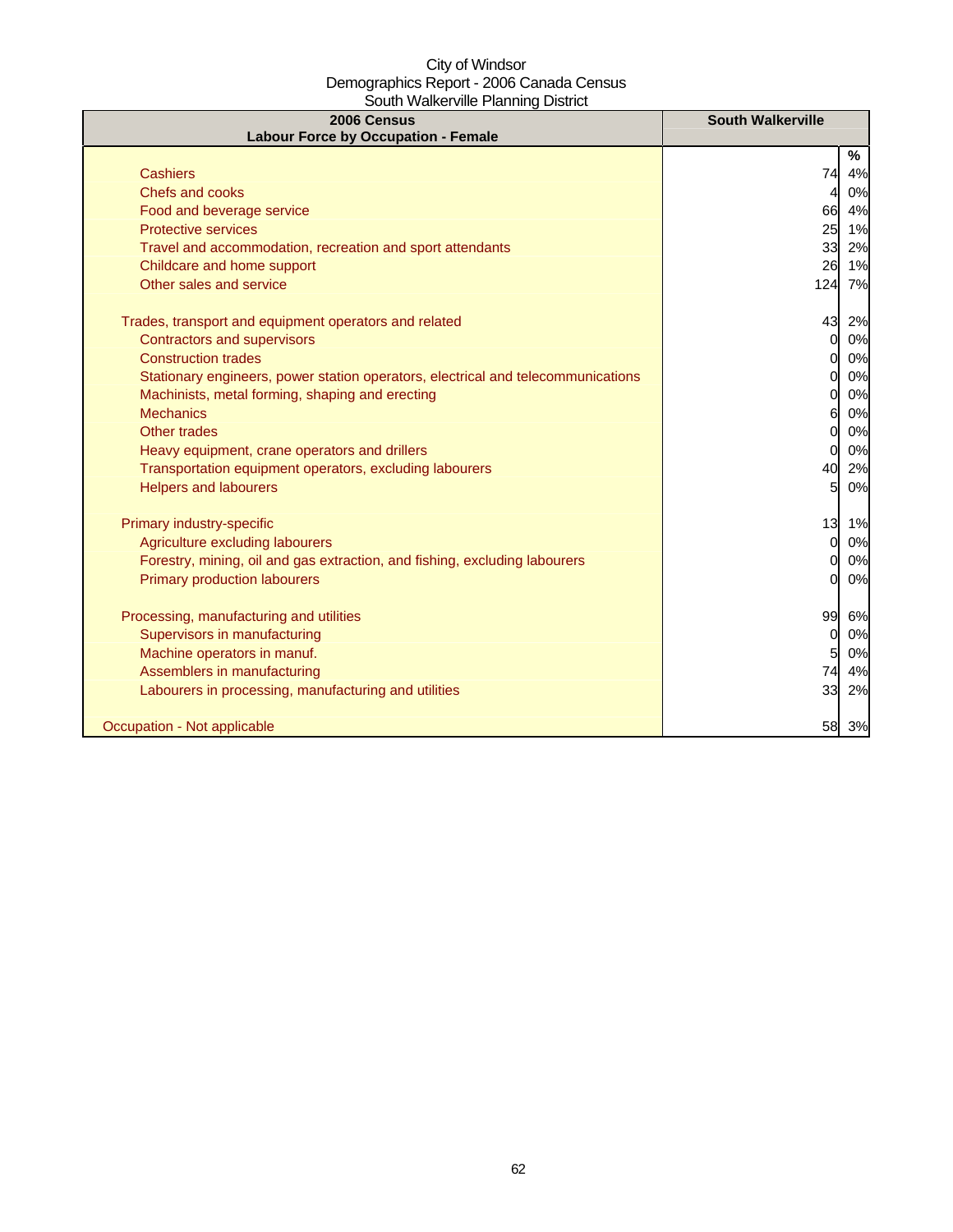| 2006 Census<br>Labour Force by Class of Worker and Sex Comparison | <b>South Walkerville</b>                                   |    |                     |    |                 |    |
|-------------------------------------------------------------------|------------------------------------------------------------|----|---------------------|----|-----------------|----|
|                                                                   | <b>Males</b><br>Females<br>Total<br>Labour<br><b>Force</b> |    |                     |    |                 |    |
| Labour Force 15 years and over by Class of Worker                 | 3,640                                                      |    | 1,849               |    | 1,804           |    |
| All classes of worker                                             |                                                            |    | 3,594 99% 1,829 99% |    | 1,75897%        |    |
| Paid workers                                                      |                                                            |    | 3,38093% 1,69291%   |    | 1,706 95%       |    |
| <b>Employees</b>                                                  |                                                            |    | 3,27290% 1,60187%   |    | 1,658 92%       |    |
| Self-employed (incorporated)                                      | 98                                                         | 3% | 76                  | 4% | 35              | 2% |
| Without paid help                                                 | 35                                                         | 1% | $\Omega$            | 0% | 10 <sup>1</sup> | 1% |
| With paid help                                                    | 58                                                         | 2% | 43                  | 2% | 10 <sup>1</sup> | 1% |
| Self-employed (unincorp.)                                         | 209                                                        | 6% | 148I                | 8% | 38              | 2% |
| Without paid help                                                 | 110                                                        | 3% | 78                  | 4% | 21              | 1% |
| With paid help                                                    | 96                                                         | 3% | 56                  | 3% | 30              | 2% |
| Unpaid family workers                                             | 20                                                         | 1% | $\Omega$            | 0% | 20              | 1% |
| Class of worker - Not applicable                                  | 63                                                         | 2% | 10                  | 1% | 48              | 3% |

# 2006 Census Labour Force by Class of Worker and Sex Comparison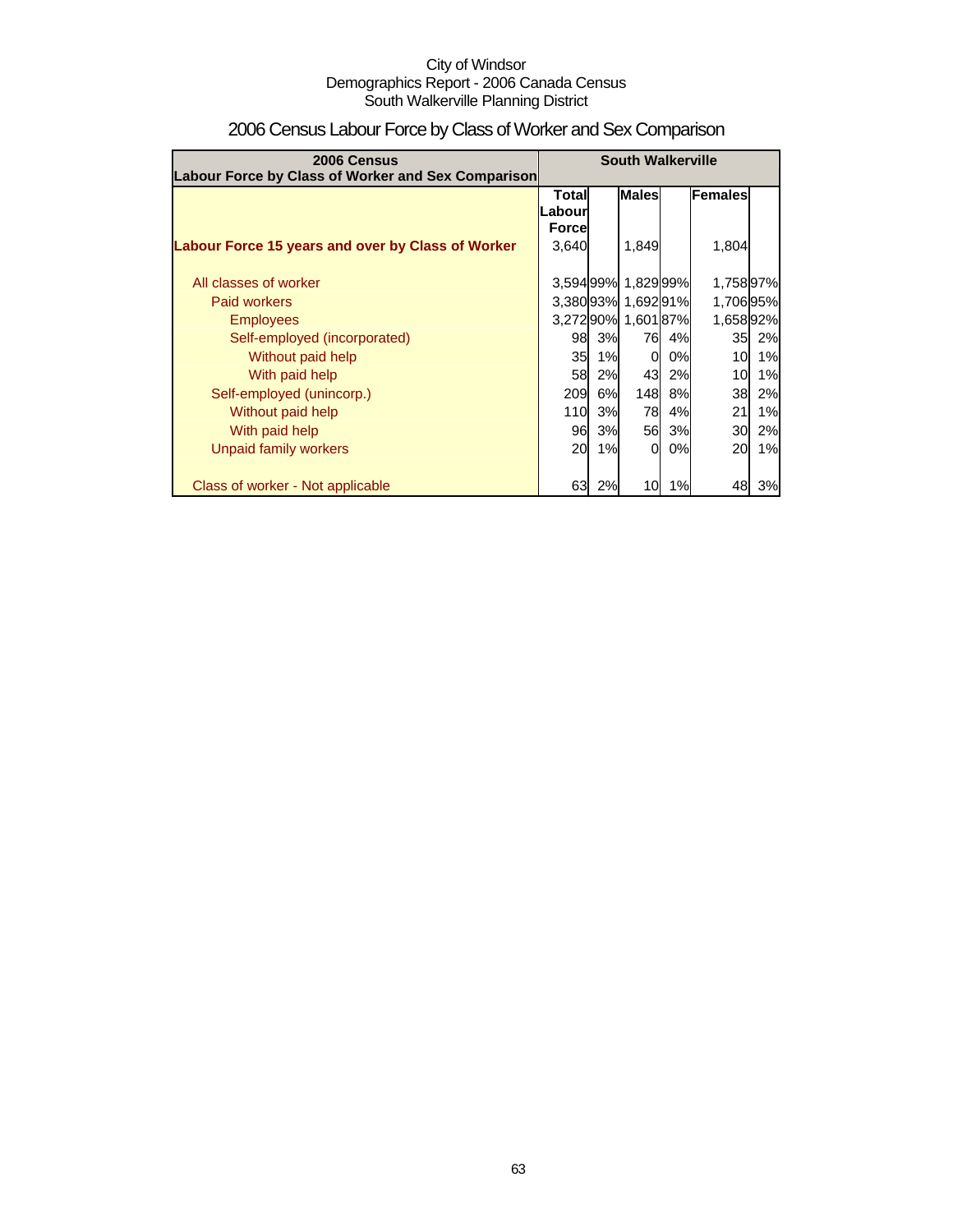| 2006 Census                                        | <b>South Walkerville</b> |     |
|----------------------------------------------------|--------------------------|-----|
| Labour Force by Class of Worker and Sex            |                          |     |
|                                                    |                          | %   |
| Labour Force 15 years and over by Class of Worker  | 3,640                    |     |
| All classes of worker                              | 3,594                    | 99% |
| <b>Paid workers</b>                                | 3,380                    | 93% |
| <b>Employees</b>                                   | 3,272                    | 90% |
| Self-employed (incorporated)                       | 98                       | 3%  |
| Without paid help                                  | 35                       | 1%  |
| With paid help                                     | 58                       | 2%  |
| Self-employed (unincorp.)                          | 209                      | 6%  |
| Without paid help                                  | 110                      | 3%  |
| With paid help                                     | 96                       | 3%  |
| <b>Unpaid family workers</b>                       | 20                       | 1%  |
|                                                    |                          |     |
| Class of worker - Not applicable                   | 63                       | 2%  |
| Male Labour Force 15 and over by Class of Worker   | 1,849                    |     |
|                                                    |                          |     |
| All classes of worker                              | 1,829                    | 99% |
| Paid workers                                       | 1,692                    | 91% |
| <b>Employees</b>                                   | 1,601                    | 87% |
| Self-employed (incorporated)                       | 76                       | 4%  |
| Without paid help                                  | 0                        | 0%  |
| With paid help                                     | 43                       | 2%  |
| Self-employed (unincorp.)                          | 148                      | 8%  |
| Without paid help                                  | 78                       | 4%  |
| With paid help                                     | 56                       | 3%  |
| <b>Unpaid family workers</b>                       | 0                        | 0%  |
| Class of worker - Not applicable                   | 10                       | 1%  |
| Female Labour Force 15 and over by Class of Worker | 1,804                    |     |
| All classes of worker                              | 1,758                    | 97% |
| <b>Paid workers</b>                                | 1,706                    | 95% |
| <b>Employees</b>                                   | 1,658                    | 92% |
| Self-employed (incorporated)                       | 35                       | 2%  |
| Without paid help                                  | 10                       | 1%  |
| With paid help                                     | 10                       | 1%  |
| Self-employed (unincorp)                           | 38                       | 2%  |
| Without paid help                                  | 21                       | 1%  |
| With paid help                                     | 30                       | 2%  |
| <b>Unpaid family workers</b>                       | 20                       | 1%  |
| Class of worker - Not applicable                   | 48                       | 3%  |

## 2006 Census Labour Force by Class of Worker and Sex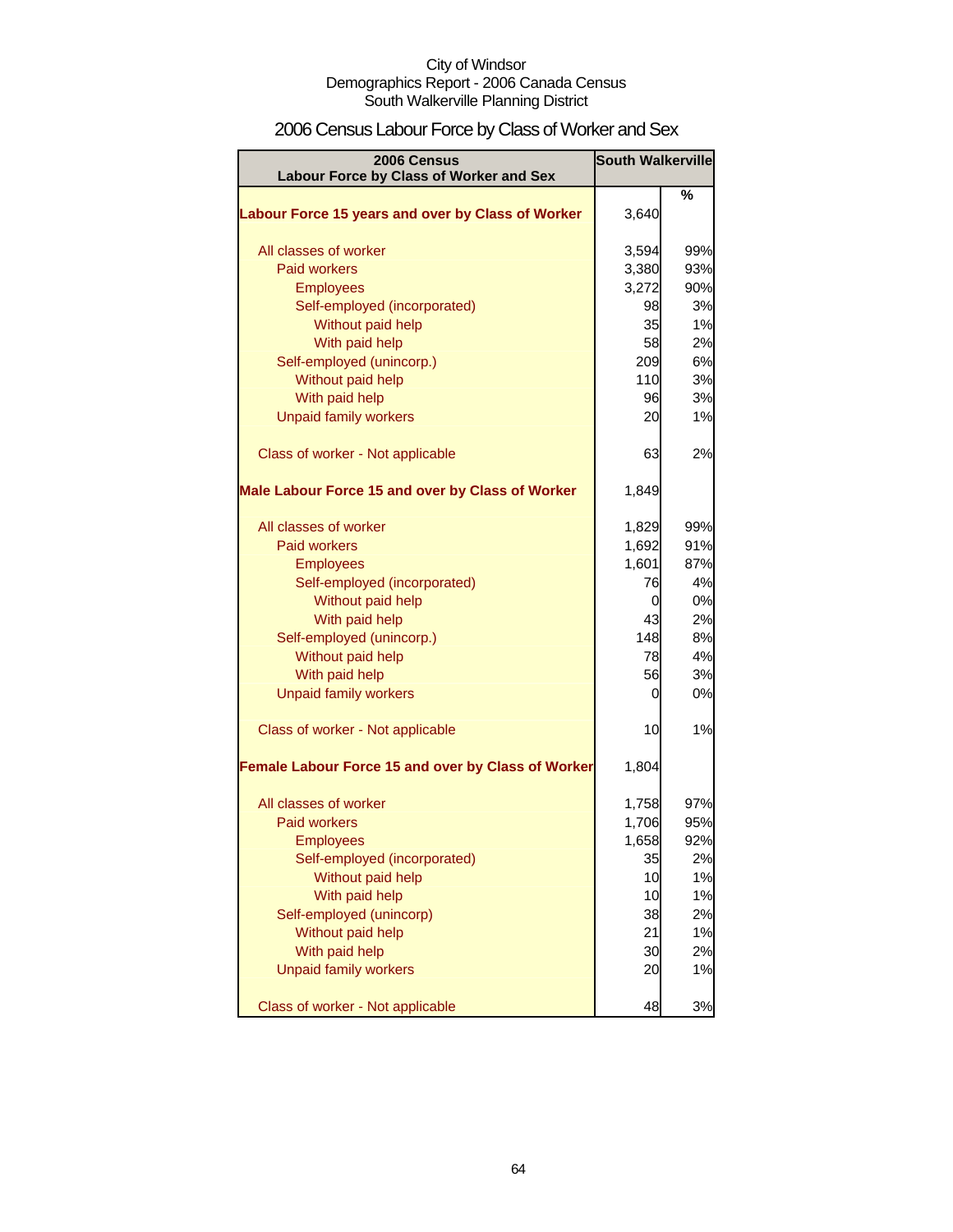# 2006 Census Language at Work

| 2006 Census<br><b>Language at Work</b>                                 | <b>South Walkerville</b> |     |
|------------------------------------------------------------------------|--------------------------|-----|
| Total Population 15 years and over who worked by Language Used at Work | 3,854                    |     |
| Dominant official language used at work                                | English 99%              |     |
| Dominant non-official language used at work                            | Other languages 100%     |     |
| <b>Single Responses</b>                                                | 3,826                    | 99% |
| English                                                                | 3,799                    | 99% |
| French                                                                 | 28                       | 1%  |
| Non-official languages                                                 | $\overline{O}$           | 0%  |
| Chinese, n.o.s.                                                        | $\mathbf{0}$             | 0%  |
| Cantonese                                                              | $\overline{0}$           | 0%  |
| Panjabi (Punjabi)                                                      | 0                        | 0%  |
| German                                                                 | $\overline{0}$           | 0%  |
| <b>Mandarin</b>                                                        | $\overline{0}$           | 0%  |
| Portuguese                                                             | 0                        | 0%  |
| Spanish                                                                | $\overline{0}$           | 0%  |
| Vietnamese                                                             | $\overline{0}$           | 0%  |
| Korean                                                                 | 0                        | 0%  |
| Italian                                                                | <sub>0</sub>             | 0%  |
| Other languages                                                        | 10                       | 0%  |
| <b>Multiple responses</b>                                              | 30                       | 1%  |
| <b>English and French</b>                                              | 0                        | 0%  |
| English and non-official                                               | 30                       | 1%  |
| French and non-official                                                | $\overline{0}$           | 0%  |
| English, French and non-official language                              | 0                        | 0%  |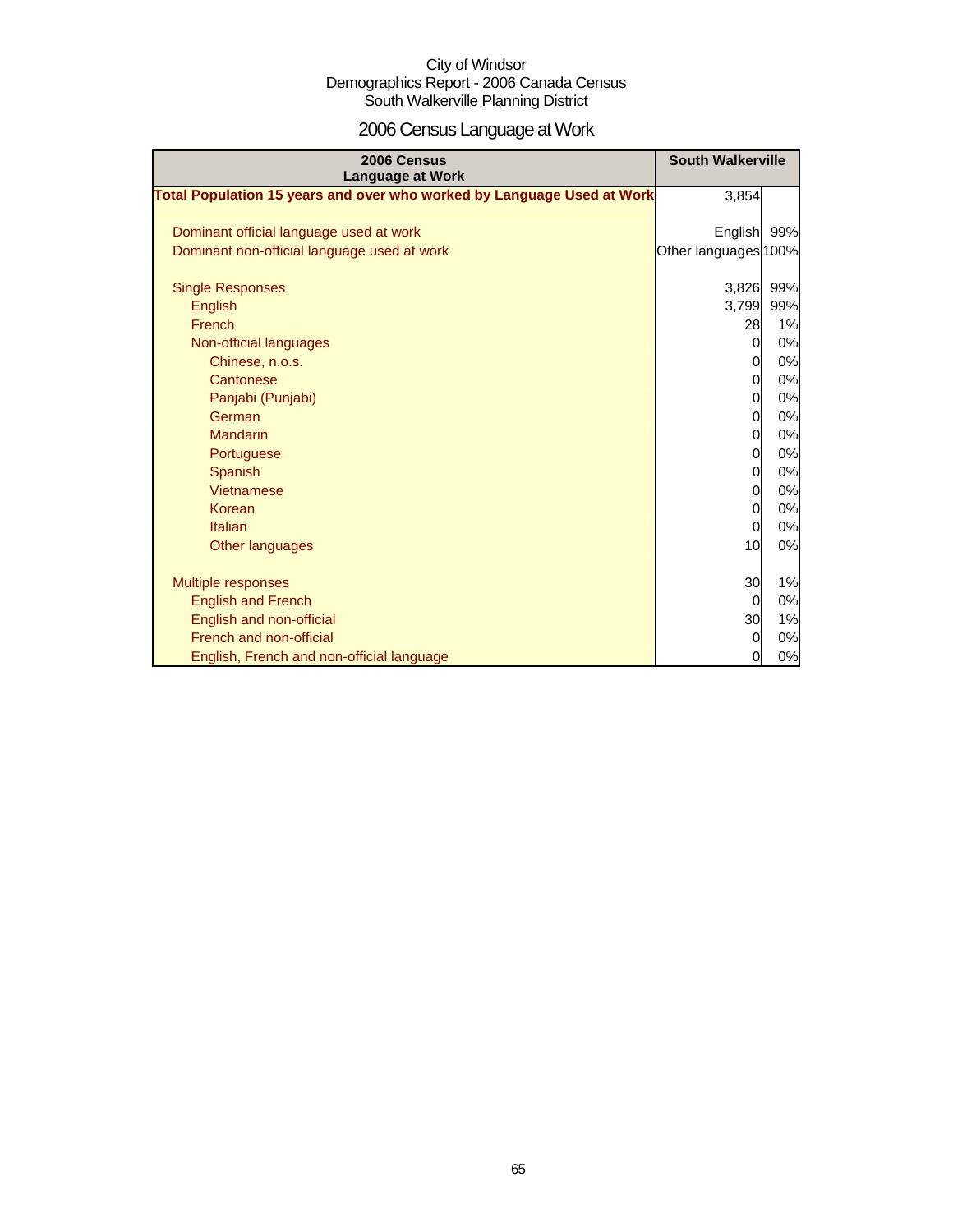# 2006 Census Unpaid Housework

| 2006 Census<br><b>Unpaid Housework</b>                                 | <b>South Walkerville</b> |         |
|------------------------------------------------------------------------|--------------------------|---------|
| <b>Total Population 15 years and over by Hours of Unpaid Housework</b> | 5,488                    |         |
| No hours                                                               | 419 8%                   |         |
| Less than 5 hours                                                      | 1,235 23%                |         |
| 5 to 14 hours                                                          | 1,828 33%                |         |
| 15 to 29 hours                                                         | 1,072 20%                |         |
| 30 to 59 hours                                                         | 677 12%                  |         |
| 60 or more hours                                                       | 235                      | 4%      |
|                                                                        |                          |         |
| Dominant group                                                         | 5 to 14 hours 33%        |         |
| Males 15 years and over by Hours of Unpaid Housework                   | 2,636                    |         |
| No hours                                                               | 267 10%                  |         |
| Less than 5 hours                                                      | 778 30%                  |         |
| 5 to 14 hours                                                          | 891 34%                  |         |
| 15 to 29 hours                                                         | 482 18%                  |         |
| 30 to 59 hours                                                         | 170 6%                   |         |
| 60 or more hours                                                       | 58                       | 2%      |
| Dominant group                                                         | 5 to 14 hours 34%        |         |
| Females 15 years and over by Hours of Unpaid Housework                 | 2,838                    |         |
| By hours of unpaid housework                                           |                          |         |
| No hours                                                               |                          | 133 5%  |
| Less than 5 hours                                                      | 470 17%                  |         |
| 5 to 14 hours                                                          | 914 32%                  |         |
| 15 to 29 hours                                                         | 595 21%                  |         |
| 30 to 59 hours                                                         |                          | 504 18% |
| 60 or more hours                                                       | 177                      | 6%      |
| Dominant group                                                         | 5 to 14 hours 33%        |         |
| <b>Hours of Housework by Sex</b>                                       |                          |         |
| <b>No Hours</b>                                                        | Males 67%                |         |
| Less than 5 hours                                                      | Males <sup>62%</sup>     |         |
| 5 to 14 hours                                                          | Females <sup>51%</sup>   |         |
| 15 to 29 hours                                                         | Females 55%              |         |
| 30 to 59 hours                                                         | Females 75%              |         |
| 60 or more hours                                                       | Females 75%              |         |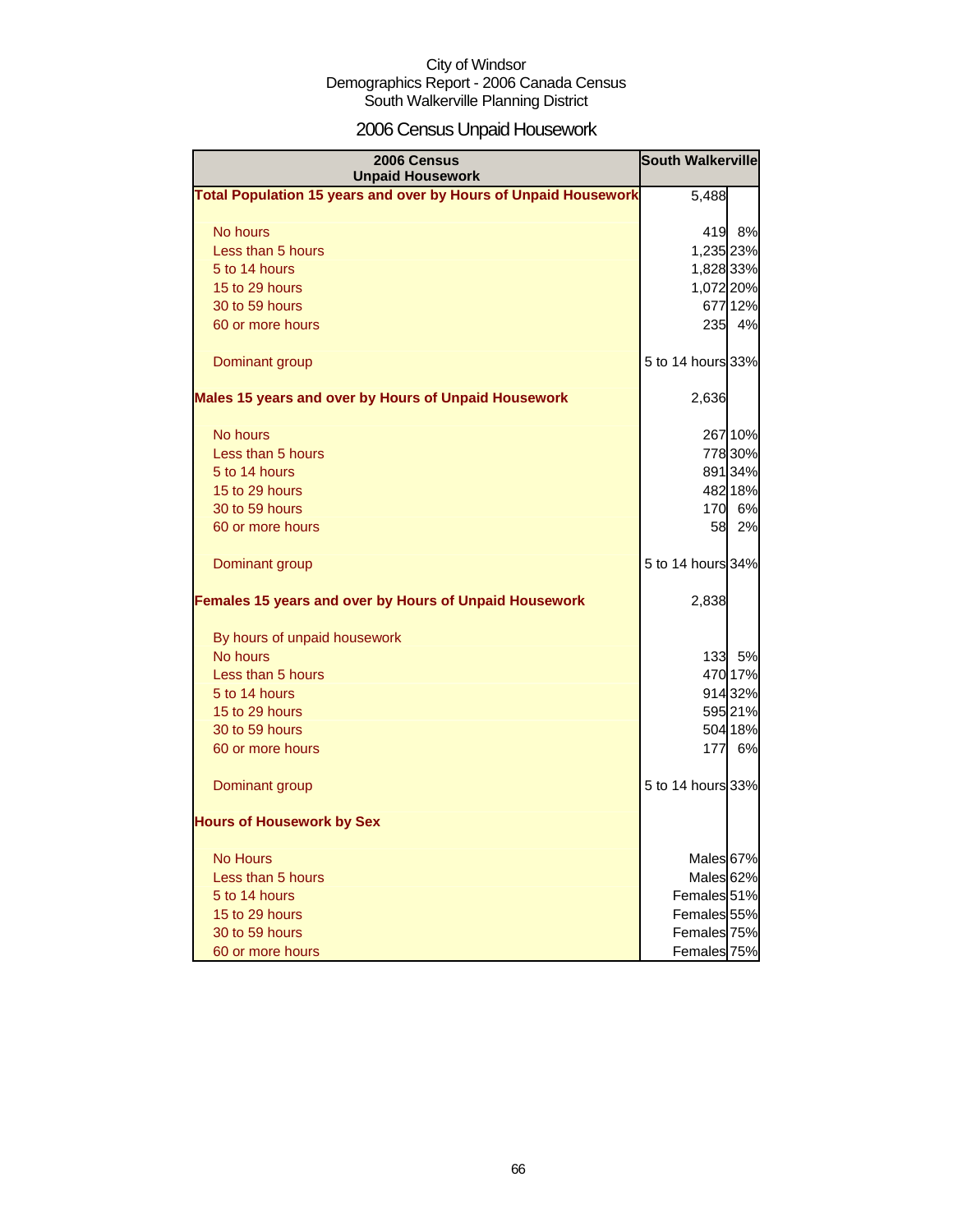# 2006 Census Unpaid Childcare

| <b>2006 Census</b><br><b>Unpaid Childcare</b>                 | <b>South Walkerville</b> |           |  |  |
|---------------------------------------------------------------|--------------------------|-----------|--|--|
| Population 15 years and over by hours of Unpaid Childcare     | 5,483                    |           |  |  |
| No hours                                                      | 3,436                    | 63%       |  |  |
| Less than 5 hours                                             | 482                      | 9%        |  |  |
| 5 to 14 hours                                                 | 498                      | 9%        |  |  |
| 15 to 29 hours                                                | 335                      | 6%        |  |  |
| 30 to 59 hours                                                | 326                      | 6%        |  |  |
| 60 or more hours                                              | 370                      | 7%        |  |  |
| Dominant group                                                | No hours                 | 63%       |  |  |
| Males 15 years and over by hours of Unpaid Childcare          | 2,644                    |           |  |  |
| No hours                                                      | 1,768                    | 67%       |  |  |
| Less than 5 hours                                             | 242                      | 9%        |  |  |
| 5 to 14 hours                                                 | 229                      | 9%        |  |  |
| 15 to 29 hours                                                | 186                      | 7%        |  |  |
| 30 to 59 hours                                                | 124                      | <b>5%</b> |  |  |
| 60 or more hours                                              | 86                       | 3%        |  |  |
| Dominant group                                                | No hours                 | 67%       |  |  |
| <b>Females 15 years and over by hours of Unpaid Childcare</b> | 2,838                    |           |  |  |
| No hours                                                      | 1,660                    | 58%       |  |  |
| Less than 5 hours                                             | 248                      | 9%        |  |  |
| 5 to 14 hours                                                 | 261                      | 9%        |  |  |
| 15 to 29 hours                                                | 140                      | 5%        |  |  |
| 30 to 59 hours                                                | 176                      | 6%        |  |  |
| 60 or more hours                                              | 282                      | 10%       |  |  |
| Dominant group                                                | No hours                 | 60%       |  |  |
| <b>Hours of Child Care by Sex</b>                             |                          |           |  |  |
| <b>No Hours</b>                                               | Males                    | 52%       |  |  |
| Less than 5 hours                                             | Females                  | 51%       |  |  |
| 5 to 14 hours                                                 | Females                  | 53%       |  |  |
| 15 to 29 hours                                                | <b>Males</b>             | 57%       |  |  |
| 30 to 59 hours                                                | Females                  | 59%       |  |  |
| 60 or more hours                                              | Females                  | 77%       |  |  |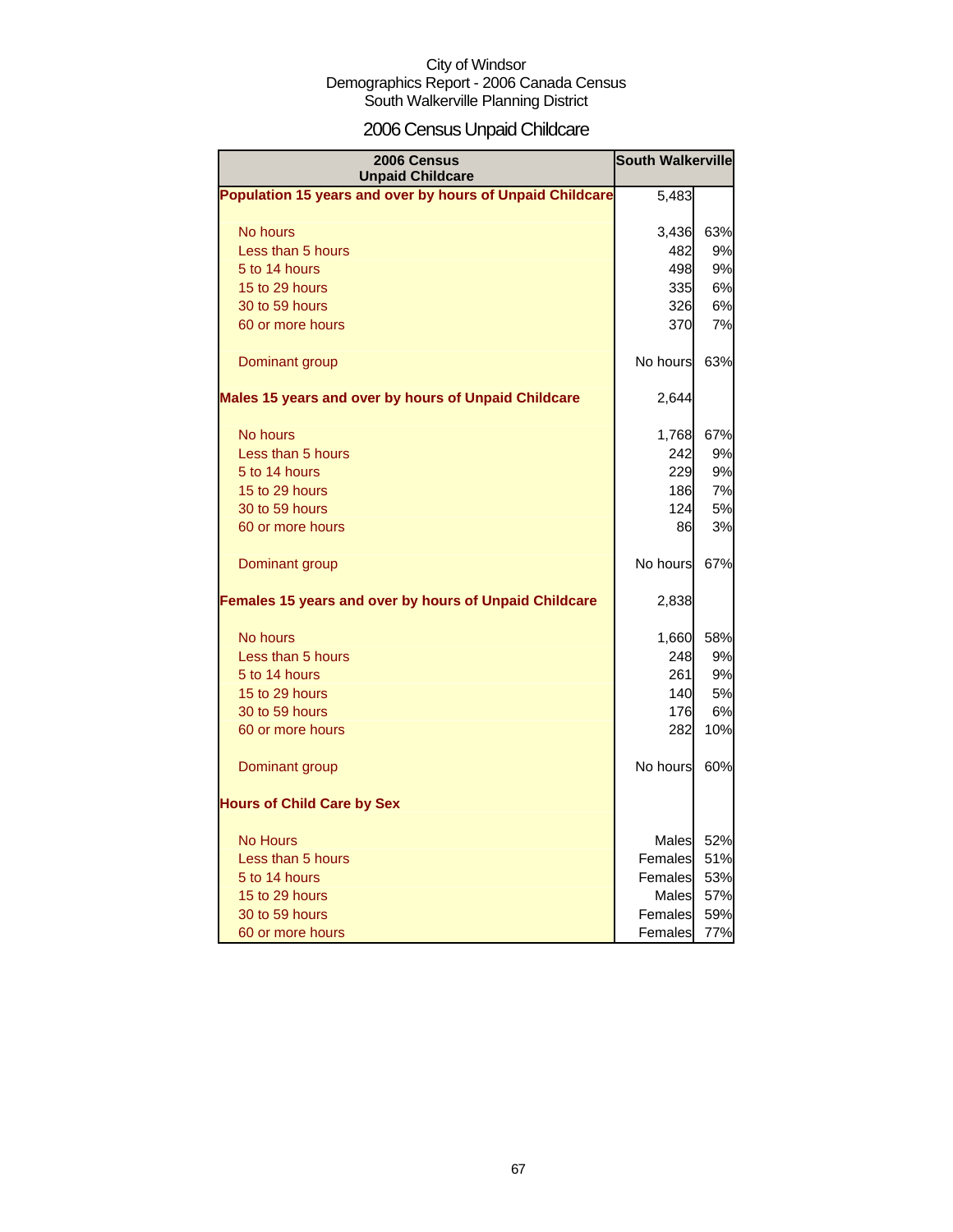# 2006 Census Unpaid Senior Care

| 2006 Census<br><b>Unpaid Senior Care</b>                       | <b>South Walkerville</b> |     |  |  |
|----------------------------------------------------------------|--------------------------|-----|--|--|
| Total Population 15 years and over by Hours of Care to Seniors | 5,483                    |     |  |  |
| No hours                                                       | 4,280                    | 78% |  |  |
| Less than 5 hours                                              | 627                      | 11% |  |  |
| 5 to 9 hours                                                   | 254                      | 5%  |  |  |
| 10 to 19 hours                                                 | <b>175</b>               | 3%  |  |  |
| 20 or more hours                                               | 118                      | 2%  |  |  |
| Dominant group                                                 |                          |     |  |  |
| Males 15 years and over by Hours of Care to Seniors            | 2,652                    |     |  |  |
| No hours                                                       | 2,108                    | 79% |  |  |
| Less than 5 hours                                              | 323                      | 12% |  |  |
| 5 to 9 hours                                                   | 109                      | 4%  |  |  |
| 10 to 19 hours                                                 | 74                       | 3%  |  |  |
| 20 or more hours                                               | 48                       | 2%  |  |  |
| Dominant group                                                 | No hours                 | 81% |  |  |
| Females 15 years and over by Hours of Care to Seniors          | 2,833                    |     |  |  |
| No hours                                                       | 2,180                    | 77% |  |  |
| Less than 5 hours                                              | 302                      | 11% |  |  |
| 5 to 9 hours                                                   | 161                      | 6%  |  |  |
| 10 to 19 hours                                                 | 105                      | 4%  |  |  |
| 20 or more hours                                               | 72                       | 3%  |  |  |
| Dominant group                                                 | No hours                 | 80% |  |  |
| <b>Senior Care by Sex</b>                                      |                          |     |  |  |
| No hours                                                       | Females                  | 51% |  |  |
| Less than 5 hours                                              | Males                    | 52% |  |  |
| 5 to 9 hours                                                   | Females                  | 60% |  |  |
| 10 to 19 hours                                                 | Females                  | 59% |  |  |
| 20 or more hours                                               | Females                  | 60% |  |  |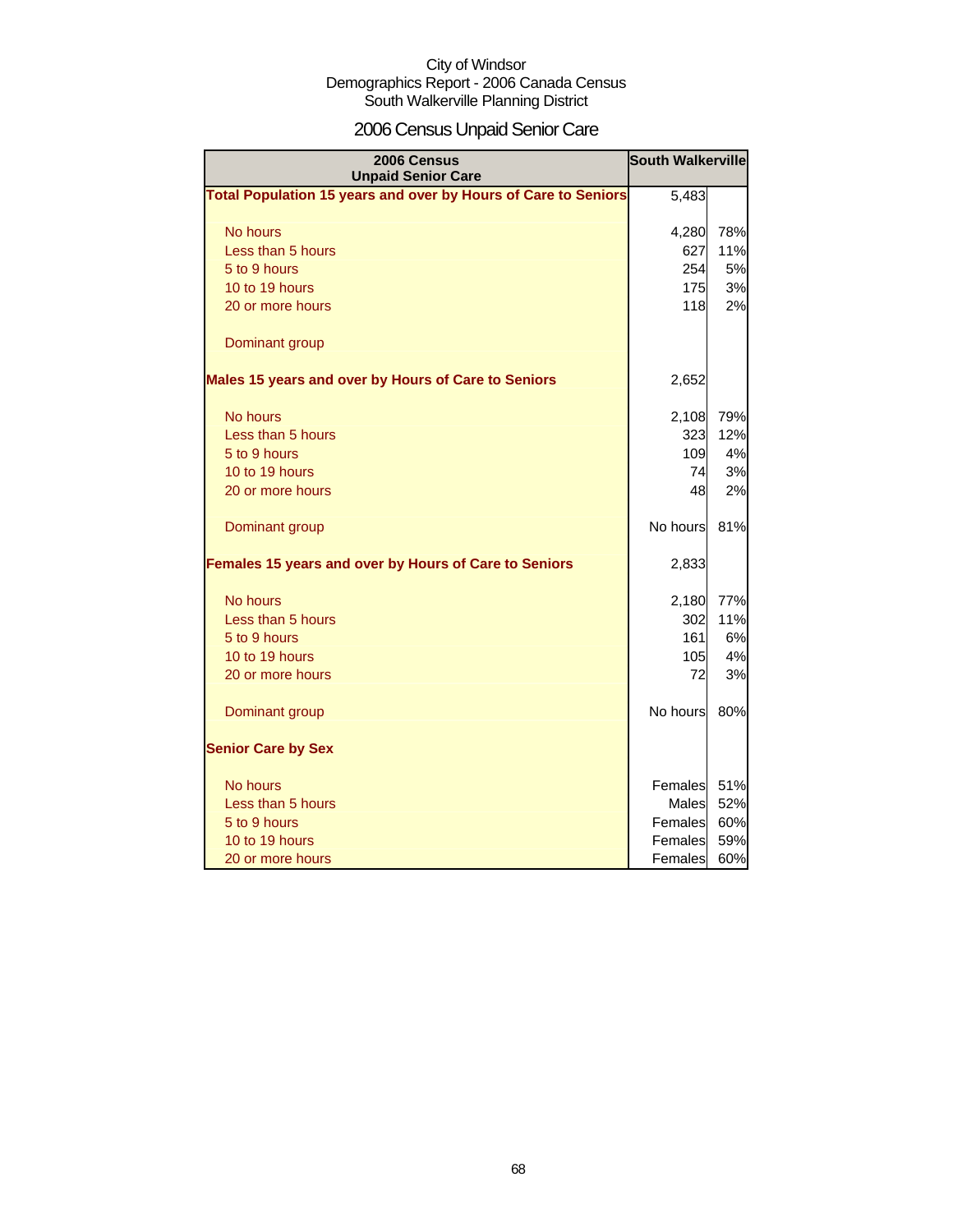# 2006 Census Place of Work by Sex Comparison

| 2006 Census<br><b>Place of Work by Sex Comparison</b>                                                 | <b>South Walkerville</b>          |         |                     |           |          |           |
|-------------------------------------------------------------------------------------------------------|-----------------------------------|---------|---------------------|-----------|----------|-----------|
|                                                                                                       | Total<br>Labourl<br><b>Forcel</b> |         | <b>Males</b>        |           | Females  |           |
| <b>Total Employed Labour Force 15 years and over by Place of Work Status</b>                          | 3,405                             |         | 1,740               |           | 1,654    |           |
| Usual place of work                                                                                   |                                   |         | 2,87384% 1,38380%   |           | 1,48990% |           |
| In CSD <sup>*</sup> of residence                                                                      |                                   |         | 2,449 72% 1,118 64% |           | 1,32780% |           |
| In different CSD                                                                                      |                                   | 411 12% |                     | 258 15%   |          | 143 9%    |
| In same CD**                                                                                          |                                   | 36211%  |                     | 22713%    | 152      | 9%        |
| At home                                                                                               | 147                               | 4%      | 71                  | 4%        | 83       | <b>5%</b> |
| <b>Outside Canada</b>                                                                                 | $131$                             | 4%      | 89                  | <b>5%</b> | 28       | 2%        |
| No fixed workplace                                                                                    | 258                               | 8%      |                     | 21212%    | 30       | 2%        |
| * CSD: Area that is a municipality or an area that is deemed to be equivalent to a<br>municipality.   |                                   |         |                     |           |          |           |
| ** CD: Group of neighbouring municipalities joined together for the purposes of regional<br>planning. |                                   |         |                     |           |          |           |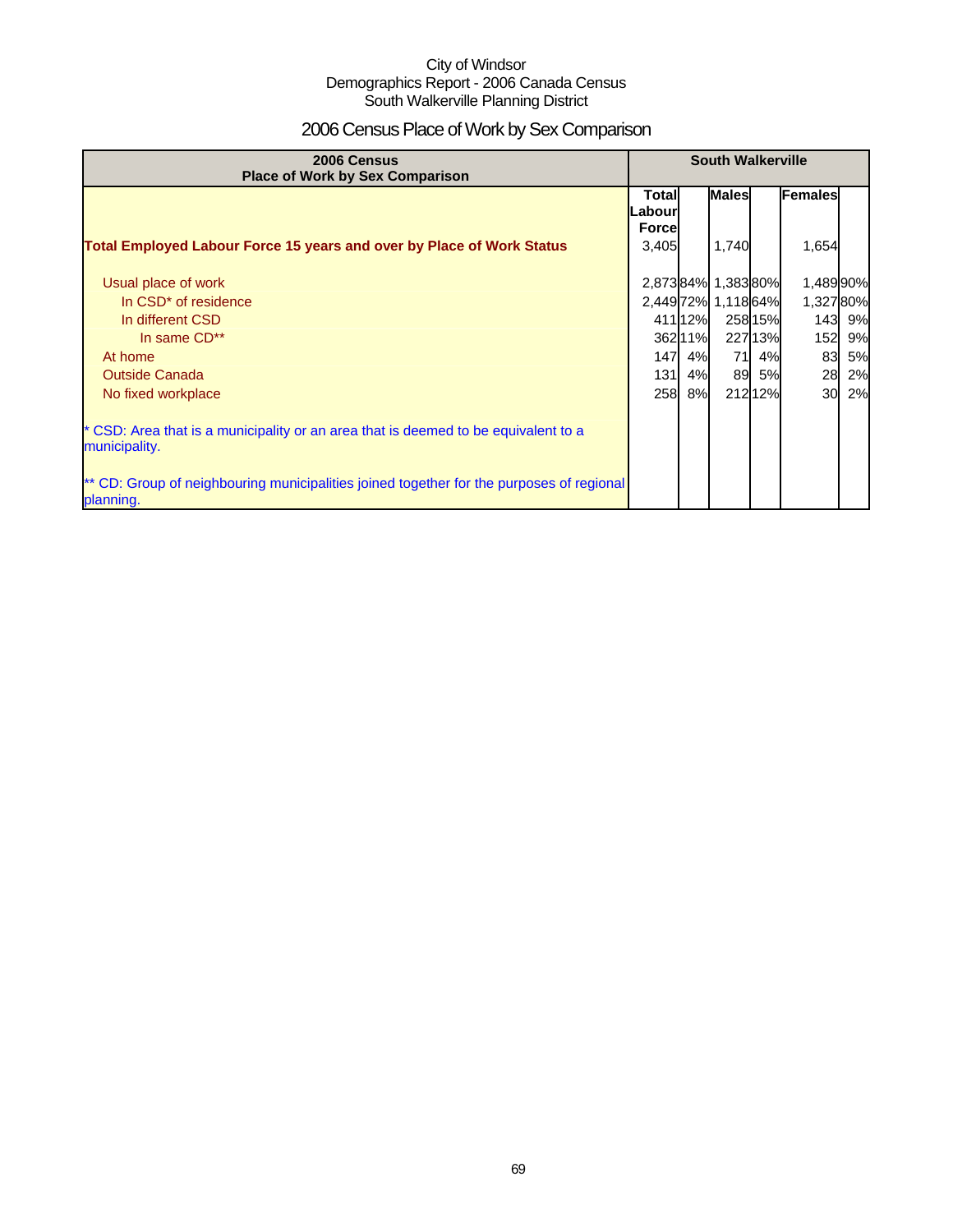# 2006 Census Place of Work by Sex

| 2006 Census<br><b>Place of Work by Sex</b>                                                         | <b>South Walkerville</b> |               |
|----------------------------------------------------------------------------------------------------|--------------------------|---------------|
| Total Employed Labour Force 15 years and over by Place of Work Status                              | 3,405                    | $\frac{9}{6}$ |
|                                                                                                    |                          |               |
| Usual place of work                                                                                | 2,873                    | 84%           |
| In CSD <sup>*</sup> of residence                                                                   | 2,449                    | 72%           |
| In different CSD                                                                                   | 411                      | 12%           |
| In same CD**                                                                                       | 362                      | 11%           |
| At home                                                                                            | 147                      | 4%            |
| <b>Outside Canada</b>                                                                              | 131                      | 4%            |
| No fixed workplace                                                                                 | 258                      | 8%            |
| Males Employed Labour Force 15 yrs and over by Place of Work Status                                | 1,740                    |               |
| Usual place of work                                                                                | 1,383                    | 80%           |
| In CSD of residence                                                                                | 1,118                    | 64%           |
| In different CSD                                                                                   | 258                      | 15%           |
| In same CD                                                                                         | 227                      | 13%           |
| At home                                                                                            | 71                       | 4%            |
| <b>Outside Canada</b>                                                                              | 89                       | 5%            |
| No fixed workplace                                                                                 | 212                      | 12%           |
| <b>Females Employed Labour Force 15 yrs and over by Place of Work Status</b>                       | 1,654                    |               |
| Usual place of work                                                                                | 1,489                    | 90%           |
| In CSD of residence                                                                                | 1,327                    | 80%           |
| In different CSD                                                                                   | 143                      | 9%            |
| In same CD                                                                                         | 152                      | 9%            |
| At home                                                                                            | 83                       | 5%            |
| <b>Outside Canada</b>                                                                              | 28                       | 2%            |
| No fixed workplace                                                                                 | 30                       | 2%            |
| * CSD: Area that is a municipality or an area that is deemed to be equivalent to a municipality.   |                          |               |
| ** CD: Group of neighbouring municipalities joined together for the purposes of regional planning. |                          |               |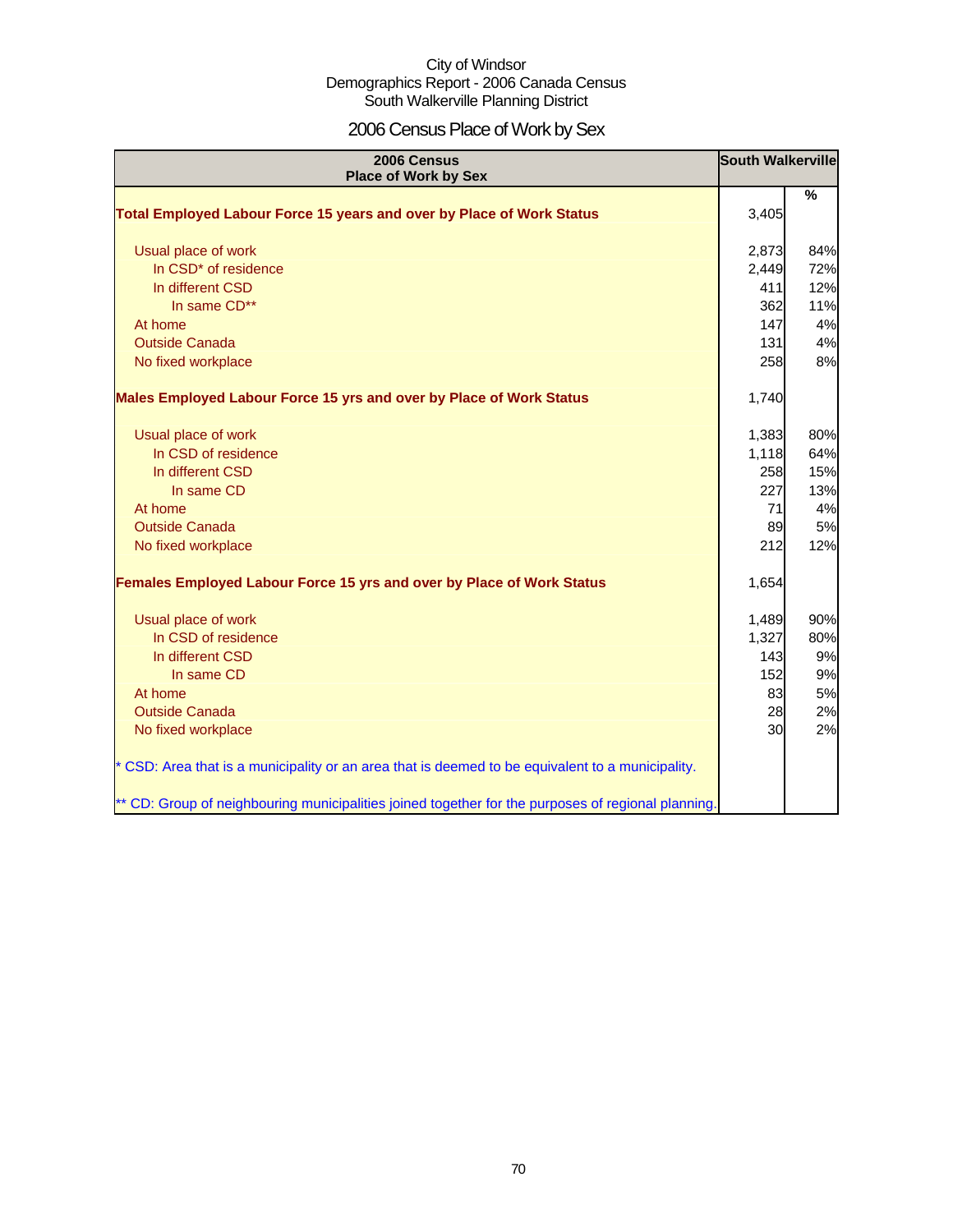# 2006 Census Mode of Transportation

| 2006 Census<br><b>Mode of Transportation</b>                                                                                      | <b>South Walkerville</b>    |
|-----------------------------------------------------------------------------------------------------------------------------------|-----------------------------|
| Total Employed Labour Force 15 years and over with usual place of work or no fixed workplace<br>address by Mode of Transportation | 3,129                       |
| Dominant mode of transportation                                                                                                   | Car/truck/van-80%<br>driver |
| Car, truck, van as driver                                                                                                         | 2,498 80%                   |
| Car, truck, van as passenger                                                                                                      | 212<br>7%                   |
| <b>Public transit</b>                                                                                                             | 100 3%                      |
| Walked to work                                                                                                                    | 141<br>4%                   |
| <b>Bicycle</b>                                                                                                                    | 137<br>4%                   |
| Motorcycle                                                                                                                        | 0%<br>$\overline{0}$        |
| <b>Taxicab</b>                                                                                                                    | 10<br>0%                    |
| Other method                                                                                                                      | 15<br>0%                    |
| <b>Males with Usual Place of Work or No Fixed Workplace</b>                                                                       | 1,594                       |
| Car, truck, van as driver                                                                                                         | 1,29982%                    |
| Car, truck, van as passenger                                                                                                      | 109 7%                      |
| <b>Public transit</b>                                                                                                             | 30 2%                       |
| Walked to work                                                                                                                    | 60<br>4%                    |
| <b>Bicycle</b>                                                                                                                    | 76<br>5%                    |
| Motorcycle                                                                                                                        | $\overline{0}$<br>0%        |
| <b>Taxicab</b>                                                                                                                    | 0%<br>$\overline{0}$        |
| Other method                                                                                                                      | 15<br>1%                    |
| <b>Females with Usual Place of Work or No Fixed Workplace</b>                                                                     | 1,525                       |
| Car, truck, van as driver                                                                                                         | 1,209 79%                   |
| Car, truck, van as passenger                                                                                                      | 116 8%                      |
| <b>Public transit</b>                                                                                                             | 52 3%                       |
| Walked to work                                                                                                                    | 98 6%                       |
| <b>Bicycle</b>                                                                                                                    | 38<br>2%                    |
| Motorcycle                                                                                                                        | $\mathbf 0$<br>0%           |
| <b>Taxicab</b>                                                                                                                    | 10 1%                       |
| Other method                                                                                                                      | 10<br>1%                    |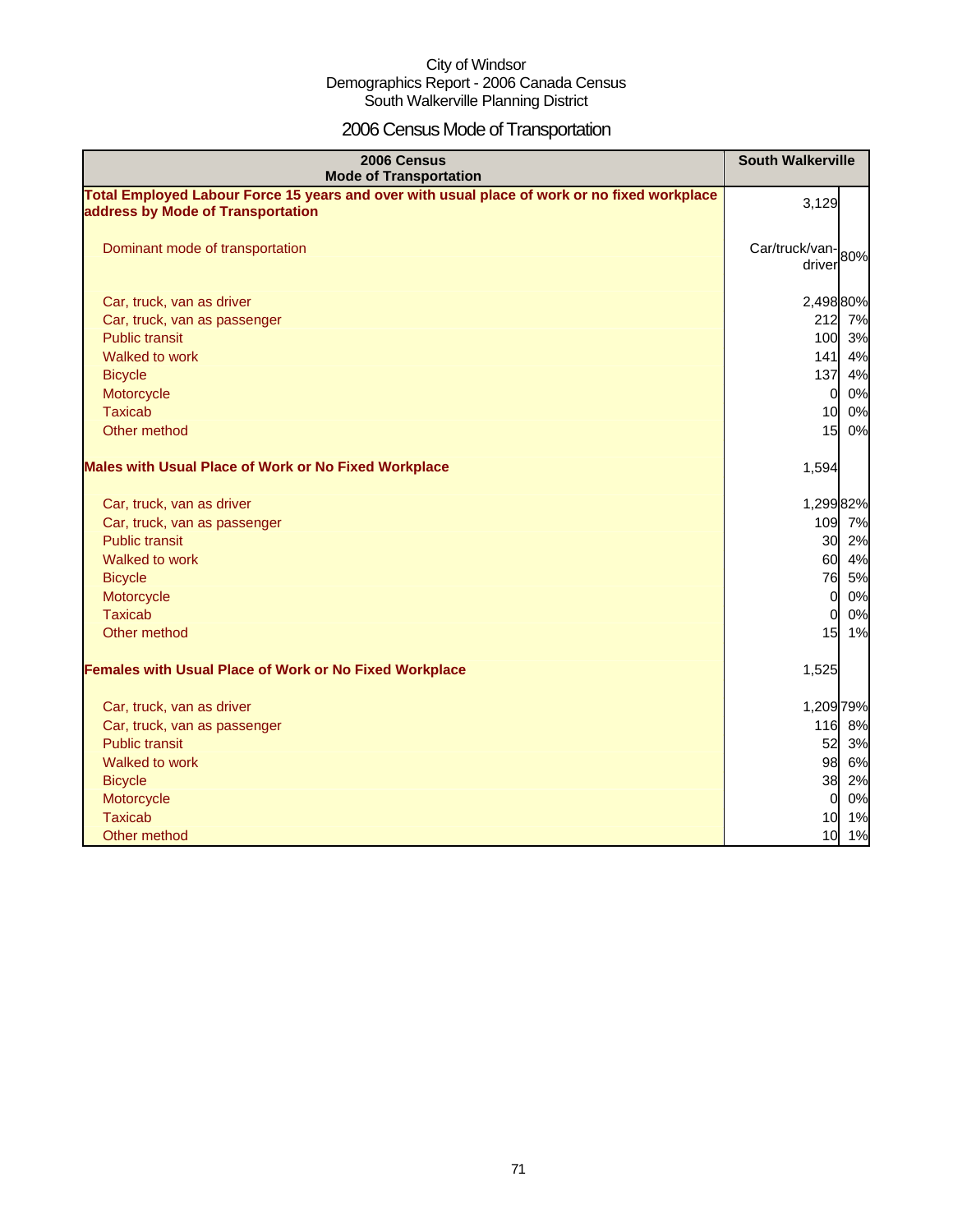# 2006 Census Educational Attainment Comparison

| 2006 Census<br><b>Educational Attainment</b><br>Comparison         | <b>South Walkerville</b>          |         |                        |               |                        |               |                            |               |
|--------------------------------------------------------------------|-----------------------------------|---------|------------------------|---------------|------------------------|---------------|----------------------------|---------------|
|                                                                    | <b>Total</b><br><b>Population</b> | $\%$    | $15$ to<br>24<br>vears | $\frac{9}{6}$ | $25$ to<br>64<br>years | $\frac{9}{6}$ | 65<br>vears<br>and<br>over | $\frac{9}{6}$ |
| <b>Population by Educational Attainment</b>                        | 5,474                             |         | 856                    |               | 3,636                  |               | 982                        |               |
| No certificate, diploma or degree                                  |                                   | 99318%  |                        | 34240%        | 304                    | 8%            |                            | 34735%        |
| Certificate, diploma or degree                                     | 4,45881%                          |         |                        | 51560%        | 3,31891%               |               |                            | 625 64%       |
| High school certificate                                            | 1,541 28%                         |         |                        | 35742%        |                        | 89925%        |                            | 284 29%       |
| Apprenticeship or trades certificate or diploma                    |                                   | 397 7%  | 20                     | 2%            |                        | 300 8%        | 77                         | 8%            |
| College, CEGEP or other non-university<br>certificate/diploma      |                                   | 980 18% | 78                     | 9%            |                        | 79722%        |                            | 105 11%       |
| University certificate, diploma or degree                          | 1,497 27%                         |         | 63                     | 7%            | 1,290 35%              |               |                            | 145 15%       |
| University certificate or diploma below bachelor level             | 224                               | 4%      | 5                      | 1%            |                        | 179 5%        | 40                         | 4%            |
| University certificate or degree                                   | 1,285 23%                         |         | 48                     | 6%            | 1,131 31%              |               |                            | 106 11%       |
| Bachelor's degree                                                  |                                   | 78914%  | 58                     | 7%            |                        | 69119%        | 40                         | 4%            |
| University certificate or diploma above bachelor<br>level          | 214                               | 4%      | 10                     | 1%            | 174                    | 5%            | 30                         | 3%            |
| Degree in medicine, dentistry, veterinary medicine<br>or optometry | 10 <sup>1</sup>                   | 0%      | $\Omega$               | 0%            | $\Omega$               | 0%            | 10                         | 1%            |
| Master's degree                                                    | 210                               | 4%      | 0                      | 0%            | 200                    | 6%            | 10                         | 1%            |
| <b>Earned doctorate</b>                                            | 56                                | 1%      | 0                      | 0%            | 46                     | 1%            | 10                         | 1%            |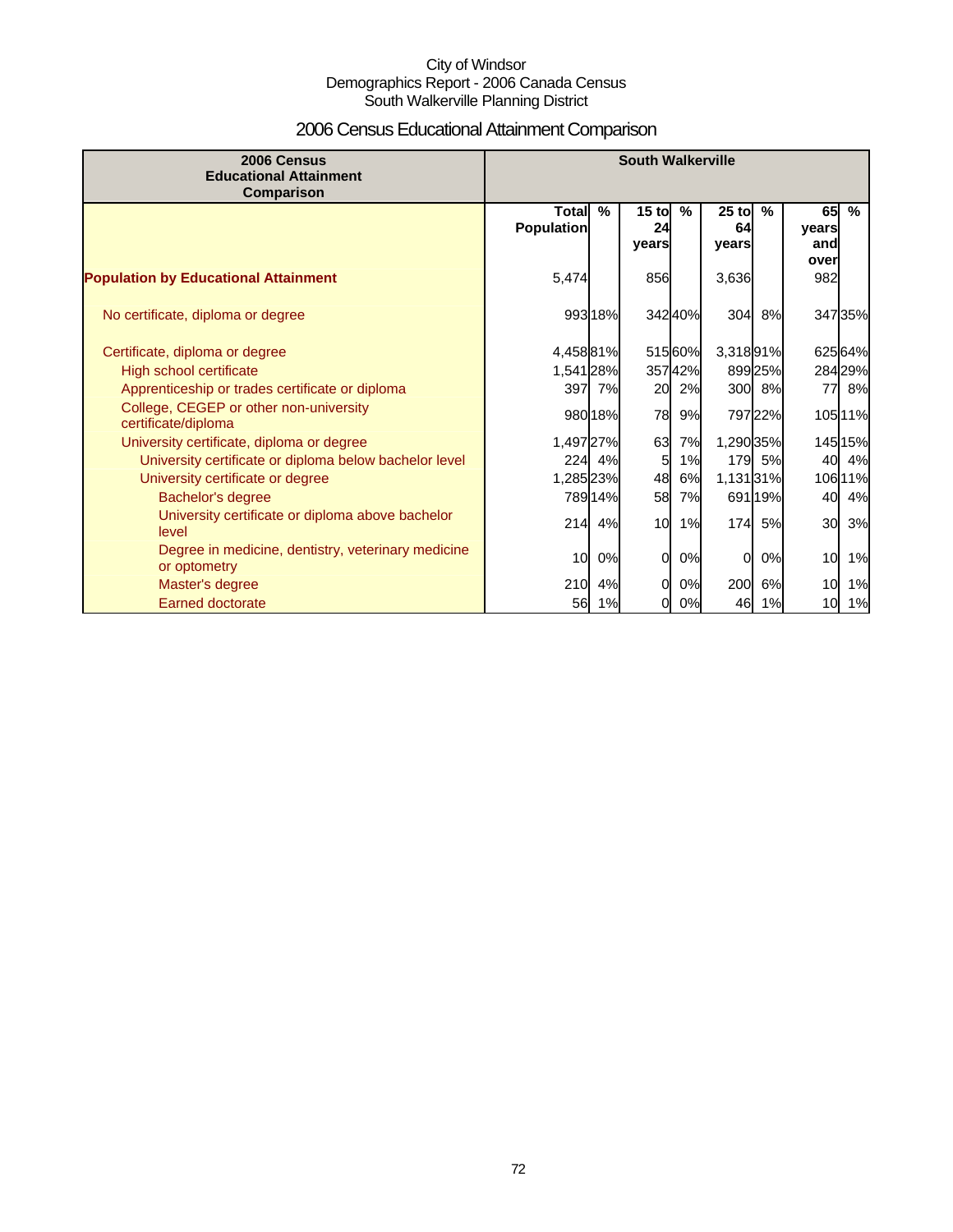### 2006 Census Educational Attainment

| 2006 Census<br><b>Educational Attainment</b>                        | <b>South Walkerville</b> |     |
|---------------------------------------------------------------------|--------------------------|-----|
| <b>Total Population 15 years and over by Educational Attainment</b> | 5,474                    |     |
| No certificate, diploma or degree                                   | 993                      | 18% |
| Certificate, diploma or degree                                      | 4,458                    | 81% |
| <b>High school certificate</b>                                      | 1,541                    | 28% |
| Apprenticeship or trades certificate or diploma                     | 397                      | 7%  |
| College, CEGEP or other non-university certificate/diploma          | 980                      | 18% |
| University certificate, diploma or degree                           | 1,497                    | 27% |
| University certificate or diploma below bachelor level              | 224                      | 4%  |
| University certificate or degree                                    | 1,285                    | 23% |
| Bachelor's degree                                                   | 789                      | 14% |
| University certificate or diploma above bachelor level              | 214                      | 4%  |
| Degree in medicine, dentistry, veterinary medicine or optometry     | 10                       | 0%  |
| Master's degree                                                     | 210                      | 4%  |
| <b>Earned doctorate</b>                                             | 56                       | 1%  |
| <b>Population 15 to 24 years by Educational Attainment</b>          | 856                      |     |
| No certificate, diploma or degree                                   | 342                      | 40% |
| Certificate, diploma or degree                                      | 515                      | 60% |
| <b>High school certificate</b>                                      | 357                      | 42% |
| Apprenticeship or trades certificate or diploma                     | 20                       | 2%  |
| College, CEGEP or other non-university certificate/diploma          | 78                       | 9%  |
| University certificate, diploma or degree                           | 63                       | 7%  |
| University certificate or diploma below bachelor level              | 5                        | 1%  |
| University certificate or degree                                    | 48                       | 6%  |
| Bachelor's degree                                                   | 58                       | 7%  |
| University certificate or diploma above bachelor level              | 10                       | 1%  |
| Degree in medicine, dentistry, veterinary medicine or optometry     | 0                        | 0%  |
| Master's degree                                                     | $\overline{0}$           | 0%  |
| Earned doctorate                                                    | 0                        | 0%  |
| Population 25 to 64 years by Educational Attainment                 | 3,636                    |     |
| No certificate, diploma or degree                                   | 304                      | 8%  |
| Certificate, diploma or degree                                      | 3,318                    | 91% |
| High school certificate or equivalent                               | 899                      | 25% |
| Apprenticeship or trades certificate or diploma                     | 300                      | 8%  |
| College, CEGEP or other non-university certificate/diploma          | 797                      | 22% |
| University certificate, diploma or degree                           | 1,290                    | 35% |
| University certificate or diploma below bachelor level              | 179                      | 5%  |
| University certificate or degree                                    | 1,131                    | 31% |
| Bachelor's degree                                                   | 691                      | 19% |
| University certificate or diploma above bachelor level              | 174                      | 5%  |
| Degree in medicine, dentistry, veterinary medicine or optometry     | $\overline{0}$           | 0%  |
| Master's degree                                                     | 200                      | 6%  |
| <b>Earned doctorate</b>                                             | 46                       | 1%  |
| Population 65 years and over by Educational Attainment              | 982                      |     |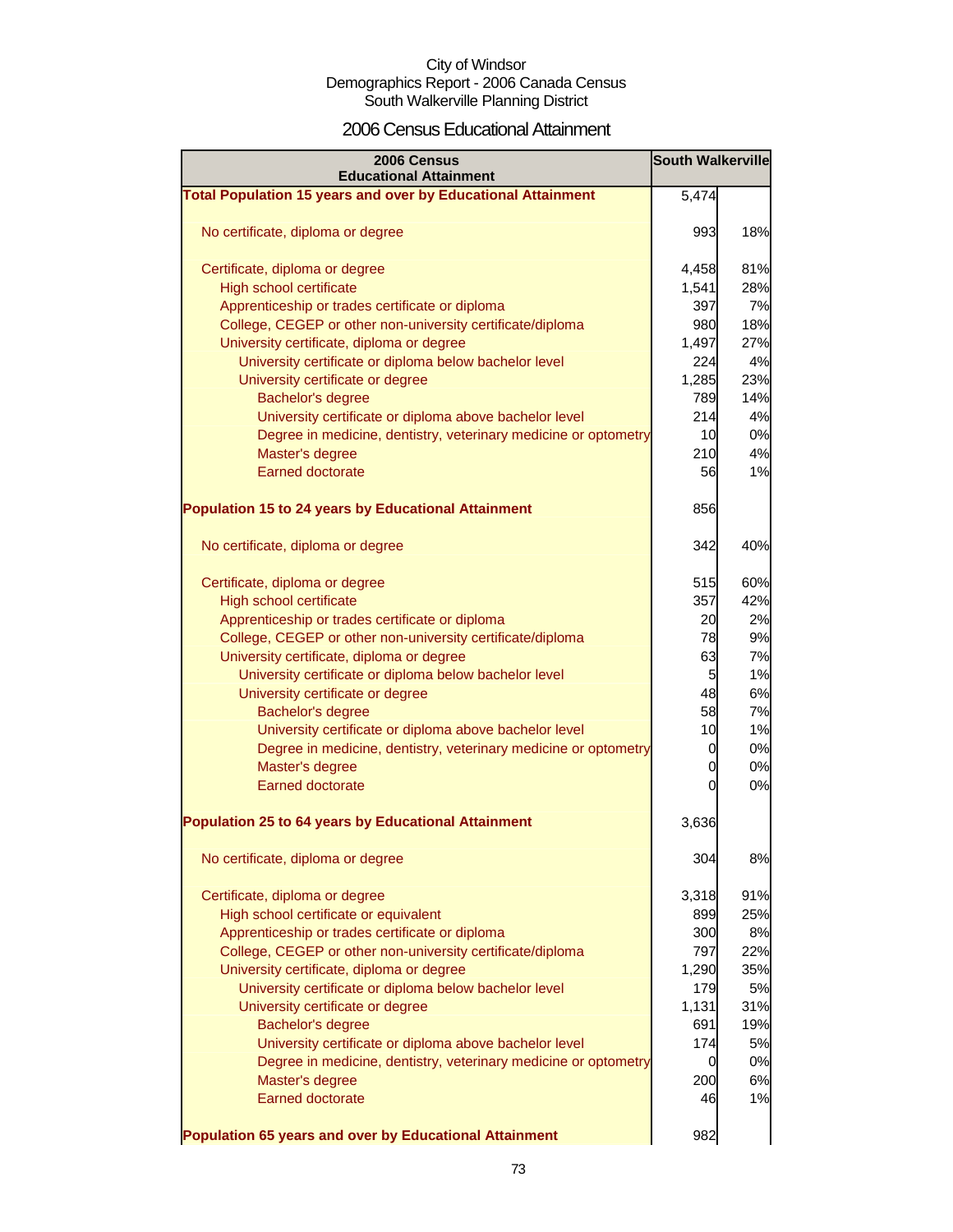| 2006 Census                                                         | <b>South Walkerville</b> |     |
|---------------------------------------------------------------------|--------------------------|-----|
| <b>Educational Attainment</b>                                       |                          |     |
| <b>Total Population 15 years and over by Educational Attainment</b> | 5,474                    |     |
| No certificate, diploma or degree                                   | 347                      | 35% |
| Certificate, diploma or degree                                      | 625                      | 64% |
| High school certificate                                             | 284                      | 29% |
| Apprenticeship or trades certificate or diploma                     | 77                       | 8%  |
| College, CEGEP or other non-university certificate/diploma          | 105                      | 11% |
| University certificate, diploma or degree                           | 145                      | 15% |
| University certificate or diploma below bachelor level              | 40                       | 4%  |
| University certificate or degree                                    | 106                      | 11% |
| Bachelor's degree                                                   | 40                       | 4%  |
| University certificate or diploma above bachelor level              | 30                       | 3%  |
| Degree in medicine, dentistry, veterinary medicine or optometry     | 10                       | 1%  |
| Master's degree                                                     | 10                       | 1%  |
| <b>Earned doctorate</b>                                             | 10                       | 1%  |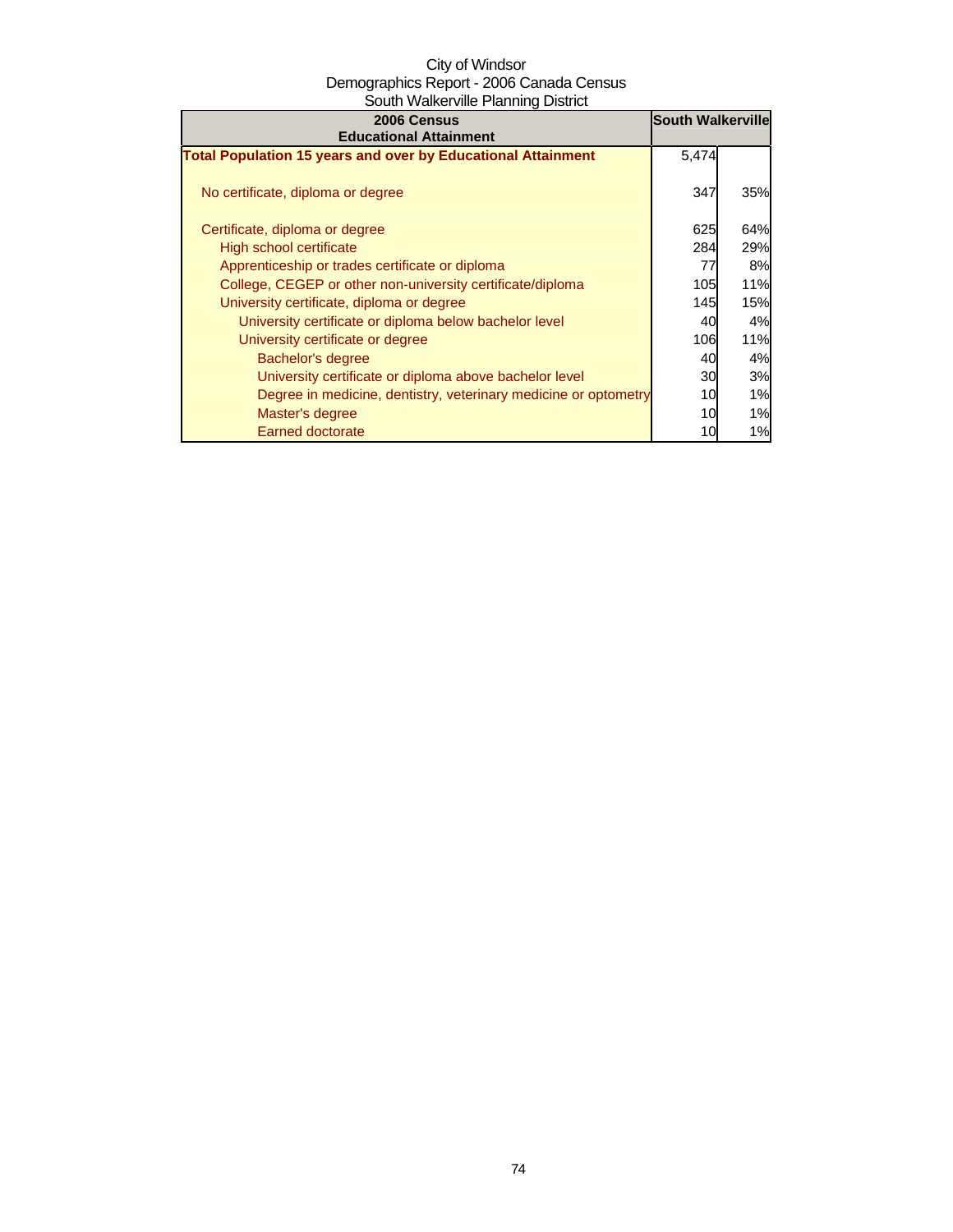# 2006 Census Location of Study

| 2006 Census<br><b>Location of Study</b>                                         | <b>South Walkerville</b> |     |
|---------------------------------------------------------------------------------|--------------------------|-----|
| Population 25 to 64 years with Postsecondary Qualification by Location of Study | 2,408                    | %   |
| <b>Inside Canada</b>                                                            | 2,140                    | 89% |
| Newfoundland and Labrador                                                       |                          | 0%  |
| <b>Prince Edward Island</b>                                                     | 10                       | 0%  |
| Nova Scotia                                                                     | 20                       | 1%  |
| <b>New Brunswick</b>                                                            |                          | 0%  |
| Quebec                                                                          | 25                       | 1%  |
| Ontario                                                                         | 2,026                    | 84% |
| Manitoba                                                                        |                          | 0%  |
| Saskatchewan                                                                    | 25                       | 1%  |
| Alberta                                                                         | 20                       | 1%  |
| <b>British Columbia</b>                                                         | 30                       | 1%  |
| <b>Yukon Territory</b>                                                          |                          | 0%  |
| <b>Northwest Territories</b>                                                    |                          | 0%  |
| <b>Nunavut</b>                                                                  |                          | 0%  |
| <b>Outside of Canada</b>                                                        | 260                      | 11% |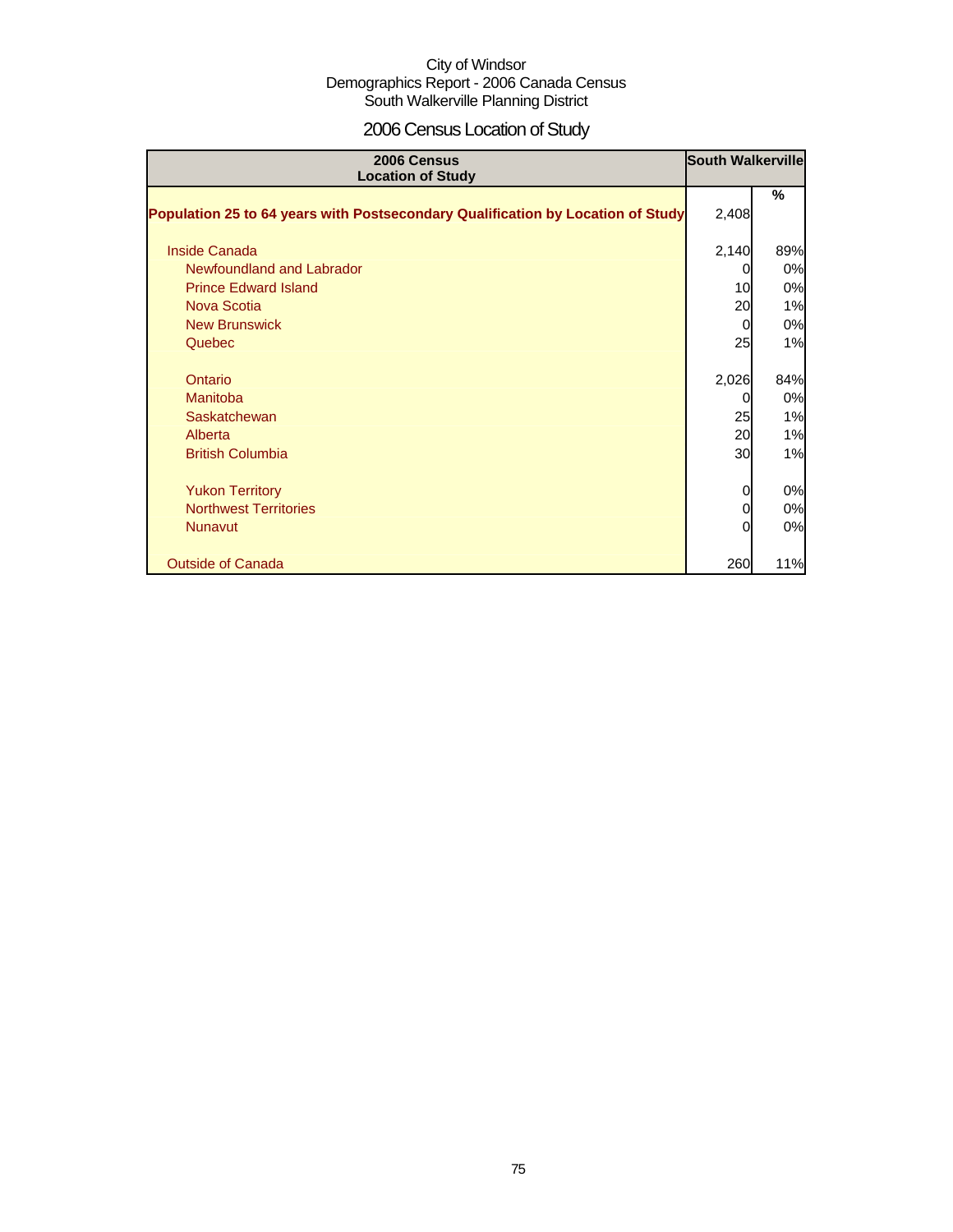# 2006 Census Post Secondary Education by Sex Comparison

| 2006 Census<br>Post Secondary Education by Sex<br><b>Comparison</b>                                     |                                                                                                                                                               |         | <b>South Walkerville</b>                                                                                                                                        |         |                                                                                                                                                |         |
|---------------------------------------------------------------------------------------------------------|---------------------------------------------------------------------------------------------------------------------------------------------------------------|---------|-----------------------------------------------------------------------------------------------------------------------------------------------------------------|---------|------------------------------------------------------------------------------------------------------------------------------------------------|---------|
|                                                                                                         | <b>Total</b><br><b>Population</b>                                                                                                                             |         | <b>Males</b>                                                                                                                                                    |         | <b>Females</b>                                                                                                                                 |         |
| Population 25 to 64 years with<br><b>Postsecondary Qualifications by</b><br><b>Major Field of Study</b> | 2,408                                                                                                                                                         |         | 1,180                                                                                                                                                           |         | 1,228                                                                                                                                          |         |
| <b>Top 3 Fields</b>                                                                                     | Business, management<br>and public<br>administration<br>Architecture,<br>engineering, and related<br>technologies<br>Health, parks,<br>recreation and fitness |         | Architecture.<br>engineering, and related<br>technologies<br>Business, management<br>and public<br>administration<br>Social and behavioural<br>sciences and law |         | Business, management<br>and public<br>administration<br>Health, parks,<br>recreation and fitness<br>Social and behavioural<br>sciences and law |         |
| <b>Education</b>                                                                                        |                                                                                                                                                               | 272 11% | 96                                                                                                                                                              | 8%      |                                                                                                                                                | 176 14% |
| Visual and performing arts, and<br>communications technologies                                          | 72                                                                                                                                                            | 3%      | 36                                                                                                                                                              | 3%      | 36                                                                                                                                             | 3%      |
| <b>Humanities</b>                                                                                       | 105                                                                                                                                                           | 4%      | 72                                                                                                                                                              | 6%      | 33                                                                                                                                             | 3%      |
| Social and behavioural sciences<br>and law                                                              |                                                                                                                                                               | 318 13% |                                                                                                                                                                 | 108 9%  |                                                                                                                                                | 209 17% |
| Business, management and<br>public administration                                                       |                                                                                                                                                               | 539 22% |                                                                                                                                                                 | 217 18% |                                                                                                                                                | 322 26% |
| Physical and life sciences and<br>technologies                                                          | 66                                                                                                                                                            | 3%      | 36                                                                                                                                                              | 3%      | 30                                                                                                                                             | 2%      |
| Mathematics, computer and<br>information sciences                                                       | 88                                                                                                                                                            | 4%      | 88                                                                                                                                                              | 7%      | $\Omega$                                                                                                                                       | 0%      |
| Architecture, engineering, and<br>related technologies                                                  |                                                                                                                                                               | 483 20% |                                                                                                                                                                 | 444 38% | 38                                                                                                                                             | 3%      |
| Agriculture, natural resources and<br>conservation                                                      | 25                                                                                                                                                            | 1%      | 25                                                                                                                                                              | 2%      | 0                                                                                                                                              | 0%      |
| Health, parks, recreation and<br>fitness                                                                |                                                                                                                                                               | 344 14% | 45                                                                                                                                                              | 4%      |                                                                                                                                                | 300 24% |
| Personal, protective and<br>transportation services                                                     | 37                                                                                                                                                            | 2%      | 8                                                                                                                                                               | 1%      | 29                                                                                                                                             | 2%      |
| Other fields of study                                                                                   | 0                                                                                                                                                             | 0%      | $\overline{O}$                                                                                                                                                  | 0%      | 0                                                                                                                                              | 0%      |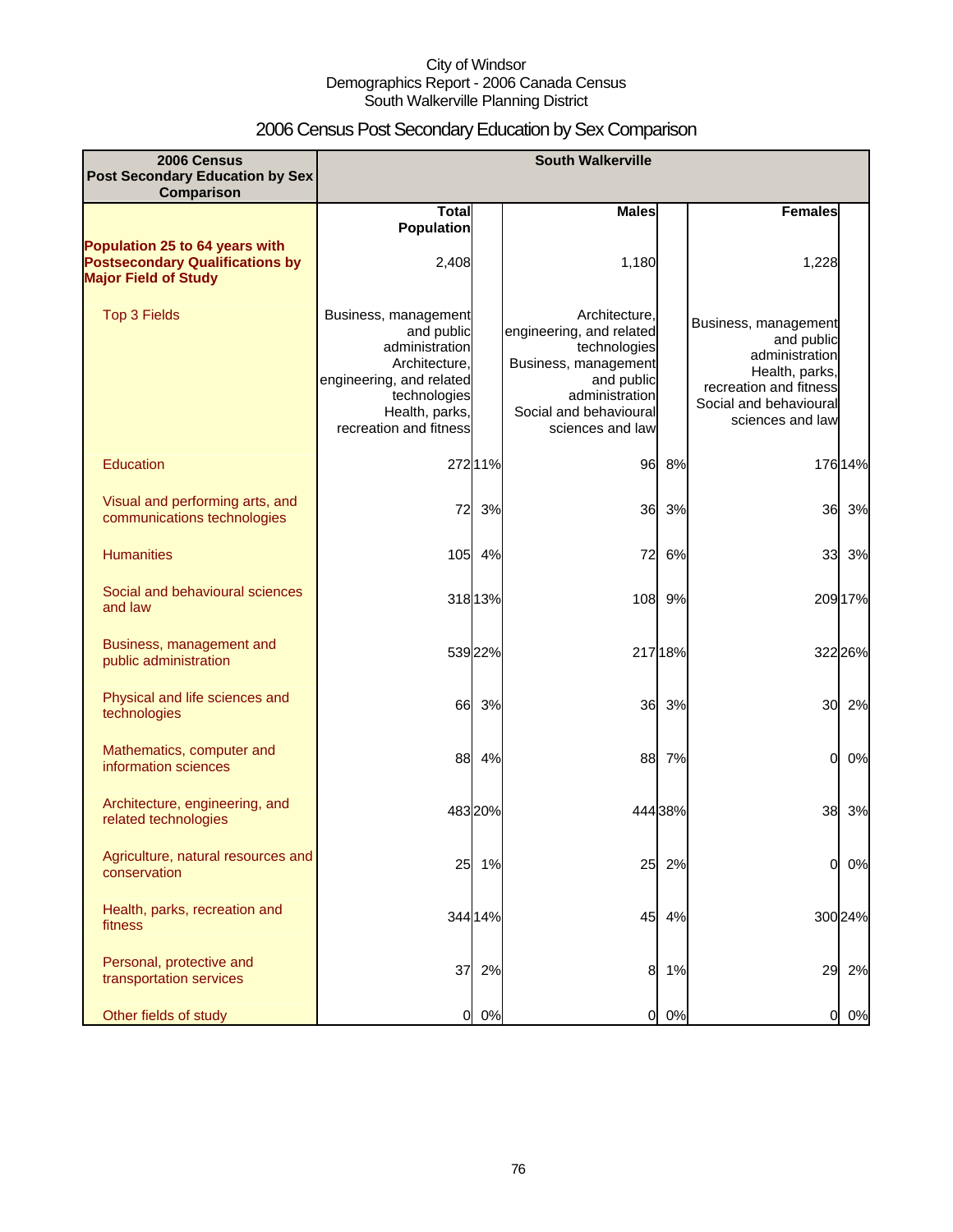# 2006 Census Post Secondary Education by Sex

| 2006 Census<br><b>Post Secondary Education by Sex</b>                                         | <b>South Walkerville</b>                                                                                                                               |
|-----------------------------------------------------------------------------------------------|--------------------------------------------------------------------------------------------------------------------------------------------------------|
| Population 25 to 64 years with Postsecondary Qualifications by Major<br><b>Field of Study</b> | %<br>2,408                                                                                                                                             |
| <b>Top 3 Fields</b>                                                                           | Business, management and public<br>administration<br>Architecture, engineering, and related<br>technologies<br>Health, parks, recreation and fitness   |
| <b>Education</b>                                                                              | 27211%                                                                                                                                                 |
| Visual and performing arts, and communications technologies                                   | 72<br>3%                                                                                                                                               |
| <b>Humanities</b>                                                                             | 105 4%                                                                                                                                                 |
| Social and behavioural sciences and law                                                       | 318 13%                                                                                                                                                |
| Business, management and public administration                                                | 53922%                                                                                                                                                 |
| Physical and life sciences and technologies                                                   | 66 3%                                                                                                                                                  |
| Mathematics, computer and information sciences                                                | 88 4%                                                                                                                                                  |
| Architecture, engineering, and related technologies                                           | 48320%                                                                                                                                                 |
| Agriculture, natural resources and conservation                                               | 25 1%                                                                                                                                                  |
| Health, parks, recreation and fitness                                                         | 344 14%                                                                                                                                                |
| Personal, protective and transportation services                                              | 37 2%                                                                                                                                                  |
| Other fields of study                                                                         | 0%<br>0                                                                                                                                                |
| Males 25 to 64 Years with Postsecondary Qualifications by Major Field<br>of Study             | 1,180                                                                                                                                                  |
| <b>Top 3 Fields</b>                                                                           | Architecture, engineering, and related<br>technologies<br>Business, management and public<br>administration<br>Social and behavioural sciences and law |
| Education                                                                                     | 8%<br>96                                                                                                                                               |
| Visual and performing arts, and communications technologies                                   | 36 3%                                                                                                                                                  |
| <b>Humanities</b>                                                                             | 6%<br>72                                                                                                                                               |
| Social and behavioural sciences and law                                                       | 108 9%                                                                                                                                                 |
| Business, management and public administration                                                | 21718%                                                                                                                                                 |
| Physical and life sciences and technologies                                                   | 36 3%                                                                                                                                                  |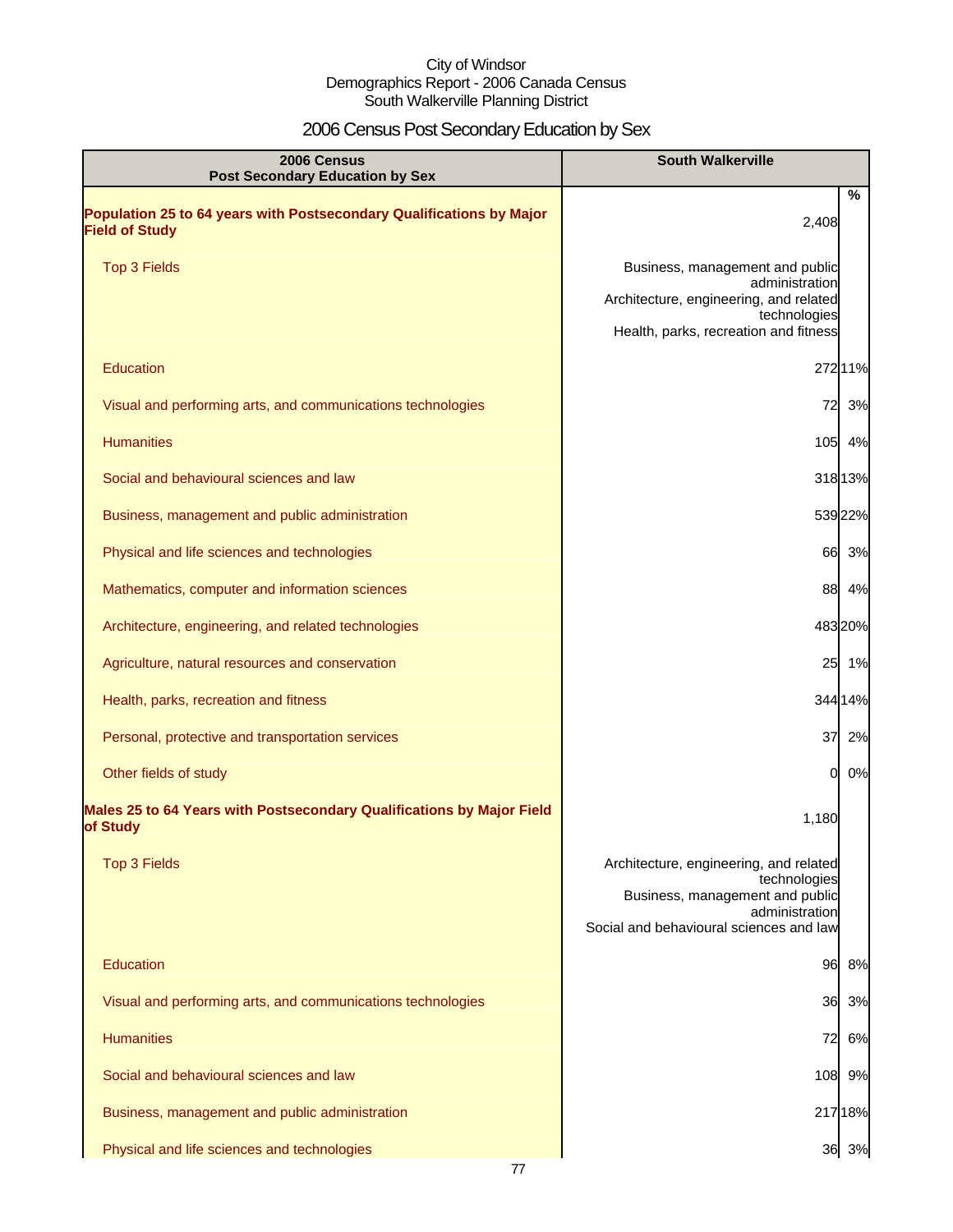| 2006 Census<br><b>Post Secondary Education by Sex</b>                                      | <b>South Walkerville</b>                                                                                                              |
|--------------------------------------------------------------------------------------------|---------------------------------------------------------------------------------------------------------------------------------------|
|                                                                                            | %                                                                                                                                     |
| Mathematics, computer and information sciences                                             | 88<br>7%                                                                                                                              |
| Architecture, engineering, and related technologies                                        | 444 38%                                                                                                                               |
| Agriculture, natural resources and conservation                                            | 25<br>2%                                                                                                                              |
| Health, parks, recreation and fitness                                                      | 45<br>4%                                                                                                                              |
| Personal, protective and transportation services                                           | 8<br>1%                                                                                                                               |
| Other fields of study                                                                      | 0%<br>$\Omega$                                                                                                                        |
| Females 25 to 64 years with Postsecondary Qualifications by Major<br><b>Field of Study</b> | 1,228                                                                                                                                 |
| <b>Top 3 Fields</b>                                                                        | Business, management and public<br>administration<br>Health, parks, recreation and fitness<br>Social and behavioural sciences and law |
| Education                                                                                  | 17614%                                                                                                                                |
| Visual and performing arts, and communications technologies                                | 36 3%                                                                                                                                 |
| <b>Humanities</b>                                                                          | 33<br>3%                                                                                                                              |
| Social and behavioural sciences and law                                                    | 209 17%                                                                                                                               |
| Business, management and public administration                                             | 322 26%                                                                                                                               |
| Physical and life sciences and technologies                                                | 30 2%                                                                                                                                 |
| Mathematics, computer and information sciences                                             | $\Omega$<br>0%                                                                                                                        |
| Architecture, engineering, and related technologies                                        | 38<br>3%                                                                                                                              |
| Agriculture, natural resources and conservation                                            | 0%<br>0                                                                                                                               |
| Health, parks, recreation and fitness                                                      | 300 24%                                                                                                                               |
| Personal, protective and transportation services                                           | 2%<br>29                                                                                                                              |
| Other fields of study                                                                      | 0%<br>0                                                                                                                               |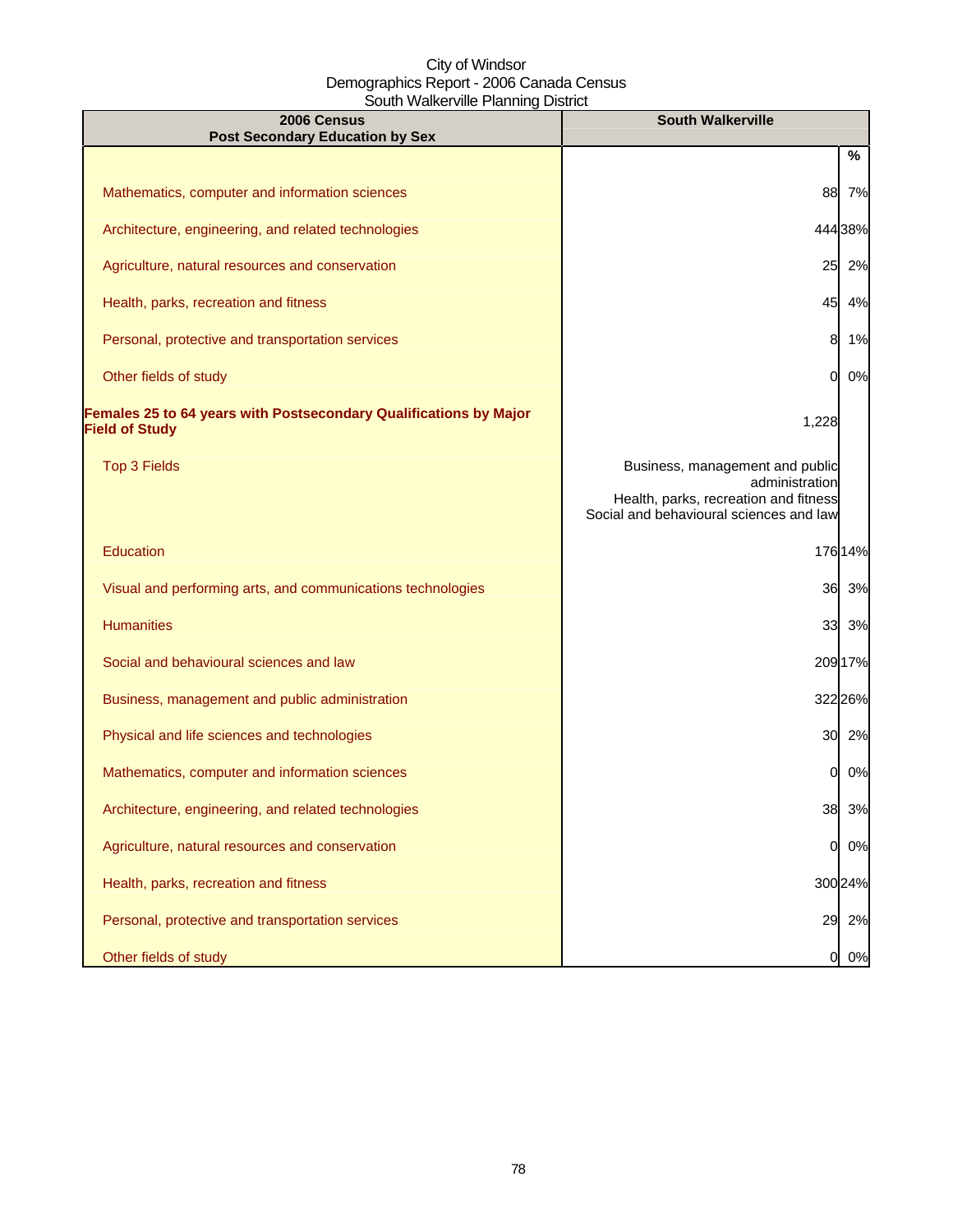# 2006 Census Ethnic Origin - Summary

| 2006 Census                                        | <b>South Walkerville</b> |           |
|----------------------------------------------------|--------------------------|-----------|
| <b>Ethnic Origin - Summary</b>                     |                          |           |
| <b>Total Population by Ethnic Origin*</b>          | 6,554                    | %         |
|                                                    |                          |           |
| <b>Top 5 Ethnic Origins</b>                        | Canadian                 |           |
|                                                    | English                  |           |
|                                                    | Scottish                 |           |
|                                                    | French                   |           |
|                                                    | Irish                    |           |
| European                                           | 7,517                    | 115%      |
| <b>British Isles</b>                               | 3,146                    | 48%       |
| English                                            | 1,847                    | 28%       |
| <b>Irish</b>                                       | 1,184                    | 18%       |
| <b>Scottish</b>                                    | 1,510                    | 23%       |
| <b>Welsh</b>                                       | 133                      | 2%        |
| <b>Other British Isles</b>                         | 87                       | 1%        |
| French                                             | 1,453                    | 22%       |
| Acadian                                            | 0                        | 0%        |
| <b>French</b>                                      | 1,443                    | 22%       |
| <b>Western European</b>                            | 910                      | 14%       |
| Austrian                                           | 37                       | 1%        |
| <b>Belgian</b>                                     | 25                       | 0%        |
| Dutch (Netherlands)                                | 159                      | 2%        |
| German                                             | 703                      | 11%       |
| <b>Swiss</b>                                       | 23                       | 0%        |
| <b>Other Western European</b>                      | 10                       | 0%        |
| Northern European                                  | 169                      | 3%        |
| <b>Finnish</b>                                     | 10                       | 0%        |
| Scandinavian                                       | 167                      | 3%        |
| Eastern European                                   | 1,057                    | 16%       |
| <b>Baltic</b>                                      | 26                       | 0%        |
| <b>Czech and Slovak</b>                            | 108                      | 2%<br>17% |
| <b>Other Eastern European</b><br>Southern European | 1,110<br>1,177           | 18%       |
| Croatian                                           | 30                       | 0%        |
| <b>Greek</b>                                       | 121                      | 2%        |
| Italian                                            | 736                      | 11%       |
| Portuguese                                         | 29                       | 0%        |
| Spanish                                            | 50                       | 1%        |
| <b>Other Southern European</b>                     | 231                      | 4%        |
| <b>Other European</b>                              | 30                       | 0%        |
| <b>Jewish</b>                                      | 35                       | 1%        |
| <b>Other European</b>                              | 10                       | 0%        |
| Latin, Central and South American                  | 65                       | 1%        |
| Aboriginal from Central/South American             | $\overline{0}$           | 0%        |
| Argentinian                                        | 10                       | 0%        |
| <b>Brazilian</b>                                   | $\overline{0}$           | 0%        |
| Chilean                                            | $\overline{0}$           | 0%        |
| Colombian                                          | $\overline{0}$           | 0%        |
| Ecuadorian                                         | 15                       | 0%        |
| Guatemalan                                         | $\overline{0}$           | 0%        |
| <b>Mexican</b>                                     | 35                       | 1%        |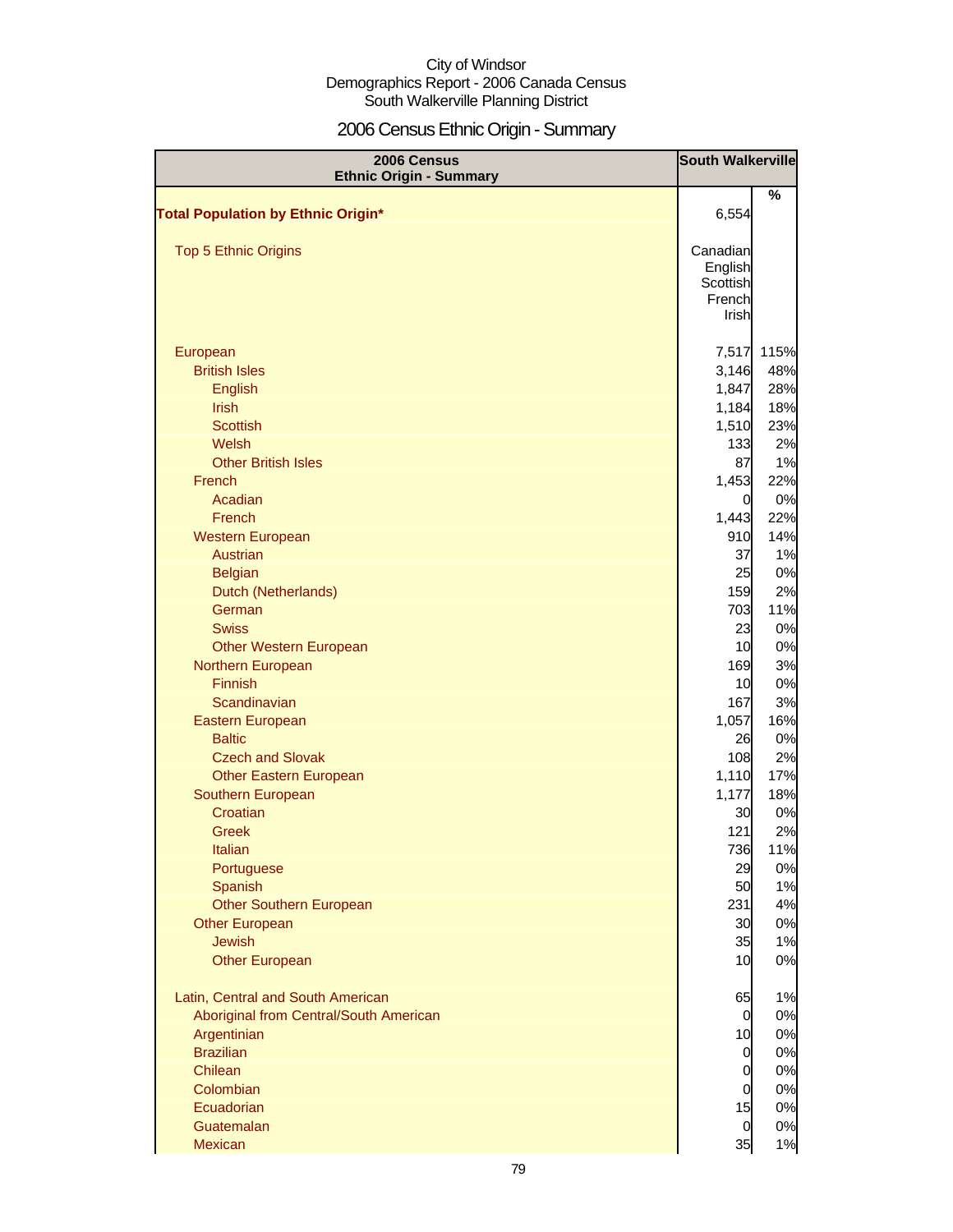| 2006 Census                            | <b>South Walkerville</b>      |          |
|----------------------------------------|-------------------------------|----------|
| <b>Ethnic Origin - Summary</b>         |                               |          |
|                                        |                               | %        |
| Peruvian<br>Salvadorean                | $\overline{O}$<br>$\mathbf 0$ | 0%<br>0% |
|                                        |                               |          |
| Other Latin, Central or South American | 10                            | 0%       |
| Caribbean                              | 20                            | 0%       |
| <b>Barbadian</b>                       | $\overline{0}$                | 0%       |
| Guyanese                               | 20                            | 0%       |
| <b>Haitian</b>                         | $\overline{0}$                | 0%       |
| Jamaican                               | 10                            | 0%       |
| Trinidadian/Tobagonian                 | $\overline{0}$                | 0%       |
| <b>West Indian</b>                     | $\mathbf 0$                   | 0%       |
| <b>Other Caribbean</b>                 | $\overline{0}$                | 0%       |
| African                                | 65                            | 1%       |
| <b>Black</b>                           | 25                            | $0\%$    |
| Ethiopian                              | $\mathbf 0$                   | $0\%$    |
| Ghanaian                               | $\overline{O}$                | 0%       |
| Nigerian                               | $\mathbf 0$                   | 0%       |
| Somali                                 | $\mathbf 0$                   | 0%       |
| South African                          | 10                            | 0%       |
| <b>Other African</b>                   | 0                             | 0%       |
| Arab                                   | 180                           | 3%       |
| Egyptian                               | 20                            | 0%       |
| Iraqi                                  | $\mathbf 0$                   | 0%       |
| Lebanese                               | 155                           | 2%       |
| Maghrebi                               | $\overline{0}$                | 0%       |
| Algerian                               | $\overline{0}$                | 0%       |
| Moroccan                               | $\mathbf 0$                   | 0%       |
| <b>Other Maghrebi</b>                  | $\mathbf 0$                   | 0%       |
| Palestinian                            | $\mathbf 0$                   | 0%       |
| Syrian                                 | $\mathbf 0$                   | 0%       |
| <b>Other Arab</b>                      | $\overline{0}$                | 0%       |
| <b>West Asian</b>                      | 54                            | 1%       |
| Afghan                                 | $\mathbf 0$                   | 0%       |
| Armenian                               | $\overline{4}$                | 0%       |
| Iranian                                | $\mathbf 0$                   | 0%       |
| <b>Turk</b>                            | 60                            | 1%       |
| <b>Other West Asian</b>                | $\overline{0}$                | 0%       |
| <b>South Asian</b>                     | 42                            | 1%       |
| East Indian                            | 37                            | 1%       |
| Pakistani                              | 25                            | 0%       |
| Punjabi                                | $\mathbf 0$                   | 0%       |
| Sri Lankan                             | $\mathbf 0$                   | $0\%$    |
| <b>Other South Asian</b>               | $\overline{0}$                | $0\%$    |
| <b>East and Southeast Asian</b>        | 101                           | 2%       |
| <b>Chinese</b>                         | 30                            | $0\%$    |
| Filipino                               | 54                            | 1%       |
| Japanese                               | $\overline{0}$                | $0\%$    |
| Korean                                 | $\overline{0}$                | $0\%$    |
| Vietnamese                             | 22                            | 0%       |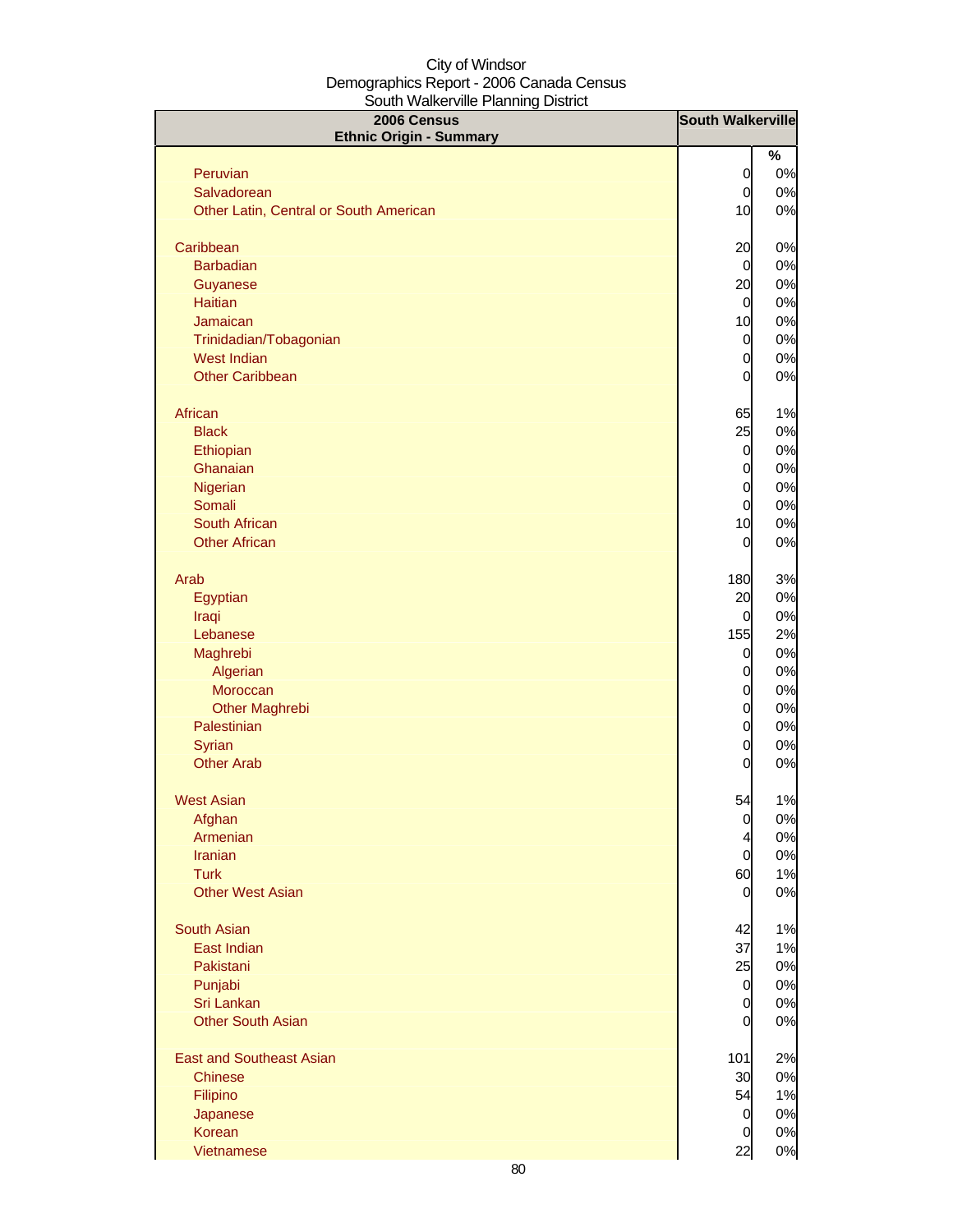| 2006 Census<br><b>Ethnic Origin - Summary</b>                                        | <b>South Walkerville</b> |     |
|--------------------------------------------------------------------------------------|--------------------------|-----|
|                                                                                      |                          | %   |
| <b>Other East Asian</b>                                                              | 5                        | 0%  |
| Oceania                                                                              |                          | 0%  |
| Australian                                                                           |                          | 0%  |
| New Zealander                                                                        | 0                        | 0%  |
| <b>Pacific Islands</b>                                                               | 0                        | 0%  |
| Fijian                                                                               | 0                        | 0%  |
| Hawaiian                                                                             | 0                        | 0%  |
| <b>Other Pacific Islander</b>                                                        | 0                        | 0%  |
| North American Aboriginal                                                            | 167                      | 3%  |
| <b>Inuit</b>                                                                         | 0                        | 0%  |
| <b>Métis</b>                                                                         | 13                       | 0%  |
| North American Indian                                                                | 171                      | 3%  |
| <b>North American</b>                                                                | 2,147                    | 33% |
| American                                                                             | 100                      | 2%  |
| Canadian                                                                             | 2,093                    | 32% |
| <b>Other North American</b>                                                          |                          | 0%  |
| *Total responses are the sum of single and multiple responses for each ethnic origin |                          |     |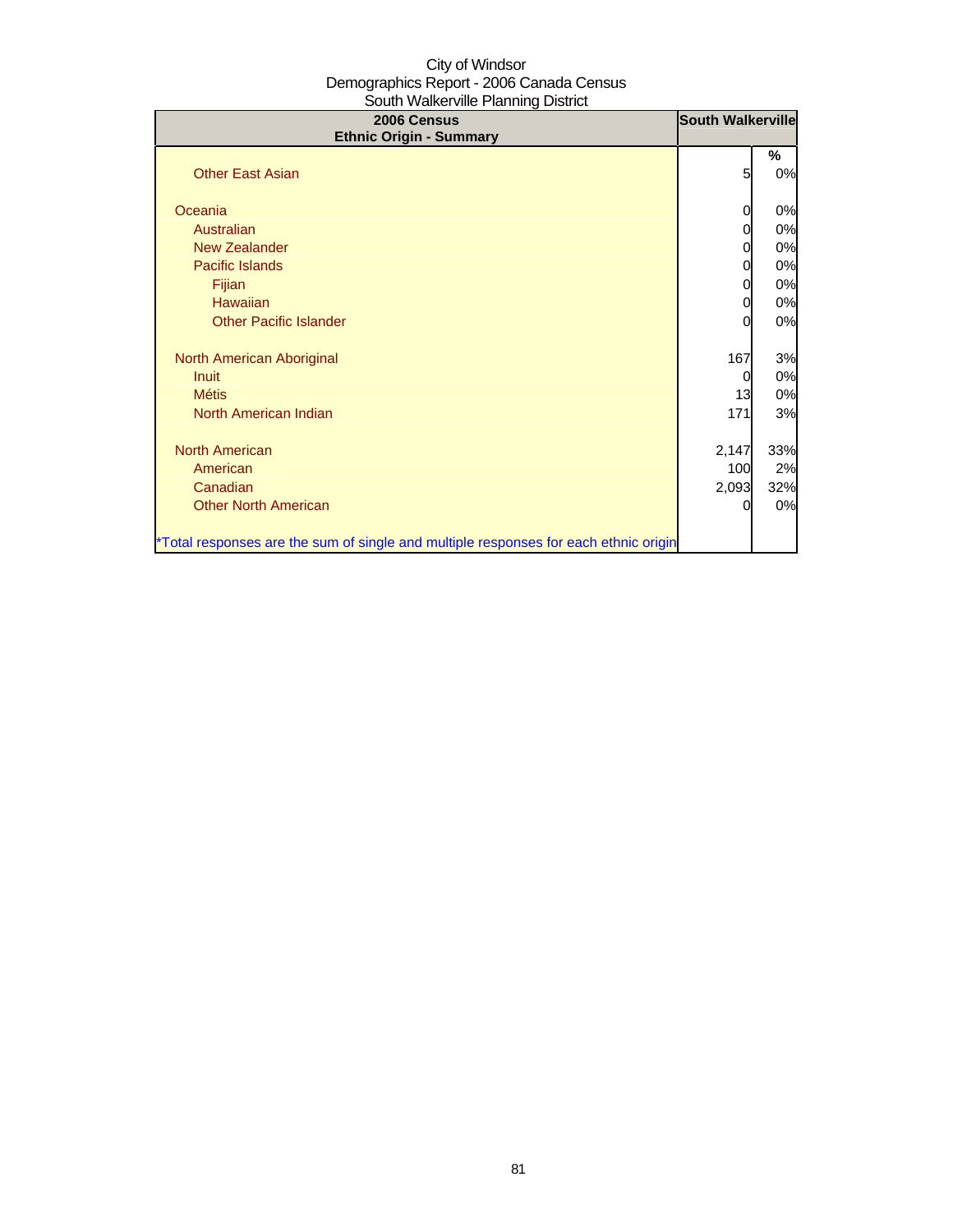# 2006 Census Ethnic Origin - European

| 2006 Census<br><b>Ethnic Origin - European</b> | <b>South Walkerville</b>   |            |
|------------------------------------------------|----------------------------|------------|
|                                                |                            | %          |
| <b>Total Population by Ethnic Origin*</b>      | 6,554                      |            |
| <b>British Isles</b>                           | 3,146                      |            |
| Cornish                                        | 0                          | 0%         |
| English                                        | 1,847                      | 59%        |
| Irish                                          | 1,184                      | 38%        |
| <b>Manx</b>                                    | $\overline{0}$             | 0%         |
| <b>Scottish</b>                                | 1,510                      | 48%        |
| Welsh                                          | 133                        | 4%         |
| British Isles, n.i.e.                          | 87                         | 3%         |
| <b>French</b>                                  | 1,453                      |            |
| Acadian                                        | 0                          | 0%         |
| French                                         | 1,443                      | 99%        |
| <b>Western European</b>                        | 910                        |            |
| Austrian                                       | 37                         | 4%         |
| <b>Belgian</b>                                 | 25                         | 3%         |
| Dutch (Netherlands)                            | 159                        | 17%        |
| Flemish                                        | 10                         | 1%         |
| Frisian                                        | $\overline{0}$             | 0%         |
| German                                         | 703                        | 77%        |
| Luxembourger<br><b>Swiss</b>                   | 0<br>23                    | 0%<br>2%   |
|                                                |                            |            |
| <b>Northern European</b>                       | 169                        |            |
| Finnish                                        | 10                         | 6%         |
| Scandinavian                                   | 167                        | 99%        |
| <b>Danish</b>                                  | 34                         | 20%        |
| Icelandic                                      | 10                         | 6%         |
| Norwegian<br><b>Swedish</b>                    | 80<br>53                   | 47%<br>31% |
| Scandinavian, n.i.e.                           | 10                         | 6%         |
|                                                |                            |            |
| <b>Eastern European</b>                        | 1,057                      |            |
| <b>Baltic</b>                                  | 26                         | 2%         |
| Estonian                                       | $\mathbf 0$                | 0%         |
| Latvian<br>Lithuanian                          | $\overline{0}$             | 0%         |
| <b>Byelorussian</b>                            | $\mathbf 0$<br>$\mathbf 0$ | 0%<br>0%   |
| <b>Czech and Slovak</b>                        | 108                        | 10%        |
| <b>Czech</b>                                   | 15                         | 1%         |
| Czechoslovakian                                | 16                         | 1%         |
| <b>Slovak</b>                                  | 40                         | 4%         |
| Hungarian (Magyar)                             | 108                        | 10%        |
| Polish                                         | 435                        | 41%        |
| Romanian                                       | 126                        | 12%        |
| <b>Russian</b>                                 | 185                        | 17%        |
| <b>Ukrainian</b>                               | 256                        | 24%        |
| <b>Southern European</b>                       | 1,177                      |            |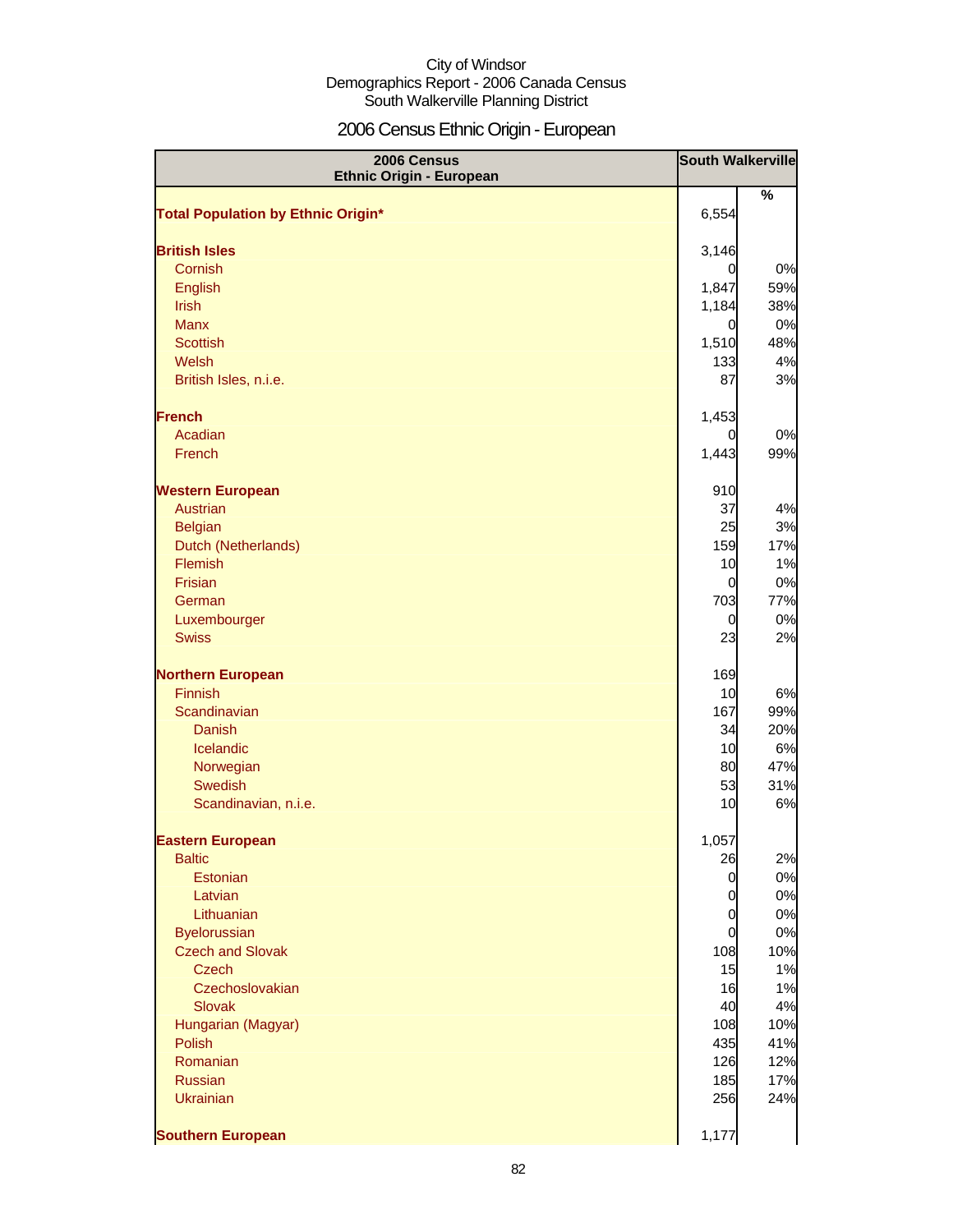| $300$ and $\overline{1}$ and $\overline{2}$ and $\overline{1}$ and $\overline{1}$ and $\overline{1}$ and $\overline{1}$<br>2006 Census<br><b>Ethnic Origin - European</b> | <b>South Walkerville</b> |      |
|---------------------------------------------------------------------------------------------------------------------------------------------------------------------------|--------------------------|------|
|                                                                                                                                                                           |                          | %    |
| Albanian                                                                                                                                                                  | 10                       | 1%   |
| <b>Bosnian</b>                                                                                                                                                            | 15                       | 1%   |
| <b>Bulgarian</b>                                                                                                                                                          | 15                       | 1%   |
| Croatian                                                                                                                                                                  | 30                       | 3%   |
| Cypriot                                                                                                                                                                   | $\overline{0}$           | 0%   |
| <b>Greek</b>                                                                                                                                                              | 121                      | 10%  |
| Italian                                                                                                                                                                   | 736                      | 63%  |
| Kosovar                                                                                                                                                                   | 10                       | 1%   |
| Macedonian                                                                                                                                                                | 35                       | 3%   |
| <b>Maltese</b>                                                                                                                                                            | 13                       | 1%   |
| Montenegrin                                                                                                                                                               | $\overline{0}$           | 0%   |
| Portuguese                                                                                                                                                                | 29                       | 2%   |
| Serbian                                                                                                                                                                   | 53                       | 5%   |
| <b>Sicilian</b>                                                                                                                                                           | 10                       | 1%   |
| Slovenian                                                                                                                                                                 | 5                        | 0%   |
| Spanish                                                                                                                                                                   | 50                       | 4%   |
| Yugoslav, n.i.e.                                                                                                                                                          | 65                       | 6%   |
| <b>Other European</b>                                                                                                                                                     | 30                       |      |
| <b>Basque</b>                                                                                                                                                             | $\overline{0}$           | 0%   |
| Gypsy (Roma)                                                                                                                                                              | 0                        | 0%   |
| <b>Jewish</b>                                                                                                                                                             | 35                       | 117% |
| Slav (European)                                                                                                                                                           | $\overline{0}$           | 0%   |
| European, n.i.e.                                                                                                                                                          | 10                       | 33%  |
| *Total responses are the sum of single and multiple responses for each ethnic origin                                                                                      |                          |      |
| n.i.e.: not included elsewhere                                                                                                                                            |                          |      |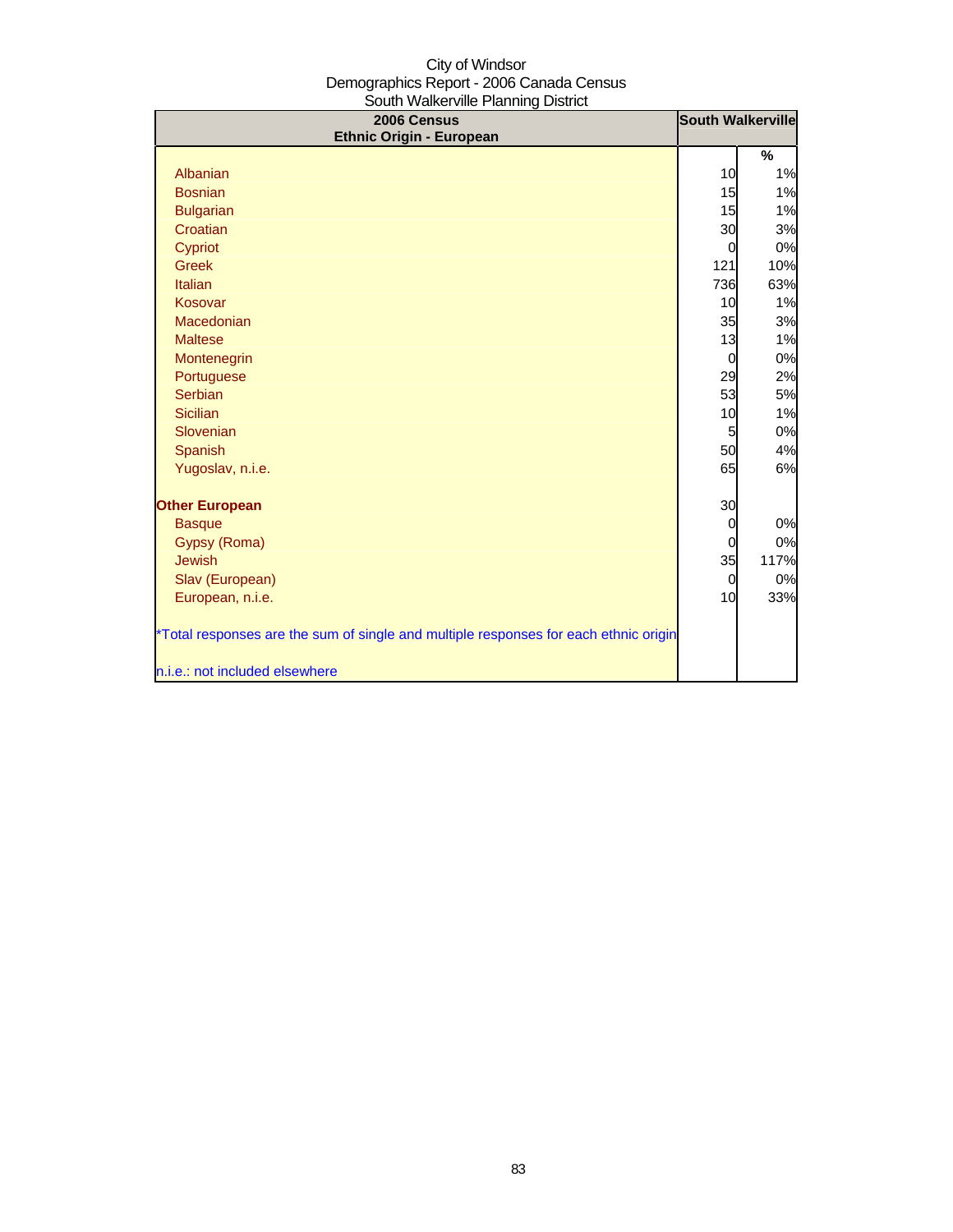# 2006 Census Ethnic Origin - Asian, Oceanic

| 2006 Census<br>Ethnic Origin - Asian, Oceanic | <b>South Walkerville</b> |          |
|-----------------------------------------------|--------------------------|----------|
|                                               |                          | %        |
| <b>Total Population by Ethnic Origin*</b>     | 6,554                    |          |
|                                               |                          |          |
| <b>West Asian</b>                             | 54                       |          |
| Afghan                                        | $\overline{0}$           | 0%       |
| Armenian                                      | $\overline{4}$           | 8%       |
| Assyrian                                      | $\overline{O}$           | 0%       |
| Azerbaijani                                   | $\mathbf 0$              | 0%<br>0% |
| Georgian<br>Iranian                           | $\mathbf 0$              |          |
|                                               | $\overline{0}$           | 0%       |
| <b>Israeli</b>                                | 0                        | 0%       |
| <b>Kurd</b>                                   | $\mathbf 0$              | $0\%$    |
| Pashtun                                       | $\mathbf 0$              | 0%       |
| <b>Tatar</b>                                  | $\mathbf 0$              | 0%       |
| <b>Turk</b>                                   | 60                       | 111%     |
| West Asian, n.i.e.                            | 0                        | 0%       |
| <b>South Asian</b>                            |                          |          |
| Bangladeshi                                   | 42<br>$\mathbf 0$        | 0%       |
| Bengali                                       | $\mathbf 0$              | 0%       |
| East Indian                                   | 37                       | 88%      |
| Goan                                          | $\mathbf 0$              | 0%       |
| Gujarati                                      | 0                        | 0%       |
| Kashmiri                                      | $\mathbf 0$              | 0%       |
| Nepali                                        | 0                        | 0%       |
|                                               |                          |          |
| Pakistani                                     | 25                       | 59%      |
| Punjabi                                       | $\mathbf 0$              | 0%       |
| <b>Sinhalese</b><br>Sri Lankan                | $\mathbf 0$              | 0%       |
| Tamil                                         | $\mathbf 0$<br>0         | 0%<br>0% |
| South Asian, n.i.e.                           | 0                        | 0%       |
|                                               |                          |          |
| <b>East and Southeast Asian</b>               | 101                      |          |
| <b>Burmese</b>                                | $\overline{0}$           | 0%       |
| Cambodian                                     | $\mathbf 0$              | $0\%$    |
| <b>Chinese</b>                                | 30                       | 30%      |
| Filipino                                      | 54                       | 54%      |
| Hmong                                         | $\overline{0}$           | 0%       |
| Indonesian                                    | $\overline{0}$           | 0%       |
| Japanese                                      | $\mathbf 0$              | 0%       |
| <b>Khmer</b>                                  | $\mathbf 0$              | 0%       |
| Korean                                        | $\mathbf 0$              | $0\%$    |
| Laotian                                       | $5\overline{a}$          | 5%       |
| Malaysian                                     | $\mathbf 0$              | 0%       |
| Mongolian                                     | $\mathbf 0$              | 0%       |
| Singaporean                                   | $\mathbf 0$              | 0%       |
| <b>Taiwanese</b>                              | $\mathbf 0$              | 0%       |
| Thai                                          | $\mathbf 0$              | 0%       |
| Tibetan                                       | $\overline{0}$           | 0%       |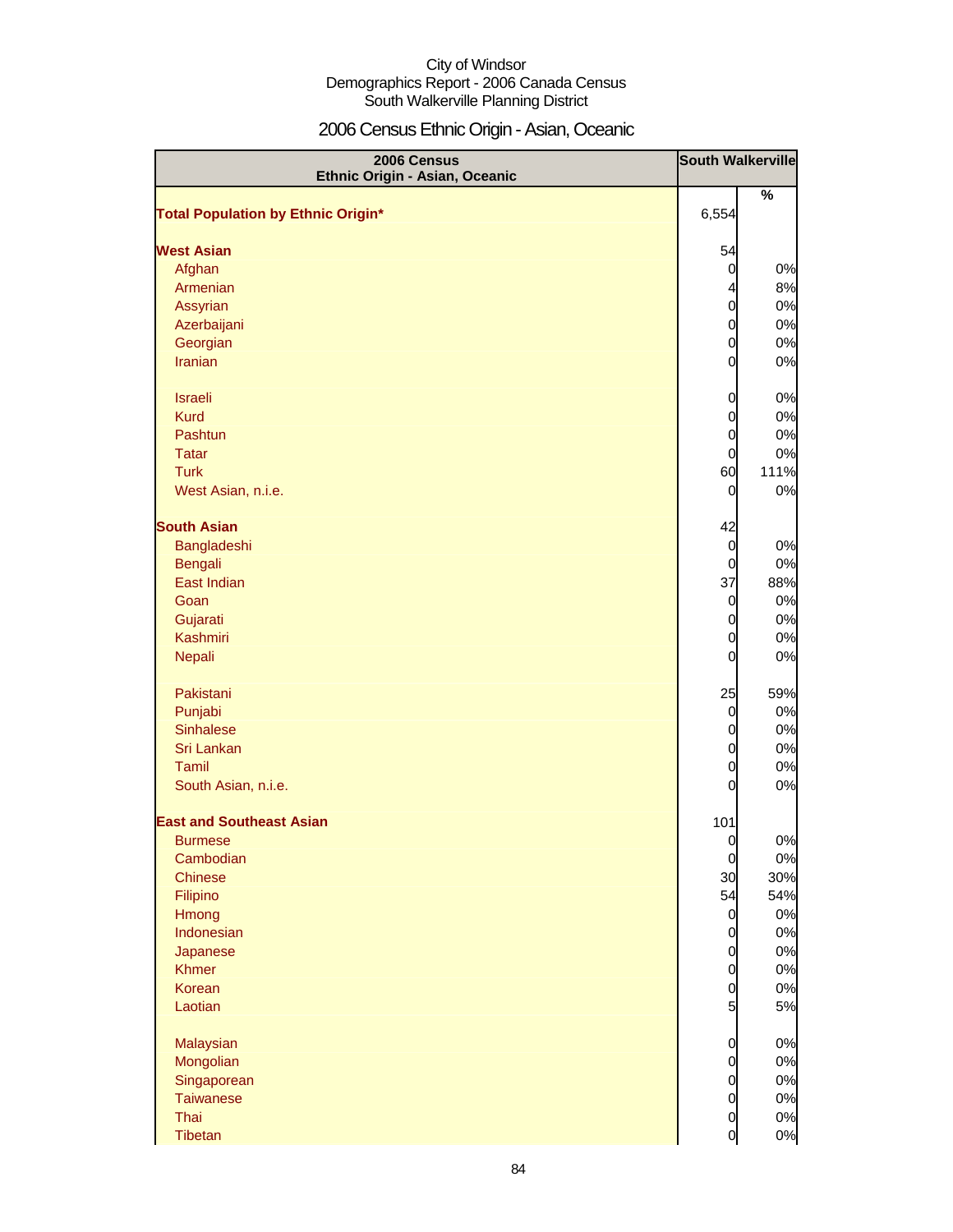| 2006 Census<br>Ethnic Origin - Asian, Oceanic                                        | <b>South Walkerville</b> |     |
|--------------------------------------------------------------------------------------|--------------------------|-----|
|                                                                                      |                          | %   |
| Vietnamese                                                                           | 22                       | 22% |
| East or Southeast Asian, n.i.e.                                                      | 0                        | 0%  |
| Asian, n.o.s.                                                                        | 0                        | 0%  |
|                                                                                      |                          |     |
| <b>Oceania</b>                                                                       | 0                        |     |
| Australian                                                                           | 0                        |     |
| <b>New Zealander</b>                                                                 | 0                        |     |
| Pacific Islands                                                                      | 0                        |     |
| Fijian                                                                               | 0                        |     |
| <b>Hawaiian</b>                                                                      | 0                        |     |
| Maori                                                                                | 0                        |     |
| Polynesian                                                                           | 0                        |     |
| Samoan                                                                               | 0                        |     |
| Pacific Islander, n.i.e.                                                             |                          |     |
| *Total responses are the sum of single and multiple responses for each ethnic origin |                          |     |
| n.i.e.: not included elsewhere                                                       |                          |     |
| n.o.s: not otherwise specfied                                                        |                          |     |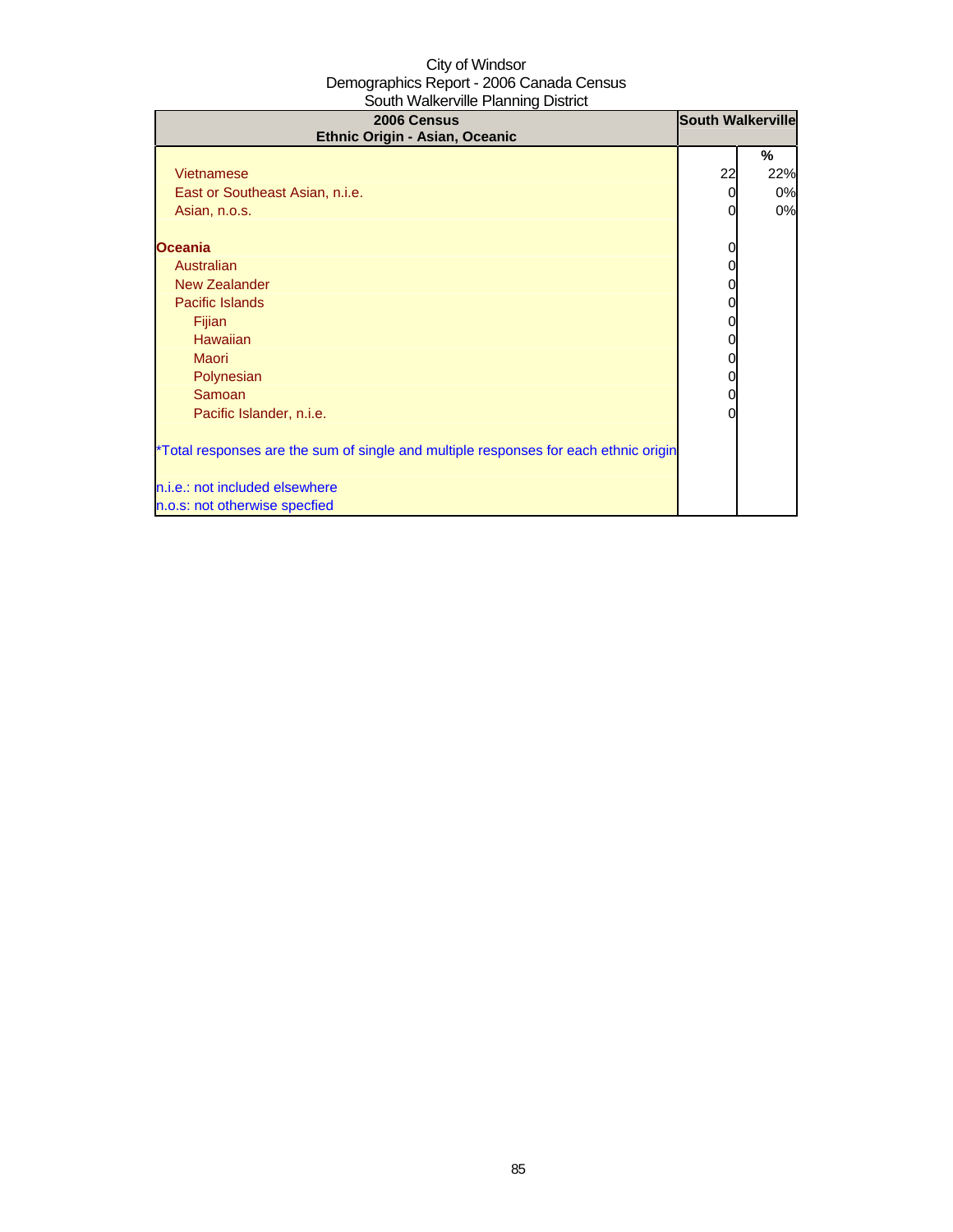# 2006 Census Ethnic Origin - Arab

| 2006 Census<br>Ethnic Origin - Arab                                                  | <b>South Walkerville</b> |     |
|--------------------------------------------------------------------------------------|--------------------------|-----|
|                                                                                      |                          | %   |
| <b>Total Population by Ethnic Origin*</b>                                            | 6,554                    |     |
| <b>Arab</b>                                                                          | 180                      |     |
| Egyptian                                                                             | 20                       | 11% |
| Iraqi                                                                                |                          | 0%  |
| Jordanian                                                                            |                          | 0%  |
| Kuwaiti                                                                              | 0                        | 0%  |
| Lebanese                                                                             | 155                      | 86% |
| Libyan                                                                               | 0                        | 0%  |
| Maghrebi                                                                             | 0                        | 0%  |
| Algerian                                                                             | 0                        | 0%  |
| <b>Berber</b>                                                                        | 0                        | 0%  |
| Moroccan                                                                             | 0                        | 0%  |
| Tunisian                                                                             | 0                        | 0%  |
| Maghrebi, n.i.e.                                                                     | $\Omega$                 | 0%  |
| Palestinian                                                                          | 0                        | 0%  |
| Saudi Arabian                                                                        | 0                        | 0%  |
| Syrian                                                                               | 0                        | 0%  |
| Yemeni                                                                               | 0                        | 0%  |
| Arab, n.i.e.                                                                         | $\Omega$                 | 0%  |
| *Total responses are the sum of single and multiple responses for each ethnic origin |                          |     |
| n.i.e.: not included elsewhere                                                       |                          |     |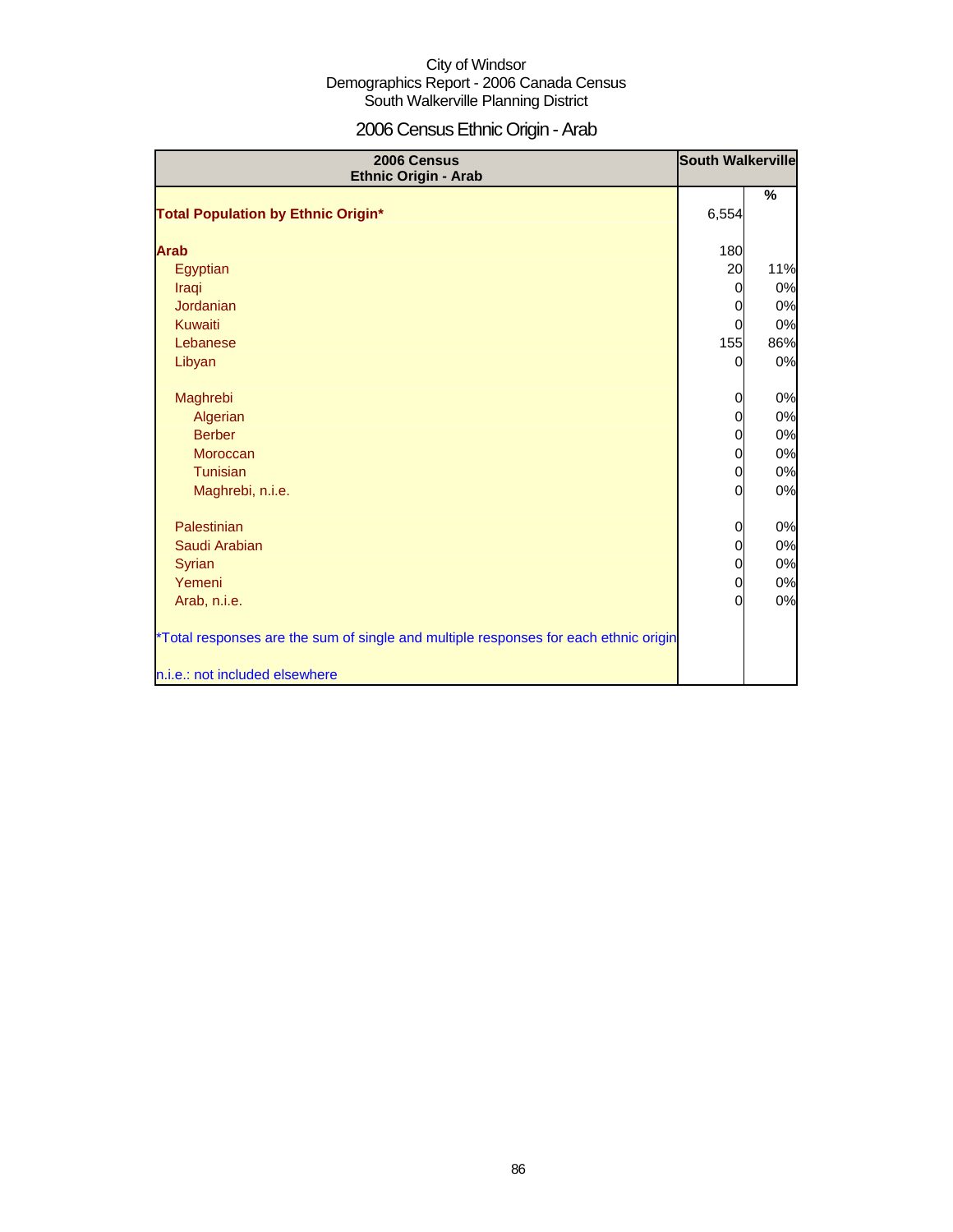# 2006 Census Ethnic Origin - African

| 2006 Census<br><b>Ethnic Origin - African</b> | <b>South Walkerville</b> |     |
|-----------------------------------------------|--------------------------|-----|
|                                               |                          | %   |
| <b>Total Population by Ethnic Origin*</b>     | 6,554                    |     |
| <b>African</b>                                | 65                       |     |
| Afrikaner                                     | $\mathbf 0$              | 0%  |
| Akan                                          | 0                        | 0%  |
| Amhara                                        | 0                        | 0%  |
| Angolan                                       | 0                        | 0%  |
| Ashanti                                       | $\overline{0}$           | 0%  |
| <b>Bantu</b>                                  | $\overline{0}$           | 0%  |
| <b>Black</b>                                  | 25                       | 38% |
| <b>Burundian</b>                              |                          | 0%  |
| Cameroonian                                   | $\overline{0}$           | 0%  |
| Chadian                                       | 0<br>0                   | 0%  |
|                                               |                          |     |
| Congolese (Zairian)                           | 0                        | 0%  |
| Congolese, n.o.s.                             | 0                        | 0%  |
| <b>Dinka</b>                                  | 0                        | 0%  |
| <b>East African</b>                           | 0                        | 0%  |
| Eritrean                                      | $\overline{0}$           | 0%  |
| Ethiopian                                     | $\overline{0}$           | 0%  |
| Gabonese                                      | $\overline{0}$           | 0%  |
| Gambian                                       | $\overline{0}$           | 0%  |
| Ghanaian                                      | 0                        | 0%  |
| Guinean, n.o.s.                               | $\overline{0}$           | 0%  |
| Harari                                        | 0                        | 0%  |
| Ibo                                           | 0                        | 0%  |
| <b>Ivorian</b>                                | $\overline{0}$           | 0%  |
| Kenyan                                        | $\overline{0}$           | 0%  |
| <b>Malagasy</b>                               | $\overline{0}$           | 0%  |
| <b>Malian</b>                                 | $\overline{0}$           | 0%  |
| <b>Mauritian</b>                              | $\overline{0}$           | 0%  |
| Nigerian                                      | $\overline{0}$           | 0%  |
| Oromo                                         | $\overline{0}$           | 0%  |
| Peulh                                         | $\overline{0}$           | 0%  |
| Rwandan                                       | $\overline{0}$           | 0%  |
| Senegalese                                    | $\overline{0}$           | 0%  |
| Seychellois                                   | $\overline{0}$           | 0%  |
| Sierra Leonean                                | $\overline{0}$           | 0%  |
| Somali                                        | $\overline{0}$           | 0%  |
| South African                                 | 10                       | 15% |
| <b>Sudanese</b>                               | $\overline{0}$           | 0%  |
| Tanzanian                                     | $\overline{0}$           | 0%  |
| <b>Tigrian</b>                                | $\overline{0}$           | 0%  |
| <b>Togolese</b>                               | $\overline{0}$           | 0%  |
| Ugandan                                       | $\overline{0}$           | 0%  |
| Yoruba                                        | $\overline{0}$           | 0%  |
| Zambian                                       | $\overline{0}$           | 0%  |
| Zimbabwean                                    | $\mathbf 0$              | 0%  |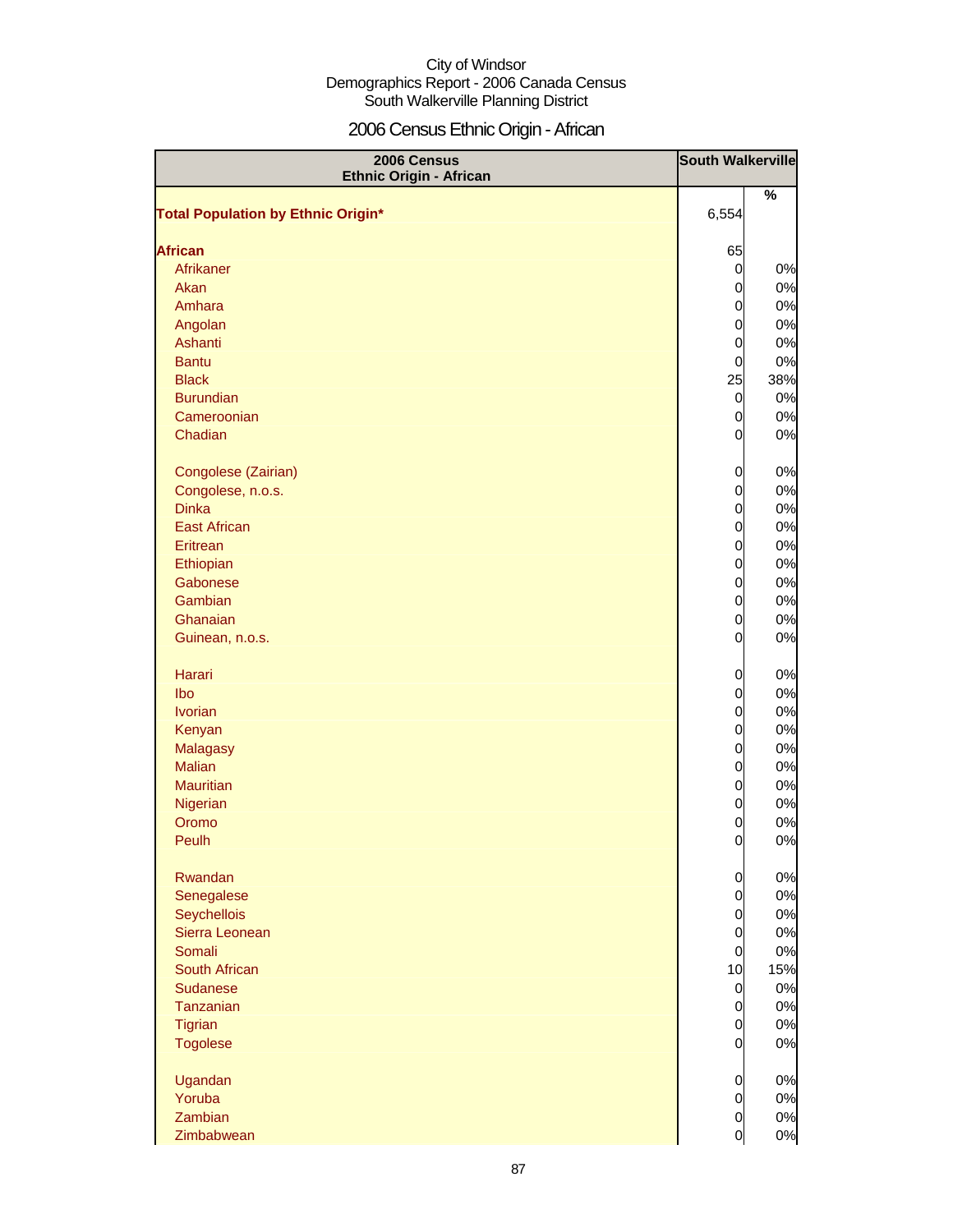| 2006 Census<br><b>Ethnic Origin - African</b>                                        | <b>South Walkerville</b> |               |
|--------------------------------------------------------------------------------------|--------------------------|---------------|
| <b>Zulu</b><br>African, n.i.e.                                                       |                          | %<br>0%<br>0% |
| *Total responses are the sum of single and multiple responses for each ethnic origin |                          |               |
| n.i.e.: not included elsewhere                                                       |                          |               |
| n.o.s: not otherwise specfied                                                        |                          |               |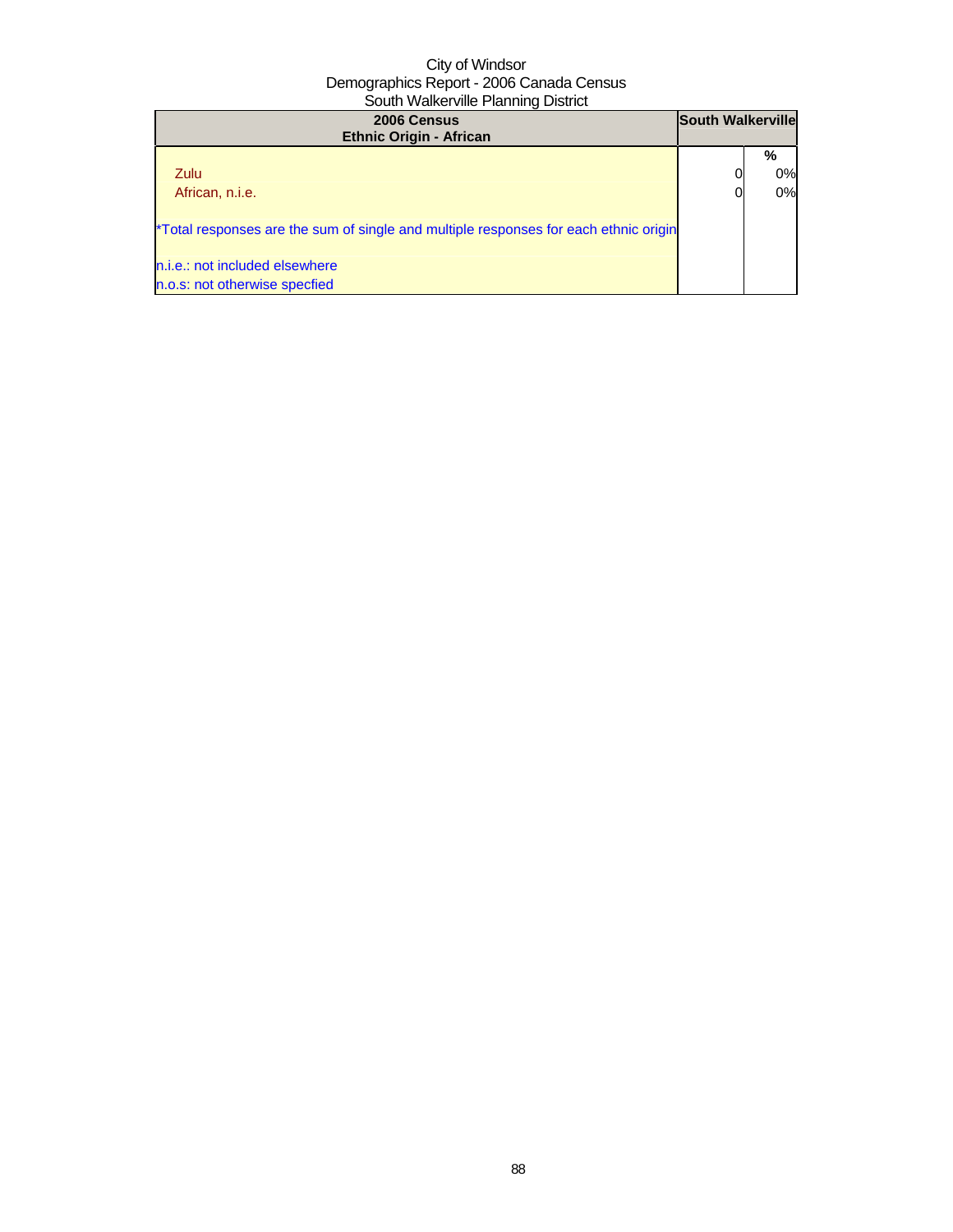# 2006 Census Ethnic Origin - Americas

| 2006 Census<br><b>Ethnic Origin - Americas</b> |                | <b>South Walkerville</b> |
|------------------------------------------------|----------------|--------------------------|
|                                                |                | %                        |
| <b>Total Population by Ethnic Origin*</b>      | 6,554          |                          |
|                                                |                |                          |
| <b>Latin, Central and South American</b>       | 65             |                          |
| Aboriginal from Central/South America          | $\overline{0}$ | 0%                       |
| Argentinian                                    | 10             | 15%                      |
| <b>Belizean</b>                                | $\overline{0}$ | 0%                       |
| <b>Bolivian</b>                                | 0              | 0%                       |
| <b>Brazilian</b>                               | 0              | 0%                       |
| Chilean<br>Colombian                           | 0              | 0%<br>0%                 |
| <b>Costa Rican</b>                             | 0<br>0         | 0%                       |
| Ecuadorian                                     | 15             | 23%                      |
| Guatemalan                                     | 0              | 0%                       |
|                                                |                |                          |
| Hispanic                                       | 0              | 0%                       |
| Honduran                                       | 0              | 0%                       |
| Maya                                           | 0              | 0%                       |
| <b>Mexican</b>                                 | 35             | 54%                      |
| Nicaraguan                                     | $\overline{0}$ | 0%                       |
| Panamanian                                     | 0              | 0%                       |
| Paraguayan                                     | $\mathbf 0$    | 0%                       |
| Peruvian                                       | $\mathbf 0$    | 0%                       |
| Salvadorean                                    | 0              | 0%                       |
| Uruguayan                                      | 0              | 0%                       |
| Venezuelan                                     | 0              | 0%                       |
| Latin, Central or South American, n.i.e.       | 10             | 15%                      |
|                                                |                |                          |
| <b>Caribbean</b>                               | 20             |                          |
| Antiguan                                       | 0              | 0%                       |
| <b>Bahamian</b>                                | 0              | 0%                       |
| <b>Barbadian</b>                               | 0              | 0%                       |
| <b>Bermudan</b>                                | $\overline{0}$ | 0%                       |
| Carib                                          | 0              | 0%                       |
| Cuban                                          | $\overline{0}$ | 0%                       |
| Dominican, n.o.s.                              | $\overline{0}$ | $0\%$                    |
| Grenadian                                      | $\overline{0}$ | 0%                       |
| Guyanese                                       | 20             | 100%                     |
| <b>Haitian</b>                                 | 0              | 0%                       |
| Jamaican                                       | 10             | 50%                      |
| Kittitian/Nevisian                             | $\overline{0}$ | 0%                       |
| <b>Martinican</b>                              | 0              | 0%                       |
| Montserratan                                   | 0              | 0%                       |
| <b>Puerto Rican</b>                            | 0              | 0%                       |
| St. Lucian                                     | 0              | 0%                       |
| Trinidadian/Tobagonian                         | 0              | 0%                       |
| Vincentian/Grenadinian                         | 0              | 0%                       |
| <b>West Indian</b>                             | 0              | 0%                       |
| Caribbean, n.i.e.                              | 0              | 0%                       |
|                                                |                |                          |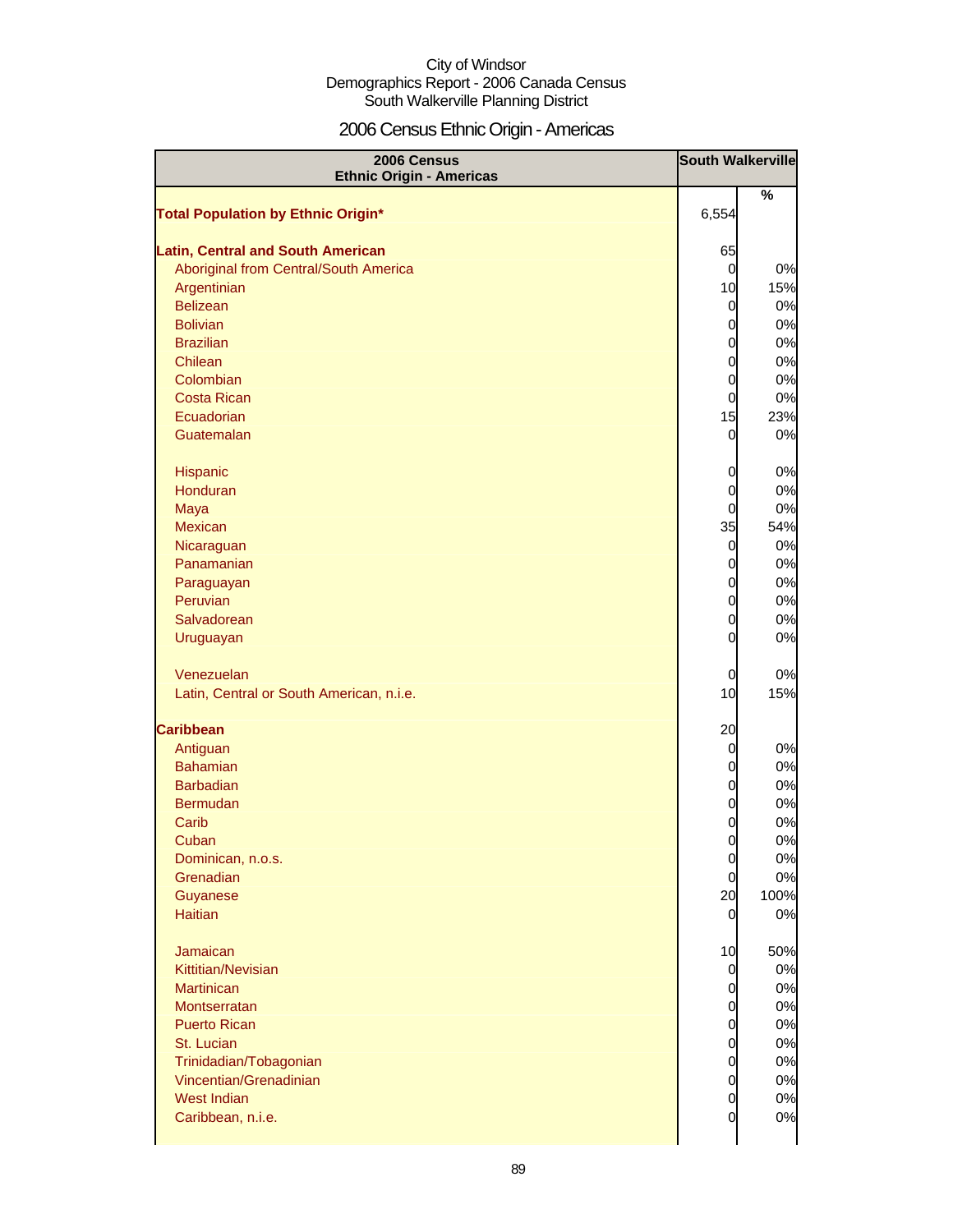| 2006 Census<br><b>Ethnic Origin - Americas</b>                                       | <b>South Walkerville</b> |      |
|--------------------------------------------------------------------------------------|--------------------------|------|
|                                                                                      |                          | %    |
| <b>North American</b>                                                                | 2,147                    |      |
| American                                                                             | 100                      | 5%   |
| Canadian                                                                             | 2,093                    | 97%  |
| Newfoundlander                                                                       |                          | 0%   |
| Nova Scotian                                                                         |                          | 0%   |
| <b>Ontarian</b>                                                                      | 0                        | 0%   |
| Québécois                                                                            |                          | 0%   |
| Other provincial or regional groups                                                  |                          | 0%   |
| <b>North American Aboriginal</b>                                                     | 167                      |      |
| Inuit                                                                                |                          | 0%   |
| <b>Métis</b>                                                                         | 13                       | 8%   |
| North American Indian                                                                | 171                      | 102% |
| *Total responses are the sum of single and multiple responses for each ethnic origin |                          |      |
| n.i.e.: not included elsewhere                                                       |                          |      |
| n.o.s: not otherwise specfied                                                        |                          |      |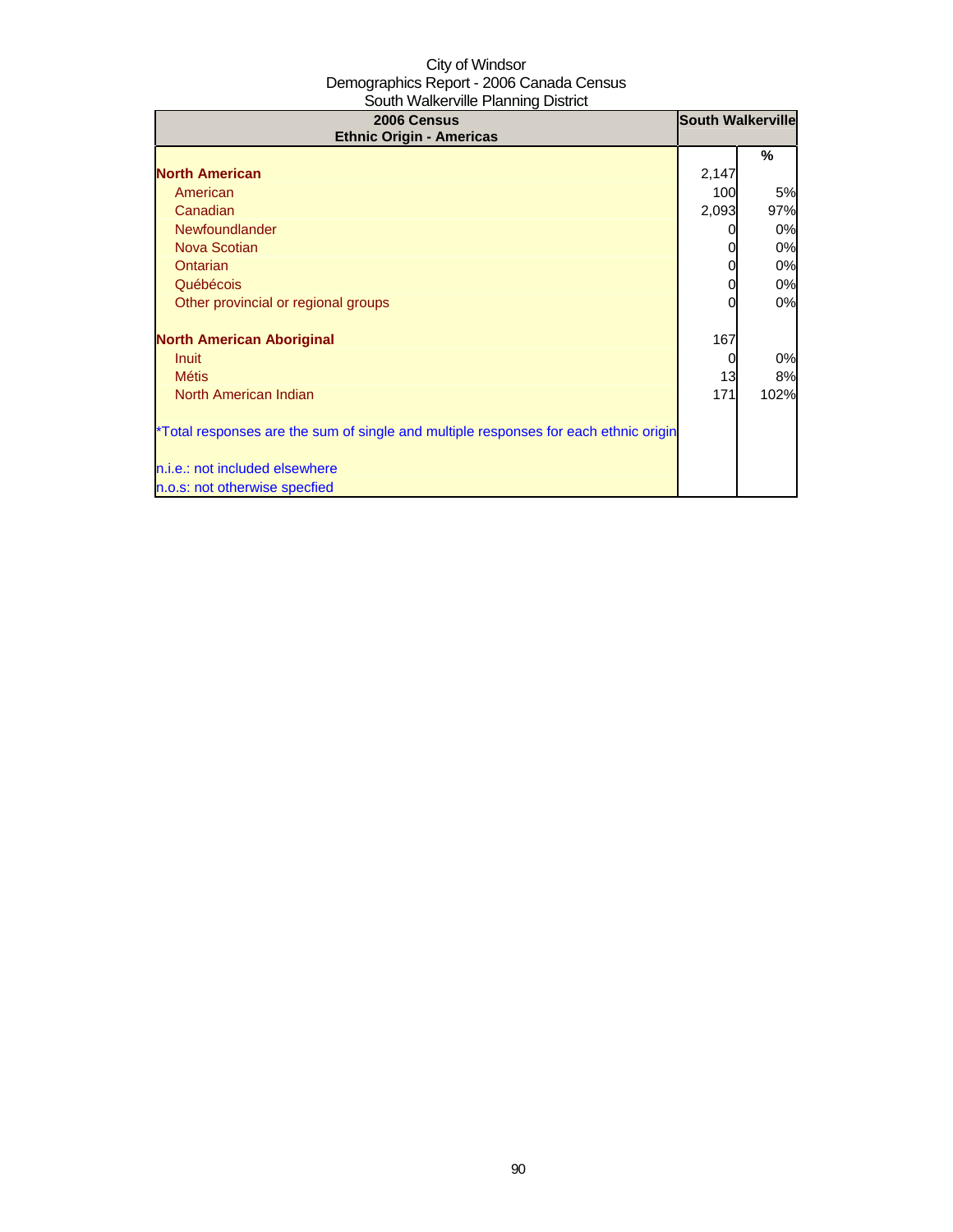| 2006 Census Visible Minorities |  |  |
|--------------------------------|--|--|
|--------------------------------|--|--|

| 2006 Census<br><b>Visible Minorities</b>               | <b>South Walkerville</b>                                  |    |
|--------------------------------------------------------|-----------------------------------------------------------|----|
| <b>Total Population by Visible Minority Groups</b>     | 6,544                                                     | %  |
| <b>Visible minorities</b>                              | 379                                                       | 6% |
| Top 3 visible minorities                               | Arab <sub>26%</sub><br>Latin American 20%<br>Filipino 17% |    |
| <b>Chinese</b>                                         | 10                                                        | 0% |
| South Asian                                            | 35                                                        | 1% |
| <b>Black</b>                                           | 47                                                        | 1% |
| Filipino                                               | 55                                                        | 1% |
| <b>Latin American</b>                                  | 65                                                        | 1% |
| <b>Southeast Asian</b>                                 | 28                                                        | 0% |
| Arab                                                   | 84                                                        | 1% |
| <b>West Asian</b>                                      | 0                                                         | 0% |
| Korean                                                 | 0                                                         | 0% |
| Japanese                                               | <sub>0</sub>                                              | 0% |
| Visible minority, n.i.e.                               | 0                                                         | 0% |
| Multiple visible minority                              | 16                                                        | 0% |
| Not a visible minority (includes white and aboriginal) | 6,20495%                                                  |    |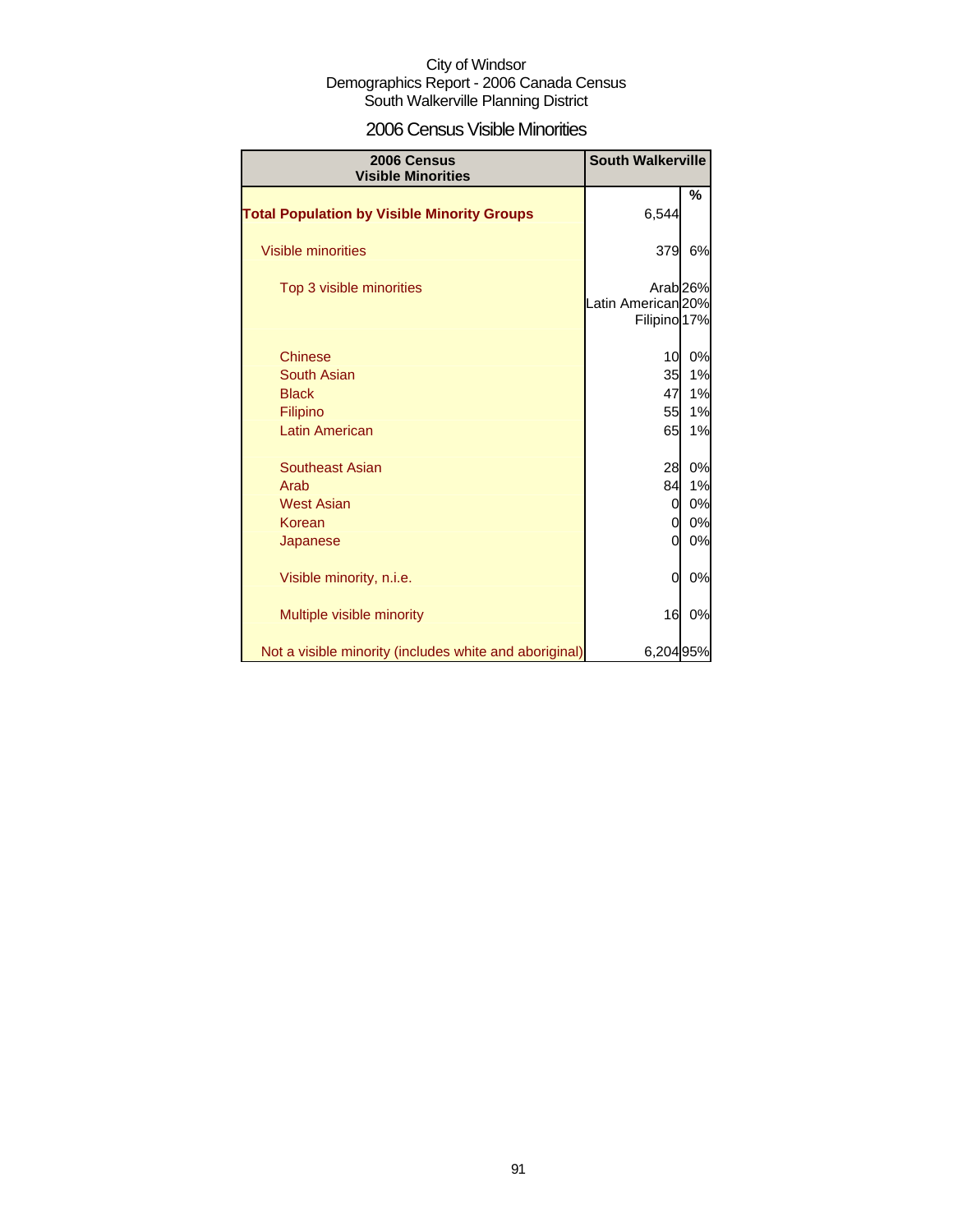# 2006 Census 2005 Employment Income by Sex and Work Activity

| 2006 Census<br>2005 Employment Income by Sex and Work Activity                                                                                                                                                               | <b>South</b><br><b>Walkerville</b> |               |
|------------------------------------------------------------------------------------------------------------------------------------------------------------------------------------------------------------------------------|------------------------------------|---------------|
|                                                                                                                                                                                                                              |                                    | $\frac{0}{0}$ |
| Total Population 15 years and over with employment income                                                                                                                                                                    | 3,901                              |               |
| Average employment income                                                                                                                                                                                                    | \$40,393                           |               |
| Worked full year, full time                                                                                                                                                                                                  | 2,095 54%                          |               |
| Average employment income                                                                                                                                                                                                    | \$56,313                           |               |
| Worked part year or part time                                                                                                                                                                                                | 1,477 38%                          |               |
| Average employment income                                                                                                                                                                                                    | \$25,095                           |               |
| Males 15 years and over with employment income                                                                                                                                                                               | 1,993                              |               |
| Average employment income                                                                                                                                                                                                    | \$47,737                           |               |
| Worked full year, full time                                                                                                                                                                                                  | 1,193 60%                          |               |
| Average employment income                                                                                                                                                                                                    | \$63,451                           |               |
| Worked part year or part time                                                                                                                                                                                                |                                    | 615 31%       |
| Average employment income                                                                                                                                                                                                    | \$30,687                           |               |
| Females 15 years and over with employment income                                                                                                                                                                             | 1,897                              |               |
| Average employment income                                                                                                                                                                                                    | \$32,541                           |               |
| Worked full year, full time                                                                                                                                                                                                  |                                    | 896 47%       |
| Average employment income                                                                                                                                                                                                    | \$46,873                           |               |
| Worked part year or part time                                                                                                                                                                                                |                                    | 854 45%       |
| Average employment income                                                                                                                                                                                                    | \$21,070                           |               |
| Note that the sum of "worked full year, full time" and "worked part year or part time" counts may not equal<br>"persons with employment income". This is due to persons reporting employment income from a previous<br>year. |                                    |               |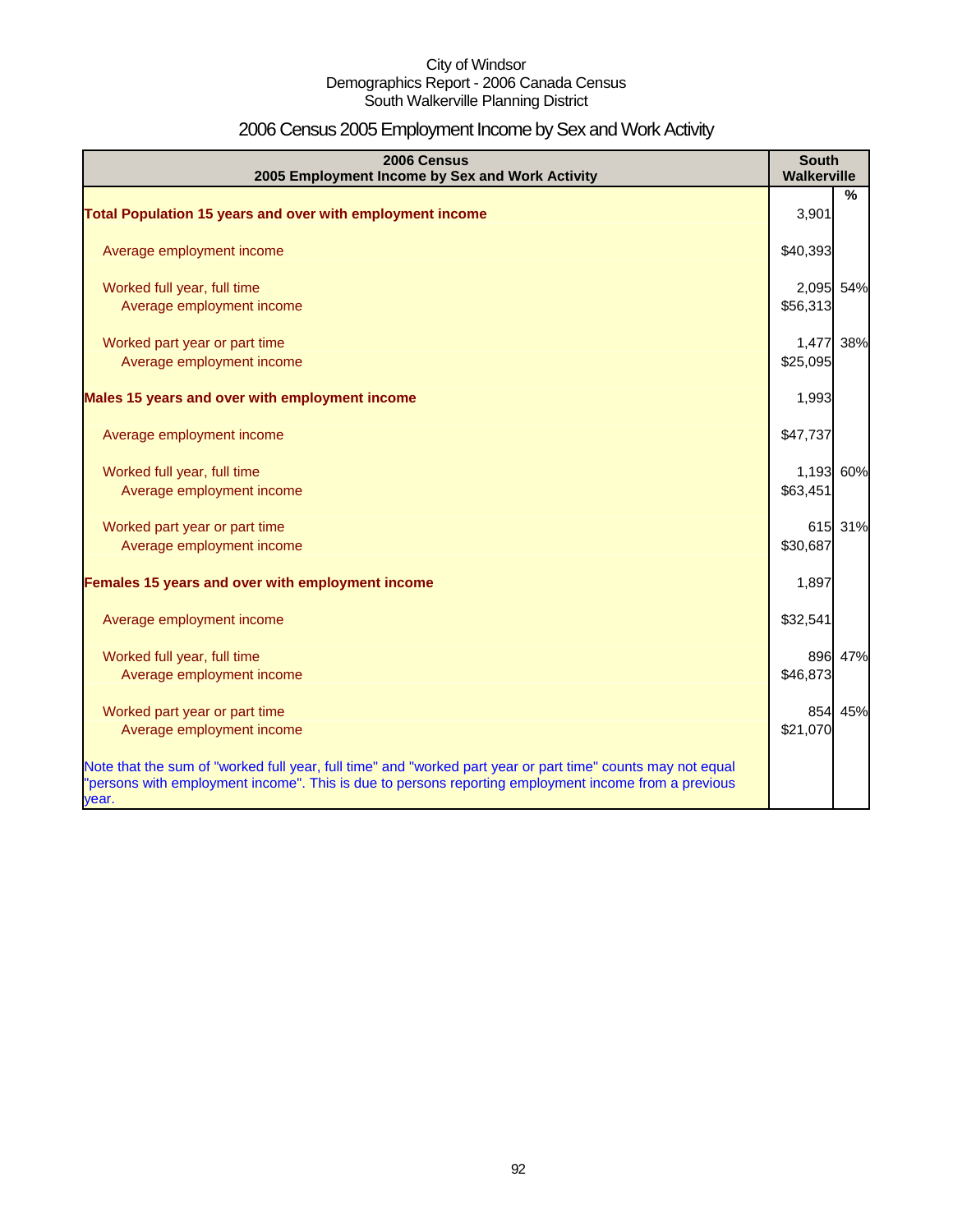| 2006 Census<br>2005 Individual Income by Sex Comparison | <b>South Walkerville</b>   |               |              |               |                |         |
|---------------------------------------------------------|----------------------------|---------------|--------------|---------------|----------------|---------|
|                                                         | Total<br><b>Population</b> | $\frac{9}{6}$ | <b>Males</b> | $\frac{9}{6}$ | <b>Females</b> | %       |
| <b>Population 15 years and over</b>                     | 5,483                      |               | 2,641        |               | 2,841          |         |
| Without income                                          |                            | 248 5%        |              | 145 6%        | 110            | 4%      |
| With income                                             | 5,244 96%                  |               | 2,499 95%    |               | 2,729 96%      |         |
| Population 15 years and over by Income                  | 5,244                      |               | 2,499        |               | 2,729          |         |
| <b>Under \$1,000</b>                                    | 197                        | 4%            | 64           | 3%            | 107            | 4%      |
| $$1,000 - $2,999$                                       | 127                        | 2%            | 38           | 2%            | 87             | 3%      |
| $$3,000 - $4,999$                                       | 143                        | 3%            | 43           | 2%            | 83             | 3%      |
| $$5,000 - $6,999$                                       | <b>154</b>                 | 3%            | 38           | 2%            | 123            | 4%      |
| $$7,000 - $9,999$                                       | 244                        | 5%            | 118          | 5%            | 137            | 5%      |
| \$10,000 - \$11,999                                     | 198                        | 4%            | 73           | 3%            | 125            | 5%      |
| \$12,000 - \$14,999                                     | 230                        | 4%            | 41           | 2%            | 158            | 6%      |
| \$15,000 - \$19,999                                     | 474                        | 9%            | 211          | 8%            |                | 263 10% |
| \$20,000 - \$24,999                                     | 416                        | 8%            | 218          | 9%            | 199            | 7%      |
| \$25,000 - \$29,999                                     | 324                        | 6%            | 136          | 5%            | 229            | 8%      |
| \$30,000 - \$34,999                                     | 358                        | 7%            | 153          | 6%            | 198            | 7%      |
| \$35,000 - \$39,999                                     | 254                        | 5%            | 139          | 6%            | 125            | 5%      |
| \$40,000 - \$44,999                                     | 266                        | 5%            | 136          | 5%            | 128            | 5%      |
| \$45,000 - \$49,999                                     | 275                        | 5%            | 159          | 6%            | 128            | 5%      |
| \$50,000 - \$59,999                                     | 392                        | 7%            |              | 189 8%        | 218            | 8%      |
| \$60,000 and over                                       | 1,10421%                   |               |              | 74830%        |                | 354 13% |
| Dominant Income Range                                   | Over \$60K                 |               | Over \$60K   |               | Over \$60K     |         |
| <b>Median Income</b>                                    | \$30,983                   |               | \$39,298     |               | \$26,056       |         |
| Average Income                                          | \$39,551                   |               | \$47,598     |               | \$32,092       |         |

# 2006 Census 2005 Individual Income by Sex Comparison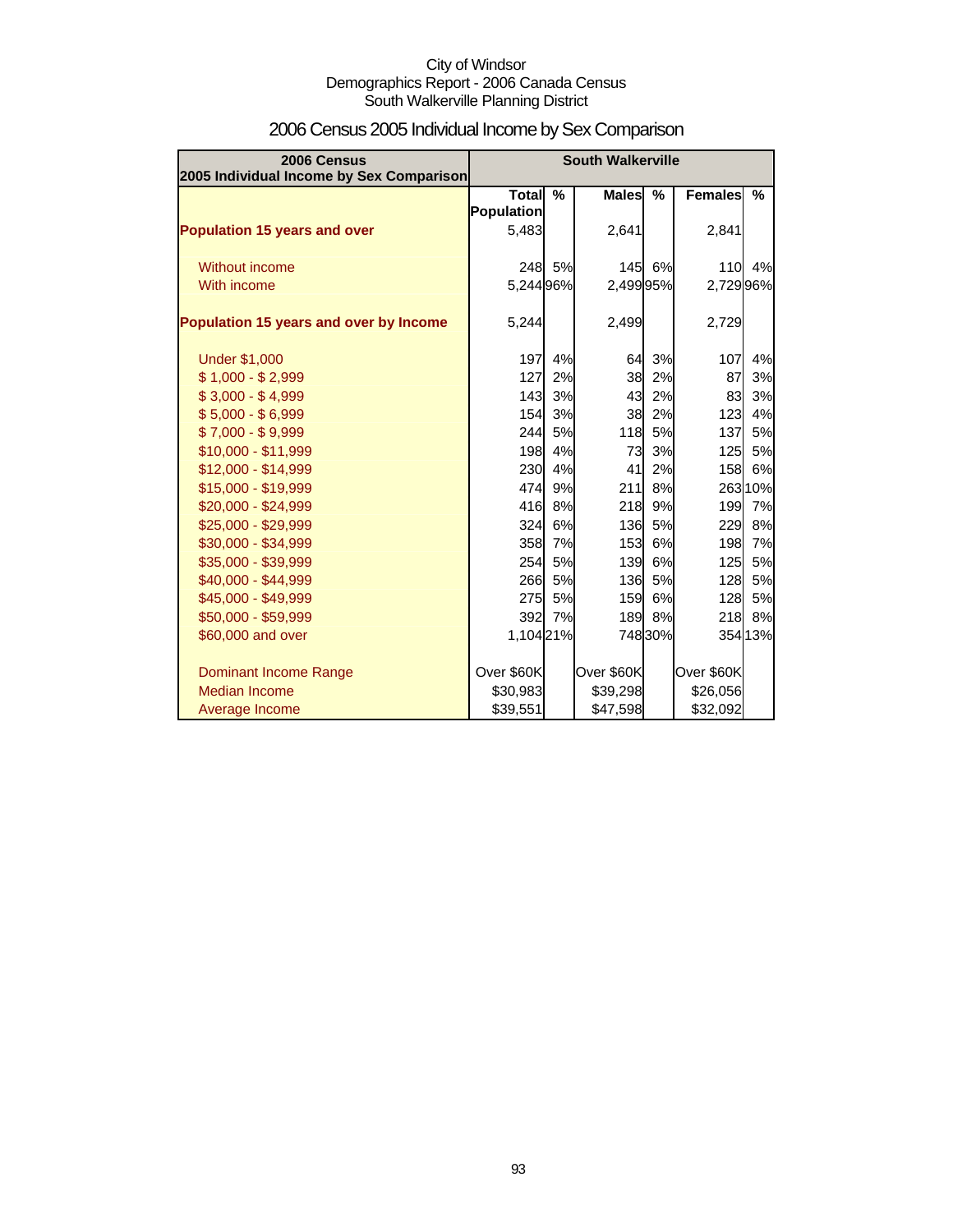# 2006 Census 2005 Individual Income by Sex

| 2006 Census<br>2005 Individual Income by Sex | <b>South Walkerville</b> |           |
|----------------------------------------------|--------------------------|-----------|
|                                              |                          | %         |
| <b>Population 15 years and over</b>          | 5,483                    |           |
| Without income                               | 248                      | 5%        |
| With income                                  | 5,244                    | 96%       |
|                                              |                          |           |
| Population 15 years and over by Income       | 5,244                    |           |
| <b>Under \$1,000</b>                         | 197                      | 4%        |
| $$1,000 - $2,999$                            | 127                      | 2%        |
| $$3,000 - $4,999$                            | 143                      | 3%        |
| $$5,000 - $6,999$                            | <b>154</b>               | 3%        |
| $$7,000 - $9,999$                            | 244                      | 5%        |
| \$10,000 - \$11,999                          | 198                      | 4%        |
| \$12,000 - \$14,999                          | 230                      | 4%        |
| \$15,000 - \$19,999                          | 474                      | 9%        |
| \$20,000 - \$24,999                          | 416                      | 8%        |
| \$25,000 - \$29,999                          | 324                      | 6%        |
| \$30,000 - \$34,999                          | 358                      | 7%        |
| \$35,000 - \$39,999                          | 254                      | 5%        |
| \$40,000 - \$44,999                          | 266                      | 5%        |
| \$45,000 - \$49,999                          | 275                      | 5%        |
| \$50,000 - \$59,999                          | 392                      | 7%<br>21% |
| \$60,000 and over                            | 1,104                    |           |
| Dominant income range                        | Over \$60K               |           |
| Average income                               | \$39,551                 |           |
| <b>Median income</b>                         | \$30,983                 |           |
| <b>Males 15 years and over</b>               | 2,641                    |           |
| Without income                               | 145                      | 6%        |
| With income                                  | 2,499                    | 95%       |
| Males 15 years and over by Income            | 2,499                    |           |
|                                              |                          |           |
| <b>Under \$1,000</b>                         | 64                       | 3%        |
| $$1,000 - $2,999$                            | 38                       | 2%        |
| $$3,000 - $4,999$                            | 43                       | 2%        |
| $$5,000 - $6,999$                            | 38                       | 2%        |
| $$7,000 - $9,999$                            | 118                      | 5%        |
| \$10,000 - \$11,999                          | 73                       | 3%        |
| \$12,000 - \$14,999                          | 41                       | 2%        |
| \$15,000 - \$19,999<br>\$20,000 - \$24,999   | 211<br>218               | 8%<br>9%  |
| \$25,000 - \$29,999                          | 136                      | 5%        |
| \$30,000 - \$34,999                          | 153                      | 6%        |
| \$35,000 - \$39,999                          | 139                      | 6%        |
| \$40,000 - \$44,999                          | 136                      | 5%        |
| \$45,000 - \$49,999                          | 159                      | 6%        |
| \$50,000 - \$59,999                          | 189                      | 8%        |
|                                              |                          |           |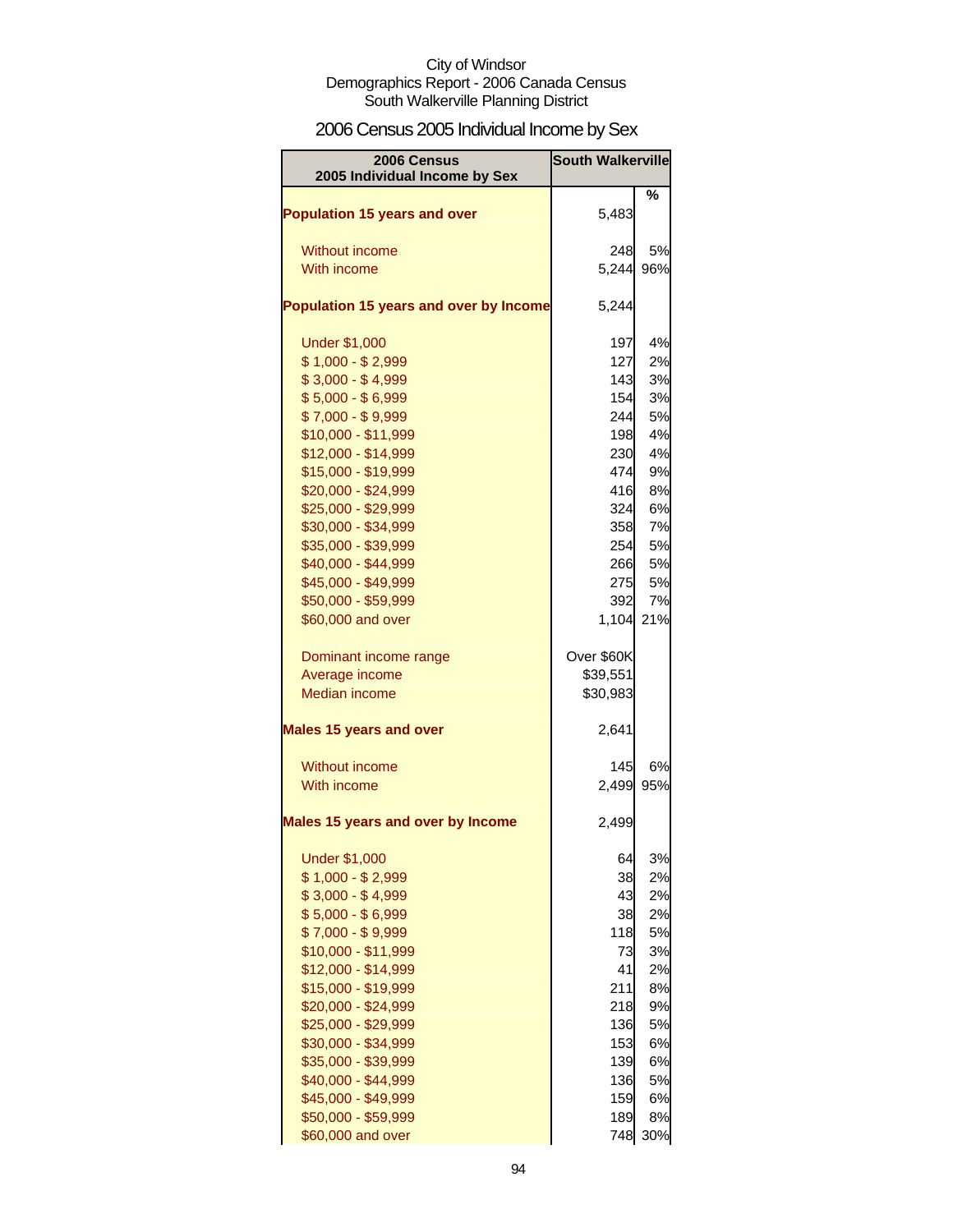| .<br>2006 Census                    | <b>South Walkerville</b> |               |  |
|-------------------------------------|--------------------------|---------------|--|
| 2005 Individual Income by Sex       |                          |               |  |
|                                     |                          | $\frac{9}{6}$ |  |
| Dominant income range               | Over \$60K               |               |  |
|                                     |                          |               |  |
| Median income                       | \$39,298                 |               |  |
| Average income                      | \$47,598                 |               |  |
| <b>Females 15 years and over</b>    | 2,841                    |               |  |
| <b>Without income</b>               | 110                      | 4%            |  |
| With income                         | 2,729                    | 96%           |  |
| Females 15 years and over by Income | 2,729                    |               |  |
| <b>Under \$1,000</b>                | 107                      | 4%            |  |
| $$1,000 - $2,999$                   | 87                       | 3%            |  |
| $$3,000 - $4,999$                   | 83                       | 3%            |  |
| $$5,000 - $6,999$                   | 123                      | 4%            |  |
| $$7,000 - $9,999$                   | 137                      | <b>5%</b>     |  |
| \$10,000 - \$11,999                 | 125                      | <b>5%</b>     |  |
| \$12,000 - \$14,999                 | 158                      | 6%            |  |
| \$15,000 - \$19,999                 | 263                      | 10%           |  |
| \$20,000 - \$24,999                 | 199                      | 7%            |  |
| \$25,000 - \$29,999                 | 229                      | 8%            |  |
| \$30,000 - \$34,999                 | 198                      | 7%            |  |
| \$35,000 - \$39,999                 | 125                      | <b>5%</b>     |  |
| \$40,000 - \$44,999                 | 128                      | 5%            |  |
| \$45,000 - \$49,999                 | 128                      | 5%            |  |
| \$50,000 - \$59,999                 | 218                      | 8%            |  |
| \$60,000 and over                   | 354                      | 13%           |  |
| Dominant income range               | Over \$60K               |               |  |
| Median income                       | \$26,056                 |               |  |
| Average income                      | \$32,092                 |               |  |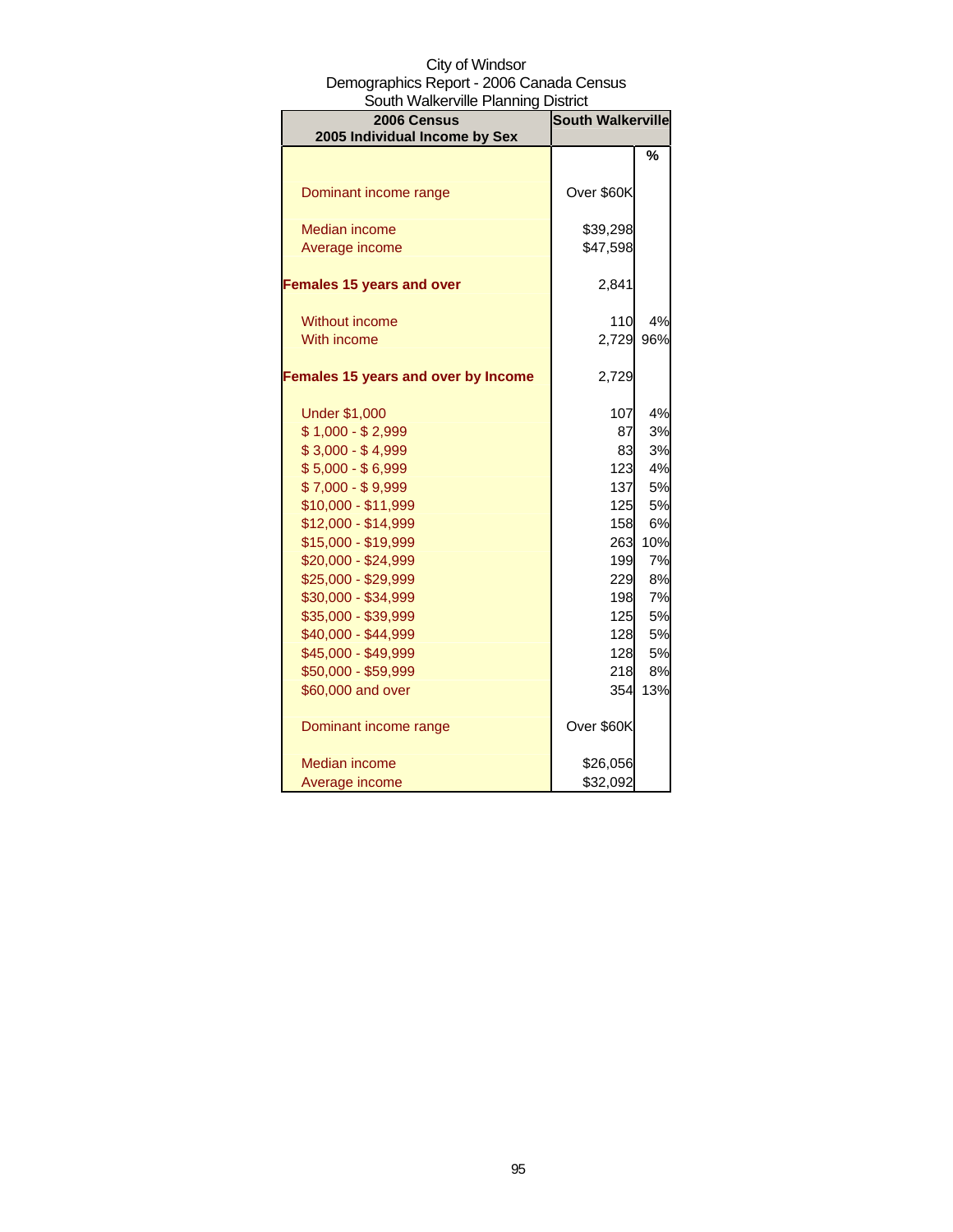# 2006 Census 2005 Individual After-Tax Income by Sex

| 2006 Census<br>2005 Individual After-Tax Income by Sex | <b>South Walkerville</b> |           |
|--------------------------------------------------------|--------------------------|-----------|
|                                                        |                          | %         |
| <b>Population 15 years and over</b>                    | 5,488                    |           |
|                                                        |                          |           |
| <b>Without income</b><br>With income                   | 260                      | 5%<br>95% |
|                                                        | 5,225                    |           |
| Population 15 years and over by after-tax income       | 5,225                    |           |
| <b>Under \$1,000</b>                                   | <b>189</b>               | 4%        |
| \$1,000 to \$2,999                                     | 127                      | 2%        |
| \$3,000 to \$4,999                                     | 144                      | 3%        |
| \$5,000 to \$6,999                                     | 153                      | 3%        |
| \$7,000 to \$9,999<br>\$10,000 to \$11,999             | 234<br>210               | 4%<br>4%  |
| \$12,000 to \$14,999                                   | 252                      | 5%        |
| \$15,000 to \$19,999                                   | 558                      | 11%       |
| \$20,000 to \$24,999                                   | 468                      | 9%        |
| \$25,000 to \$29,999                                   | 442                      | 8%        |
| \$30,000 to \$34,999                                   | 410                      | 8%        |
| \$35,000 to \$39,999                                   | 355                      | 7%        |
| \$40,000 to \$44,999                                   | 277                      | 5%        |
| \$45,000 to \$49,999                                   | 282                      | 5%        |
| \$50,000 and over                                      | 1,047 20%                |           |
| Dominant income range                                  | Over \$50K               |           |
| Median after-tax income                                | \$27,694                 |           |
| Average after-tax income                               | \$32,858                 |           |
| <b>Males 15 years and over</b>                         | 2,649                    |           |
| <b>Without income</b>                                  | 142                      | 5%        |
| With income                                            | 2,480                    | 94%       |
| Males 15 years and over by after-tax income            | 2,480                    |           |
| <b>Under \$1,000</b>                                   | 78                       | 3%        |
| \$1,000 to \$2,999                                     | 38                       | 2%l       |
| \$3,000 to \$4,999                                     | 63                       | 3%        |
| \$5,000 to \$6,999                                     | 28                       | 1%        |
| \$7,000 to \$9,999                                     | 108                      | 4%        |
| \$10,000 to \$11,999                                   | 83                       | 3%        |
| \$12,000 to \$14,999                                   | 75                       | 3%        |
| \$15,000 to \$19,999<br>\$20,000 to \$24,999           | 253<br>178               | 10%<br>7% |
| \$25,000 to \$29,999                                   | 191                      | 8%        |
| \$30,000 to \$34,999                                   | 216                      | 9%        |
| \$35,000 to \$39,999                                   | 176                      | 7%        |
| \$40,000 to \$44,999                                   | 145                      | 6%        |
| \$45,000 to \$49,999                                   | 142                      | 6%        |
| \$50,000 and over                                      | 691                      | 28%       |
| Dominant income range                                  | Over \$50K               |           |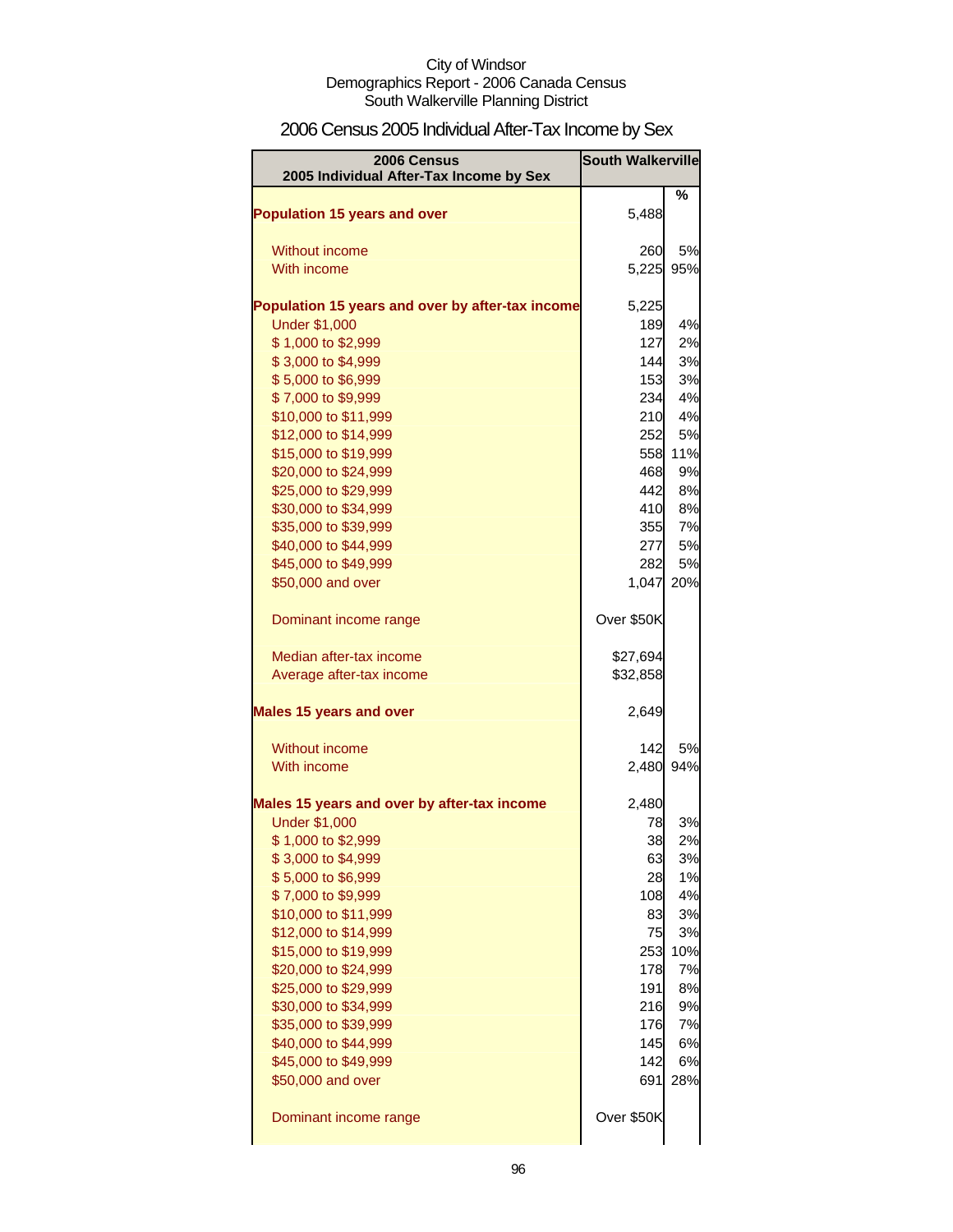| City of Windsor                          |
|------------------------------------------|
| Demographics Report - 2006 Canada Census |
| South Walkerville Planning District      |

| 2006 Census<br>2005 Individual After-Tax Income by Sex | <b>South Walkerville</b> |         |
|--------------------------------------------------------|--------------------------|---------|
|                                                        |                          | %       |
| Median after-tax income                                | \$33,195                 |         |
| Average after-tax income                               | \$38,676                 |         |
| <b>Females 15 years and over</b>                       | 2,833                    |         |
| Without income                                         | 101                      | 4%      |
| With income                                            | 2,720                    | 96%     |
| Females 15 years and over by after-tax income          | 2,720                    |         |
| <b>Under \$1,000</b>                                   | 104                      | 4%      |
| \$1,000 to \$2,999                                     | 72                       | 3%      |
| \$3,000 to \$4,999                                     | 76                       | 3%      |
| \$5,000 to \$6,999                                     | 123                      | 5%      |
| \$7,000 to \$9,999                                     | 119                      | 4%      |
| \$10,000 to \$11,999                                   | 124                      | 5%      |
| \$12,000 to \$14,999                                   | 197                      | 7%      |
| \$15,000 to \$19,999                                   |                          | 286 11% |
| \$20,000 to \$24,999                                   |                          | 302 11% |
| \$25,000 to \$29,999                                   | 267                      | 10%     |
| \$30,000 to \$34,999                                   | 191                      | 7%      |
| \$35,000 to \$39,999                                   | 167                      | 6%      |
| \$40,000 to \$44,999                                   | <b>140</b>               | 5%      |
| \$45,000 to \$49,999                                   | 102                      | 4%      |
| \$50,000 and over                                      | 382                      | 14%     |
| Dominant income range                                  | Over \$50K               |         |
| Median after-tax income                                | \$23,729                 |         |
| Average after-tax income                               | \$27,406                 |         |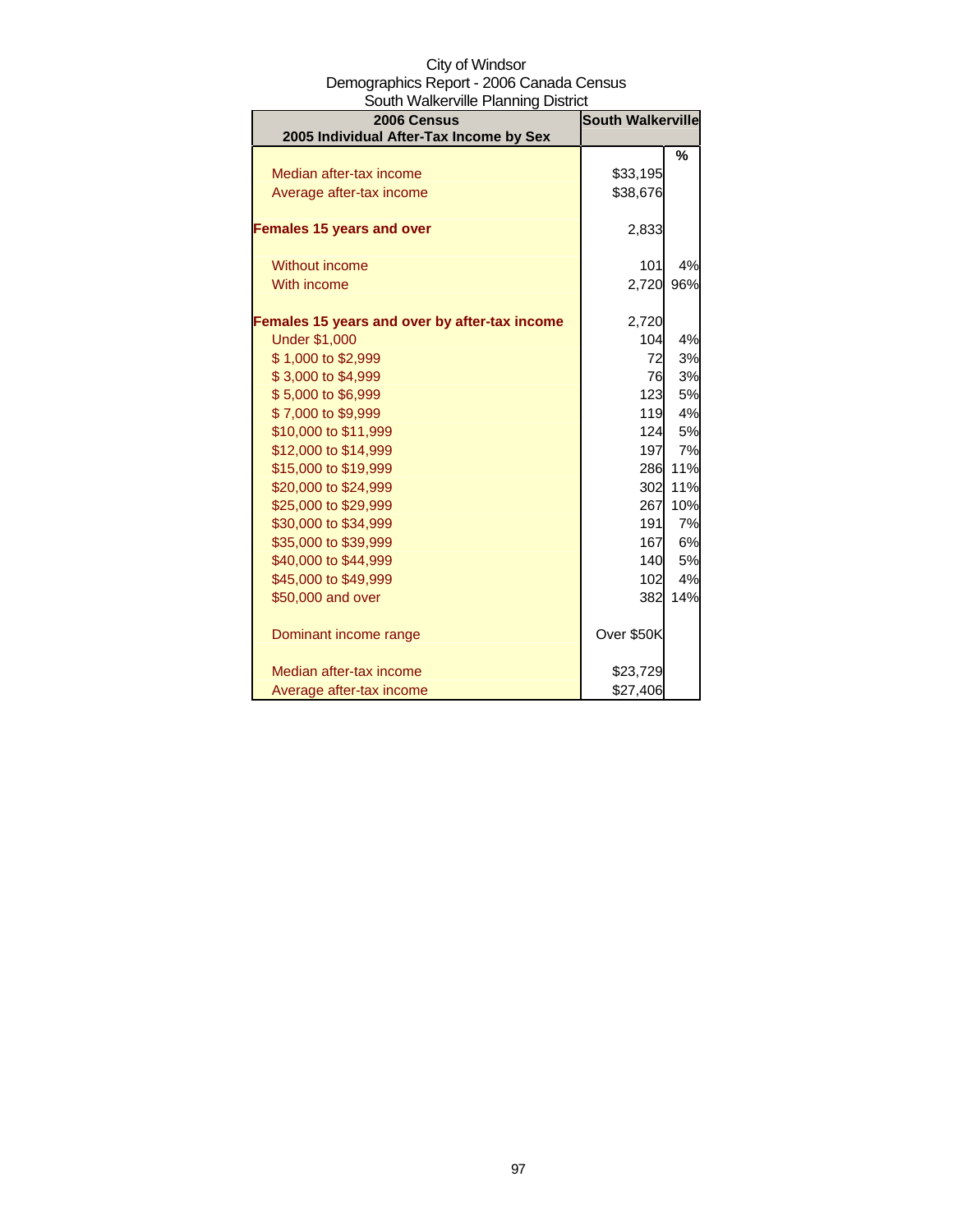# 2006 Census 2005 Family Income

| 2006 Census                                      | <b>South Walkerville</b> |         |
|--------------------------------------------------|--------------------------|---------|
| 2005 Family Income                               |                          |         |
|                                                  |                          | %       |
| <b>Total Census Families by Income</b>           | 1,868                    |         |
| <b>Under \$10,000</b>                            | 20                       | 1%      |
| \$10,000 - \$19,999                              | 20                       | 1%      |
| \$20,000 - \$29,999                              | 118                      | 6%      |
| \$30,000 - \$39,999                              | 114                      | 6%      |
| \$40,000 - \$49,999                              | 149                      | 8%      |
| \$50,000 - \$59,999                              |                          | 179 10% |
| \$60,000 - \$69,999                              |                          | 182 10% |
| \$70,000 - \$79,999                              | 182                      | 10%     |
| \$80,000 - \$89,999                              | 108                      | 6%      |
| \$90,000 - \$99,999                              | 113                      | 6%      |
| \$100,000 and over                               |                          | 603 32% |
| Dominant income range                            | Over \$100K              |         |
| Median income                                    | \$76,180                 |         |
| Average income                                   | \$89,275                 |         |
|                                                  |                          |         |
| <b>Couple Families by Income</b>                 | 1,532                    |         |
| <b>Under \$10,000</b>                            | 0                        | 0%      |
| \$10,000 - \$19,999                              | 01                       | 0%      |
| \$20,000 - \$29,999                              | 67                       | 4%      |
| \$30,000 - \$39,999                              | 84                       | 6%      |
| \$40,000 - \$49,999                              | 113                      | 7%      |
| \$50,000 - \$59,999                              | 164                      | 11%     |
| \$60,000 - \$69,999                              | 129                      | 8%      |
| \$70,000 - \$79,999                              | 166                      | 11%     |
| \$80,000 - \$89,999                              | 99                       | 6%      |
| \$90,000 - \$99,999                              | 65                       | 4%      |
| \$100,000 and over                               |                          | 583 38% |
| Dominant income range                            | Over \$100K              |         |
| <b>Median income</b>                             | \$81,134                 |         |
| Average income                                   | \$96,099                 |         |
| <b>Total Census Families by after-tax Income</b> | 1,874                    |         |
| <b>Under \$10,000</b>                            | 35                       | 2%      |
| \$10,000 to \$19,999                             | 18                       | 1%      |
| \$20,000 to \$29,999                             | 145                      | 8%      |
| \$30,000 to \$39,999                             | 165                      | 9%      |
| \$40,000 to \$49,999                             |                          | 206 11% |
| \$50,000 to \$59,999                             | 257                      | 14%     |
| \$60,000 to \$69,999                             | 199                      | 11%     |
| \$70,000 to \$79,999                             | 174                      | 9%      |
| \$80,000 and over                                |                          | 643 34% |
| Dominant income range                            | Over \$80K               |         |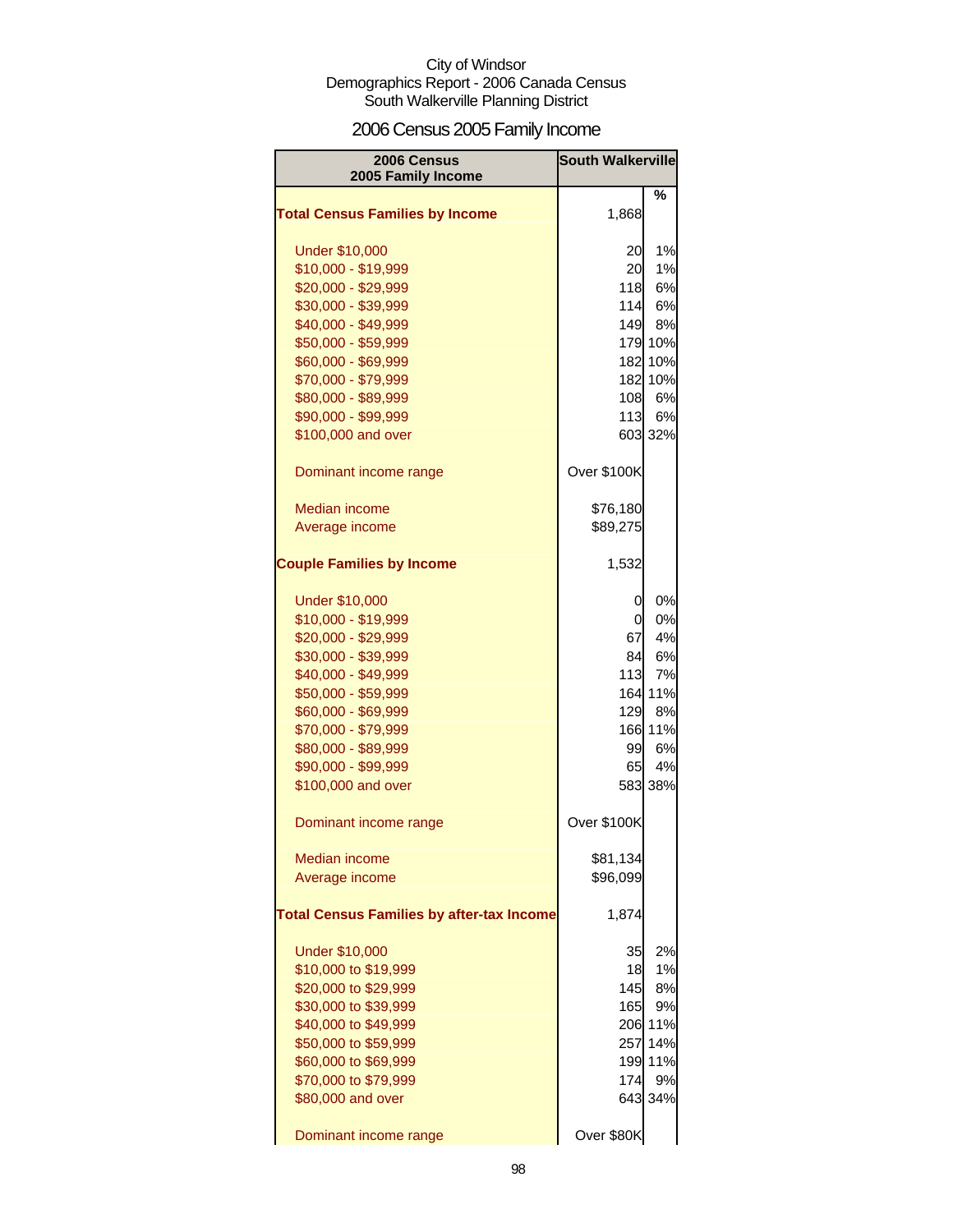| 2006 Census<br>2005 Family Income          | <b>South Walkerville</b> |         |
|--------------------------------------------|--------------------------|---------|
|                                            |                          | %       |
| Median after-tax income                    | \$64,789                 |         |
| Average after-tax income                   | \$74,096                 |         |
|                                            |                          |         |
| <b>Couple Families by after-tax Income</b> | 1,517                    |         |
|                                            |                          |         |
| <b>Under \$10,000</b>                      | 20                       | 1%      |
| \$10,000 to \$19,999                       | Ω                        | 0%      |
| \$20,000 to \$29,999                       | 80                       | 5%      |
| \$30,000 to \$39,999                       | 120                      | 8%      |
| \$40,000 to \$49,999                       | 177                      | 12%     |
| \$50,000 to \$59,999                       |                          | 220 15% |
| \$60,000 to \$69,999                       |                          | 176 12% |
| \$70,000 to \$79,999                       | 92                       | 6%      |
| \$80,000 and over                          | 603                      | 40%     |
| Dominant income range                      | Over \$80K               |         |
| Median after-tax income                    | \$67,206                 |         |
| Average after-tax income                   | \$79,173                 |         |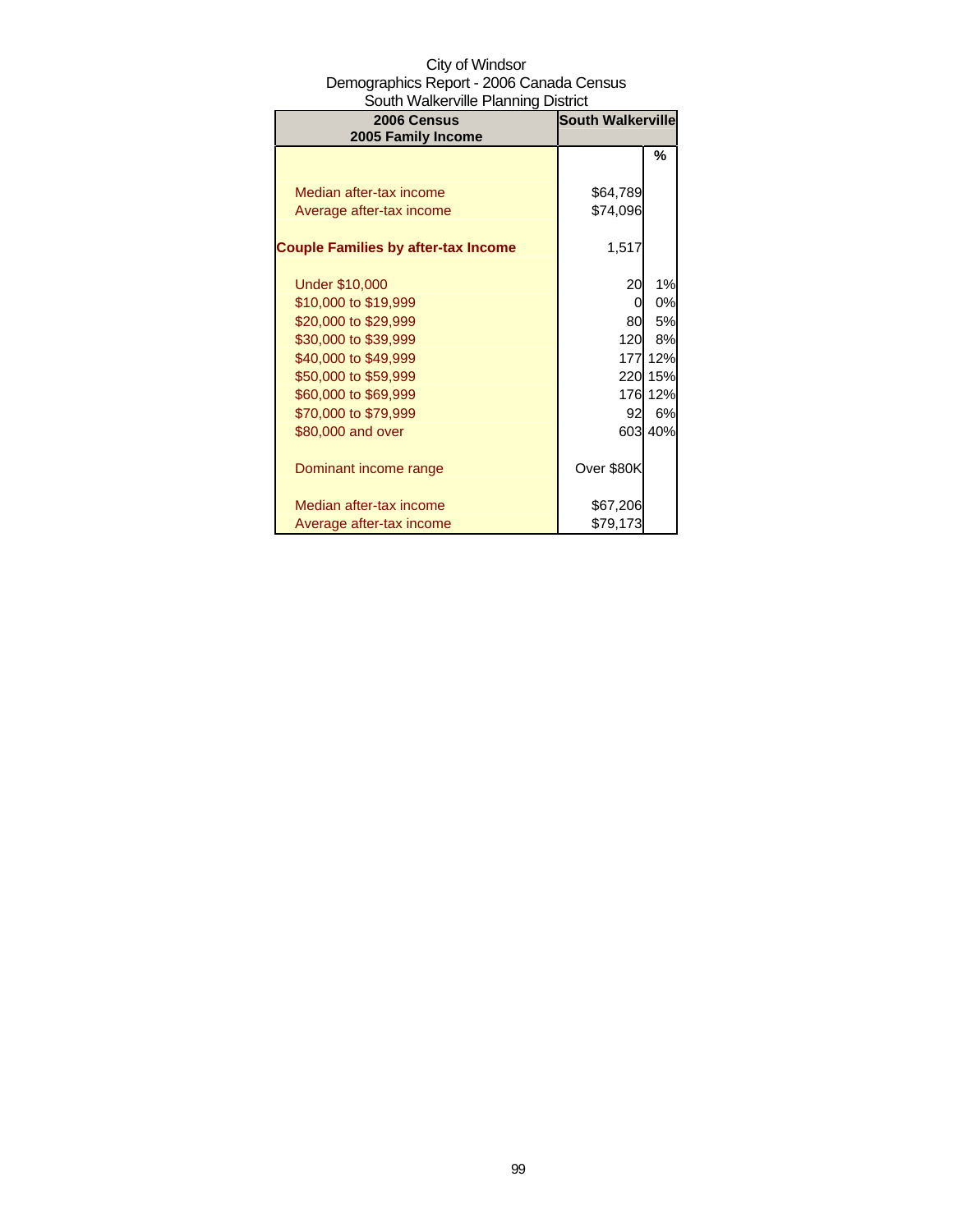# 2006 Census 2005 Income of Non-family Persons by Sex

| 2006 Census<br>2005 Income of Non-family Persons by Sex | <b>South Walkerville</b> |         |
|---------------------------------------------------------|--------------------------|---------|
|                                                         |                          | ℅       |
| Non-family persons 15 years and over by Income          | 999                      |         |
| <b>Under \$1,000</b>                                    | 61                       | 6%      |
| $$1,000 - $2,999$                                       | 0                        | 0%      |
| $$3,000 - $4,999$                                       | 0                        | 0%      |
| $$5,000 - $6,999$                                       | 10                       | 1%      |
| $$7,000 - $9,999$                                       | 35                       | 4%      |
| \$10,000 - \$11,999                                     | 30                       | 3%      |
| \$12,000 - \$14,999                                     | 43                       | 4%      |
| \$15,000 - \$19,999                                     |                          | 97 10%  |
| \$20,000 - \$24,999                                     | 67                       | 7%      |
| \$25,000 - \$29,999                                     |                          | 98 10%  |
| \$30,000 - \$34,999                                     | 75                       | 7%      |
| \$35,000 - \$39,999                                     | 43                       | 4%      |
| \$40,000 - \$44,999                                     | 50                       | 5%      |
| \$45,000 - \$49,999                                     | 20                       | 2%      |
| \$50,000 - \$59,999                                     |                          | 99 10%  |
| \$60,000 and over                                       |                          | 216 22% |
| Dominant income range                                   | Over \$60K               |         |
| Average income                                          | \$39,975                 |         |
| <b>Median income</b>                                    | \$32,076                 |         |
| Male non-family persons 15 years and over               | 421                      |         |
| <b>Under \$1,000</b>                                    | 40                       | 9%      |
| $$1,000 - $2,999$                                       | 0                        | 0%      |
| $$3,000 - $4,999$                                       | $\overline{0}$           | 0%      |
| $$5,000 - $6,999$                                       | 20                       | 5%      |
| $$7,000 - $9,999$                                       | 20                       | 5%      |
| \$10,000 - \$11,999                                     | 25                       | 6%      |
| \$12,000 - \$14,999                                     | 16                       | 4%      |
| \$15,000 - \$19,999                                     | 20                       | 5%      |
| \$20,000 - \$24,999                                     |                          | 45 11%  |
| \$25,000 - \$29,999                                     | 35                       | 8%      |
| \$30,000 - \$34,999                                     | 26                       | 6%      |
| \$35,000 - \$39,999                                     | 0                        | 0%      |
| \$40,000 - \$44,999                                     | 13                       | 3%      |
| \$45,000 - \$49,999                                     | 20                       | 5%      |
| \$50,000 - \$59,999                                     | 41                       | 10%     |
| \$60,000 and over                                       |                          | 108 26% |
| Dominant income range                                   | Over \$60K               |         |
| Average income                                          | \$37,694                 |         |
| Median income                                           | \$29,092                 |         |
| Female non-family persons 15 years and over             | 581                      |         |
| <b>Under \$1,000</b>                                    | 10                       | 2%      |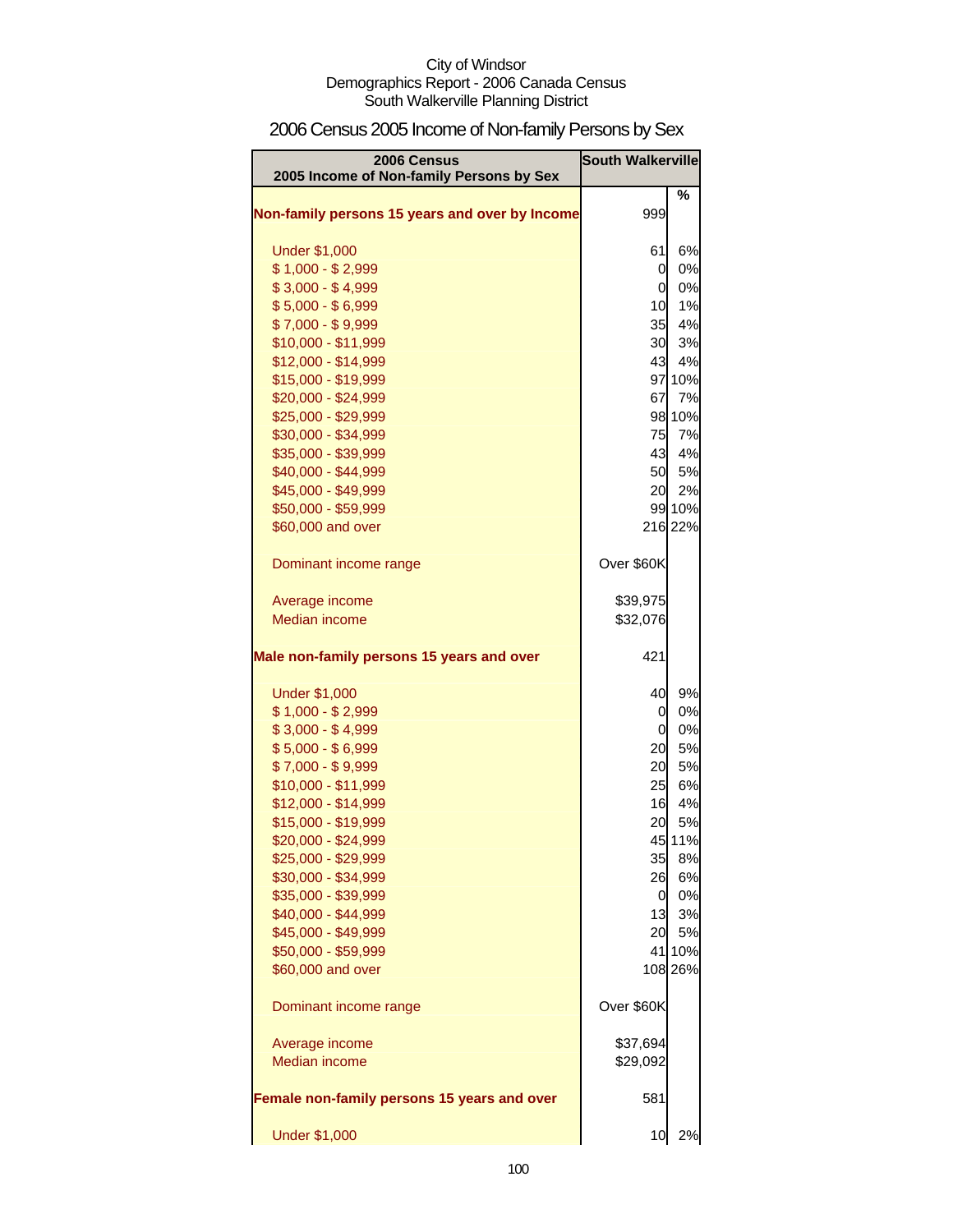| City of Windsor                          |
|------------------------------------------|
| Demographics Report - 2006 Canada Census |
| South Walkerville Planning District      |

| 2006 Census<br>2005 Income of Non-family Persons by Sex | <b>South Walkerville</b> |        |
|---------------------------------------------------------|--------------------------|--------|
|                                                         |                          | %      |
| $$1,000 - $2,999$                                       | 0                        | 0%     |
| $$3,000 - $4,999$                                       | 10                       | 2%     |
| $$5,000 - $6,999$                                       | 0                        | 0%     |
| $$7,000 - $9,999$                                       | 10                       | 2%     |
| \$10,000 - \$11,999                                     | 10 <sup>1</sup>          | 2%     |
| \$12,000 - \$14,999                                     | 11                       | 2%     |
| \$15,000 - \$19,999                                     | 62                       | 11%    |
| \$20,000 - \$24,999                                     | 32                       | 6%     |
| \$25,000 - \$29,999                                     |                          | 88 15% |
| \$30,000 - \$34,999                                     | 50                       | 9%     |
| \$35,000 - \$39,999                                     | 45                       | 8%     |
| \$40,000 - \$44,999                                     | 10                       | 2%     |
| \$45,000 - \$49,999                                     | 20                       | 3%     |
| \$50,000 - \$59,999                                     | 72                       | 12%    |
| \$60,000 and over                                       |                          | 78 13% |
| Dominant income range                                   | \$25K - \$30K            |        |
| Median income                                           | \$32,186                 |        |
| Average income                                          | \$37,126                 |        |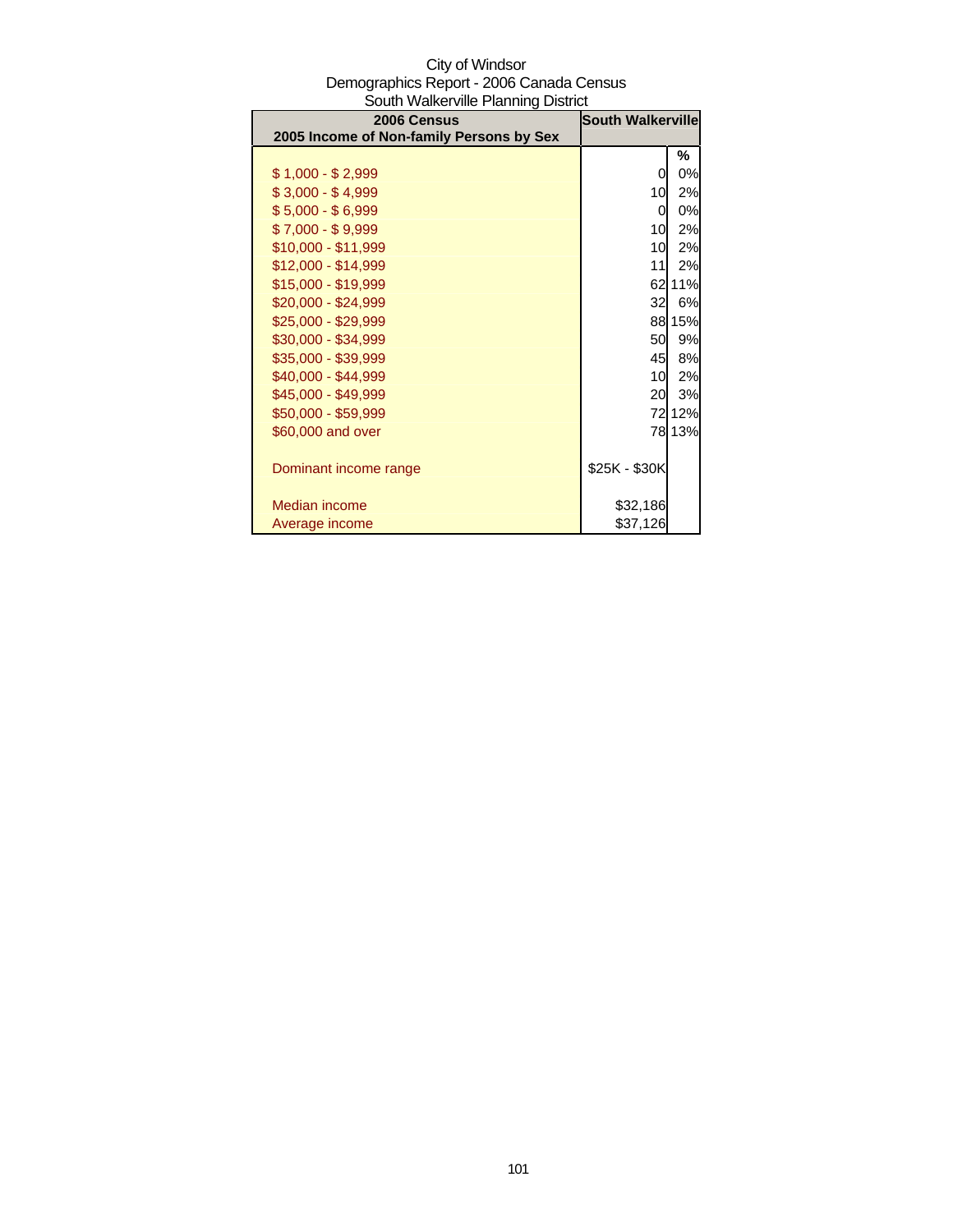| 2006 Census<br>2005 After-Tax Income of Non-family Persons by Sex | <b>South Walkerville</b> |         |
|-------------------------------------------------------------------|--------------------------|---------|
|                                                                   |                          | %       |
| Non-family persons 15 years and over by after-tax income          | 1,004                    |         |
| <b>Under \$1,000</b>                                              | 47                       | 5%      |
| $$1,000 - $2,999$                                                 | $\overline{0}$           | 0%      |
| $$3,000 - $4,999$                                                 | $\overline{0}$           | 0%      |
| $$5,000 - $6,999$                                                 | 10                       | 1%      |
| $$7,000 - $9,999$                                                 | 40                       | 4%      |
| \$10,000 - \$11,999                                               | 25                       | 2%      |
| \$12,000 - \$14,999                                               | 48                       | 5%      |
| \$15,000 - \$19,999                                               |                          | 119 12% |
| \$20,000 - \$24,999                                               | 88                       | 9%      |
| \$25,000 - \$29,999                                               |                          | 111 11% |
| \$30,000 - \$34,999                                               | 63                       | 6%      |
| \$35,000 - \$39,999                                               | 65                       | 6%      |
| \$40,000 - \$44,999                                               | 66                       | 7%      |
| \$45,000 - \$49,999                                               | 53                       | 5%      |
| \$50,000 and over                                                 |                          | 186 19% |
| Dominant income range                                             | Over \$50K               |         |
| <b>Median income</b>                                              | \$28,775                 |         |
| Average income                                                    | \$32,903                 |         |
|                                                                   |                          |         |
| Male non-family persons 15 years and over by after-tax income     | 406                      |         |
| <b>Under \$1,000</b>                                              | 37                       | 9%      |
| $$1,000 - $2,999$                                                 | $\overline{0}$           | 0%      |
| $$3,000 - $4,999$                                                 | $\overline{0}$           | 0%      |
| $$5,000 - $6,999$                                                 | 20                       | 5%      |
| $$7,000 - $9,999$                                                 | 25                       | 6%      |
| \$10,000 - \$11,999                                               | 10                       | 2%      |
| \$12,000 - \$14,999                                               | 26                       | 6%      |
| \$15,000 - \$19,999                                               |                          | 40 10%  |
| \$20,000 - \$24,999                                               | 20                       | 5%      |
| \$25,000 - \$29,999                                               | 27                       | 7%      |
| \$30,000 - \$34,999                                               | 23                       | 6%      |
| \$35,000 - \$39,999                                               | 35                       | 9%      |
| \$40,000 - \$44,999                                               | 15                       | 4%      |
| \$45,000 - \$49,999                                               | 18                       | 5%      |
| \$50,000 and over                                                 |                          | 113 28% |
| Dominant income range                                             | Over \$50K               |         |
| <b>Median income</b>                                              | \$29,903                 |         |
| Average income                                                    | \$30,340                 |         |
| Female non-family persons 15 years and over by after-tax income   | 576                      |         |
| <b>Under \$1,000</b>                                              | 20                       | 5%      |
| $$1,000 - $2,999$                                                 | 0                        | 0%      |
| $$3,000 - $4,999$                                                 | 0                        | 0%      |

# 2006 Census 2005 After-Tax Income of Non-family Persons by Sex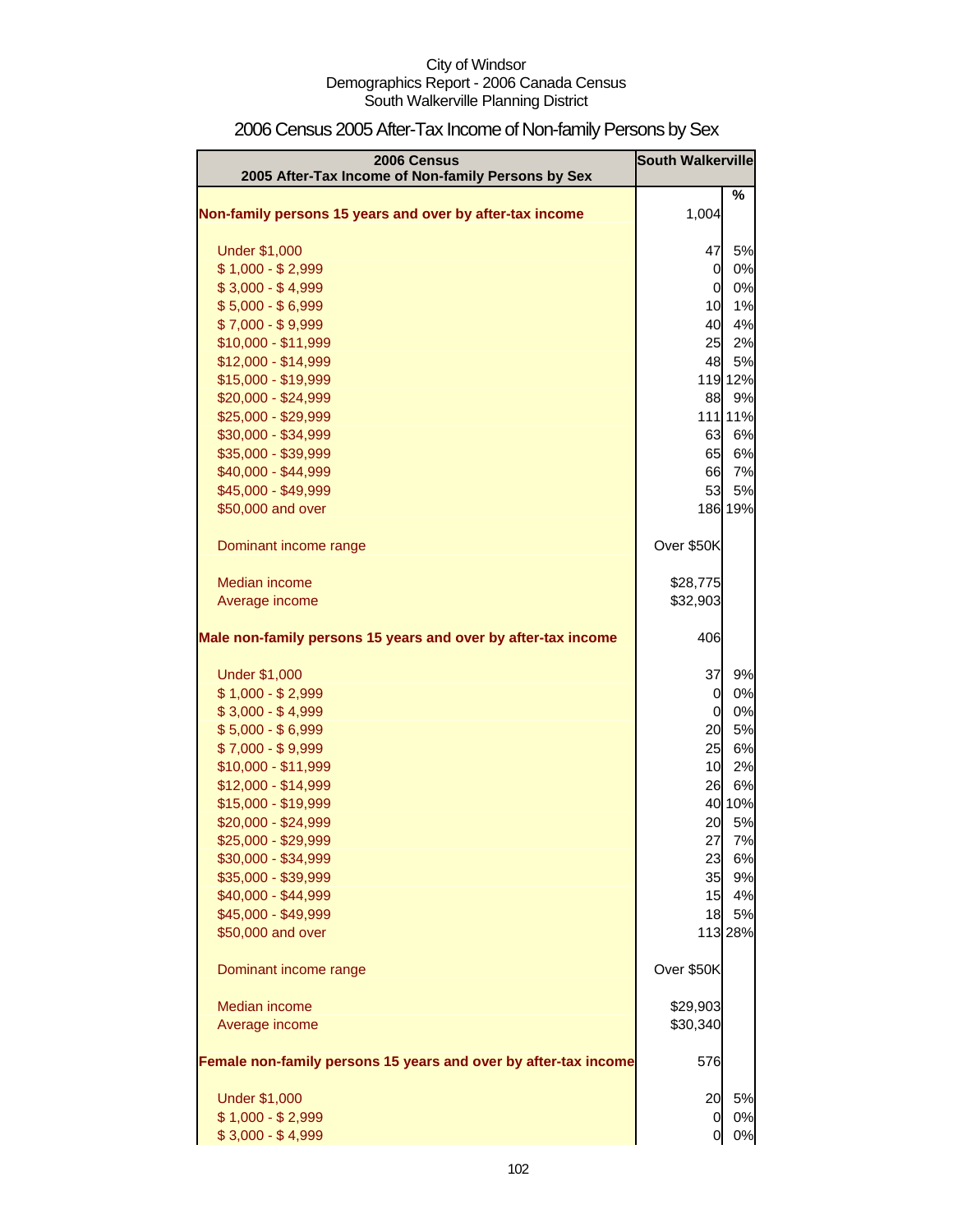| <b>Count Walkerville Lighting Biother</b><br>2006 Census | <b>South Walkerville</b> |        |
|----------------------------------------------------------|--------------------------|--------|
| 2005 After-Tax Income of Non-family Persons by Sex       |                          |        |
|                                                          |                          | ℅      |
| $$5,000 - $6,999$                                        | 10                       | 2%     |
| $$7,000 - $9,999$                                        | 0                        | 0%     |
| \$10,000 - \$11,999                                      | 15                       | 4%     |
| \$12,000 - \$14,999                                      |                          | 51 12% |
| \$15,000 - \$19,999                                      |                          | 94 23% |
| \$20,000 - \$24,999                                      |                          | 73 18% |
| \$25,000 - \$29,999                                      |                          | 83 20% |
| \$30,000 - \$34,999                                      |                          | 75 18% |
| \$35,000 - \$39,999                                      |                          | 45 11% |
| \$40,000 - \$44,999                                      | 24                       | 6%     |
| \$45,000 - \$49,999                                      | 30                       | 7%     |
| \$50,000 and over                                        |                          | 76 19% |
|                                                          |                          |        |
| Dominant income range                                    | $$15K - $20K$            |        |
|                                                          |                          |        |
| <b>Median income</b>                                     | \$27,109                 |        |
| Average income                                           | \$30,817                 |        |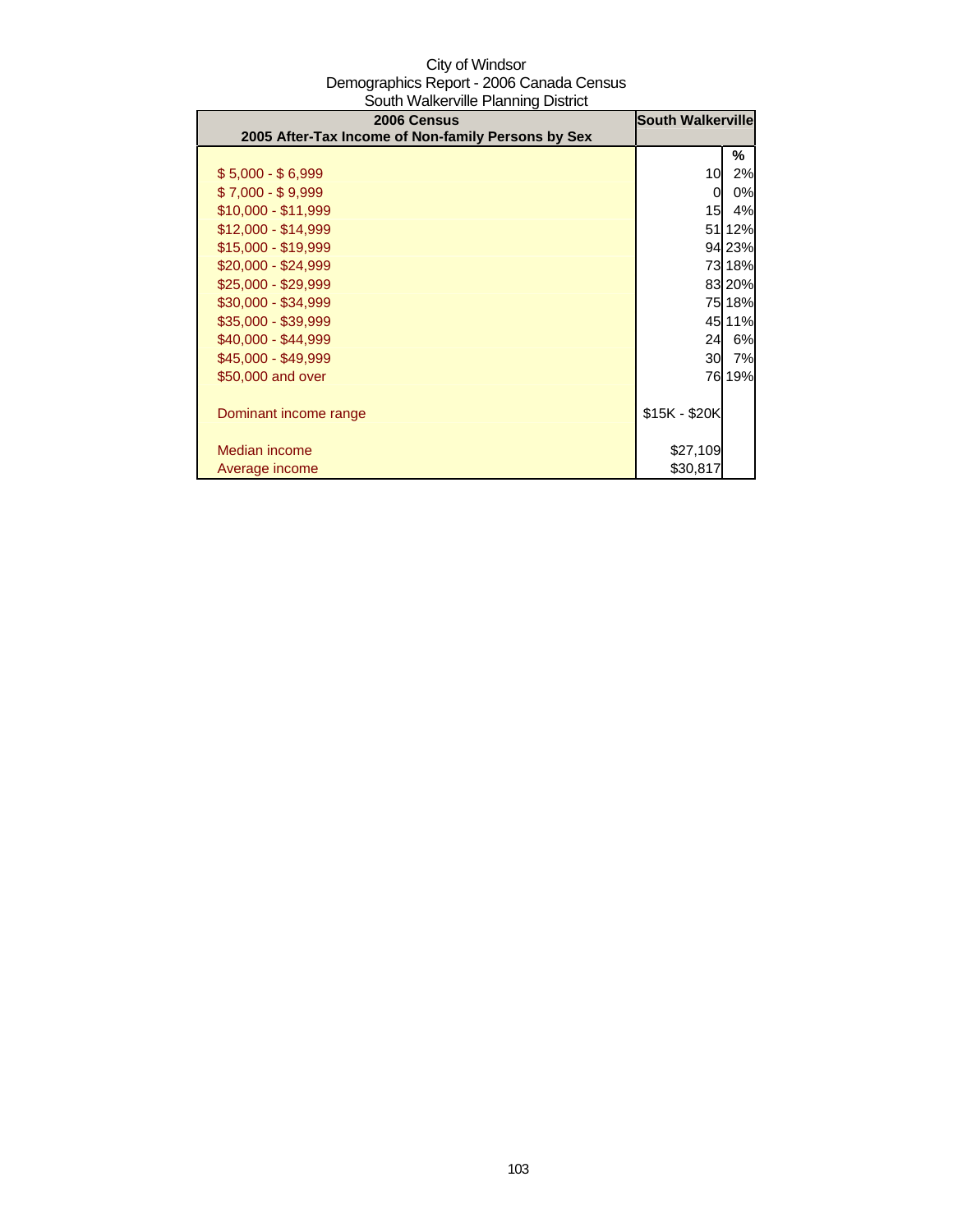### 2006 Census 2005 Income: Sources

| 2006 Census<br>2005 Income: Sources                                 | <b>South Walkerville</b> |
|---------------------------------------------------------------------|--------------------------|
| <b>Composition of family income for all families</b>                |                          |
| <b>Employment income</b>                                            | 78.3%                    |
| Government transfer payments                                        | 11.7%                    |
| Other                                                               | 10.4%                    |
| <b>Composition of family income for all couple families</b>         |                          |
| <b>Employment income</b>                                            | 79.1%                    |
| Government transfer payments                                        | 10.9%                    |
| <b>Other</b>                                                        | 10.4%                    |
| Composition of family income for male lone-parent families          |                          |
| <b>Employment income</b>                                            | 0.0%                     |
| Government transfer payments                                        | 0.0%                     |
| Other                                                               | 0.0%                     |
| Composition of family income for all female lone-parent families    |                          |
| <b>Employment income</b>                                            | 25.5%                    |
| Government transfer payments                                        | 7.0%                     |
| Other                                                               | 1.4%                     |
| Composition of income for persons 15 years and over not in a family |                          |
| <b>Employment income</b>                                            | 64.4%                    |
| Government transfer payments                                        | 14.2%                    |
| Other                                                               | 21.5%                    |
| Composition of income for males 15 years and over not in a family   |                          |
| <b>Employment income</b>                                            | 67.8%                    |
| Government transfer payments                                        | 7.4%                     |
| Other                                                               | 7.6%                     |
| Composition of income for females 15 years and over not in a family |                          |
| <b>Employment income</b>                                            | 39.5%                    |
| Government transfer payments                                        | 16.6%                    |
| Other                                                               | 27.1%                    |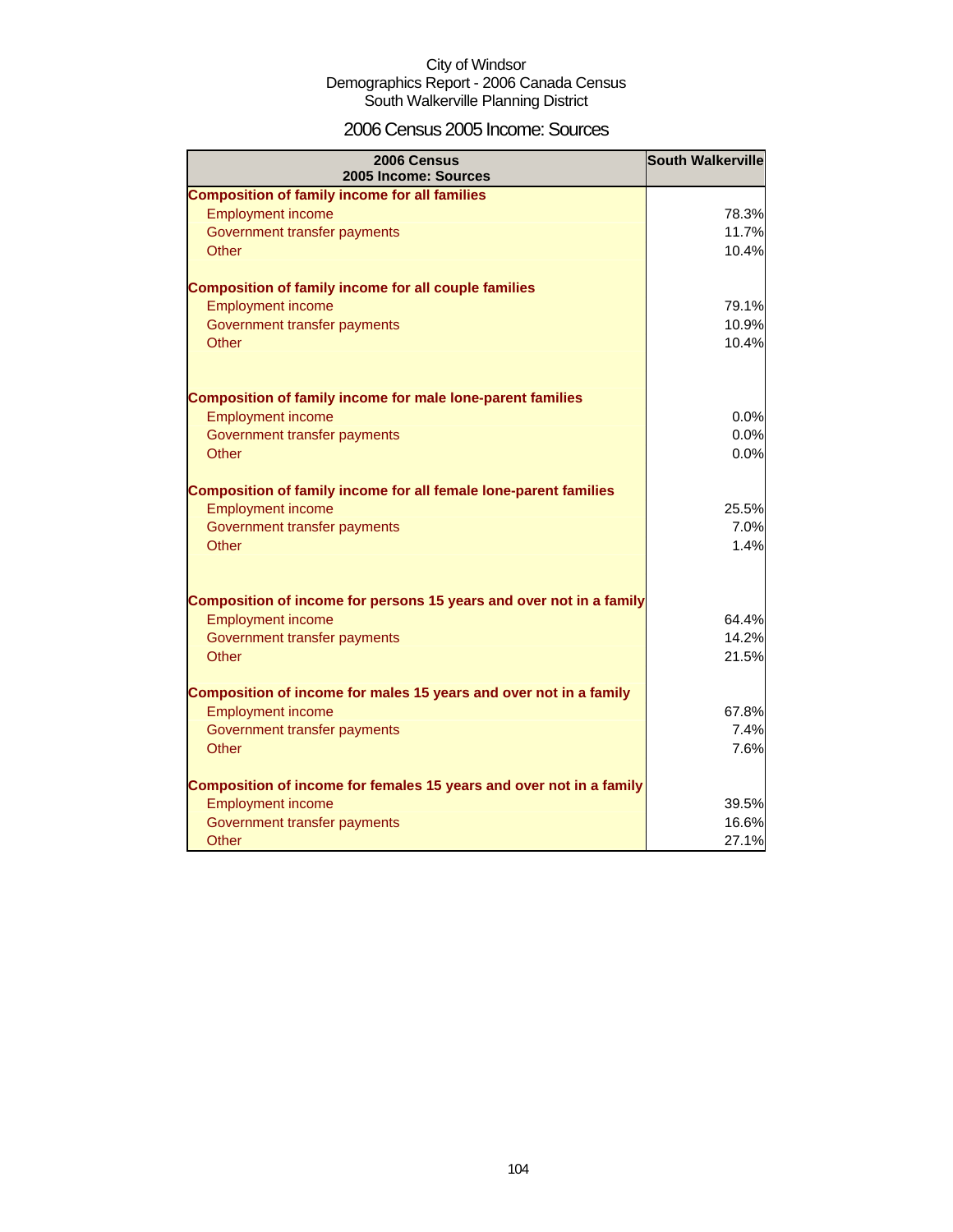# 2006 Census 2005 Income by Family Type

| 2006 Census<br>2005 Income by Family Type                       | <b>South Walkerville</b>     |    |
|-----------------------------------------------------------------|------------------------------|----|
| <b>Total Families with Income by Family Type</b>                | 1,868                        | %  |
| <b>Couple families</b>                                          | 1,507 81%                    |    |
| Male lone-parent families<br><b>Female lone-parent families</b> | 140                          | 8% |
| <b>Average Income by Family Type</b>                            |                              |    |
| All census families                                             | \$89,113                     |    |
| Couple                                                          | \$96,120                     |    |
| Male lone-parent<br>Female lone-parent                          | \$49,468                     |    |
| <b>Median Income by Family Type</b>                             |                              |    |
| All census families                                             | Non-Additive                 |    |
| Couple                                                          | Non-Additive                 |    |
| Male lone-parent<br>Female lone-parent                          | Non-Additive<br>Non-Additive |    |
| <b>After-tax Average Income by Family Type</b>                  |                              |    |
| All census families                                             | \$74,053                     |    |
| Couple                                                          | \$79,280                     |    |
| Male lone-parent<br>Female lone-parent                          | \$43,921                     |    |
| <b>After-tax Median Income by Family Type</b>                   |                              |    |
| All census families                                             | Non-Additive                 |    |
| Couple                                                          | Non-Additive                 |    |
| Male lone-parent                                                | Non-Additive<br>Non-Additive |    |
| Female lone-parent                                              |                              |    |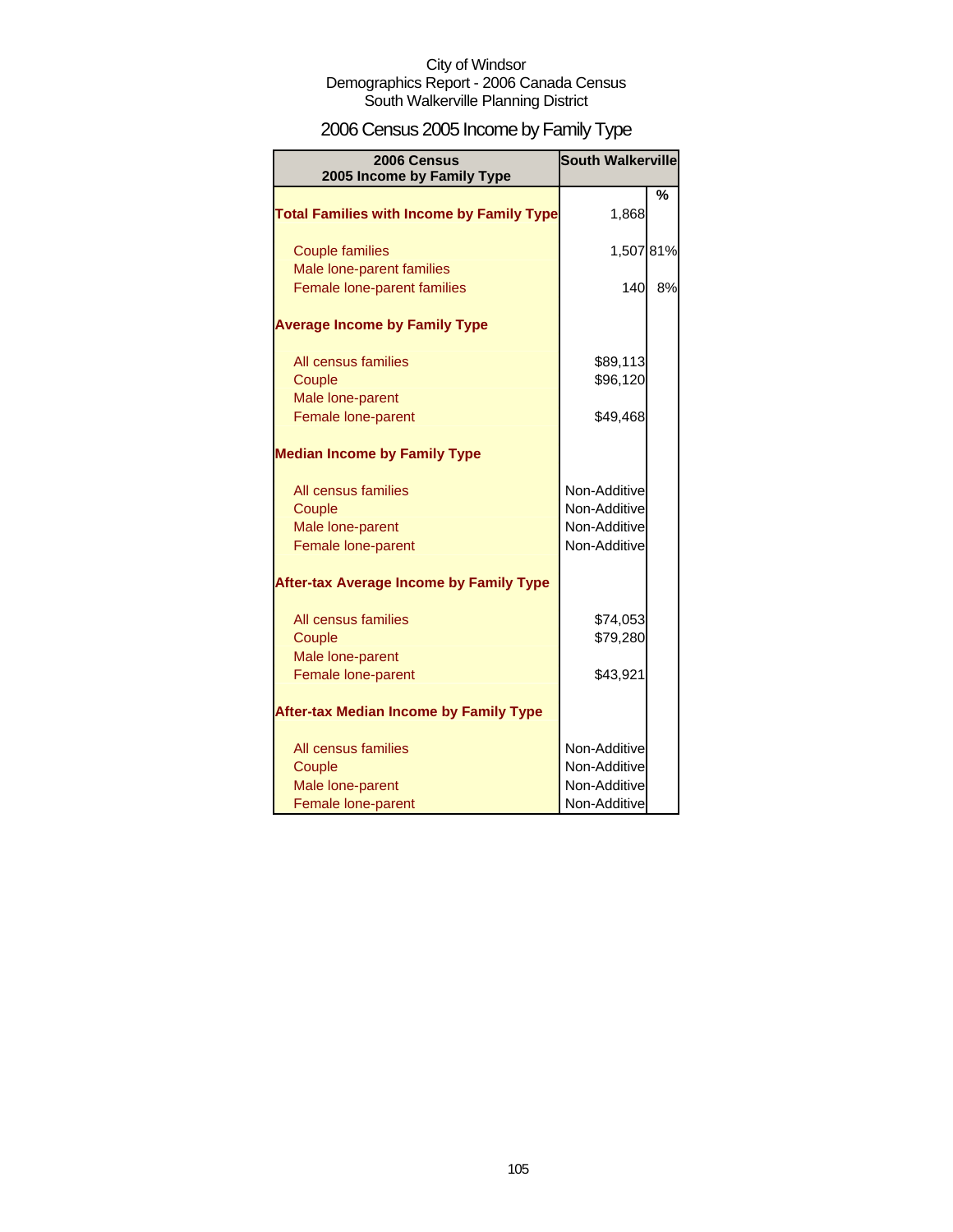### 2006 Census Prevalence of Low Income

| 2006 Census                                                      |              | <b>South Walkerville</b> |  |
|------------------------------------------------------------------|--------------|--------------------------|--|
| <b>Prevalence of Low Income</b>                                  |              |                          |  |
|                                                                  |              | %                        |  |
| Total families by prevalence of low income                       | 1,858        |                          |  |
| Low income before tax                                            | Non-Additive |                          |  |
| Low income after tax                                             | Non-Additive |                          |  |
| <b>Couple families</b>                                           |              | 1,504 80.9%              |  |
| Low income before tax                                            | Non-Additive |                          |  |
| Low income after tax                                             | Non-Additive |                          |  |
| Male lone-parent families                                        | 55           | 3.0%                     |  |
| Low income before tax                                            | Non-Additive |                          |  |
| Low income after tax                                             | Non-Additive |                          |  |
| Female lone-parent families                                      |              | 225 12.1%                |  |
| Low income before tax                                            | Non-Additive |                          |  |
| Low income after tax                                             | Non-Additive |                          |  |
| Non-family persons 15 years and over by prevalence of low income | 994          |                          |  |
| Low income before tax                                            | Non-Additive |                          |  |
| Low income after tax                                             | Non-Additive |                          |  |
| Male non-family persons 15 years and over                        |              | 41641.9%                 |  |
| Low income before tax                                            | Non-Additive |                          |  |
| Low income after tax                                             | Non-Additive |                          |  |
| Female non-family persons 15 years and over                      |              | 58458.8%                 |  |
| Low income before tax                                            | Non-Additive |                          |  |
| Low income after tax                                             | Non-Additive |                          |  |
| Population in private households by prevalence of low income     | 6,552        |                          |  |
| Low income before tax                                            | Non-Additive |                          |  |
| Low income after tax                                             | Non-Additive |                          |  |
| Children under 6 years of age                                    | 434          | 6.6%                     |  |
| Low income before tax                                            | Non-Additive |                          |  |
| Low income after tax                                             | Non-Additive |                          |  |
| Persons 65 years of age and over                                 |              | 992 15.1%                |  |
| Low income before tax                                            | Non-Additive |                          |  |
| Low income after tax                                             | Non-Additive |                          |  |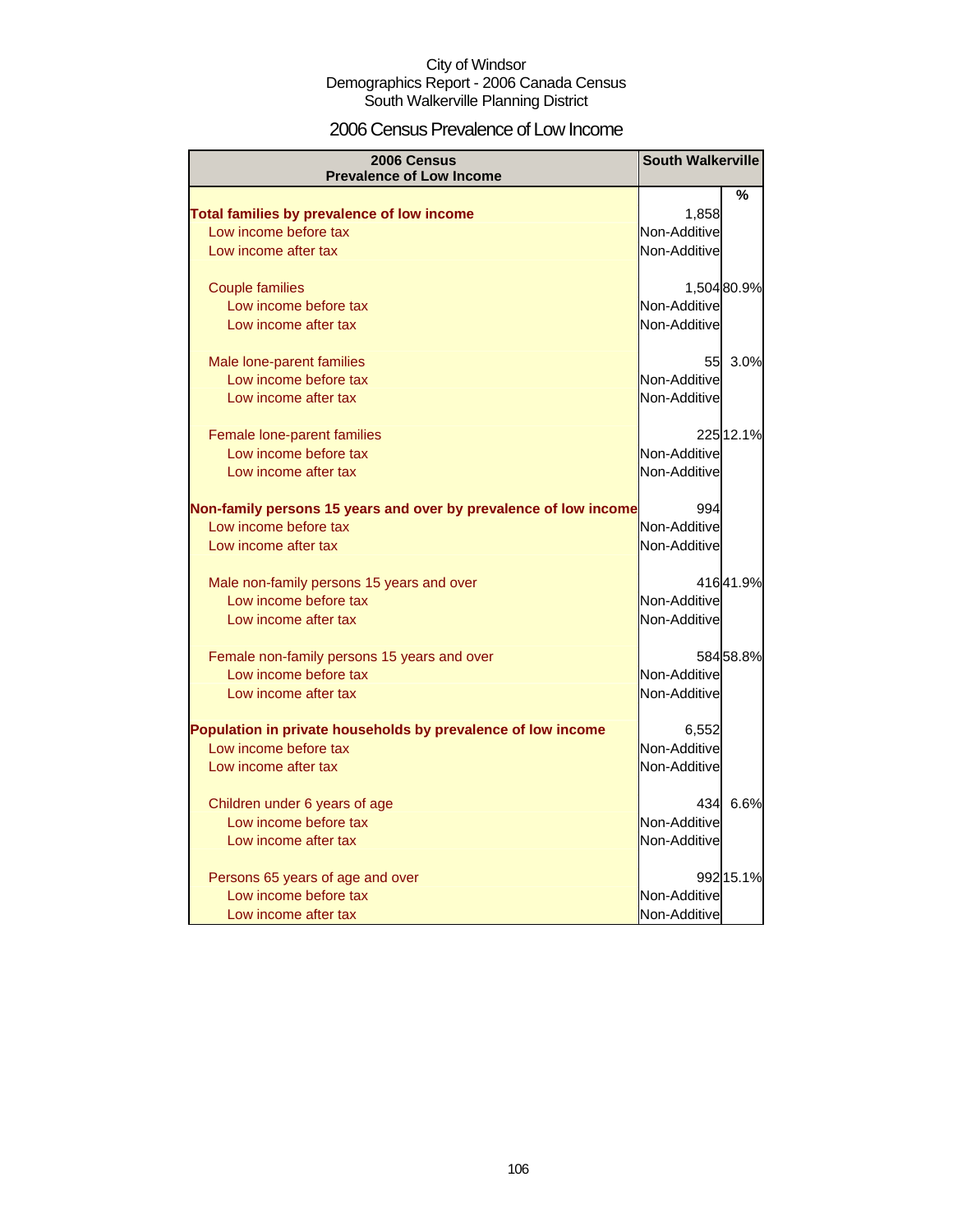### 2006 Census 2005 Household Income

| 2006 Census<br>2005 Household Income | <b>South Walkerville</b> |         |
|--------------------------------------|--------------------------|---------|
|                                      |                          | %       |
| <b>Private households by income</b>  | 2,770                    |         |
| <b>Under \$10,000</b>                | 96                       | 3%      |
| \$10,000 - \$19,999                  | 156                      | 6%      |
| \$20,000 - \$29,999                  |                          | 287 10% |
| \$30,000 - \$39,999                  | 259                      | 9%      |
| \$40,000 - \$49,999                  | 200                      | 7%      |
| \$50,000 - \$59,999                  |                          | 271 10% |
| \$60,000 - \$69,999                  | 228                      | 8%      |
| \$70,000 - \$79,999                  | 241                      | 9%      |
| \$80,000 - \$89,999                  | 163                      | 6%      |
| \$90,000 - \$99,999                  | <b>170</b>               | 6%      |
| \$100,000 and over                   |                          | 634 23% |
| Dominant income range                | Over \$100K              |         |
| Median household income              | \$63,657                 |         |
| Average household income             | \$74,822                 |         |
| One person households by income      | 822                      |         |
| <b>Under \$10,000</b>                |                          | 80 10%  |
| \$10,000 - \$19,999                  |                          | 118 14% |
| \$20,000 - \$29,999                  |                          | 125 15% |
| \$30,000 - \$39,999                  |                          | 115 14% |
| \$40,000 - \$49,999                  | 33                       | 4%      |
| \$50,000 - \$59,999                  | 76                       | 9%      |
| \$60,000 - \$69,999                  | 56                       | 7%      |
| \$70,000 - \$79,999                  | 53                       | 6%      |
| \$80,000 - \$89,999                  | 45                       | 6%      |
| \$90,000 - \$99,999                  | 10                       | 1%      |
| \$100,000 and over                   | 10                       | 1%      |
| Dominant income range                | \$20K - \$30K            |         |
| Median household income              | \$33,245                 |         |
| Average household income             | \$42,400                 |         |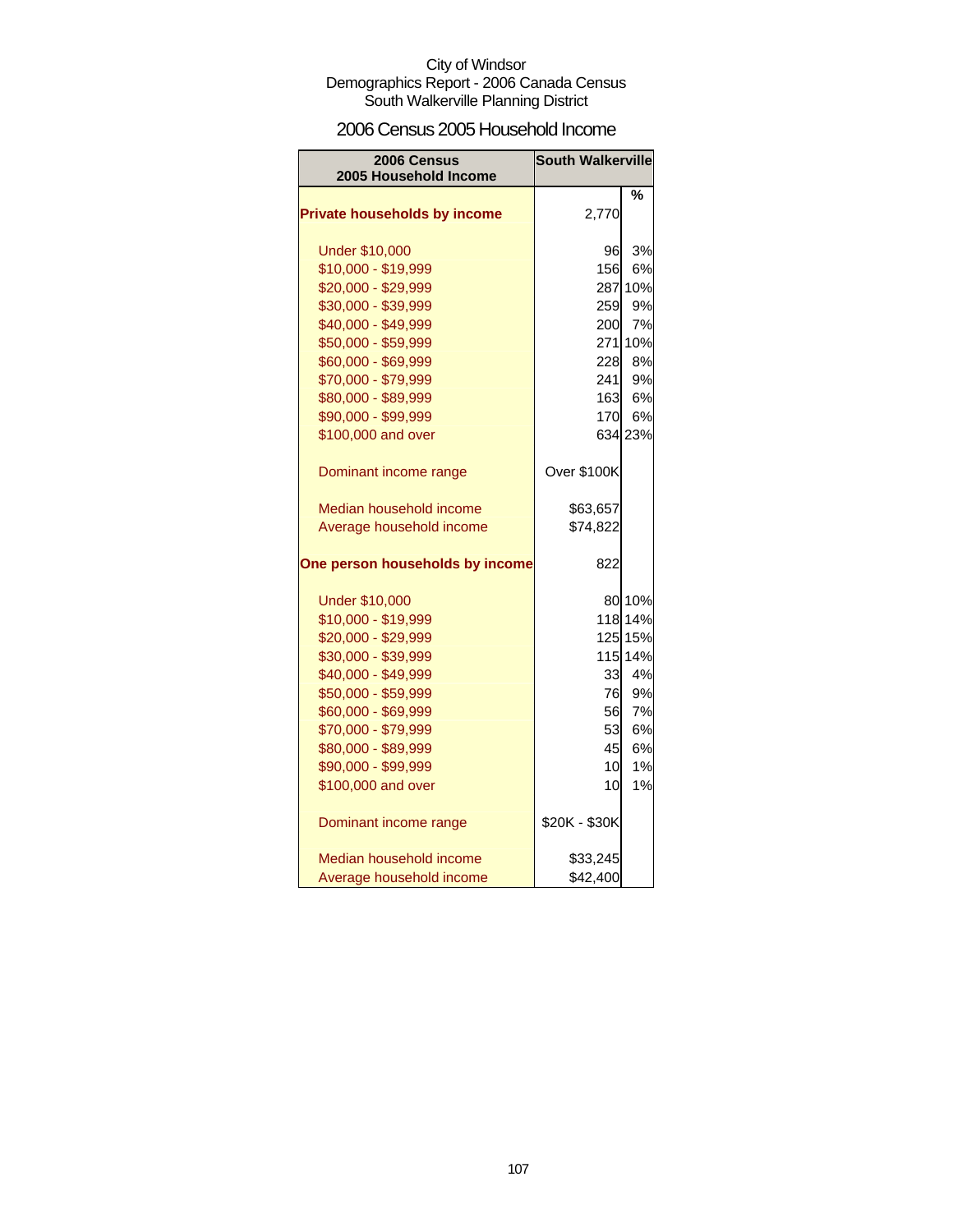### 2006 Census 2005 After-Tax Household Income

| <b>2006 Census</b>                        | <b>South Walkerville</b> |         |
|-------------------------------------------|--------------------------|---------|
| 2005 After-Tax Household Income           |                          |         |
|                                           |                          | %       |
| Private households by after-tax income    | 2,768                    |         |
| <b>Under \$10,000</b>                     | 105                      | 4%      |
| \$10,000 - \$19,999                       | 194                      | 7%      |
| \$20,000 - \$29,999                       |                          | 314 11% |
| \$30,000 - \$39,999                       |                          | 300 11% |
| \$40,000 - \$49,999                       |                          | 336 12% |
| \$50,000 - \$59,999                       |                          | 339 12% |
| \$60,000 - \$69,999                       | 245                      | 9%      |
| \$70,000 - \$79,999                       | 232                      | 8%      |
| \$80,000 - \$89,999                       | 139                      | 5%      |
| \$90,000 - \$99,999                       | 95                       | 3%      |
| \$100,000 and over                        |                          | 426 15% |
|                                           |                          |         |
| Dominant income range                     | Over \$100K              |         |
| Median household income                   | \$53,352                 |         |
| Average household income                  | \$62,080                 |         |
| One person households by after-tax income | 827                      |         |
|                                           |                          |         |
| <b>Under \$10,000</b>                     | 70                       | 9%      |
| \$10,000 - \$19,999                       |                          | 155 19% |
| \$20,000 - \$29,999                       |                          | 181 22% |
| \$30,000 - \$39,999                       |                          | 108 13% |
| \$40,000 - \$49,999                       |                          | 110 13% |
| \$50,000 - \$59,999                       | 59                       | 7%      |
| \$60,000 - \$69,999                       | 56                       | 7%      |
| \$70,000 - \$79,999                       | 37                       | 4%      |
| \$80,000 - \$89,999                       | 10                       | 1%      |
| \$90,000 - \$99,999                       | 0                        | 0%      |
| \$100,000 and over                        | 0                        | 0%      |
| Dominant income range                     | \$20K - \$30K            |         |
| Median household income                   | \$29,269                 |         |
| Average household income                  | \$34,925                 |         |